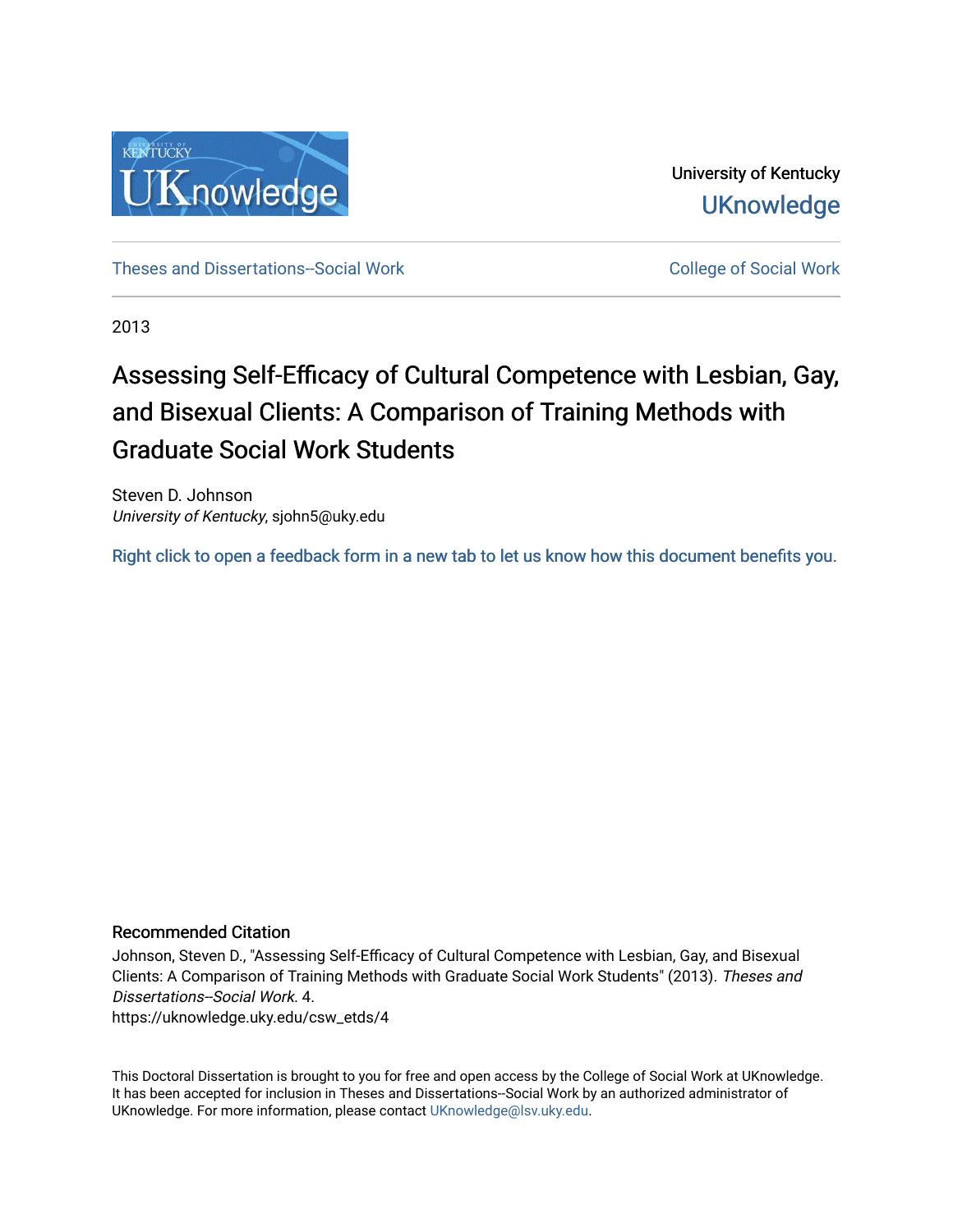# STUDENT AGREEMENT:

I represent that my thesis or dissertation and abstract are my original work. Proper attribution has been given to all outside sources. I understand that I am solely responsible for obtaining any needed copyright permissions. I have obtained and attached hereto needed written permission statements(s) from the owner(s) of each third-party copyrighted matter to be included in my work, allowing electronic distribution (if such use is not permitted by the fair use doctrine).

I hereby grant to The University of Kentucky and its agents the non-exclusive license to archive and make accessible my work in whole or in part in all forms of media, now or hereafter known. I agree that the document mentioned above may be made available immediately for worldwide access unless a preapproved embargo applies.

I retain all other ownership rights to the copyright of my work. I also retain the right to use in future works (such as articles or books) all or part of my work. I understand that I am free to register the copyright to my work.

# REVIEW, APPROVAL AND ACCEPTANCE

The document mentioned above has been reviewed and accepted by the student's advisor, on behalf of the advisory committee, and by the Director of Graduate Studies (DGS), on behalf of the program; we verify that this is the final, approved version of the student's dissertation including all changes required by the advisory committee. The undersigned agree to abide by the statements above.

> Steven D. Johnson, Student Melanie D. Otis, PhD, Major Professor David D. Royse, PhD, Director of Graduate Studies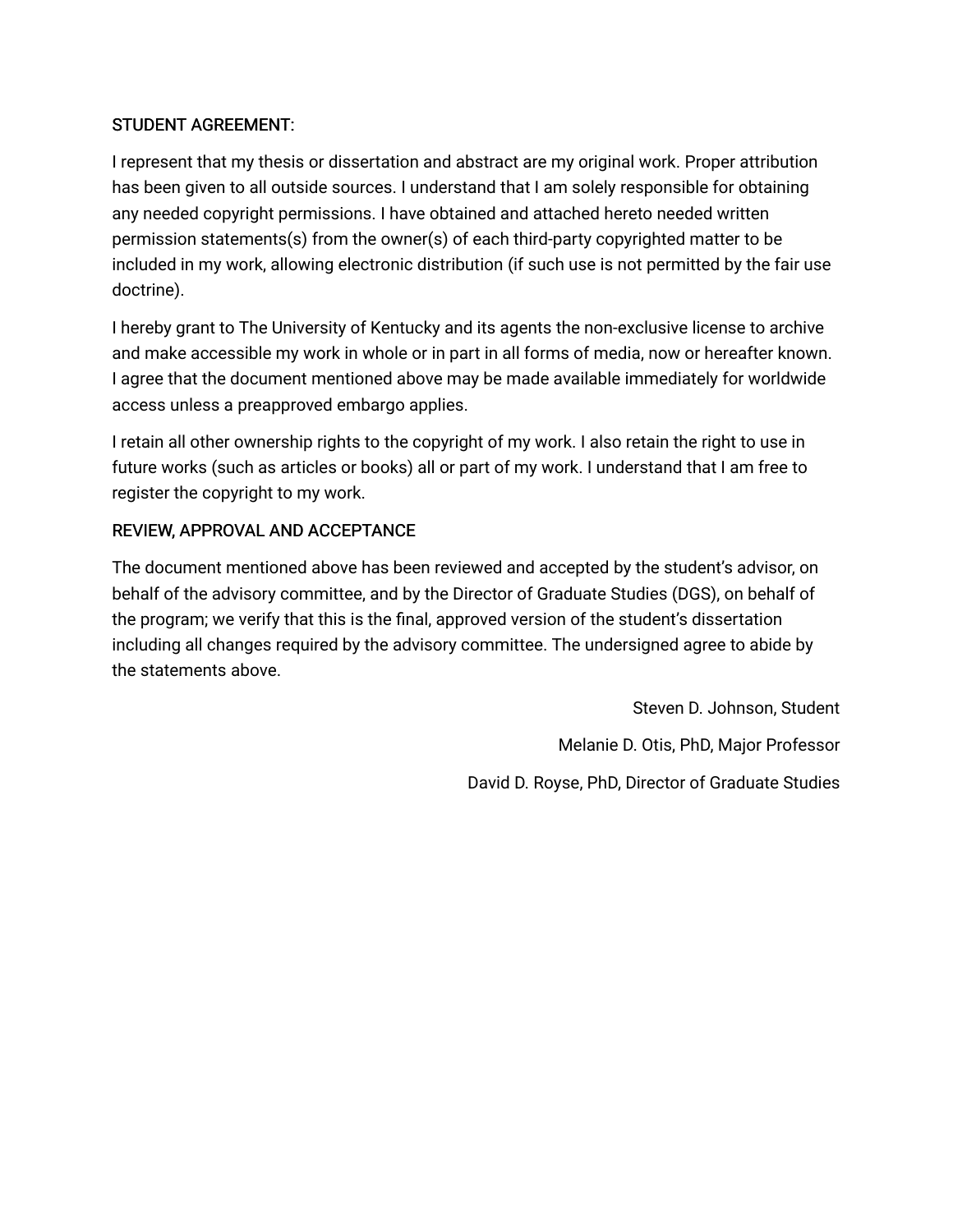## ASSESSING SELF-EFFICACY OF CULTURAL COMPETENCE WITH LESBIAN, GAY, AND BISEXUAL CLIENTS: A COMPARISON OF TRAINING METHODS WITH GRADUATE SOCIAL WORK STUDENTS

### DISSERTATION

\_\_\_\_\_\_\_\_\_\_\_\_\_\_\_\_\_\_\_\_\_\_\_\_\_\_\_\_\_\_\_\_\_\_\_\_\_\_\_\_

\_\_\_\_\_\_\_\_\_\_\_\_\_\_\_\_\_\_\_\_\_\_\_\_\_\_\_\_\_\_\_\_\_\_\_\_\_\_\_

A dissertation submitted in partial fulfillment of the requirements for the degree of Doctor of Philosophy in the College of Social Work at the University of Kentucky

> By Steven D. Johnson

Lexington, Kentucky

Director: Dr. Melanie D. Otis, Associate Professor of Social Work Lexington, Kentucky

2013

Copyright © Steven D. Johnson 2013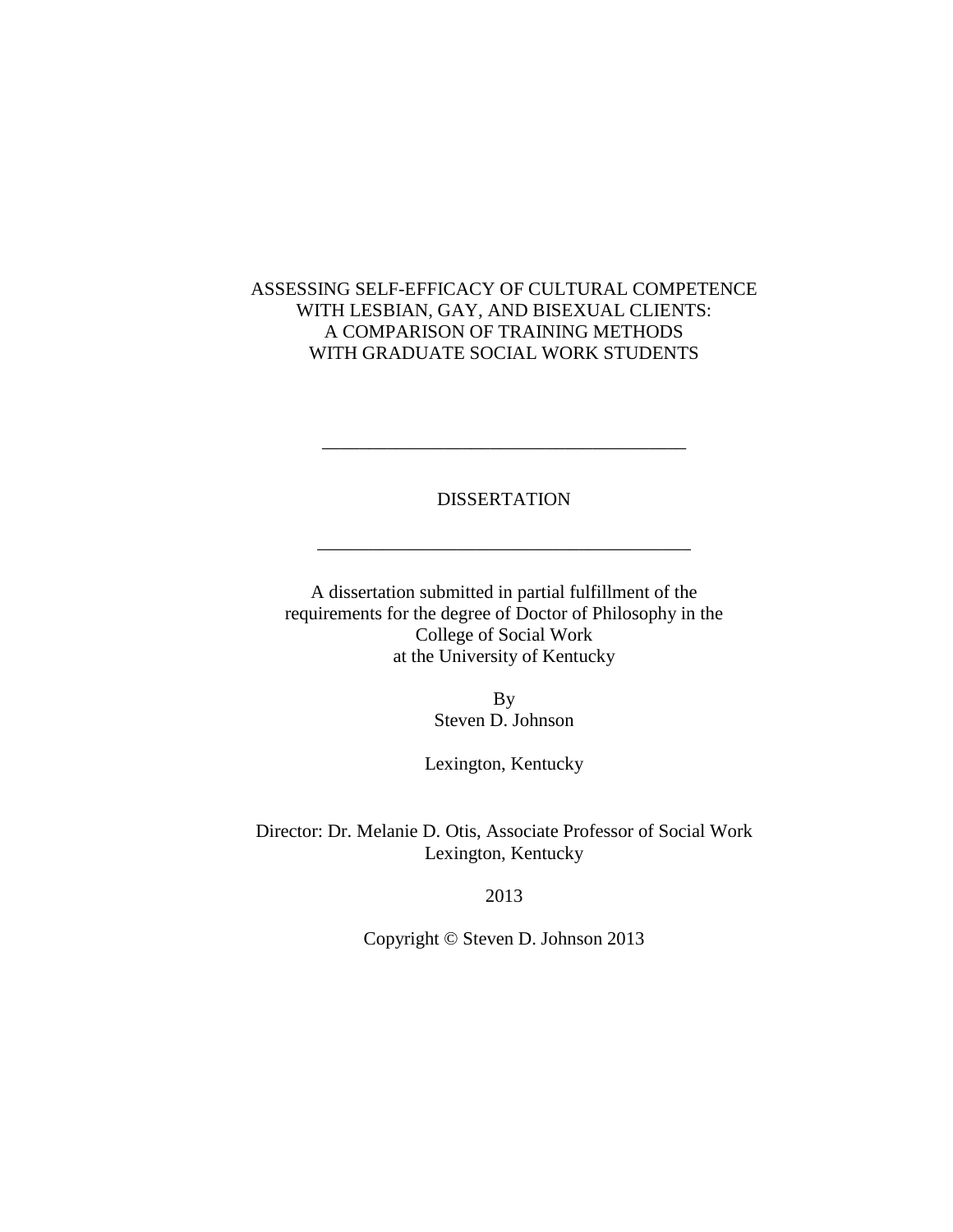## ABSTRACT OF DISSERTATION

## ASSESSING SELF-EFFICACY OF CULTURAL COMPETENCE WITH LESBIAN, GAY, AND BISEXUAL CLIENTS: A COMPARISON OF TRAINING METHODS WITH GRADUATE SOCIAL WORK STUDENTS

Graduate social work students are mandated to be cultural competent to work with lesbian, gay, and bisexual (LGB) clients. This exploratory study examined how best to teach graduate social work students to be culturally competent in working with LGB clients by assessing their perceived competence of attitudes, knowledge and skills as well as their demonstrated competence through case vignettes.

The study compared a current pedagogical method of infusing LGB material across the curricula with two types of brief trainings (didactic lecture and experiential). This mixed methods study utilized a pretest/posttest design to examine the effects of the trainings as well as qualitative responses from the participants. Results offer suggestions as to which pedagogical approach might be most effective in helping social work students gain competence for working with LGB individuals.

KEYWORDS: Cultural Competence, LGB, Social Work Education, Self-Efficacy, Experiential Learning

> \_\_\_\_\_\_\_\_\_\_\_\_\_\_\_\_\_\_\_\_\_\_\_\_\_\_\_\_\_\_\_\_\_\_\_ Steven D. Johnson

> \_\_\_\_\_\_\_\_\_\_\_\_\_\_\_\_\_\_\_\_\_\_\_\_\_\_\_\_\_\_\_\_\_\_\_

Student's Signature February 20, 2013

Date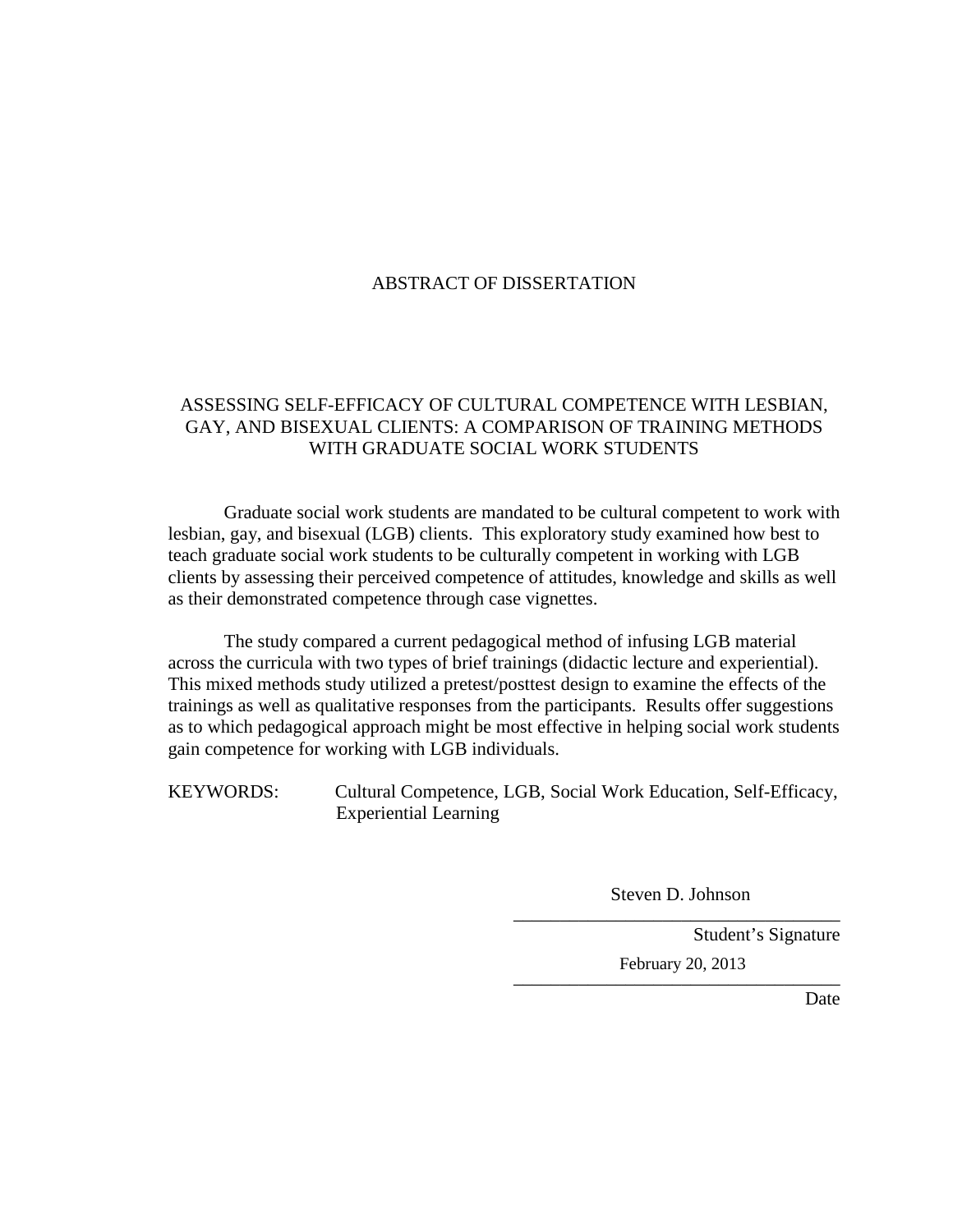# ASSESSING SELF-EFFICACY OF CULTURAL COMPETENCE WITH LESBIAN, GAY, AND BISEXUAL CLIENTS: A COMPARISON OF TRAINING METHODS WITH GRADUATE SOCIAL WORK STUDENTS

By

Steven D. Johnson

 $\ldots$ Melanie D. Otis, Ph.D.

Director of Dissertation

\_\_\_\_\_\_\_\_\_\_\_\_\_\_\_\_\_\_\_\_\_\_\_\_\_\_\_\_\_\_\_\_\_\_\_\_\_\_\_\_ David D. Royse, Ph.D.

Director of Doctoral Studies

February 20, 2013

Date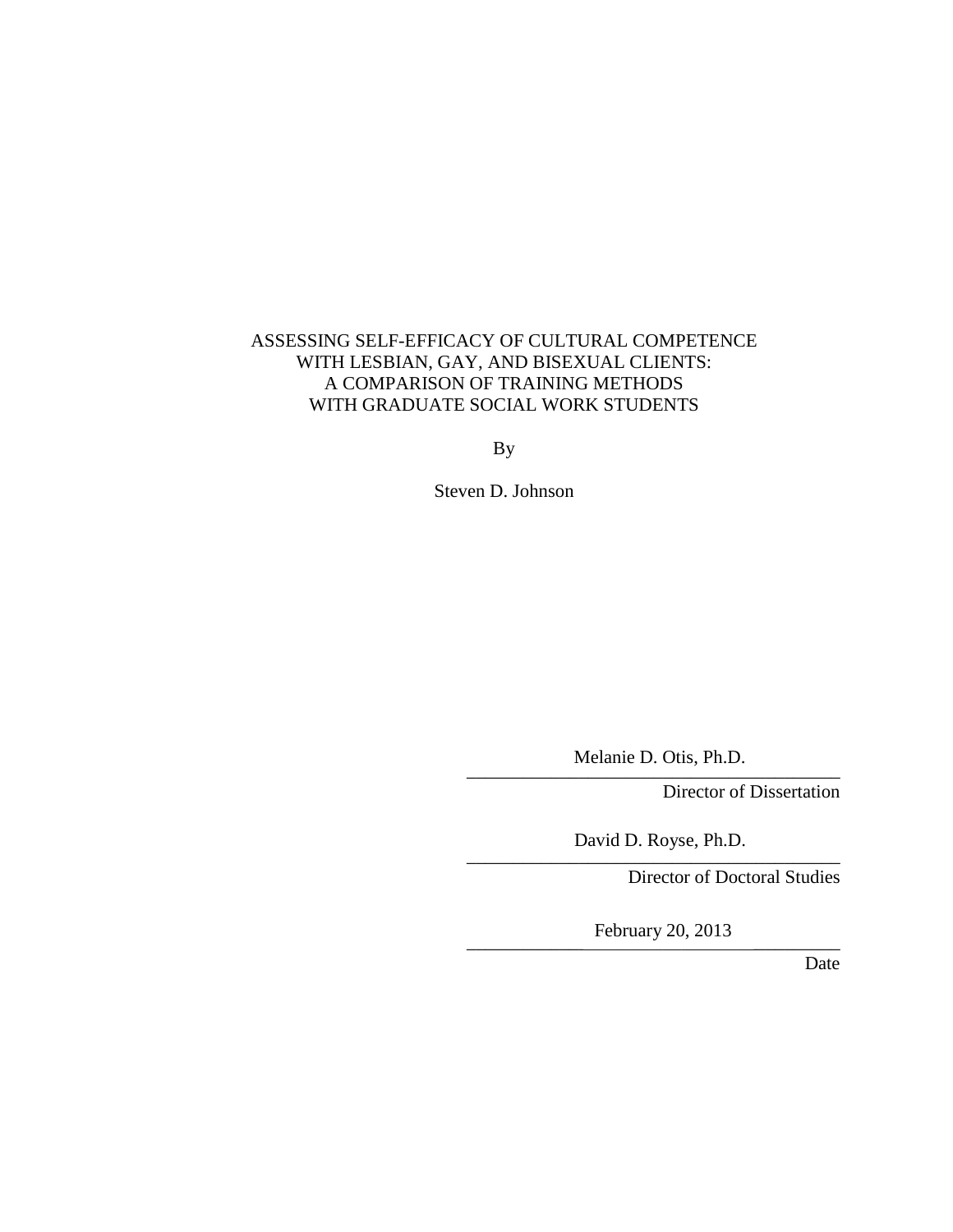This dissertation is dedicated to my cherished family and friends. Most especially to my remarkable life partner, Dan Neil Barnes, whose encouragement and patience made this endeavor possible. You inspire and amaze me with your accomplishments, and because of you, I am a better person.

And to my beloved grandmother, Rebecca Graham Thompson, whose encouragement and love empower me still today.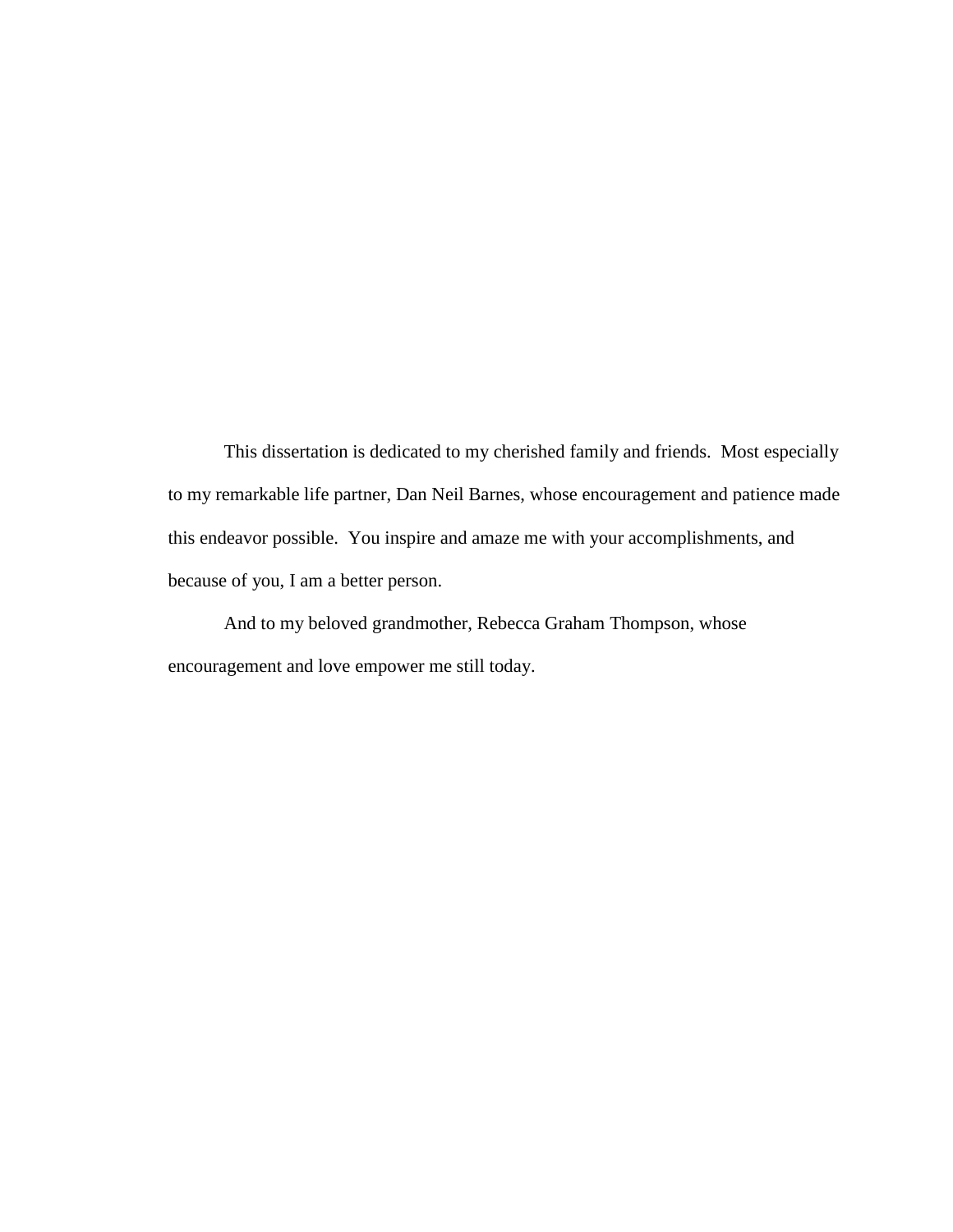#### ACKNOWLEDGMENTS

I wish to acknowledge and thank my dissertation committee for their guidance and insight during this project. Sincere thanks to Dr. David Royse, Dr. Jim Clark, Dr. Todd Chever, Dr. Bibhuti Sar, and outside reader Dr. Sharon Lock. Particular acknowledgement to my dissertation chair, Dr. Melanie Otis, who challenged and pushed me to greater levels of scholarship through all aspects of this endeavor. Her dedication to her students, even during great adversity, is testament to her devotion to education.

I also wish to thank Tag Heister for helping me locate library resources, Paul Nuzzo for statistical analysis and advice, Tony Fluty for proofreading and editing and Jacky Thomas and Mareen Dennis for outstanding rater skills. Many thanks to each of you.

And finally, I wish to acknowledge all the support I received from family and friends. Particular thanks to Manish, Janet, Mareen, Tony and Jacky for listening to much moaning and whining. You are each excellent dissertation therapists. And to my boss and good friend, Dr. Lon Hays - thank you for all the professional as well as emotional support. I daily appreciate your leadership and guidance.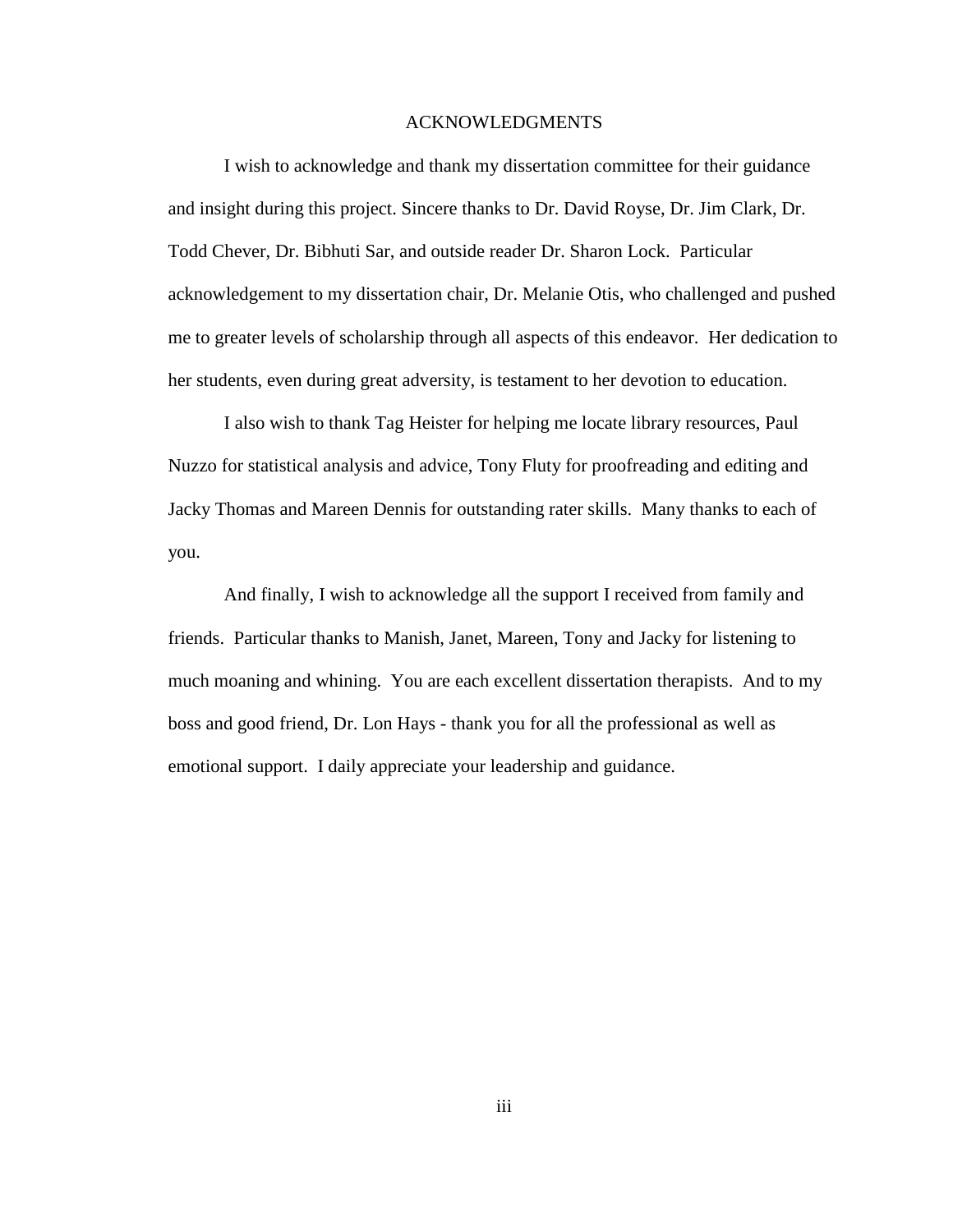| Contemporary Practice with Lesbian, Gay and Bisexual Clients 12 |  |
|-----------------------------------------------------------------|--|
|                                                                 |  |
|                                                                 |  |
|                                                                 |  |
|                                                                 |  |
|                                                                 |  |
|                                                                 |  |
|                                                                 |  |
|                                                                 |  |
|                                                                 |  |
|                                                                 |  |
|                                                                 |  |
|                                                                 |  |
|                                                                 |  |
|                                                                 |  |
|                                                                 |  |
|                                                                 |  |
|                                                                 |  |
|                                                                 |  |
|                                                                 |  |
|                                                                 |  |
|                                                                 |  |
|                                                                 |  |
|                                                                 |  |
|                                                                 |  |
|                                                                 |  |

# **TABLE OF CONTENTS**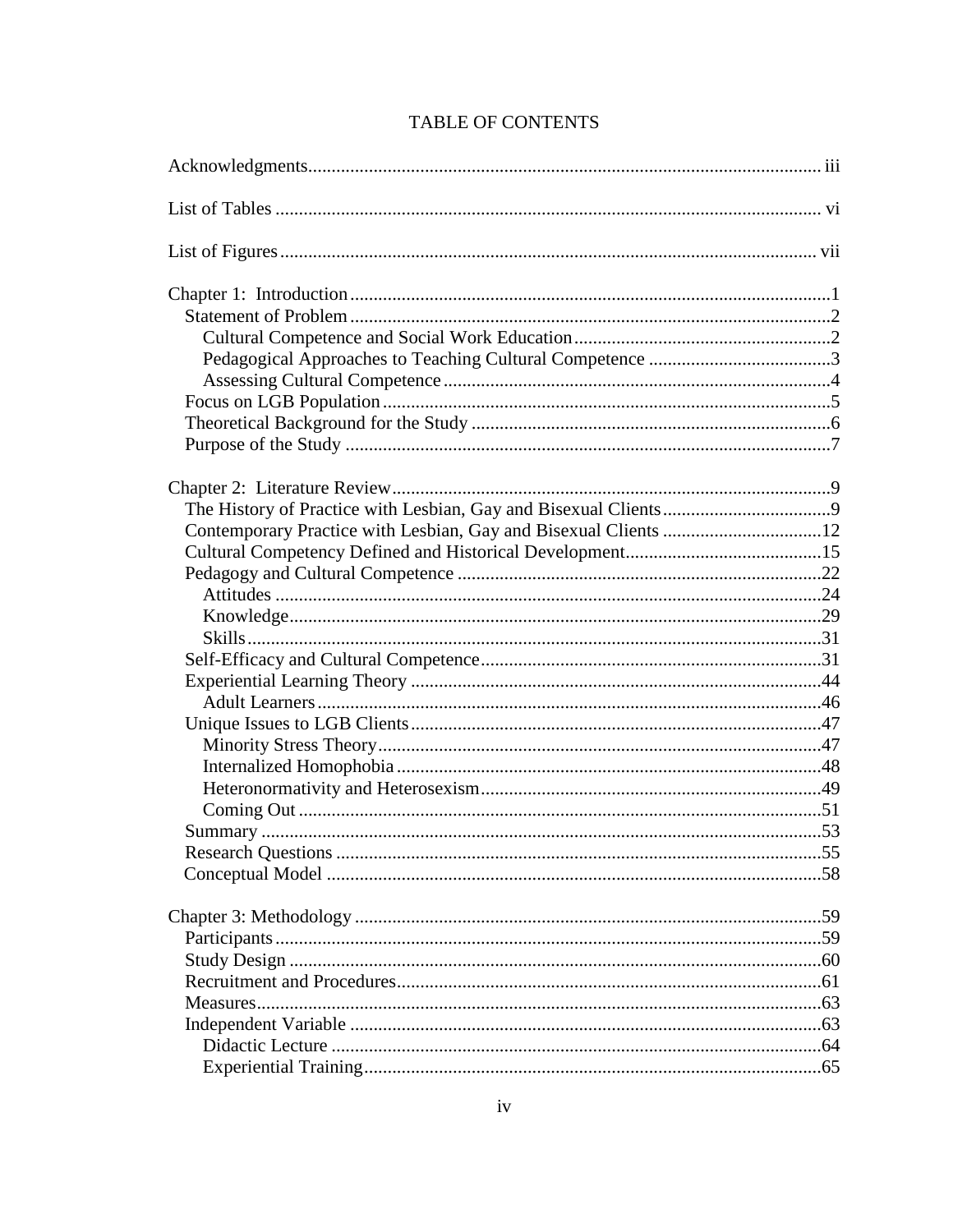| The Multicultural Counseling Knowledge and Awareness Scale 72             |  |
|---------------------------------------------------------------------------|--|
|                                                                           |  |
|                                                                           |  |
|                                                                           |  |
|                                                                           |  |
|                                                                           |  |
|                                                                           |  |
|                                                                           |  |
|                                                                           |  |
|                                                                           |  |
|                                                                           |  |
| Qualitative Responses from the Didactic Lecture Pretest and Posttest91    |  |
|                                                                           |  |
| Qualitative Responses from the Experiential Group Pretest and Posttest95  |  |
|                                                                           |  |
|                                                                           |  |
|                                                                           |  |
|                                                                           |  |
|                                                                           |  |
| Pretest Response for Treatment Groups and Control Group for Question 2103 |  |
| Posttest Responses for Didactic Lecture Group for Question 2104           |  |
|                                                                           |  |
|                                                                           |  |
|                                                                           |  |
|                                                                           |  |
|                                                                           |  |
|                                                                           |  |
| Differences in Qualitative Responses Between the Treatment Groups114      |  |
|                                                                           |  |
| Relationship Between Perceived and Demonstrated Competence 117            |  |
|                                                                           |  |
|                                                                           |  |
|                                                                           |  |
|                                                                           |  |
|                                                                           |  |
|                                                                           |  |
|                                                                           |  |
|                                                                           |  |
|                                                                           |  |
|                                                                           |  |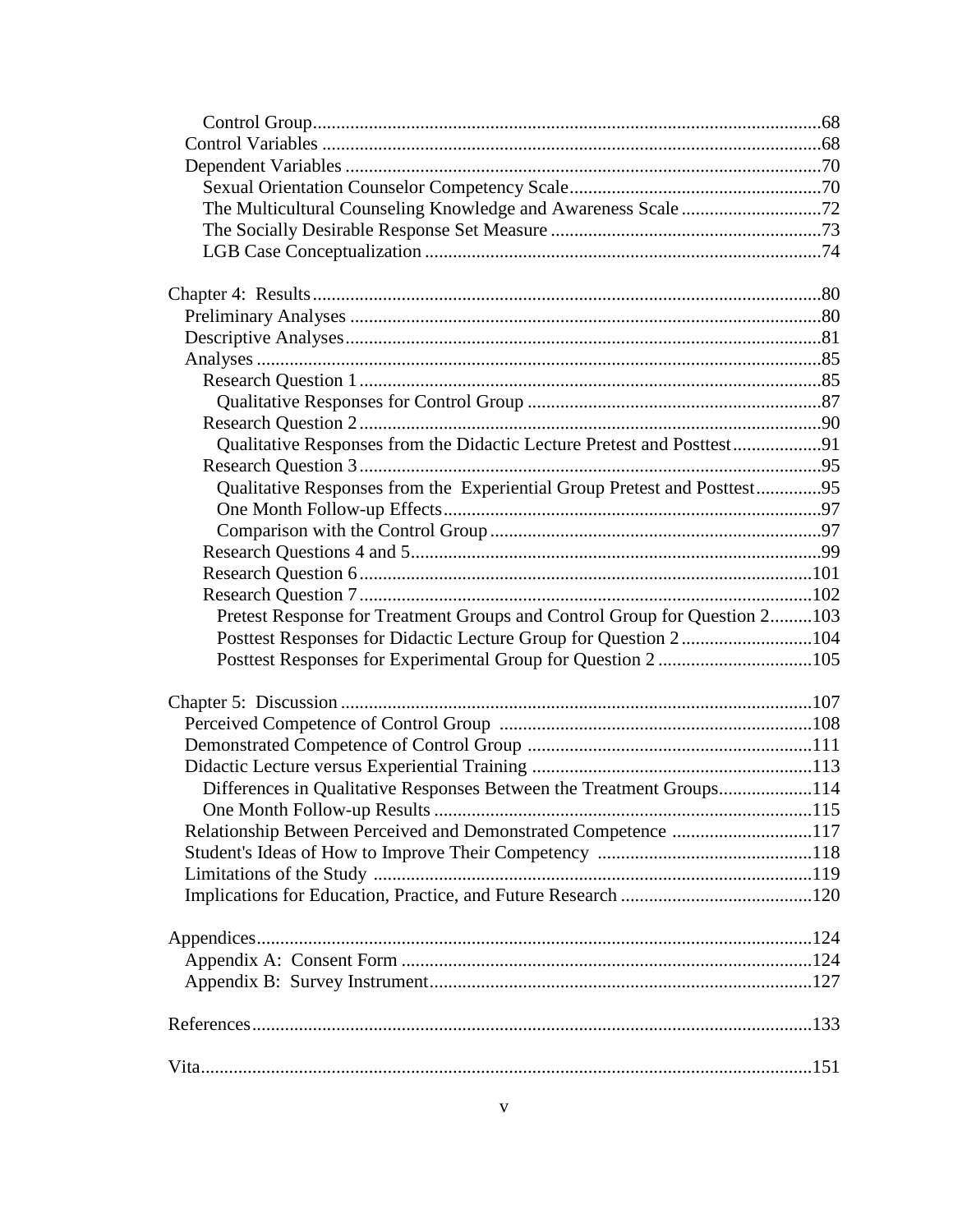# LIST OF TABLES

| Table 9, Paired Sample t-test for the Treatment Groups  |  |
|---------------------------------------------------------|--|
|                                                         |  |
| Table 10, Paired Sample T-test for the Treatment Groups |  |
|                                                         |  |
|                                                         |  |
|                                                         |  |
|                                                         |  |
|                                                         |  |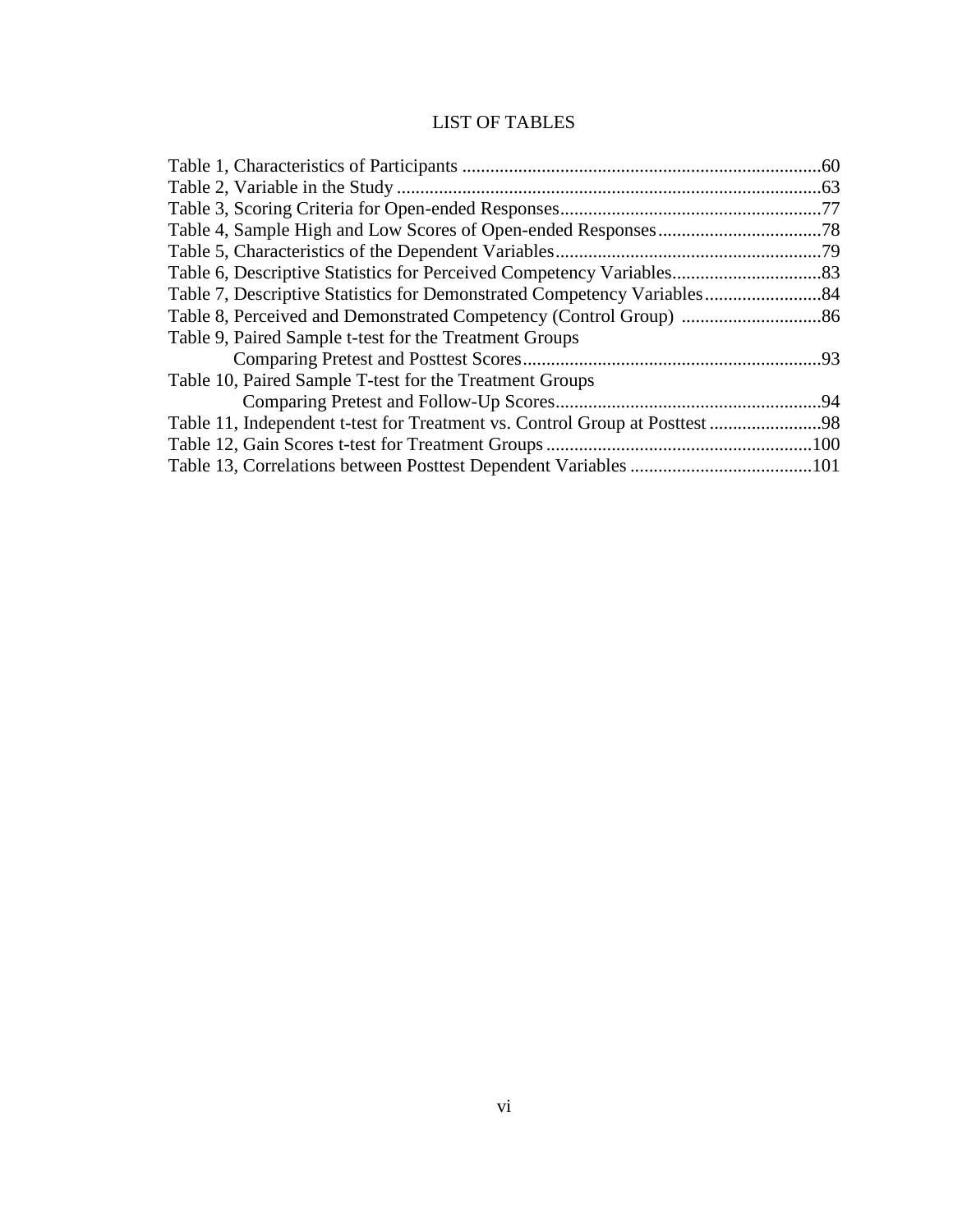# LIST OF FIGURES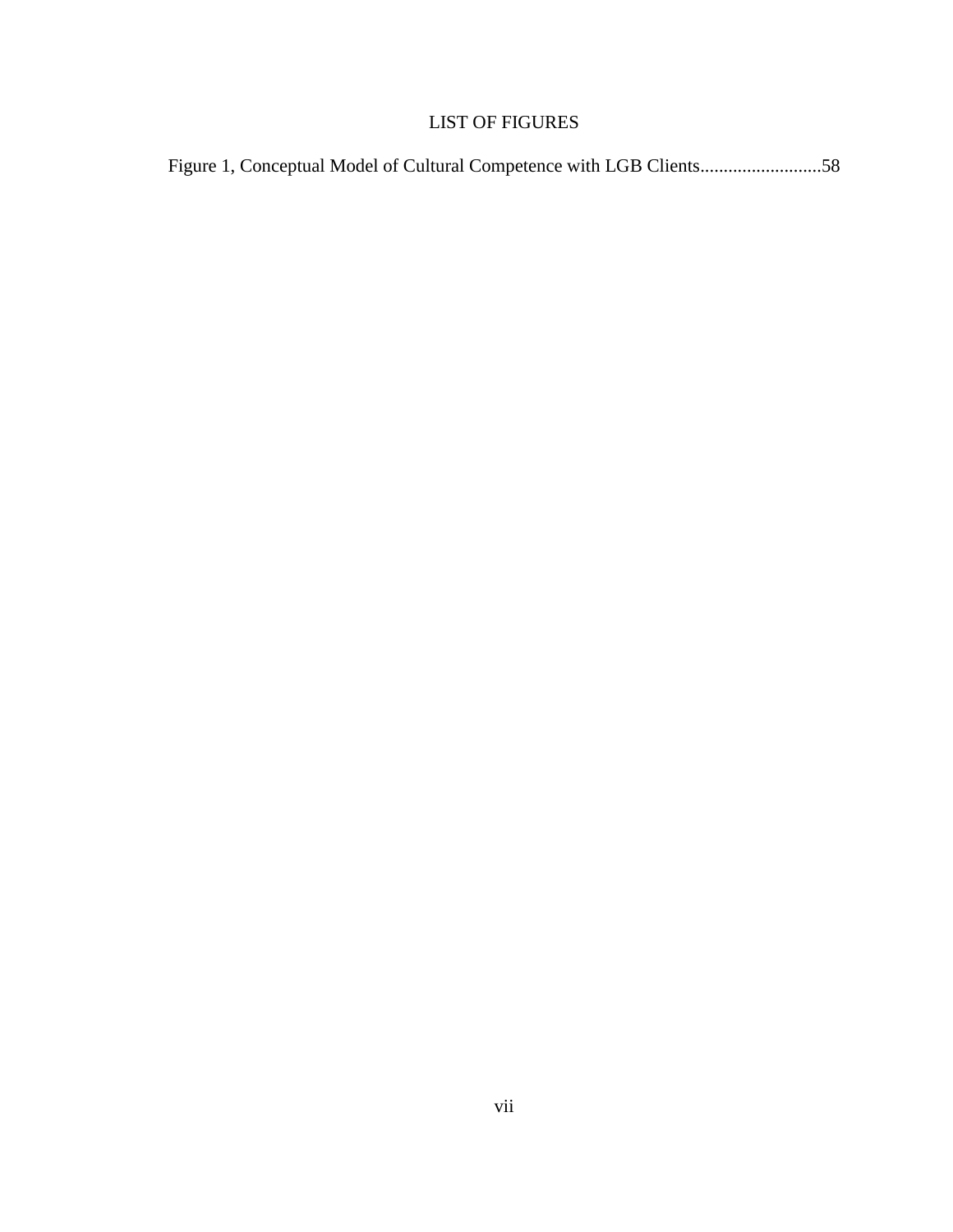#### Chapter 1

#### **Introduction**

The National Association of Social Workers (NASW) adopted a policy statement in 1996 that charges social workers with the ethical responsibility to be culturally competent (NASW, 1996). In 2007, NASW published *Indicators for Cultural Competence in Social Work Practice*, in which Cultural competence was defined as, "the process by which individuals and systems respond respectfully and effectively to people of all cultures, languages, classes, races, ethnic backgrounds, religions, and other diversity factors in a manner that recognizes affirms and values the worth of individuals, families, and communities and protects and preserves the dignity of each." (NASW, 2007, p.12). Likewise, the Council on Social Work Education (CSWE) through its Educational Policy and Accreditation Standards (EPAS) mandates that social work programs attend to diversity in curriculum and program environment (CSWE, 2008). This includes addressing cultural competence in working with lesbian, gay and bisexual (LGB) clients, as well as other minority groups and populations in a variety of cultural contexts. With the profession's clearly articulated position on the importance of cultural competence for practitioners, questions arise as to how best to ensure that social work students will be competent to work with culturally diverse groups, and in the case of the current study, specifically LGB clients.

Like most helping professions, the social work profession has long espoused the importance of helping those who are marginalized and members of minority groups; however, the profession's focus on diversity and cultural competence has been typically equated with racial and ethnic groups (Van Den Bergh  $\&$  Crisp, 2004). In the last few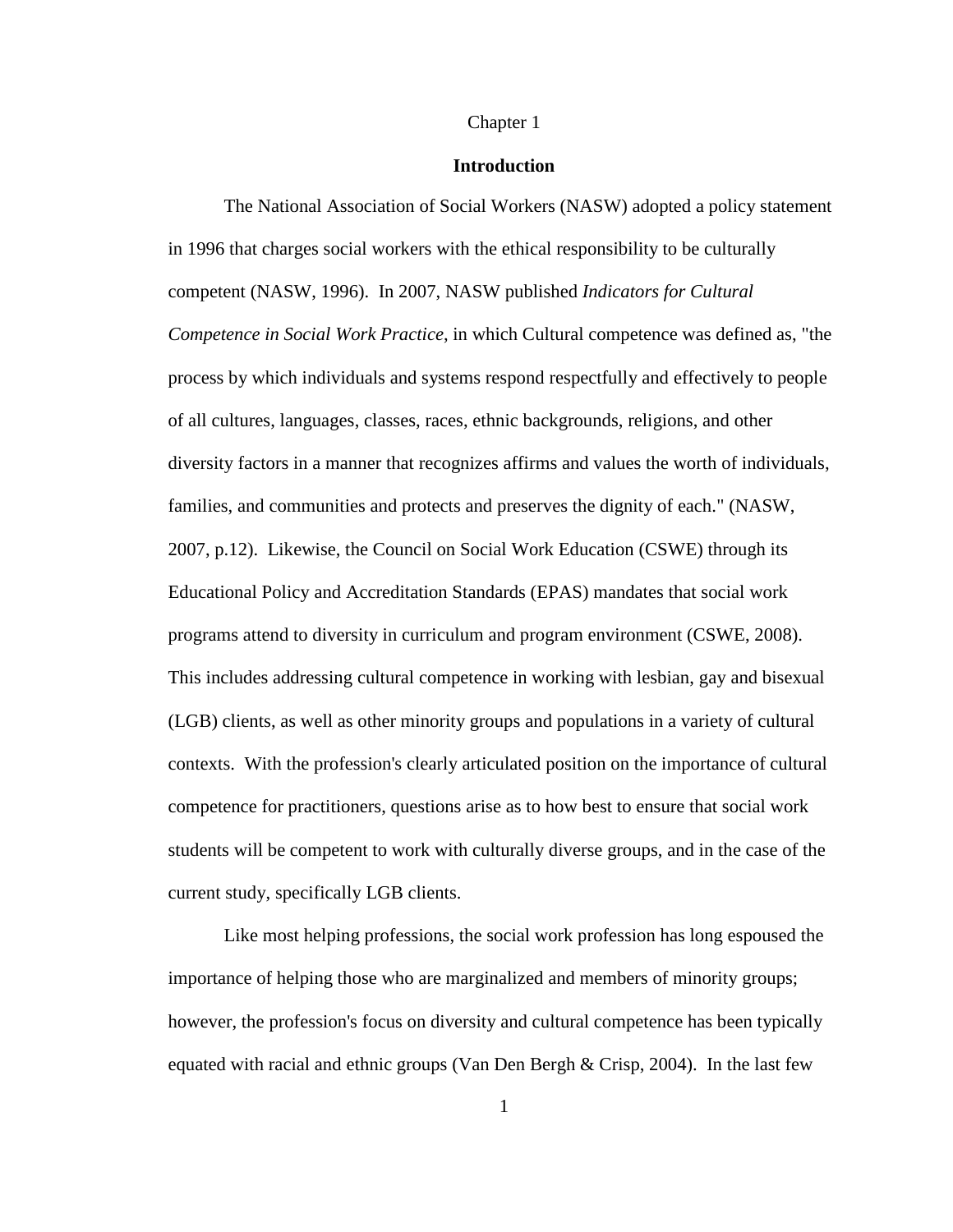years, the definition of cultural diversity has expanded to include lesbian, gay and bisexual (LGB) individuals based upon their sexual minority status. As social work and other helping professions sought to explore how to best prepare students for work with LGB clients, there has been an accompanying shift in the scholarly literature that moved from conceptualizing LGB individuals as inherently pathological, to espousing the importance of accepting LGB persons, to finally affirming the value of LGB persons (Burckell & Goldfried, 2006; Ritter & Terndrup, 2002). Today, cultural competence is an expectation for most helping professions and encompasses ideas drawn primarily from race theory, feminist theory, gay affirmative therapy, and minority stress theory. This shift to an affirmative approach has helped to spark the development of a framework of cultural competence articulated specifically for work with LGB clients.

#### **Statement of Problem**

With practice professions shifting their educational focus to a competency-based approach, social work is faced with how best to teach students the knowledge and skills required for culturally competent practice with LGB clients. Studies show that students will be working with LGB clients, but new graduates not feeling competent to do so (Dillion & Worthington, 2003). Reviewing current practices of how social work programs are addressing this need to prepare students for work with LGB clients reveals an opportunity for new, effective pedagogical strategies.

#### **Cultural competence and social work education.**

A survey conducted by the Council on Social Work Education (CSWE, 2009) on sexual orientation and gender expression found that most social work programs did not have a measure in place to assess student's cultural competence for working with LGB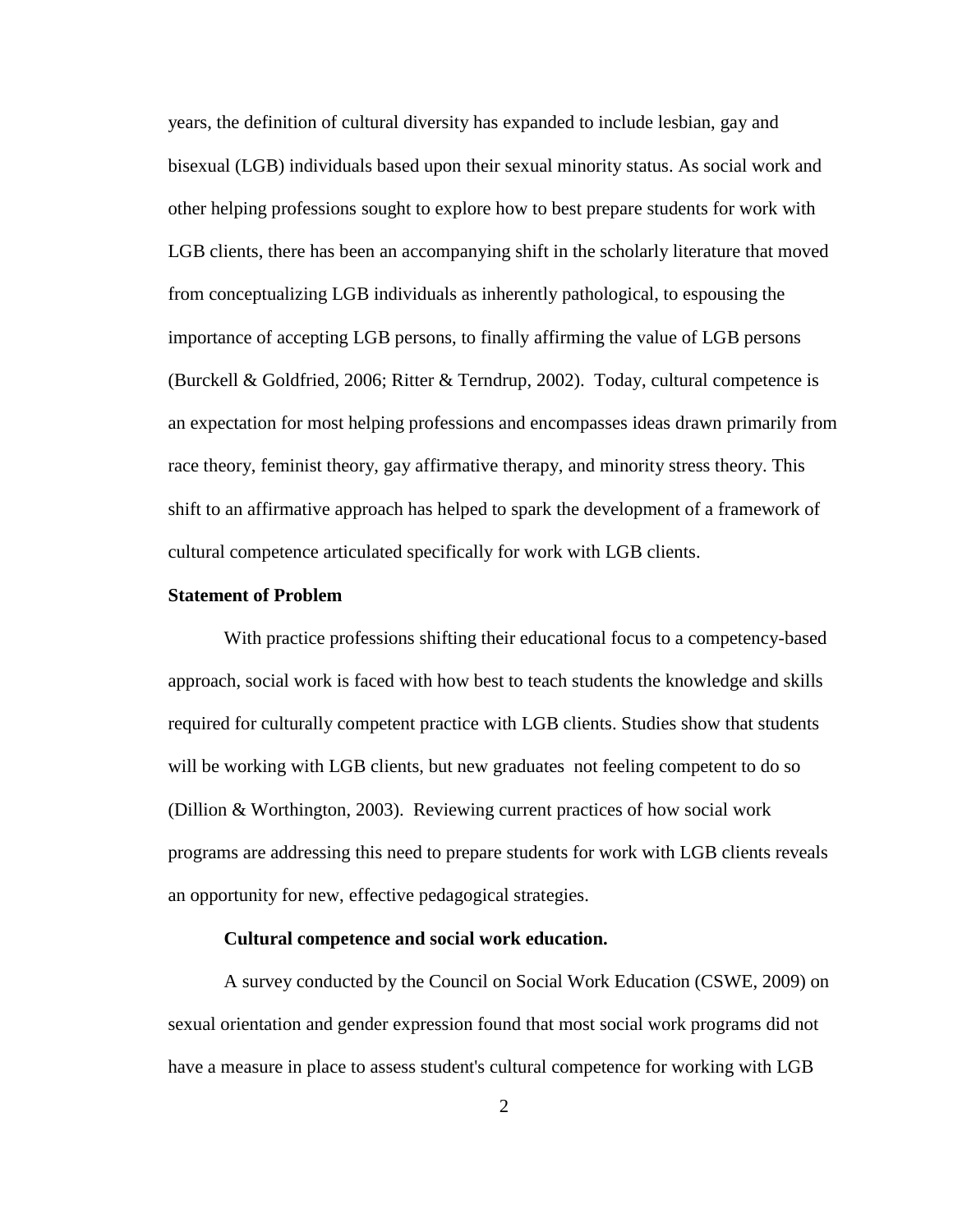clients. Additionally, only 14% of the 157 programs surveyed had a course designed specifically to focus on LGB issues (CSWE, 2009). Other programs reported teaching about LGB-specific topics in sexuality or diversity courses. However, most programs reported that LGB-specific topics were infused throughout their curricula. Certainly, it would be impossible to have a specific course for each minority group with whom students would have contact in future practice. However, because the idea of working with minority groups is a central tenet of social work practice, having diversity and cultural awareness infused throughout the curriculum appears to be a logical compromise. Due to the lack of outcome measures for the infusion approach specific to LGB cultural competence, it is difficult to ascertain the effectiveness of this commonly utilized approach. Although a review of the extant literature indicates that no empirical assessment has been done with social work students, graduate students in other helping professions similar to social work report that they do not feel prepared to work with LGB clients following their graduate training (Dillon & Worthington, 2003). Thus social work educators, similar to educators in other helping professions, are confronted with the challenge of finding ways to teach cultural competence to students.

#### **Pedagogical approaches to teaching cultural competence.**

As a profession, social work has declared that cultural competence is important. As an educational body, CSWE has mandated students be competent to work with culturally diverse populations. Despite this mandate, knowing how to best teach cultural competence with LGB clients has yet to be described in social work pedagogy. However, preliminary studies in social work and other helping professions have offered some suggestions about how social work educators might best prepare students for culturally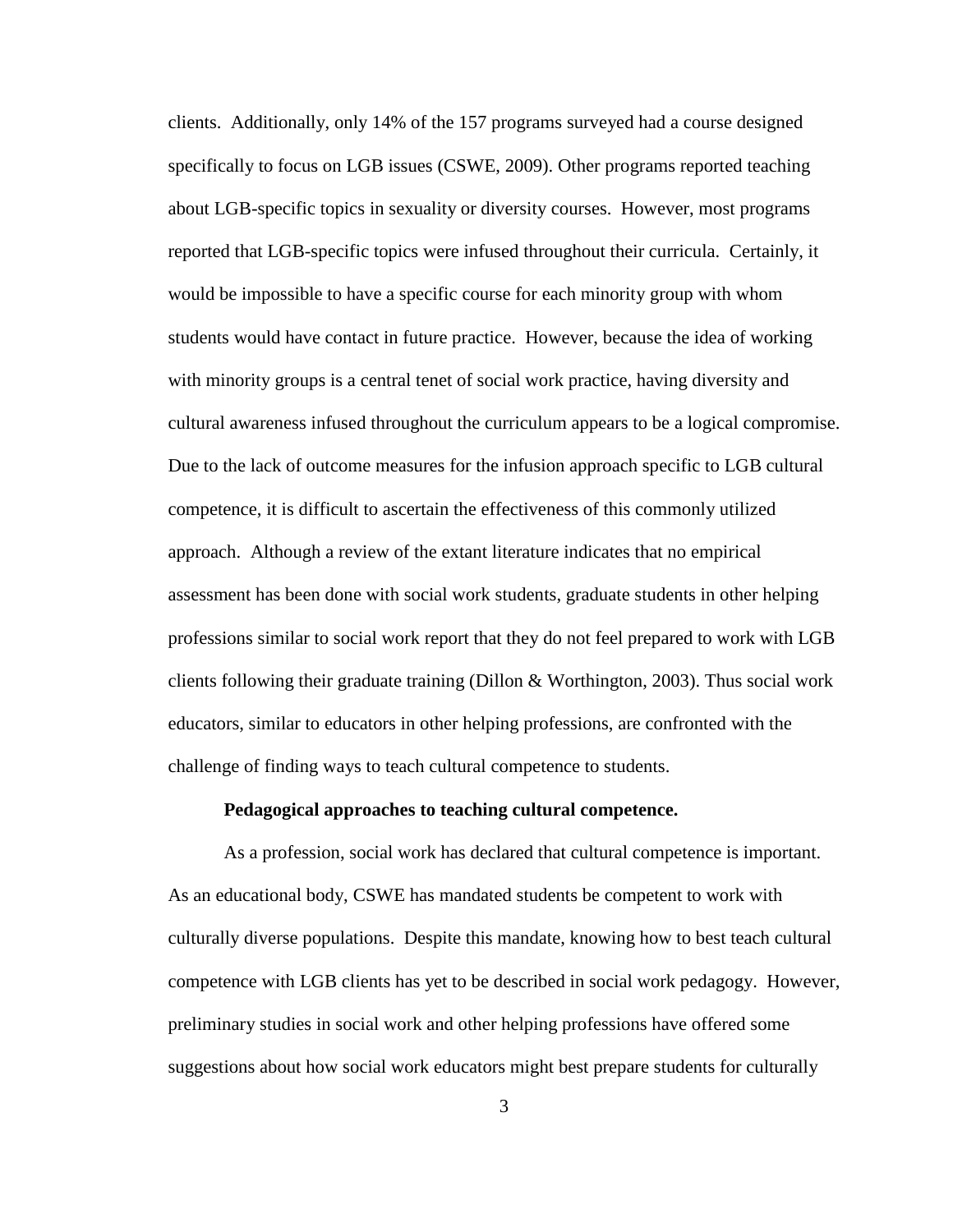competent practice with the LGB population. For instance, research suggests that education should include challenging experiences and encounters through role plays, videos and films, and exposure to openly LGB instructors (Dillon & Worthington, 2003; Foreman & Quinlan, 2008; Grove, 2009; Mohr, 2002). While a more traditional didactic or lecture-type format may be beneficial for imparting specific knowledge, it has been suggested that students may more fully comprehend concepts such as heterosexism and sexual minority stress through experiential learning that could lead to a new level of empathy and understanding, and thus, more effective practices for work with LGB clients (Grove, 2009; Riggs & Fell, 2010). The effectiveness of experiential strategies may be particularly true for creating shifts in student attitudes which, in turn, may offer more sustained changes in cultural competence (Loya & Cuevas, 2010).

Acknowledging the challenges of adequately addressing the needs and well-being of the myriad of clients with whom social workers will engage throughout their careers, studies have shown that even one class focusing on LGB content can be effective in increasing LGB-specific knowledge in students (Israel & Mohr, 2004). Guided by this knowledge, the current study utilized a one-time, two-hour experiential learning workshop to explore its potential as an efficient and effective way to teach LGB cultural competence to social work students.

#### **Assessing cultural competence.**

Using Sue and colleagues' (1982) model that views cultural competence as a combination of attitudes, knowledge, and skills, educators in social work and other helping professions are faced with how to best assess the competence of students prior to their matriculating into professional practice. One approach that has been used to predict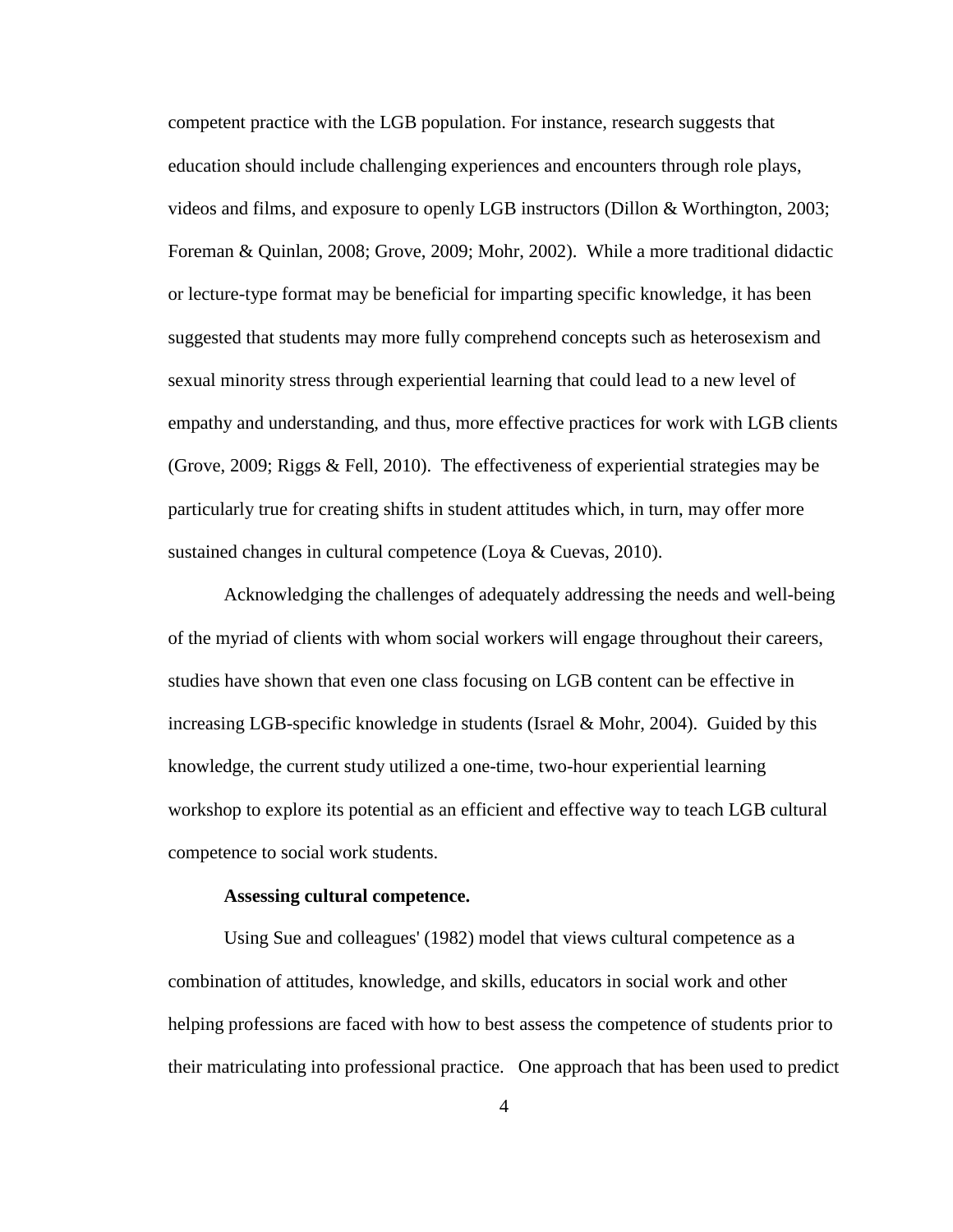competence is to assess self-efficacy (Bidell, 2005; Dillon & Worthington, 2003; Grove, 2009). Self-efficacy, or one's perception of one's ability to perform, has been shown to predict actual ability in future performance situations (Bandura, 1993). In other words, if one feels confident in one's ability or skill level, then one usually performs better. Using this construct, measures have been developed by researchers to capture a practitioner's perception of his/her attitudes, knowledge and skill (the measures of cultural competence) in working with LGB clients (Bidell, 2005). However, to date, no published studies have assessed self-efficacy of cultural competence with LGB clients with social work graduate students.

Demonstrated competence is another measure of student ability. Little empirical information about demonstrated competence exists in the cultural competence literature. This is due, in part, to the difficulty associated with assessing practice competence. Although it is not feasible to observe every student as they work with LGB clients or to video tape these interactions, it is possible to have students respond to clinical scenarios or cases in which they discuss how they would plan to respond if they were in the situation described. This type of assessment demonstrates knowledge and skills from an intellectual perspective and has been used as a measure of demonstrated competence (Constantine, 2001; O'Shaughnessy, 2010).

#### **Focus on LGB Population**

Though some of the scholarly literature regarding LGB individuals often includes transgendered persons as sexual minorities, this study addressed only the LGB population. While transgendered persons often share similar experiences of oppression and marginalization with LGB individuals, their experience is also unique in many ways.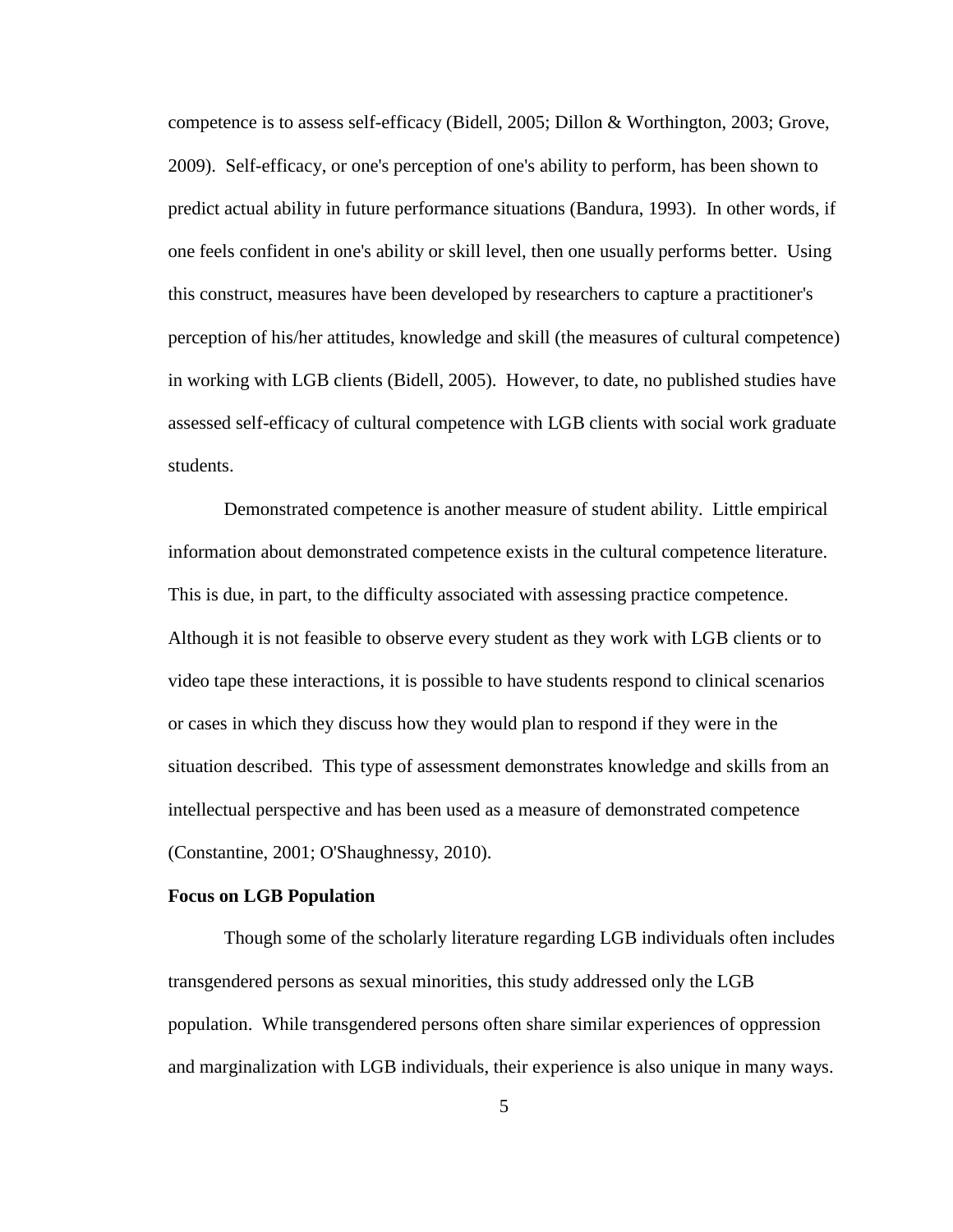Issues of gender and perceived gender have nothing to do with sexual orientation (Brannon, 2008). Also, it should not be assumed that transgendered individuals always experience sexual-orientation-related discrimination (Chavez-Korell & Johnson, 2010). To automatically include gender issues together with sexual orientation issues opens the possibility of misrepresenting one or both populations and may perpetuate an inadequate understanding of sexuality in general (Brannon, 2008). Also, a student may have differing feelings about working with a LGB client versus a transgendered client. Trying to distinguish student responses concerning these two distinct populations would be difficult (Hill & Willoughby, 2005).

As previously noted, cultural competence includes relevant attitudes and beliefs, knowledge, and skills. Some attitudes, knowledge and skills may be transferable to all minorities, and therefore, some conclusions from this study might be applicable to a part of the transgendered community. However, transgendered-specific research that addresses the unique concerns for this population should be explored in future studies.

#### **Theoretical Background for the Study**

Cultural Competence is defined as "...the process by which individuals and systems respond respectfully and effectively to people of all cultures, languages, classes, races, ethnic backgrounds, religions, and other diversity factors in a manner that recognizes, affirms, and values the worth of individuals, families, and communities and protects and preserves the dignity of each" (NASW, 2007, p. 12). The fundamental perspective of cultural competence used in this study is based upon Sue and colleagues' (1982) concept that cultural competence is comprised of attitudes, knowledge and skills.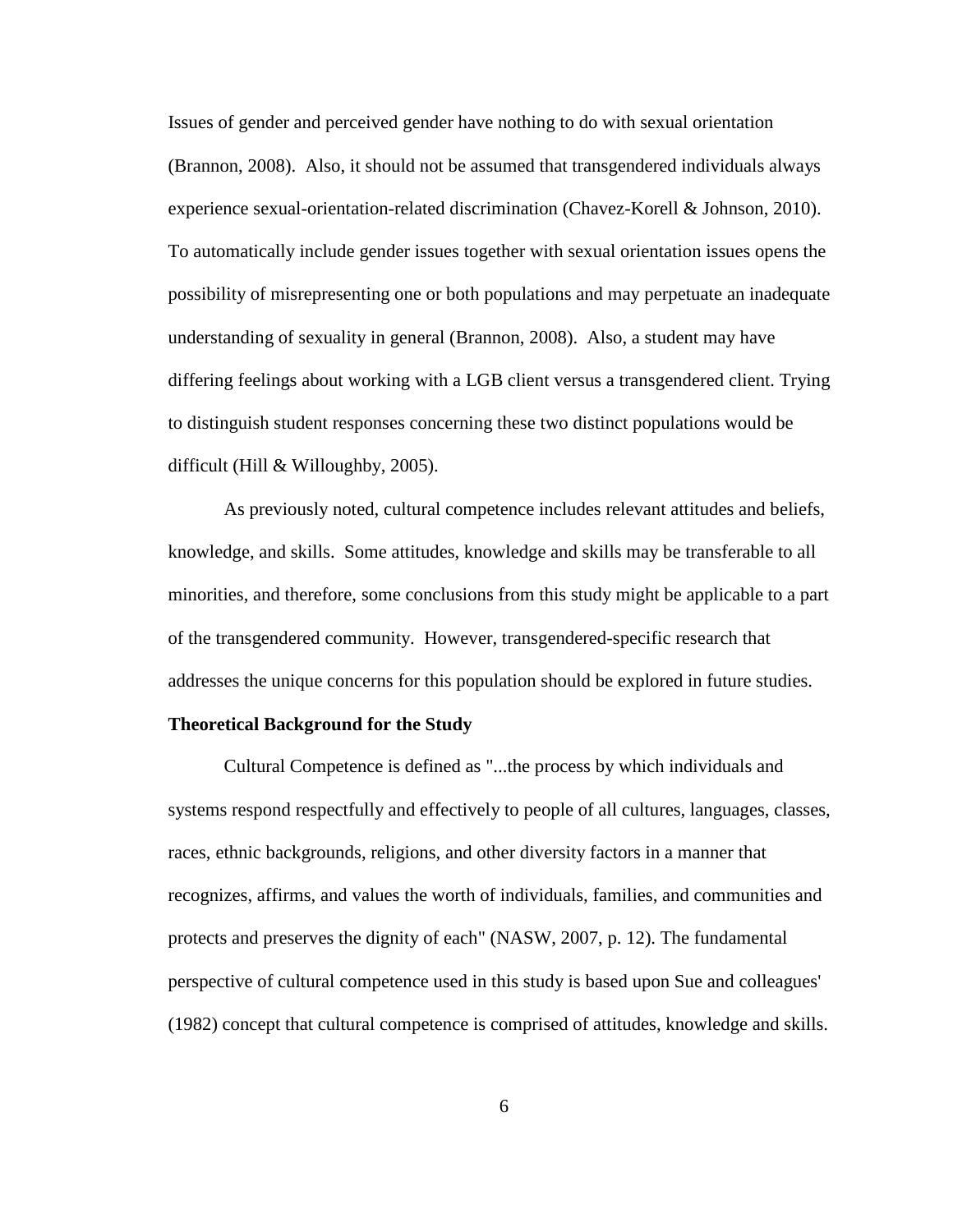This construct of cultural competence serves as the framework for defining both perceived and demonstrated cultural competence in this study.

Experiential Learning Theory serves as a basis for the model developed in this study. Experiential Learning Theory evolved from the theories of human learning and development. Theorists such as John Dewey and Kurt Lewin argued that learning is best facilitated by a process that draws out the students' beliefs and ideas about a topic so that they can be examined, tested, and integrated with new, more refined ideas (Kolb, 1984). Social work education has long relied upon experiential learning, both within the classroom and in the field educational setting, as an effective way to teach social work skills (Goldstein, 2001). Because of its premise that knowledge is created through the transformation of experience, experiential learning lends itself naturally to social work's idea of hands-on practice frameworks (Huerta-Wong & Schoech, 2010).

Of particular relevance to this study, previous work in the area of experiential learning reveals that students report that their greatest changes in understanding and attitudes related to sexual minorities come from experiences either with LGB friends and family, clients, or trainings that contained personal encounters with LGB persons (Grove, 2009; Hans, Kersey, & Kimberly, 2012). In other words, students reported their perceptions changed most dramatically when they experienced a situation that forced them to think differently about LGB clients and the client's potentially unique life experiences.

#### **Purpose of the Study**

The purpose of this study is to explore how best to effectively teach MSW students to be cultural competent in working with LGB clients. Preparing graduate social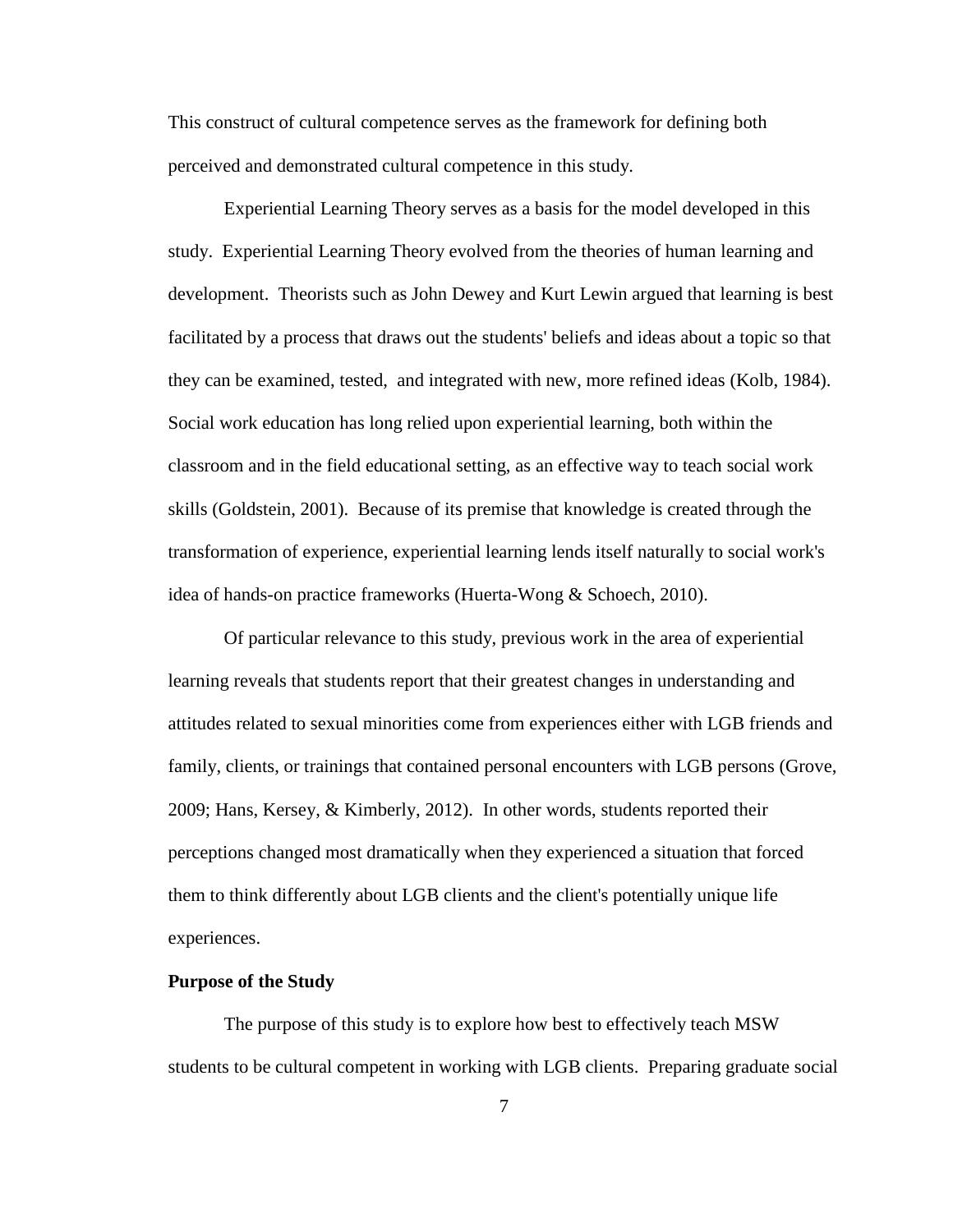work students to be effective practitioners is an ongoing challenge for the academy. Cultural competence is at the very core of the social work profession's values and mission (NASW, 2007). Practitoners are acknowledging their need for competency with this population (Pachankis & Goldfried, 2004). In addition, Ford and Hendrick (2003) found that 42% of practitioners in their sample reported that they commonly worked with LGB-specific concerns. Other studies found that over 90% of practitioners have at some point in their professional careers worked directly with an LGB client (Cochran, Sullivan, & Mays, 2003; Jones & Gabriel, 1999; Liddle, 1997). In addition, social work educational and professional bodies (CSWE and NASW) now mandate that cultural competence include competence with sexual minorities. Despite these professional mandates, there is a gap in the literature concerning the most constructive and efficient way to teach graduate social work students to be effective practitioners when working with LGB clients.

This dissertation addresses this identified gap by exploring effective methods to teach LGB cultural competence. It builds on the body of cultural competence literature that identifies the principles of attitude, knowledge and skills as comprising cultural competence by exploring measures of perceived competence and demonstrated with MSW students. It compares the current pedagogical method of infusing LGB material across the curricula with two types of brief trainings (didactic lecture and experiential) and offers suggestions on how to effectively teach LGB cultural competence. Finally, the dissertation also considers which pedagogical approach might be most effective in helping social work students gain competence for working with LGB individuals.

Copyright © Steven D. Johnson 2013

8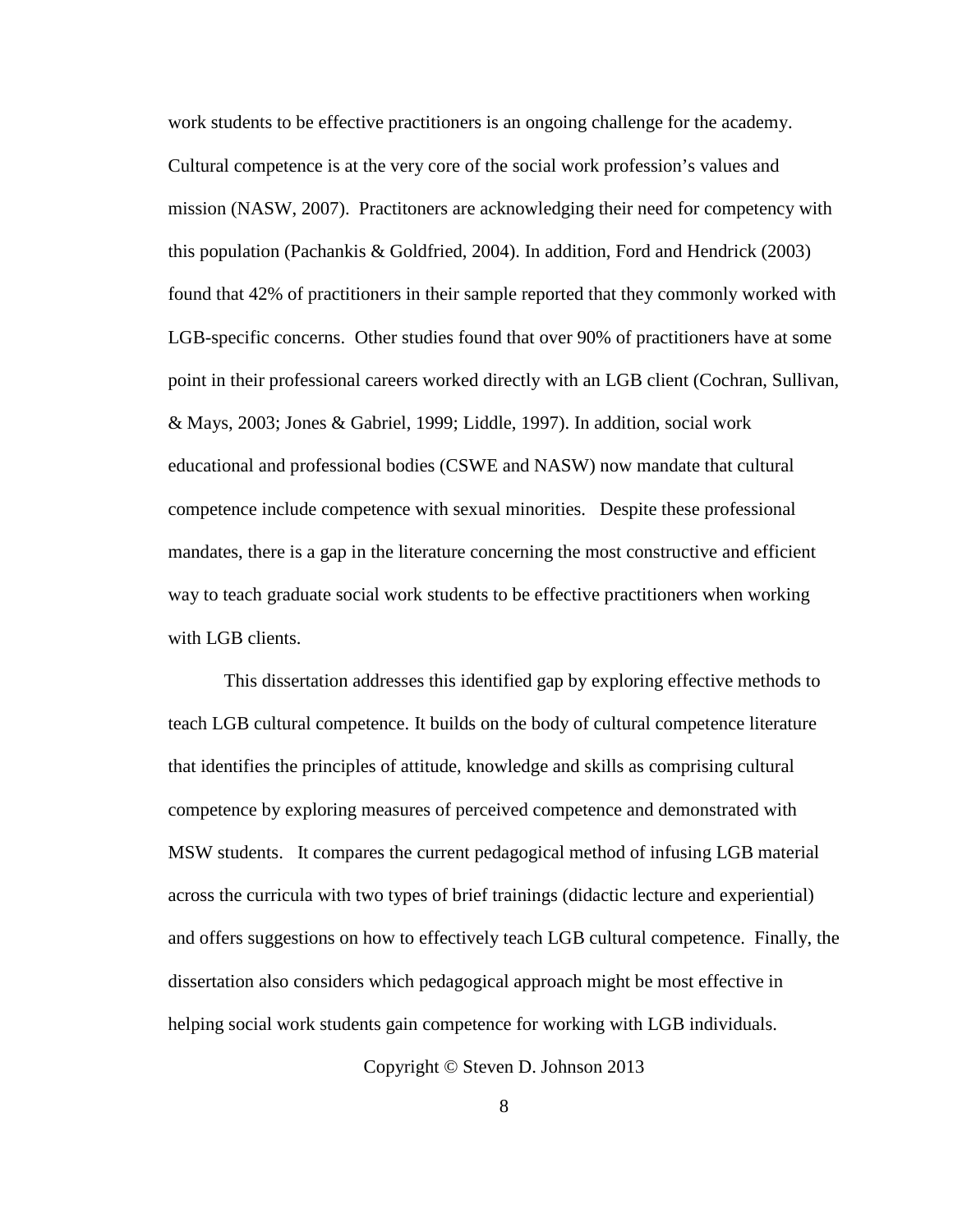#### Chapter 2

#### **Literature Review**

This chapter provides an historical perspective on work with lesbian, gay and bisexual clients. It then discusses contemporary practice with LGB clients, particularly the identification of culturally competent practice with LGB individuals. Next, there is a review of the historical development of the concept of culturally competent practice. I then discuss pedagogy and cultural competence in relation to its components of attitude, knowledge, and skills.

The literature review then considers the concept of self-efficacy and how this construct can be used in evaluating cultural competence. Next, Experiential Learning Theory is discussed along with how this pedagogical approach might be advantageous in teaching cultural competence with adult learners. Finally, the chapter concludes with a discussion of unique issues to LGB clients and why an understanding of these ideas might be pertinent in effective LGB cultural competence training with social work students. This review provides the rationale for the empirical study described in Chapter 3 of this dissertation.

#### **The History of Practice with Lesbian, Gay and Bisexual Clients**

Social work and other helping professions have changed their perception about how best to work with gays and lesbians many times in the last 100 years. As ideas shifted concerning the ideology, etiology, and moral assumptions of what it meant to be gay, lesbian, or bisexual, so also did social work's conception of how best to help this minority group . The actual concept of having a gay or homosexual identity was first introduced into Western European society in the late 1800's (Eubanks-Carter, Burckell, &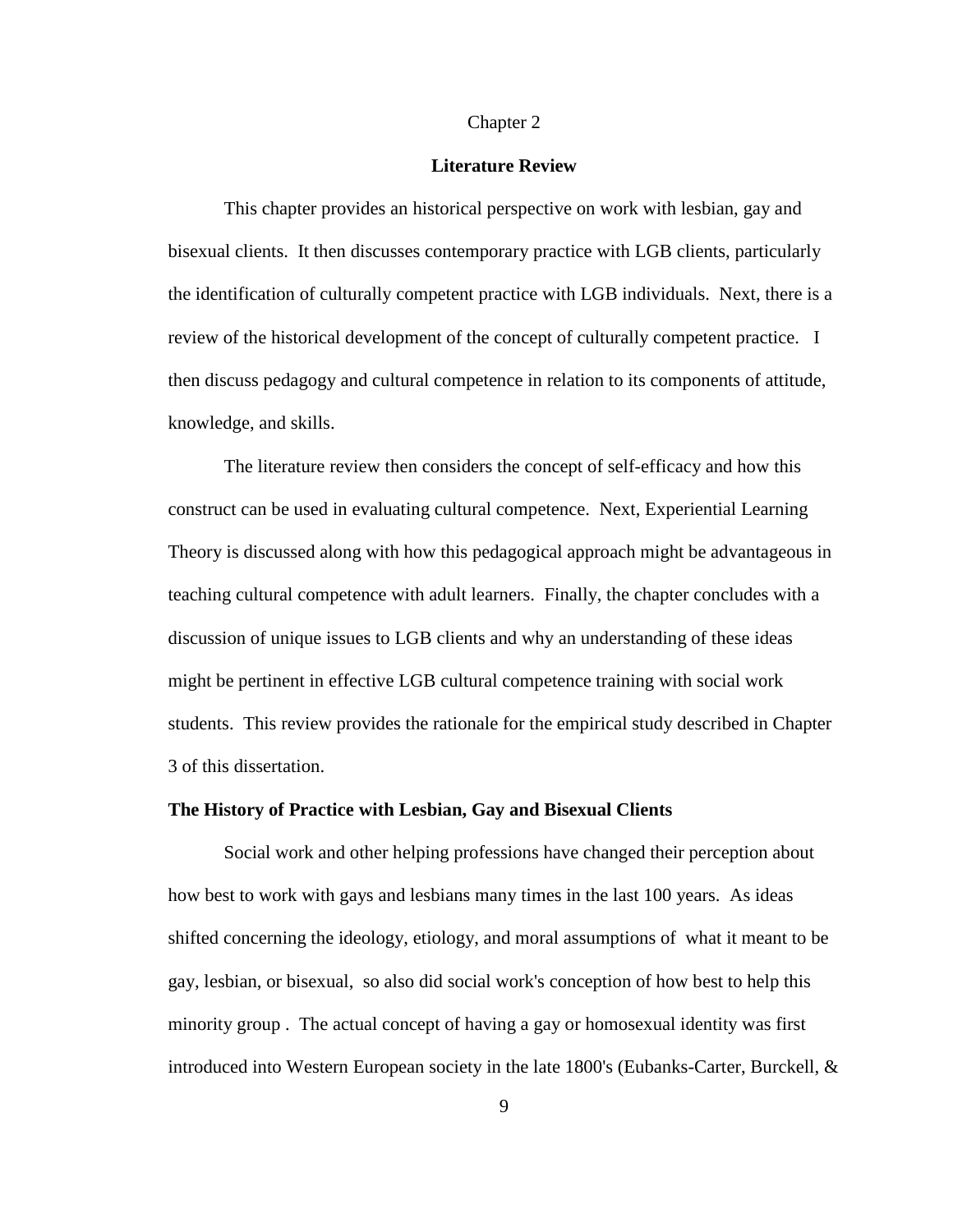Goldfried, 2005). Prior to that time, all people were assumed to be heterosexual. Samesex behaviors were seen as not only violations of religious codes, but civil offenses as well (Ritter & Terndrup, 2002). However, the idea of "treating homosexuals" was not yet considered. Although homosexuality was still legally a crime and viewed by the church as a sin, in the early 1900's it began to be seen by some as an illness that needed a cure (Jones & Gabriel, 1999). To that end, in 1935, homosexuality was officially recognized as a mental illness (Krajeski, 1996), even though the church still viewed it as an egregious sin. Mental health practitioners at the time became interested in studying and treating this affliction. Because same-sex attraction was seen as pathology, homosexuals were seen as needing to be "cured". At the time, this historical shift was somewhat progressive as a "sick person" was less blameful than a sinner or criminal (D'Emilio & Freedman, 1988; Duberman, Vicinus, & Chauncey, 1989).

Although many link the first attempts at treating homosexuality to the psychoanalytic tradition, Sigmund Freud had mixed ideas about the nature of homosexuality. Freud believed in the theory of universal innate bisexuality, contending that everyone was born bisexual and that they became heterosexual or homosexual as a result of their experiences with parents and others (Freud, 1962). For some patients, however, Freud linked homosexuality to an arrest in development and the presence of narcissistic traits (Eubanks-Carter, Burckell, & Goldfried, 2005; Lebolt, 1999). Later psychoanalysts were not so inclusive. They rejected Freud's assumption of inherent bisexuality, arguing instead that heterosexuality was natural and that homosexuality was only an attempt to achieve sexual pleasure when normal heterosexual outlets proved too threatening (Lebolt, 1999). Later some analysts argued that homosexuality resulted from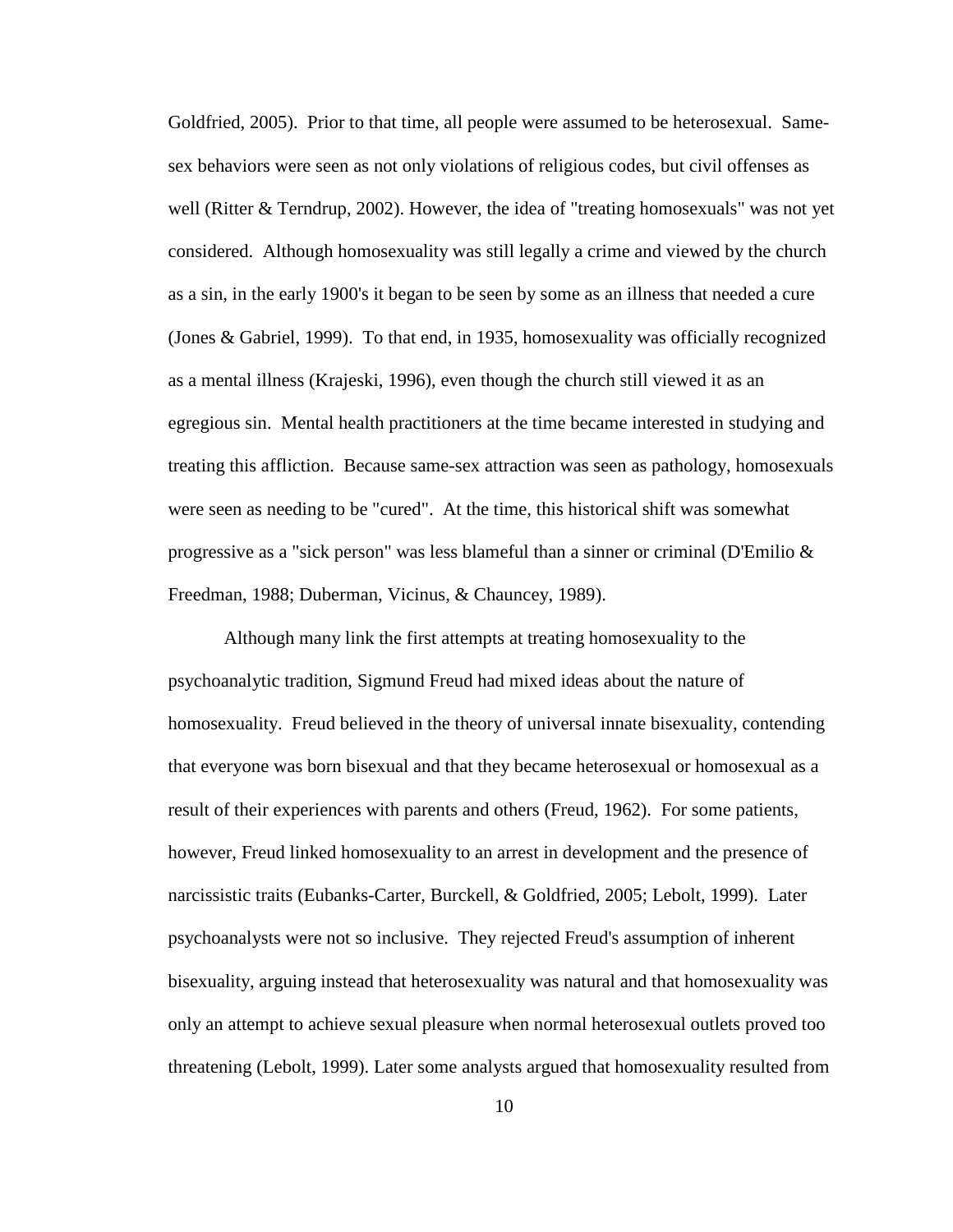pathological family relationships during the Oedipal period (around 4-5 years of age) and claimed that they observed these patterns in their homosexual patients (Bayer, 1987).

Throughout the first half of the twentieth century, homosexuality was treated by not only the psychodynamic community, but by behaviorists as well. Behaviorists did not see homosexuality as a developmental problem as did the psychodynamic community (Ritter & Terndrup, 2002). Instead, since behaviorists are less concerned with etiology and more concerned with actual behavior, they were focused on how to train homosexuals to be heterosexual. To that end, some behavioral therapists used conditioning techniques such as chemical aversion therapy and electroshock to try and de-program homosexual attractions (Eubanks-Carter, Burckell, & Goldfried, 2005).

In 1952, the pathological view of homosexuality was formalized in the first edition of the American Psychiatric Association's *Diagnostic and Statistical Manual (DSM).* It remained in the DSM for the next two decades until studies by Hooker (1957) and Kinsey, Pomeroy and Martin (1948), began to challenge prevailing ideas about sexual orientation. In 1973, The American Psychiatric Association removed homosexuality from its diagnostic manual. Ego-dystonic homosexuality (i.e. anxiety or discomfort produced from one's sexual orientation being at odds with one's idealized self concept) was not removed, however, and was included as a way to identify a condition that would later be recognized as more of a psychological response to growing up in a homophobic society than an innate psychopathology (Lebolt, 1999).

In line with the actions taken by the American Psychiatric Association the year before, in 1974, the Association for the Advancement of Behavior Therapy (AABT) issued a gay-affirmative resolution. The president of the organization in an address to his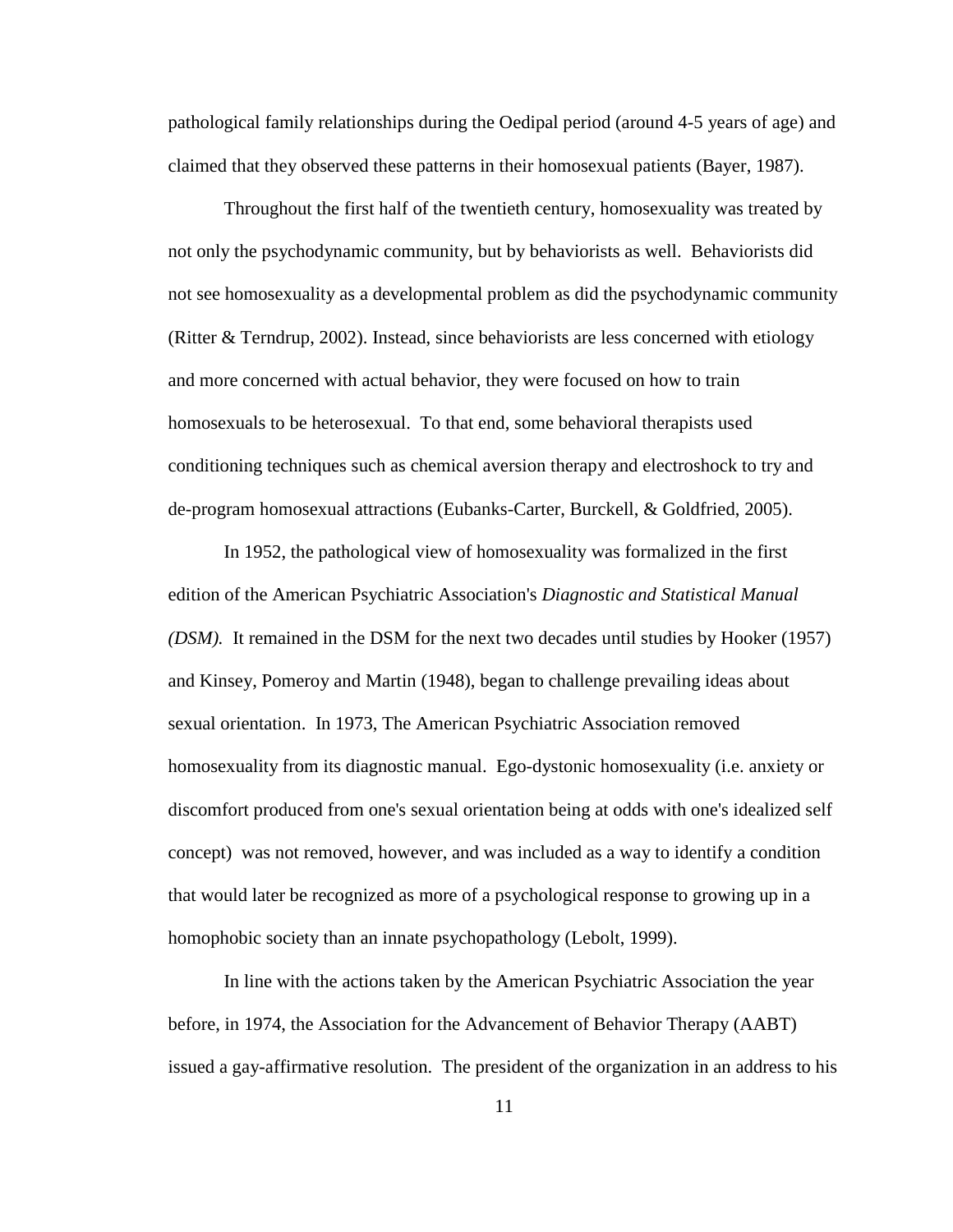colleagues encouraged members to stop offering therapy to change sexual orientation of LGB clients (Davison, 1976). This was part of the growing idea among some practitioners that homosexuality, in and of itself, does not imply any kind of moral or psychological deficiency. This perspective, however, was not embraced by all mental health professionals. Accordingly, it would be many years before professional organizations such as The American Psychological Association (APA) and The National Association of Social Workers (NASW) would adopt similar position statements concerning the treatment of lesbians, gays, and bisexuals.

#### **Contemporary Practice with Lesbian, Gay and Bisexuals Clients**

In 1985, the American Psychological Association (APA) formed Division 44, The Society for the Psychological Study of Lesbian, Gay, and Bisexual Issues, to support lesbian- and gay male–affirmative research and practice. In 1987, the diagnosis of homosexuality was removed entirely from the DSM. More affirmative approaches to working with LGB individuals began to be published in the research literature as well. One such scholarly work by Fassinger (1991), offered these specific suggestions:

- Work to develop the attitudes, knowledge and skills necessary for effective scientific and therapeutic work with lesbians and gay men. Educate yourself about gay life-styles and concerns, and be familiar with gender-specific socialization and therapeutic issues as well.
- Understand the interactions of other kinds of diversity (e.g., racial/ethnic, gender, age, (dis)ability, socioeconomic, religious, geographical) with the development and maintenance of a positive gay identity. Be aware that the coming-out process and preservation of a healthy life-style differ widely within the gay and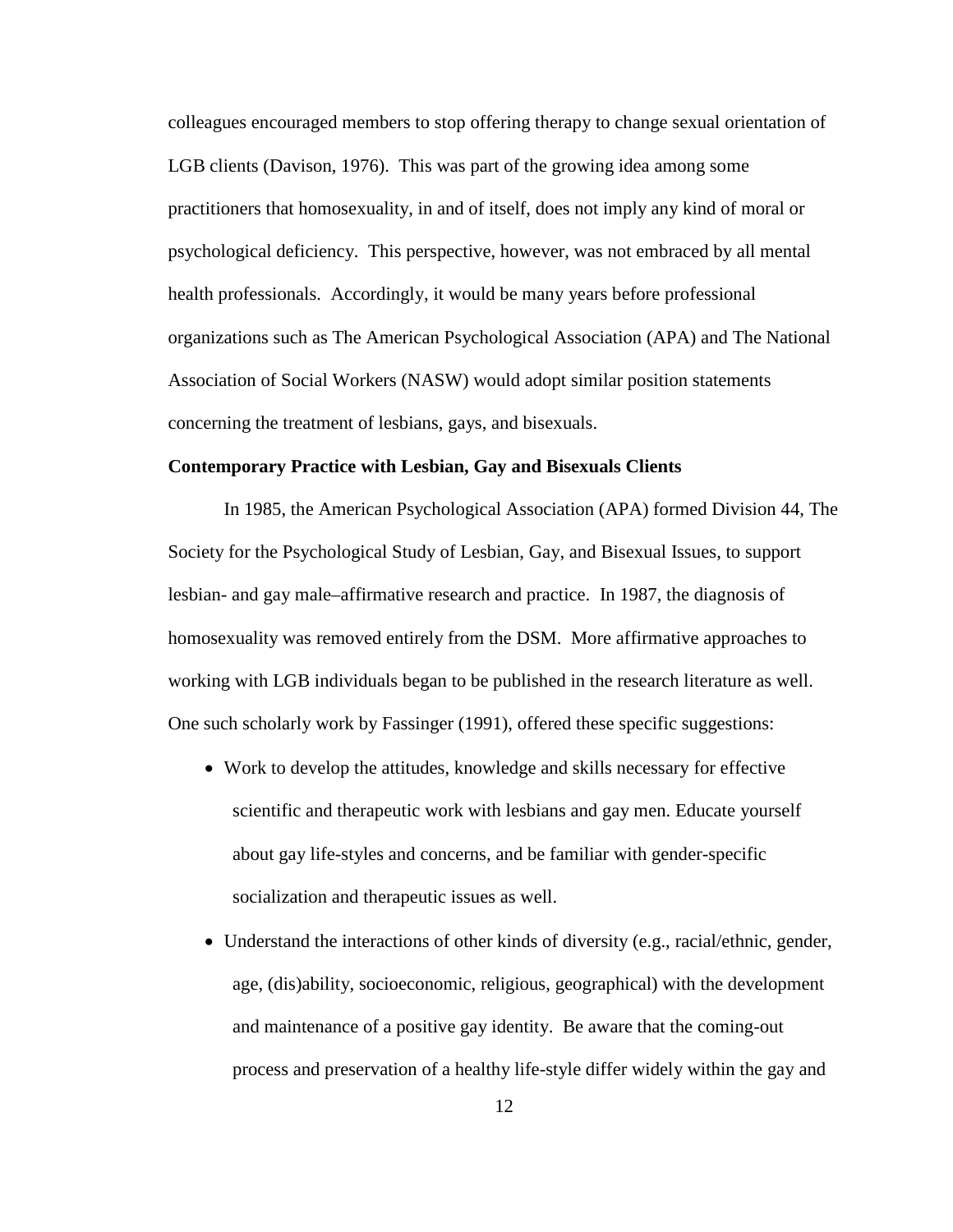lesbian population, and adjust your research questions and therapeutic interventions accordingly.

- Be familiar with the treatment of addictive behaviors such as alcohol abuse and eating disorders, fairly common in the gay and/or lesbian community and often masked by other presenting issues.
- Acquire knowledge and training in AIDS-related issues and death and dying.
- Be particularly sensitive to ethical issues such as confidentiality and, for gay lesbian therapists, the difficulties inherent in providing mental health services within one's own community of social support. (p. 161)

These suggestions, which could be considered the beginnings of what is now viewed as gay affirmative therapy, continue to provide insightful guidance for practitioners working with LGB clients.

In 2000, the APA published guidelines for psychotherapy with LGB clients. This was an attempt to provide a clear understanding of the minimal level of competence required to work with LGB clients. The guidelines, developed by Division 44 of the APA and the Committee on Lesbian, Gay, and Bisexual Concerns Joint Task Force, build upon the APA's Ethical Principles of Psychologists and Code of Conduct (APA, 2000). The guidelines facilitate the continued development of the practitioner and encourage a high level of professional practice when working with LGB individuals.

Although not specific to LGB clients, The National Association of Social Workers (NASW) developed standards for cultural competence the following year in 2001. The specifics of the NASW Standards (NASW, 2001) were drawn from the policy statement "Cultural Competence in the Social Work Profession," published in the *Code of*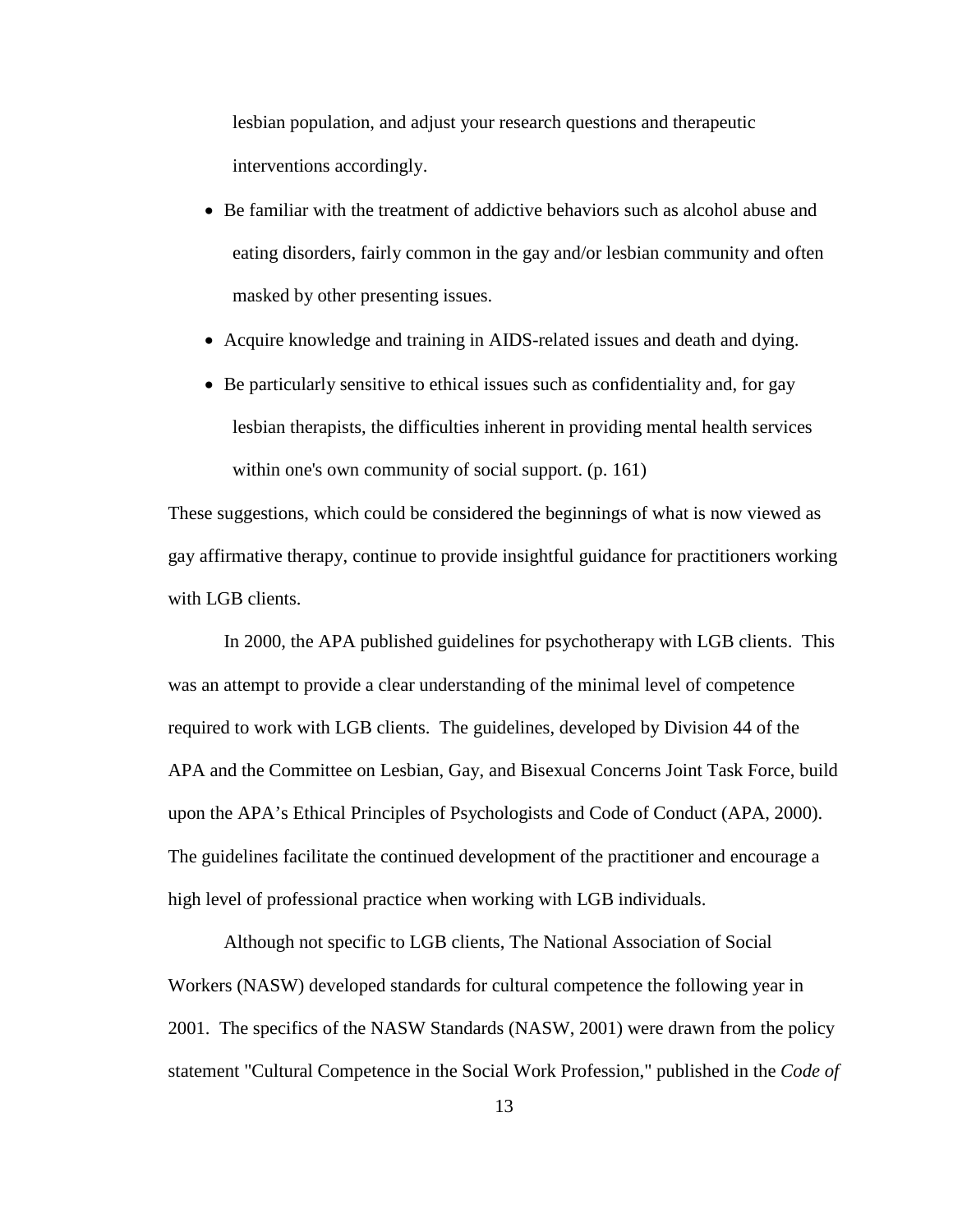*Ethics of the National Association of Social Workers* (NASW, 2000) which charges social workers with the ethical responsibility of cultural competence. There are 10 NASW Standards for Cultural Competence along with interpretive guidelines for each standard. The 10 standards address the following: (1) ethics and values, (2) selfawareness, (3) cross-cultural knowledge, (4) cross-cultural skills, (5) service delivery, (6) empowerment and advocacy, (7) diverse workforce, (8) professional education, (9) language diversity, and (10) cross-cultural leadership (NASW, 2001 p. 5).

Following NASW's Standards for Cultural Competence, the social work profession has continued to move toward a gay affirmative approach in their work with LGB clients. This trend is apparent in most of the helping professions. This approach, sometimes called Gay Affirmative Therapy, encourages social workers and other helping professionals to not only work with LGB clients in ways which affirm their sexuality, but also to understand the possible difficulties LGB clients face due to societal stigma (Johnson, 2012; Ritter & Terndrup, 2002). The LGB psychotherapy literature contains much debate on how best to deliver interventions to LGB clients (Murphy, Rawlings, & Howe, 2003; Pachankis & Goldfried, 2004). However, outcome studies and empirical data are lacking. Studies are unable to identify what is most helpful, and much of the research to date has focused upon the clinical experience of therapists and their training rather than on treatment outcomes (Johnson, 2012; Ritter & Terndrup, 2002). However, many in the field suggest that those in the helping professions must incorporate into practice specific issues and stressors that are inherent in living as gay, lesbian, or bisexual in a heterosexually constructed world. By doing so, social workers and other professionals will gain a perspective about the environment in which their clients reside,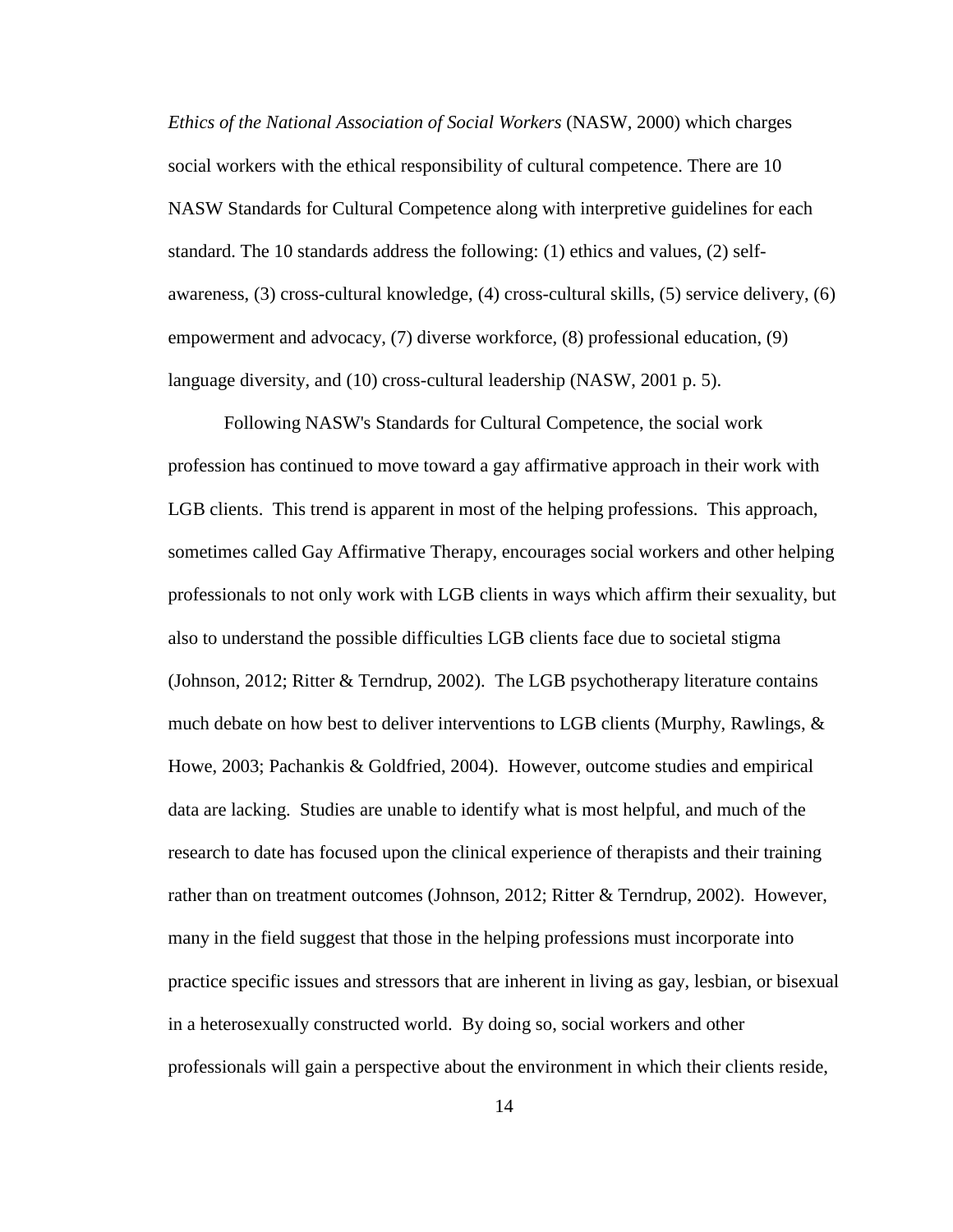the conditions of their reality, and the unique problems and dynamics that are inherent in our society for LGB individuals (Garnets, 2007; Ritter & Terndrup, 2002).

While there are still those who oppose a gay affirmative approach based upon their adherence to certain religious or moral ideologies, the professional accrediting bodies of social work and other professions have clearly asserted that, as a whole, the professional community must be culturally competent to work with LGB clients. Cultural competence has been conceptualized in the helping professions as a combination of attitudes, knowledge and skills (Sue, Arredondo, & McDavis, 1992). While neither NASW nor CSWE has offered a specific delineation as to how to best equip social workers with the capacity to be culturally competent, the profession's position necessitates the need to explore ways to train practitioners to work effectively with LGB clients.

#### **Cultural Competency Defined and Historical Development**

As previously noted, the National Association of Social Workers defines Cultural Competence as "...the process by which individuals and systems respond respectfully and effectively to people of all cultures, languages, classes, races, ethnic backgrounds, religions, and other diversity factors in a manner that recognizes, affirms, and values the worth of individuals, families, and communities and protects and preserves the dignity of each" (NASW, 2007, p. 12). With a growing body of literature on cultural competence in social work, the profession has prioritized increasing the number of practitioners who are competent and sensitive to diversity-related issues (Van Den Bergh & Crisp, 2004).

The groundwork for a multicultural counseling paradigm was laid in the 1950s and 1960s through literature that pointed to social work's lack of attention to ethnic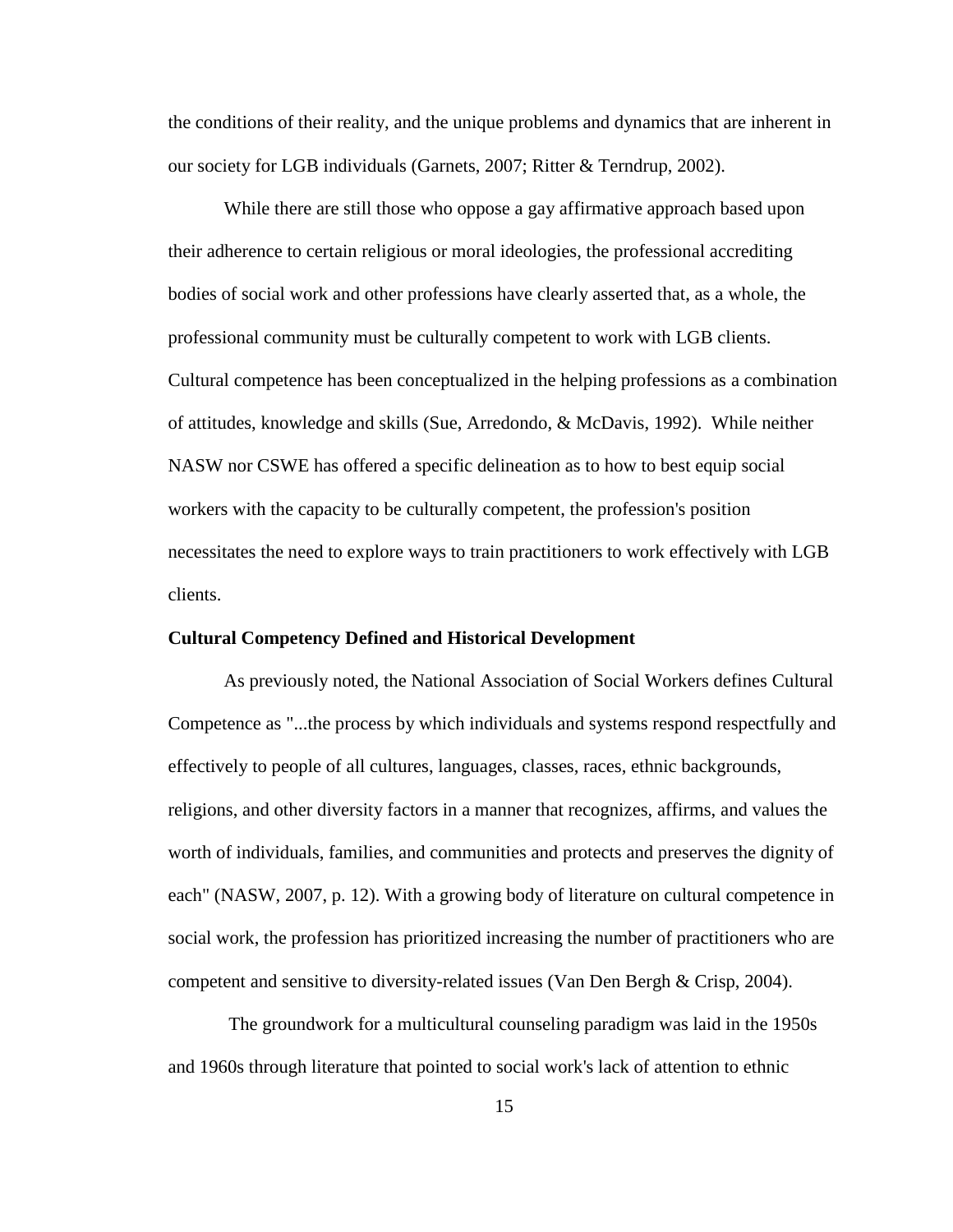minorities, particularly African Americans (Johnson & Munch, 2009). Social work education responded and contributed to the discussion by focusing on issues related to race and ethnicity. This early focus is still evident today in much of the social work literature on cultural competence. However, social work text books soon began to try to correct pathology-laden stereotypes of racial and ethical minority groups and also included expanded definitions of cultural competence to include sexual orientation and physical differences (Johnson & Munch, 2009). The introduction of ethnic-sensitive practice emerged during the 1980s and included the idea of the intersection between ethnicity and social class (Van Den Bergh & Crisp, 2004). This concept implied that a one-dimensional focus on ethnic background does not fully capture an holistic understanding of a client's social context.

Multicultural practice evolved from this notion of ethnic-sensitive practice and was described extensively in the literature during the 1990s. According to Van Den Bergh and Crisp (2004), this idea led to the related term of "cross-cultural practice" (p.222), which expanded the focus to include gay and lesbian persons, women, Vietnam Veterans, and persons living within Appalachia (Harper and Lantz, 1996). This is significant in that, while social work has responded to its mission of helping the marginalized, it has at times has been slow to identify oppressed group, like sexual minorities, at least in the formal sense. This is likely due in part to the view of society as a whole that was still unaware and perhaps unconcerned with the daily stress encountered by sexual minorities (Herek & Capitanio, 1999).

Models of multicultural practice originated in psychology and are based upon Sue and colleagues' (1982) principles of knowledge, attitudes and skills. **Knowledge** refers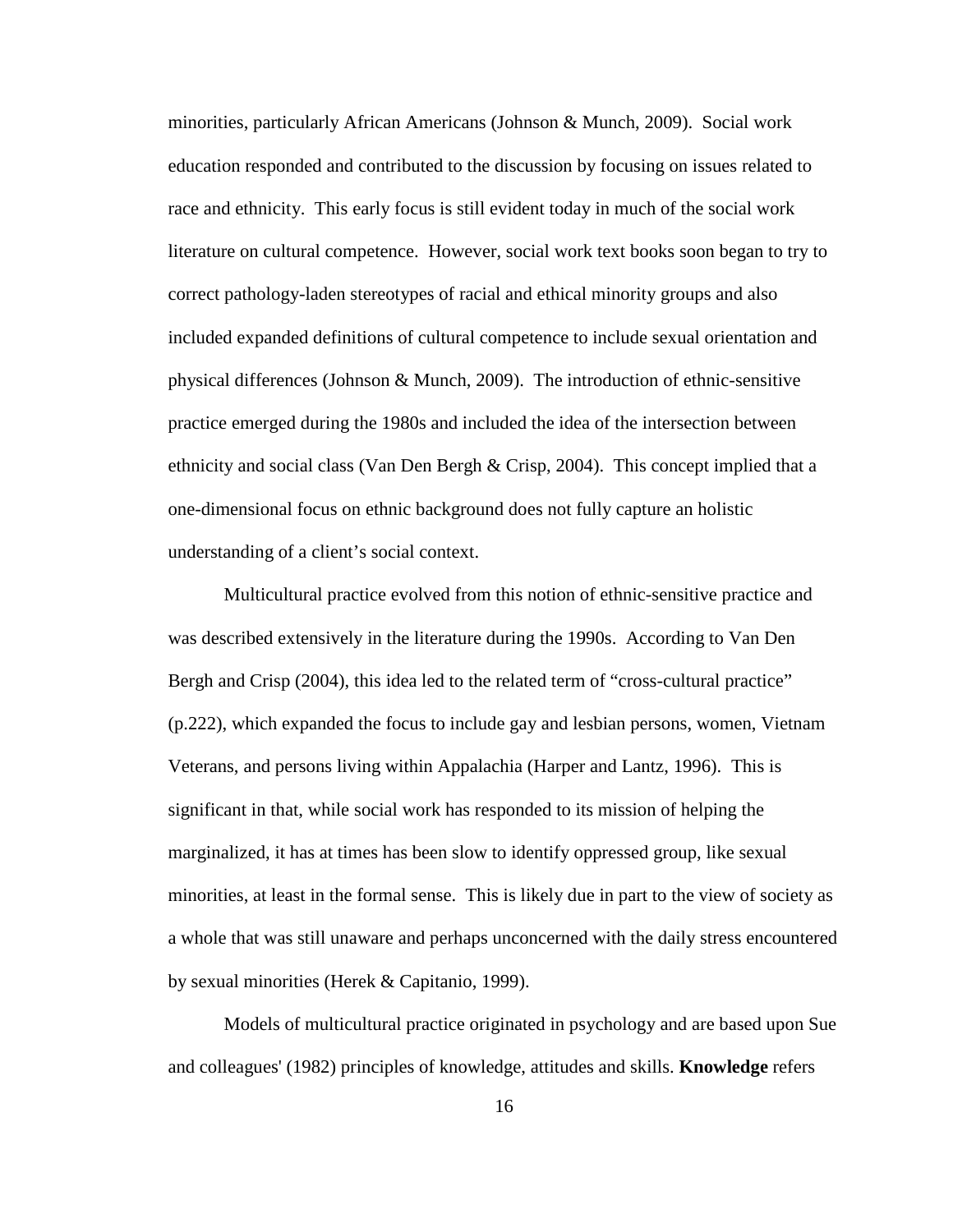not only to knowledge about the existence of cultural groups, but also knowledge about the group's values, beliefs, and norms as well as recognition of socio-political influences that both affect the group or are created by the group. It also includes an understanding of the client's worldview. **Attitude** refers to the social worker's personal beliefs and ways of thinking about minorities as they also consider their own biases and how these might affect the client-social worker relationship. Attitude also encompasses self-awareness and comfort or discomfort with client cultural differences. And finally, **skills** refer to the specific abilities a social worker must have to work with a particular ethnic or racial group (Sue et al., 1982).

 Although much was written in psychology about the nature of multicultural practice (Hansen, Pepitone-Arreola-Rockwell, & Greene, 2000; Israel & Selvidge, 2003; Sehgal et al., 2011; Van Den Bergh, & Crisp, 2004), there has been little agreement on multicultural competency models. Because of the breadth of skills and knowledge that would be required to work with each culturally diverse population, Hansen et al. attempted to identify minimal multicultural competencies that would be most beneficial in practice situations. After reviewing the literature, the researchers found 51 multicultural competencies related to research and practice domains. They distilled the list to 24 minimal competencies (unfortunately, how they made this determination was not included in their published work), with 12 being identified as minimal practice competencies. The competencies are organized to follow the practice areas of knowledge, attitudes, and skills.

Their knowledge competencies include: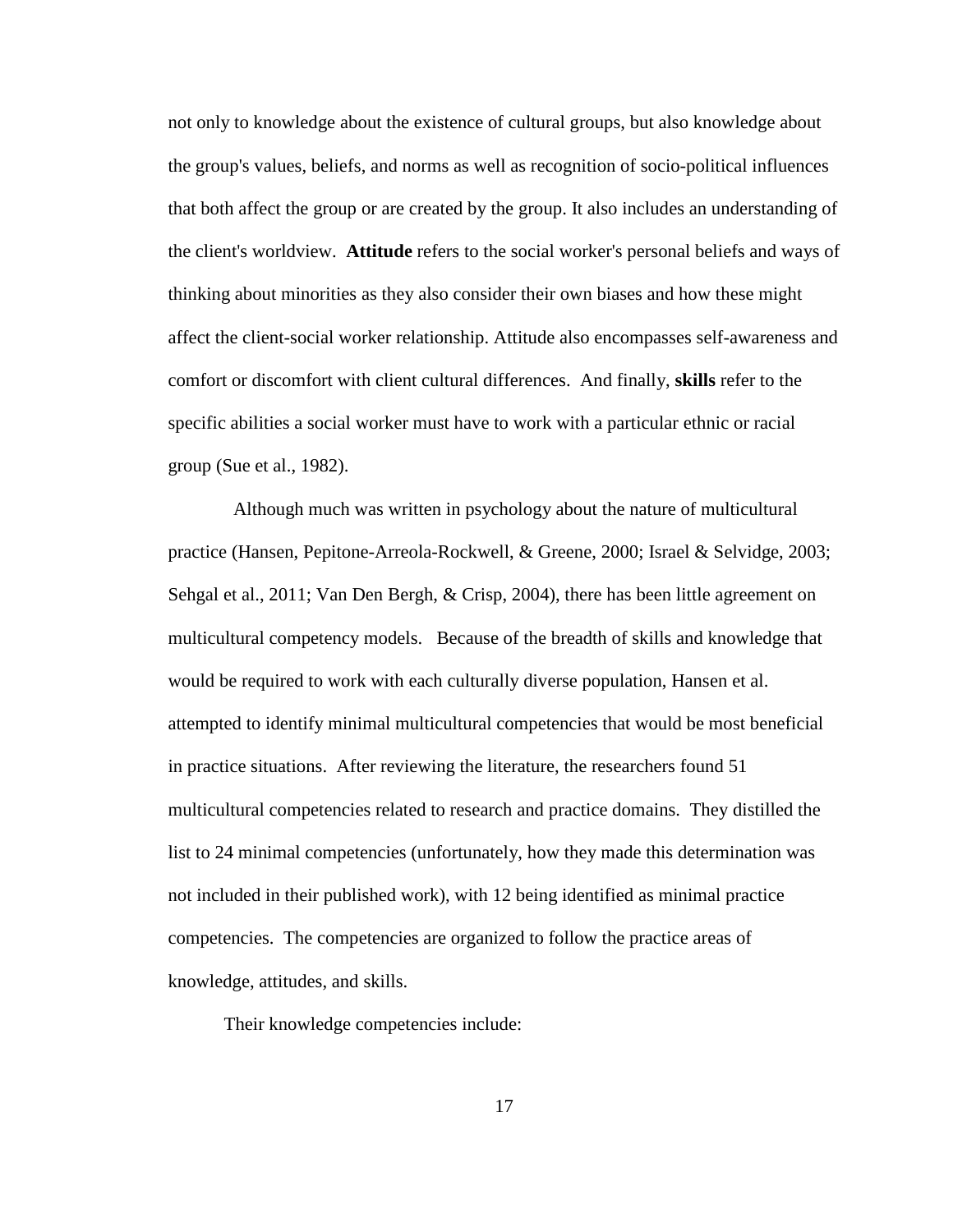- 1. Knowledge of how psychological theory, methods of inquiry and professional practices are historically and culturally embedded and how they have changed over time as societal values and political priorities shift.
- 2. Knowledge of the history and manifestation of oppression, prejudice, and discrimination in the United States and their psychological sequelae.
- 3. Knowledge of the sociopolitical influences (e.g. poverty, stereotyping, stigmatization, and marginalization) that impinge on the lives of identified groups.
- 4. Knowledge of culture-specific diagnostic categories.
- 5. Knowledge of such issues as normative values about illness, help-seeking behavior, interactional styles, and worldview of the main groups that the clinician is likely to encounter professionally.
- 6. Knowledge of culture-specific assessment procedures and tools and their empirical support.
- 7. Knowledge of family structures, gender roles, values, beliefs, and worldviews and how they differ across indentified groups in the United States, along with their impact on personality formation , developmental outcomes, and manifestations of mental and physical illness.

The Awareness competency is:

1. Awareness of how one's own cultural heritage, gender, class, ethnic-racial identity, sexual orientation, disability and age cohort help shape personal values, assumptions, and biases related to identified groups.

The Skill competencies are:

- 1. Ability to accurately evaluate emic (culture specific) and etic (universal) hypotheses related to clients from identified groups and to develop accurate clinical conceptualizations, including awareness of when clinical issues involve cultural dimensions and when theoretical orientation needs to be adapted for effective work with members of identified groups.
- 2. Ability to accurately self-assess one's multicultural competence, including knowing when circumstances (e.g. personal biases; stage of ethnic identity; lack of requisite knowledge, skills, or language fluency; sociopolitical influences) are negatively influencing professional activities and adaption accordingly (e.g. obtaining needed information, consultation, or supervision or referring the client to a more qualified provider).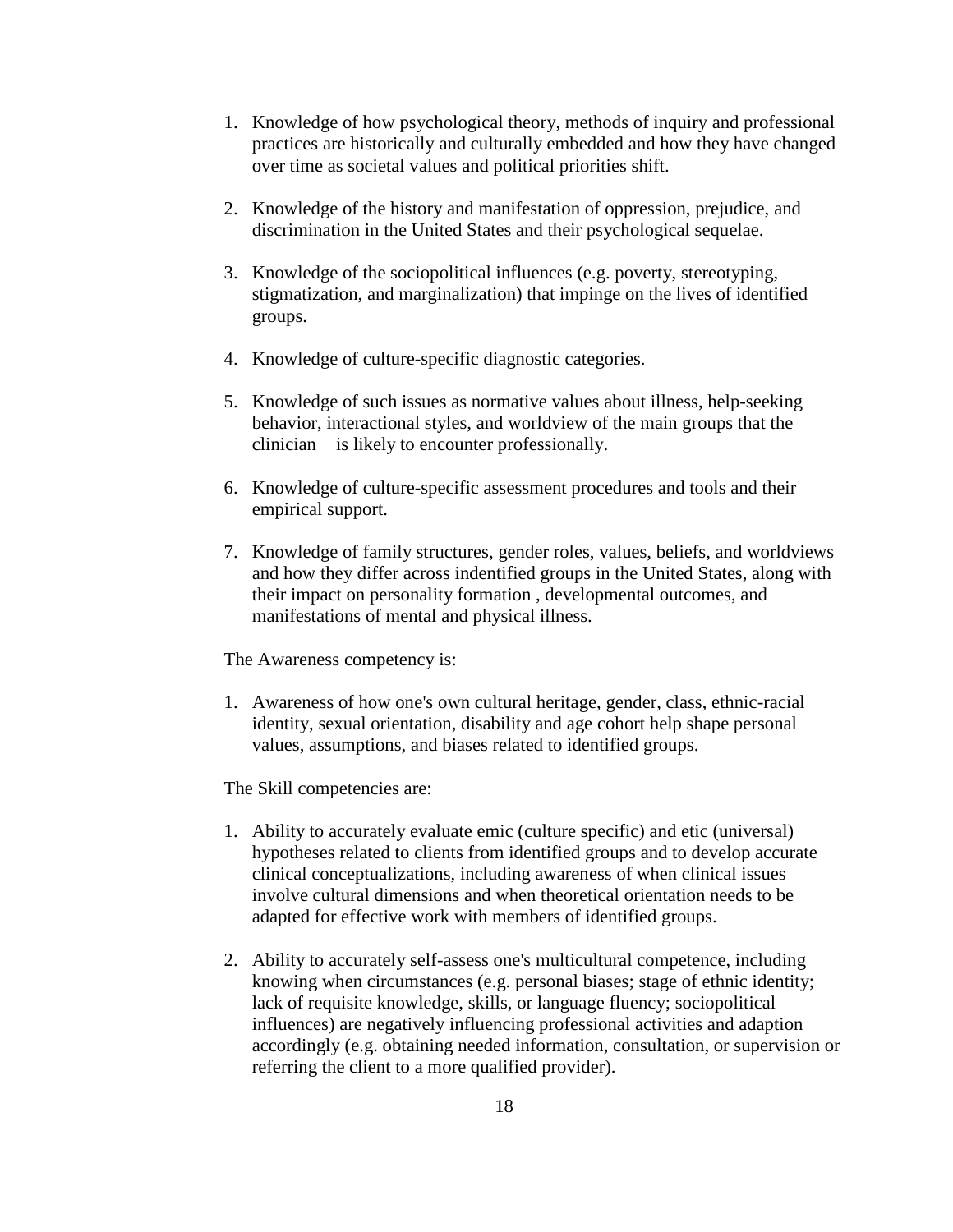- 3. Ability to modify assessment tools and qualify conclusions appropriately (including empirical support where available) for use with identified groups.
- 4. Ability to design and implement nonbiased, effective treatment plans and interventions for clients from identified groups including the following:
	- a. Ability to assess such issues as clients' level of acculturation, acculturative stress, and stage of gay or lesbian identity development.
	- b. Ability to ascertain effects of therapist-client language difference (including use of translators, if necessary) on psychological assessment and intervention.
	- c. Ability to establish rapport and convey empathy in culturally sensitive ways (taking into account culture-bound interpretations of verbal and nonverbal cues, personal space, and eye contact).
	- d. Ability to initiate and explore issues of difference between the therapist and the client, when appropriate, and to incorporate these considerations into effective treatment planning (Hansen et al., p. 654).

These competencies, while originally targeted toward psychologists, mesh well with NASW's list of 10 standards for cultural competence (NASW, 2007). With the exception of a distinct focus on ethics, empowerment, and advocacy, these practicefocused competencies are quite similar to those delineated for social work professionals. Some would argue, however, that the social work professional standards include diversity factors that are broader in scope than those in psychology (Lee, 2010). This broader definition of how cultural competence is defined, according to Lee fits well into the profession's traditional conception of "person in environment" because it truly takes into consideration multiple factors.

From the late 1990s and beyond, the use of the term "cultural competence" became more common when referring to social work practice with diverse populations (Fong & Furoto, 2001; Van Den Bergh & Crisp, 2004). Using the competency model of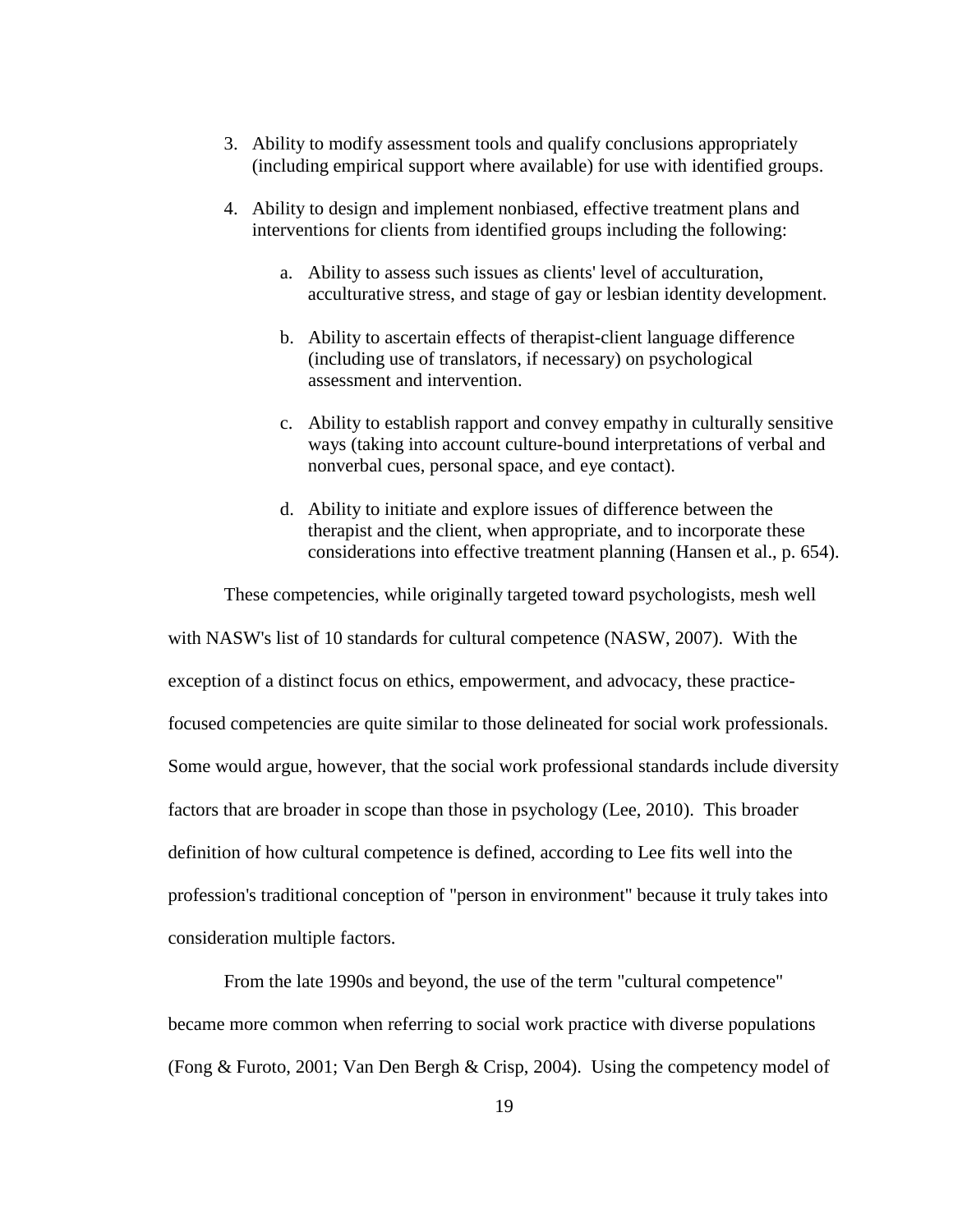attitudes, knowledge and skills from counseling psychology, social work included ways to deliver services to broader contexts including child welfare services, trans-racial adoptions, and work with Native Americans (Van Den Bergh & Crisp, 2004).

Lum (1999) expanded the idea of cultural competence in social work by incorporating the social work generalist and ecological perspective. He suggested four tools necessary for social workers to be culturally competent:

- 1. Development of personal and professional awareness of ethnic persons and events that have been a part of the upbringing and education of the worker.
- 2. Acquisition of knowledge related to culturally diverse practice.
- 3. Development of skills to work with multicultural clients.
- 4. Ongoing discovery of new facts about multicultural clients through inductive learning. (p. 123)

While both Hansen et. al, (2000), and Lum (1999) offer general, yet

comprehensive lists for developing cultural competence, to date, little empirical information has been written on developing cultural competence specifically with sexual minorities. For example, Van Den Bergh and Crisp (2004), while offering specific suggestions on increasing cultural competence by addressing the three areas of knowledge, attitude, and skills, are not able to supply rigorous evidence or support for the cultural and practice skills they suggest. Although Lyons (2010), identified supervision or consultation with an expert in the area, and trainings (such as continuing education workshops), self-directed readings, and personal reflections as key elements in the development of cultural competence, outcome measures that would substantiate these suggestions are lacking.

There continues to be a lack of a consensus on exactly what is necessary to be competent when working with LGB clients; however, several researchers have begun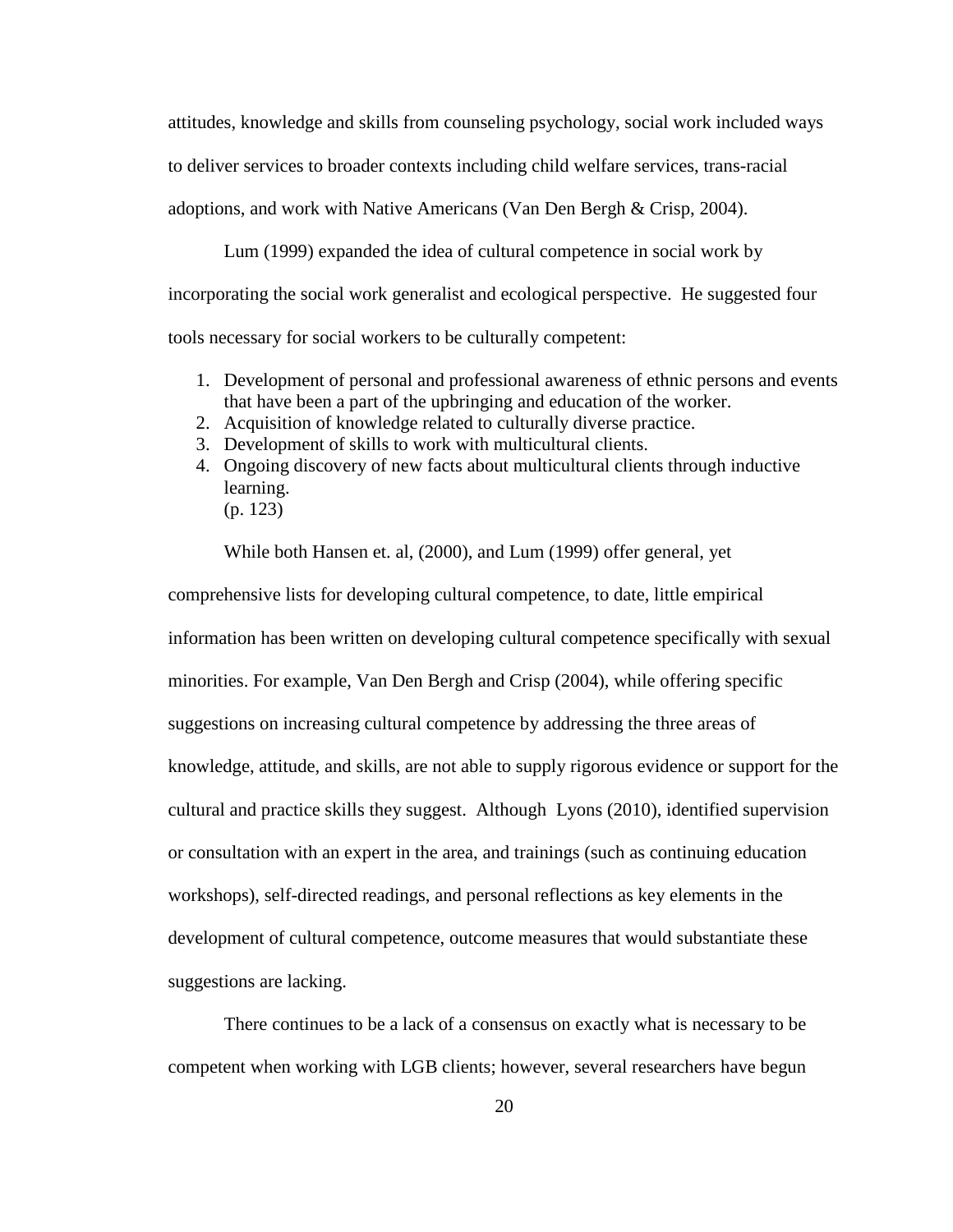efforts to empirically define competency in working with LGB clients (Bidell, 2005; Israel et al., 2003; Kocarek & Pelling, 2003). Israel et al. used a modified Delphi technique in order to develop a clearer theoretical model and definition of the necessary competencies when working LGB clients. Open-ended responses were elicited from experts in the field regarding the defining characteristics of competency and were sorted into knowledge, attitude, and skill components of competency. The results provided a prolific list of behaviors, attitudes, and concepts that are essential for competency in LGB affirmative therapy. Next, experts in the field were asked to rank these items based on the importance of the skill in providing LGB competent and/or affirmative therapy. The research team identified 31 knowledge competencies, 23 attitude competencies, and 31 skill competencies necessary for this work. While this exploratory study seemed to cover many competencies, it points out the complex nature of trying to define cultural competence with LGB clients.

In a content analysis study, Worthington, Soth-McNett and Mareno (2007) reported reviewing 20 years of empirical research in the area of multicultural competency. They reported that while there has been increased attention to understanding and counseling culturally diverse populations and a realization that the vast majority of counseling psychology programs have incorporated multicultural competency into graduate trainings, there is still little empirical data to support that multicultural counseling training produces significant positive outcomes. Also, the general multicultural literature tends to focus heavily on racial and ethnic differences and often neglects sexual minorities (Van Den Bergh & Crisp 2004).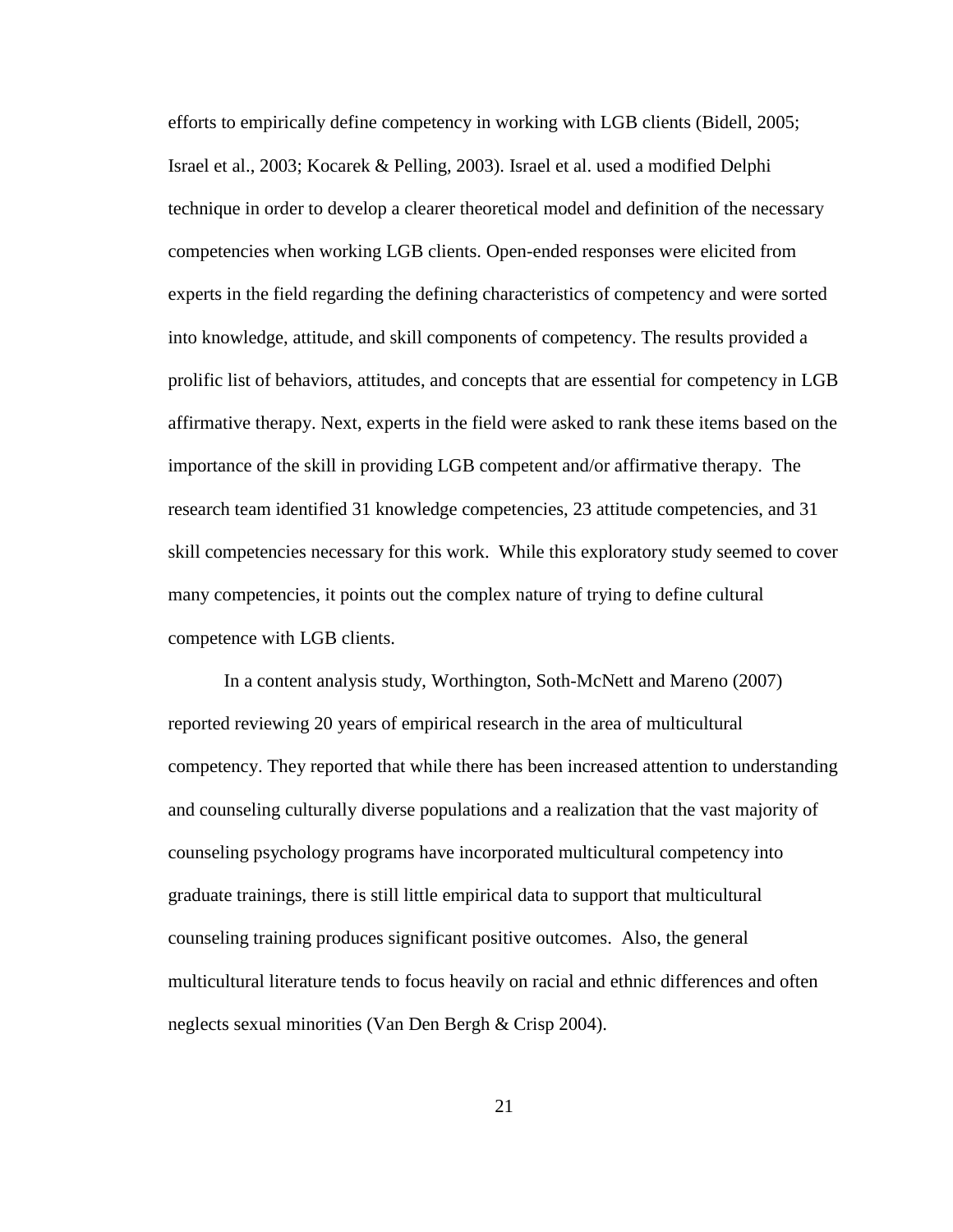Finally, Israel and Selvidge (2003) note that the similar approaches of multicultural counseling and LGB affirmative counseling appear to have developed almost independently of each other. This being the case, very little of the broader multicultural research has been applied to the understanding of competency in working with LGB individuals. They argue, however, that LGB individuals and ethnic minorities share similar experiences such as stereotyping, stigmatization, and negative reactions from majority members of society. Similar to ethnic minorities, LGB individuals undergo comparable processes of identity development, as well as biased treatment by the mental health profession (Israel & Selvidge, 2003). Researchers have discovered that more clinical experience, greater experience with clients from diverse backgrounds, attention to multicultural issues in supervision, and intentional integration of multicultural issues in supervision have been found to be predictive of self-reported multicultural competence (Sehgal et al., 2011).

In summary, cultural competence is mandated by NASW and CSWE as a priority in social work practice (NASW, 2007; CSWE, 2008). While there has been some debate as how best to ensure cultural competence in practioners, many feel that competency must focus on attitudes, knowledge and skills as they relate to different populations (Constantine, 2001; Dillon, & Worthington, 2003; Sue, Arredondo, & McDavis, 1992). What is lacking is clear direction on what kind of training will improve student competency in working with sexual minorities.

#### **Pedagogy and Cultural Competence**

Existing research conveys that graduate counseling students and mental health practitioners believe that they have not been appropriately trained to work effectively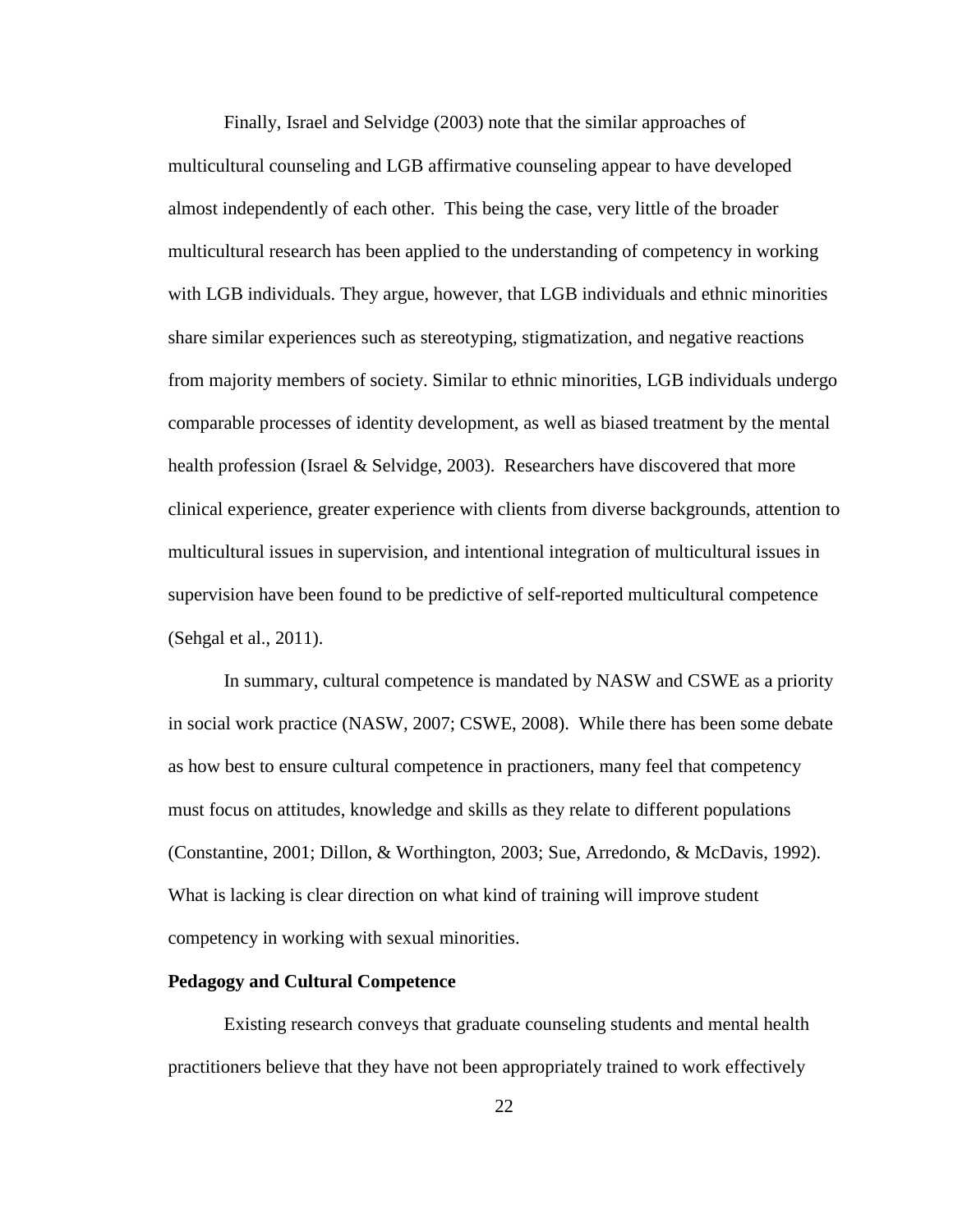with lesbian and gay clients (Alderson, 2004; Dillon & Worthington, 2003; Lyons, 2010; Riggs & Fell, 2010). While many educational governing bodies such as the America Psychological Association (APA),Council on Social Work Education (CSWE), Commission on Accreditation for Marriage and Family Therapy Education (COAMFTE), Council for Accreditation of Counseling and Related Educational Programs(CACREP) in the United States as well as in Australia's Australian Psychology Accreditation Council (APCAC) and Britain's British Association for Counseling and Psychotherapy (BACP) require educational training on working with diverse populations, no specific guidelines are set forth on how to best train students to be competent practitioners (Riggs & Fell, 2010; Rock, Carlson, & McGeorge, 2010).

One contributing factor to this deficit is the absence of any agreement on exactly what constitutes cultural competence, how best to measure cultural competence, or how best to train students to be culturally competent. Israel and Selvidge (2003) report that while studies have shown that training in LGB issues create positive change in counselors' attitudes toward lesbian and gay clients, the specific mechanisms of change remains unclear. Also of note is the fact that while the multicultural literature has found that infusing multicultural training across the curriculum is the most effective way to teach multicultural issues, some programs may or may not include LGB issues as a part of this training (Israel & Selvidge, 2003). Yet there is evidence that even a single session on LGB issues within a semester-long course may increase student knowledge or attitudes about LGB issues (Dongvillo & Ligon, 2001; Israel, 1998). This idea of a single session to create change was explored in the current study. Also, this study compared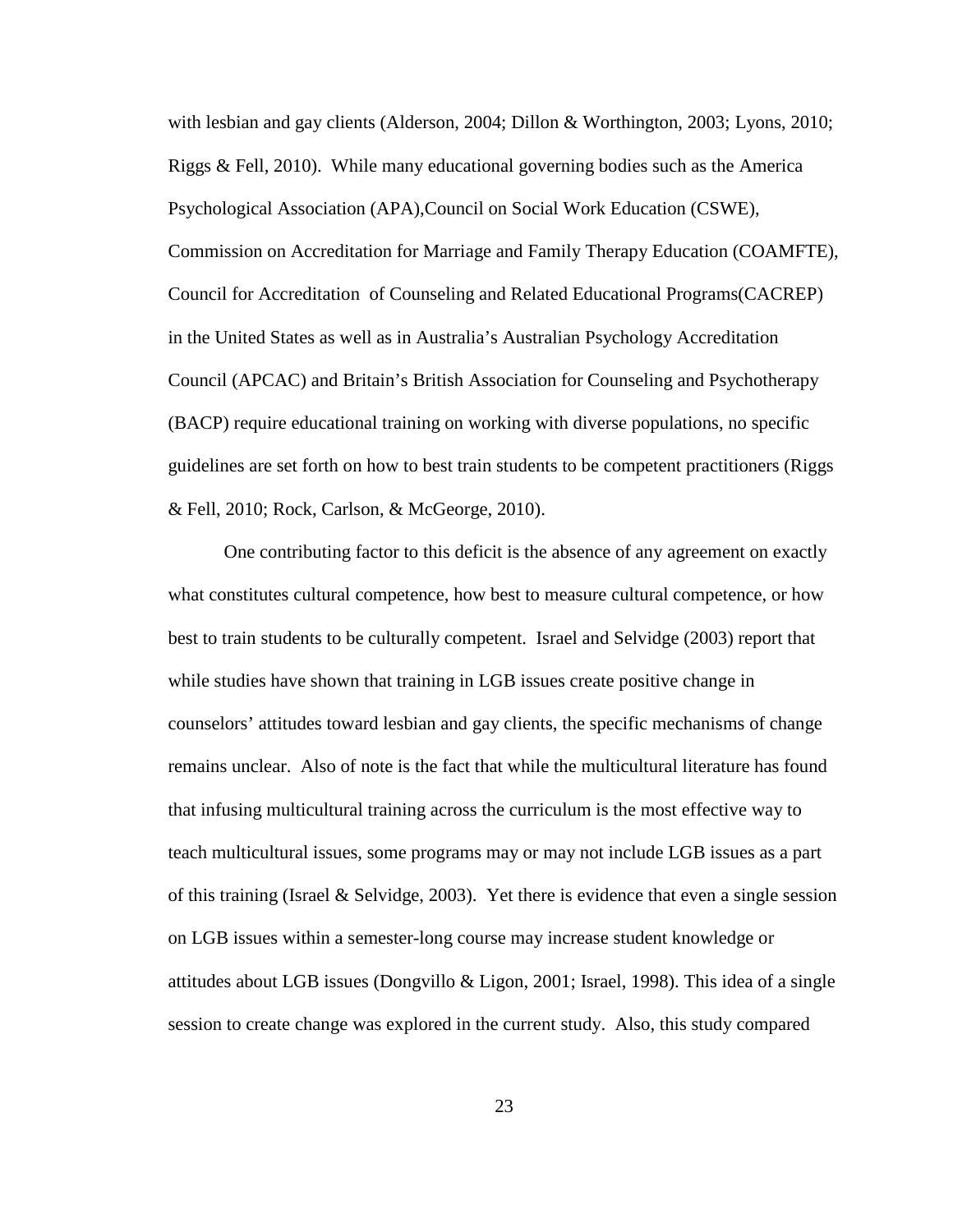different pedagogical methods to see which method provides the greatest impact on perceived and demonstrated competence.

#### **Attitudes.**

Many of the attitudes of social work students toward LGB clients are constructed prior to formal social work education. Typically, as noted above, students in the helping professions report positive attitudes toward LGB clients (Grove, 2009; O'Shaughnessy, 2010; Rock, Carlson, & McGeorge, 2010) This could be because of past experience with LGB individuals, an understanding that there is a professional expectation to be accepting of this population, or a combination of both (Grove, 2009). One might then question the authenticity of a reported positive attitude. Is a positive attitudinal response truly how an individual feels or a report of how they think they should feel as a professional social worker? The question then arises if it is necessary for a social worker of have a positive attitude (i.e. low levels of bias or prejudice) to be culturally competent. Certainly a negative attitude could translate into problems in practice. Perhaps helping students expand their understanding would foster an increase in positive attitude toward working with LGB clients.

A fair amount has been written about changing negative attitudes toward gays and lesbians to more accepting views. Until recently, most of the research in this area focused on antigay bias and homophobia (Chonody, Siebert, & Rutledge 2009; Cramer, Oles & Black, 1997, Crisp, 2006; Herek, & Capitanio, 1999; Herek, 2000; Nelson & Krieger, 1997). From these studies and others, a number of individual factors that appear to be correlated with high levels of antigay biases have been identified. For instance, studies show that male heterosexuals are more biased against gay men than lesbians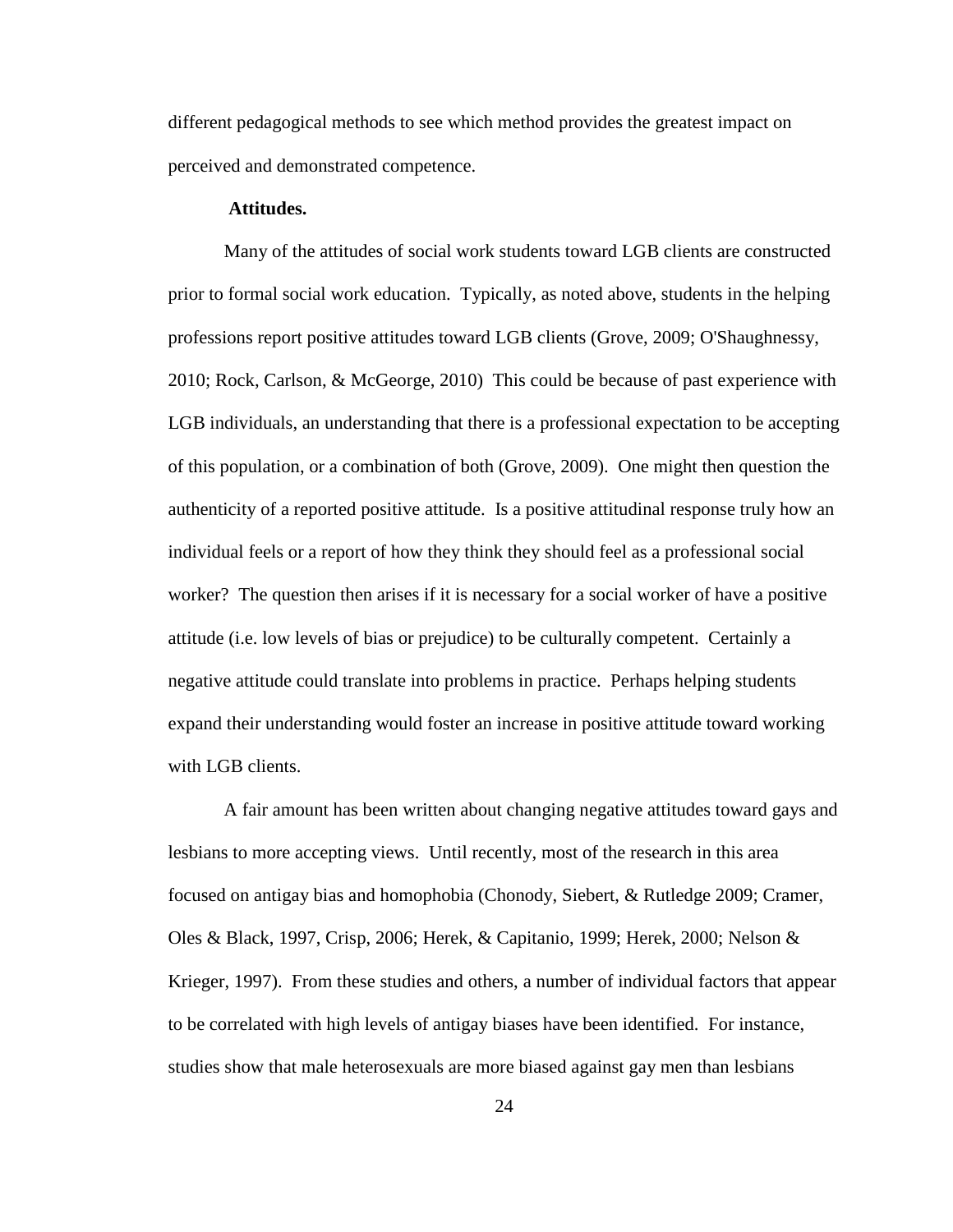(Cramer, Oles, & Black,1997; Herek, 2000), religiosity is positively correlated with negative attitudes towards gays and lesbians (Cotton-Huston & Waite, 2000; Fisher, Derison, Polley, & Cadman, 1994; Hinrichs & Rosebneberg, 2002), and residing in the Midwest or the South is correlated with higher levels of prejudice compared to other areas of the country (Barth & Overby, 2003; Cramer, Oles, & Black, 1997). Moreover, a relationship has been observed between lack of contact with LGB individuals and negative attitudes toward them (Barth & Overby 2003; Berkman & Zinberg, 1997; Herek, 2000; Hinrichs & Rosenberg, 2002).

Unfamiliarity with sexual minorities because of lack of contact is one possible explanation of bias by heterosexuals (Lance, 1994; Miller, Smith, and Mackie, 2004). This is congruent with research done on racial prejudice. In a recent study by Loya and Cuevas (2010) that focused on how best to teach students about racism, the authors argue that instead of teaching about racism as an abstract construct with an emphasis on knowledge of oppression and discrimination, racism should be taught from an experiential perspective to effect a greater change in attitude and cultural awareness. By increasing self-awareness, encouraging introspection, and focusing on affective versus cognitive approaches, learning will shift to a deeper level and students will be able to work more effectively with racial minorities (Loya & Cuevas, 2010; Nagda, Gurin,  $\&$ Lopez, 2003). Their study, which used experiential learning techniques showed positive changes in attitude in a pretest-posttest design. However, results should be viewed with caution as the convenience sample was very small  $(n=11)$ , there was no control group, and students self-selected to be in the course on racism. As a result of these limitations and threats to internal validity, it could be argued that there is no way to tell if this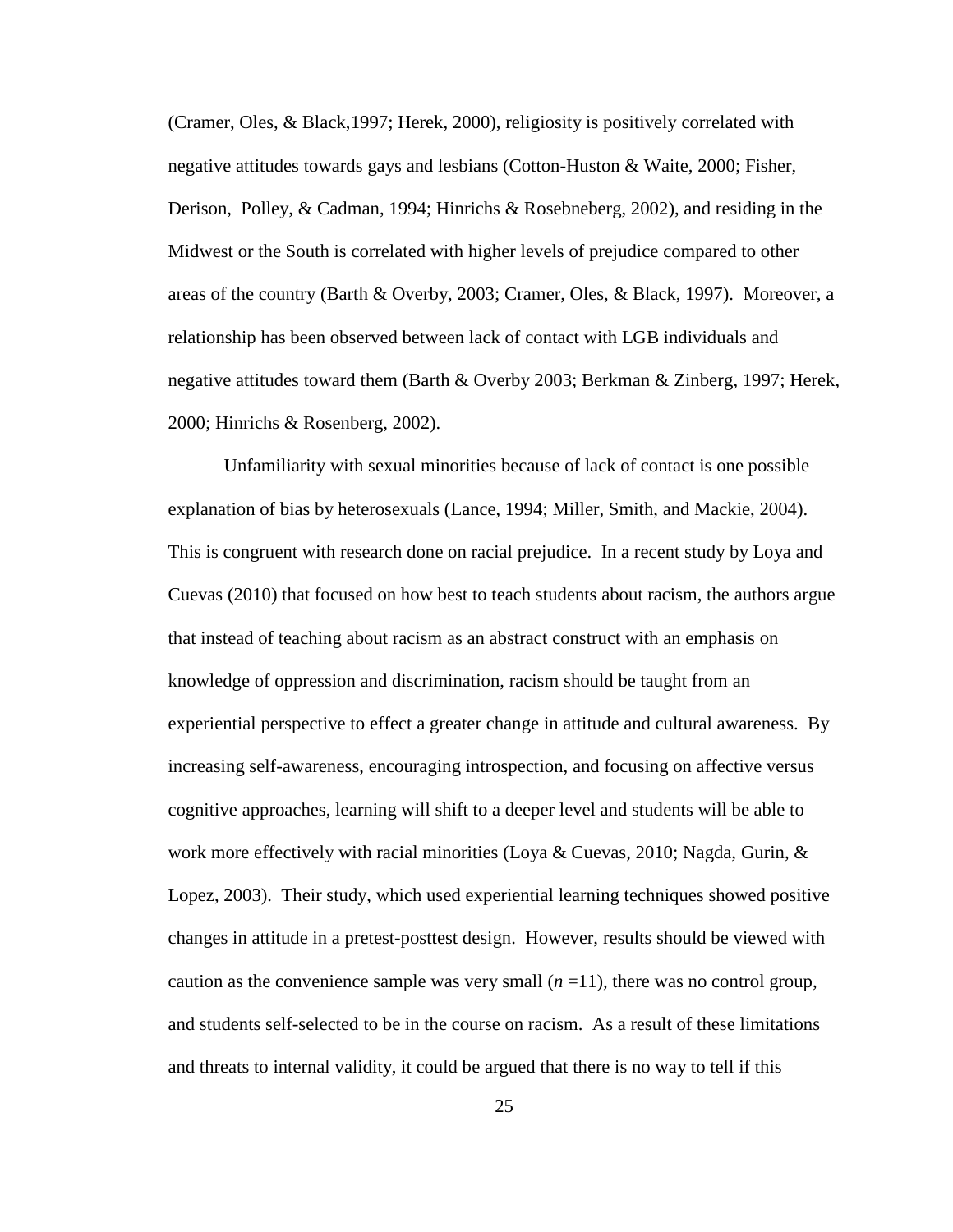experiential method was any more effective than a more cognitively-based model. It should also be noted that the study was taught by two White women and offered no contact with African Americans other than through video presentations.

In a study that examined the impact of direct confrontation to combat racial bias, Czopp, Monteith, and Mark (2006), found that direct confrontation of individuals expressing racially stereotypic comments decreased the likelihood of prejudicial statements following the confrontation. For the study, 121 White participants (60 men, 61 women) were recruited from the department's introductory psychology participant pool and received course credit for their participation in the study. Participants were contacted by telephone and asked to participate based upon previously obtained prejudice scores on the Attitudes Toward Blacks scale (ATB; Brigham, 1993). Potential participants were not informed of the relationship between selection criteria and their involvement in the study.

Results indicate that although confrontations elicited negative emotions and evaluations toward the confronter, participants also experienced negative self-directed affect (e.g., guilt and self-criticism). Furthermore, regardless of who did the confronting or how much hostility was expressed, confronted participants subsequently were less likely to provide stereotypic responses and the effect of the confrontation generalized to reporting less prejudiced attitudes (Czopp, Monteith, & Mark, 2006).

In a recent exploratory study by Hans, Kersey and Kimberly (2012), the researchers asked undergraduate students open-ended questions about their self-perceived origins of their attitudes toward homosexuality and circumstances that could cause a shift in their attitudes. This addresses Ben-Ari's first point of exploring one's history. The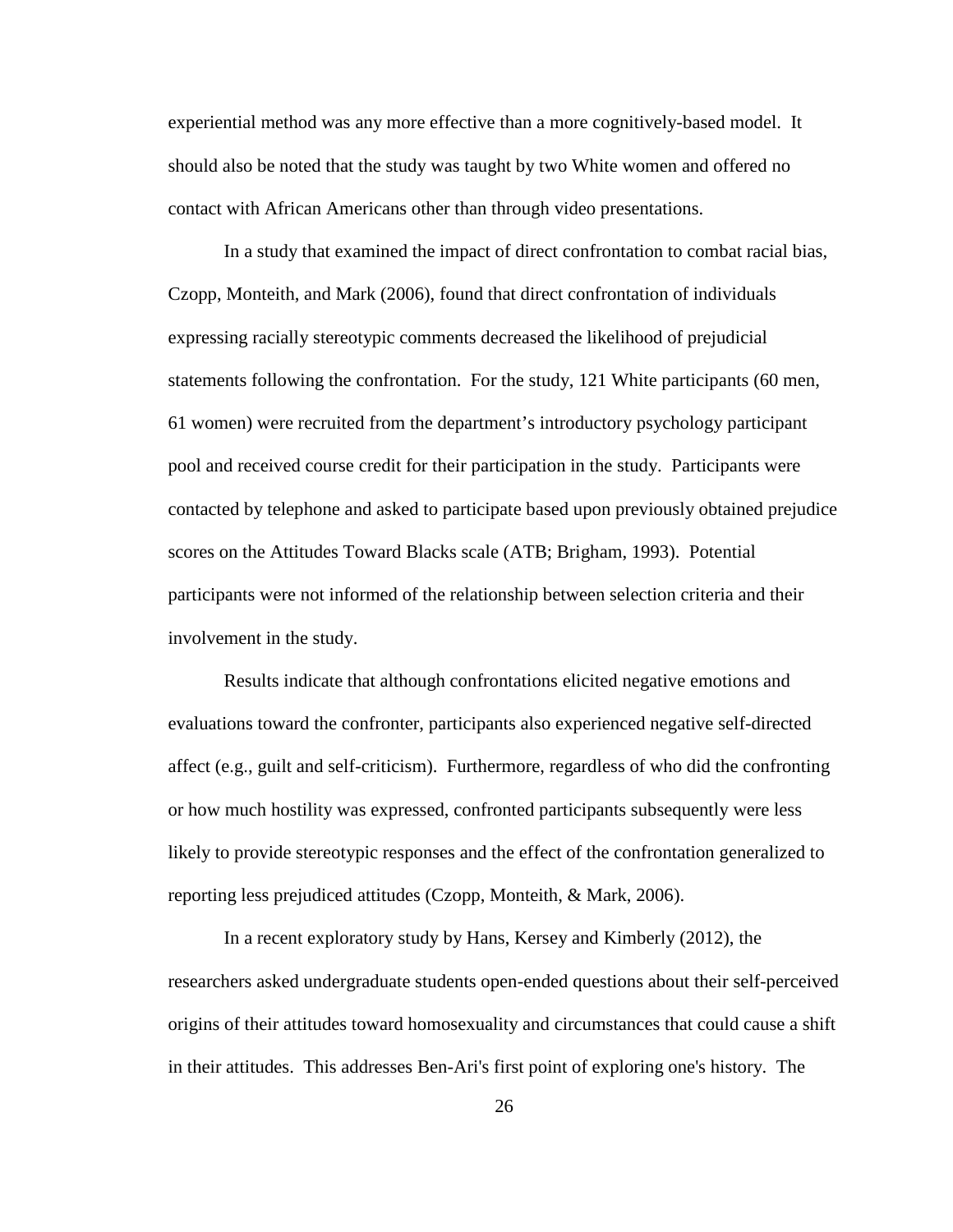study reinforced past findings that interacting with lesbians and gay men had the greatest impact on attitudes toward homosexuality. Other identified sources of influence were social justice, parental attitudes, religious beliefs, and beliefs about the origin of sexual orientation. Students reported that they might develop a more favorable view of homosexuality if they knew a homosexual, had a homosexual family member, had more exposure to homosexuals, and/or were more educated on the topic. Interestingly, those with strong attitudes, either positive or negative, did not feel there was much that could change their strongly-held beliefs. This qualitative study not only addressed Ben-Ari's first point of why people are homophobic, but reinforced his next two points that attitudes might change with increased knowledge and personal exposure to a homosexual individual (throughout his 1998 article, Ben-Ari uses the term homosexual interchangeably with gay and lesbian).

Getting to know lesbians and gay men (and bisexuals) was Ben-Ari's (1998) third suggestion for changing negative attitudes towards LGB individuals. Exposure and interaction with LGB individuals as a classroom pedagogy has taken different forms. Some research studies have used gay and lesbian panel presentations or speaker panels (Black, Oles, Cramer, and Bennett, 1999; Chng & Moore, 1991; Cotten-Huston & Waite, 2000; Nelson & Krieger, 1997) video and other media presentations (Cotten-Huston &Waite, 2000), role playing (Cramer, Oles & Black, 1997; Grove, 2009; Riggs and Fell, 2010; Rutter et al., 2008;), and self-disclosure by the instructor of his or her sexual orientation (Cramer, 1997; Dongvillo & Ligon, 2001; Waldo and Kemp, 1997). Although results were mixed and methodologies varied, exposure to LGB individuals offered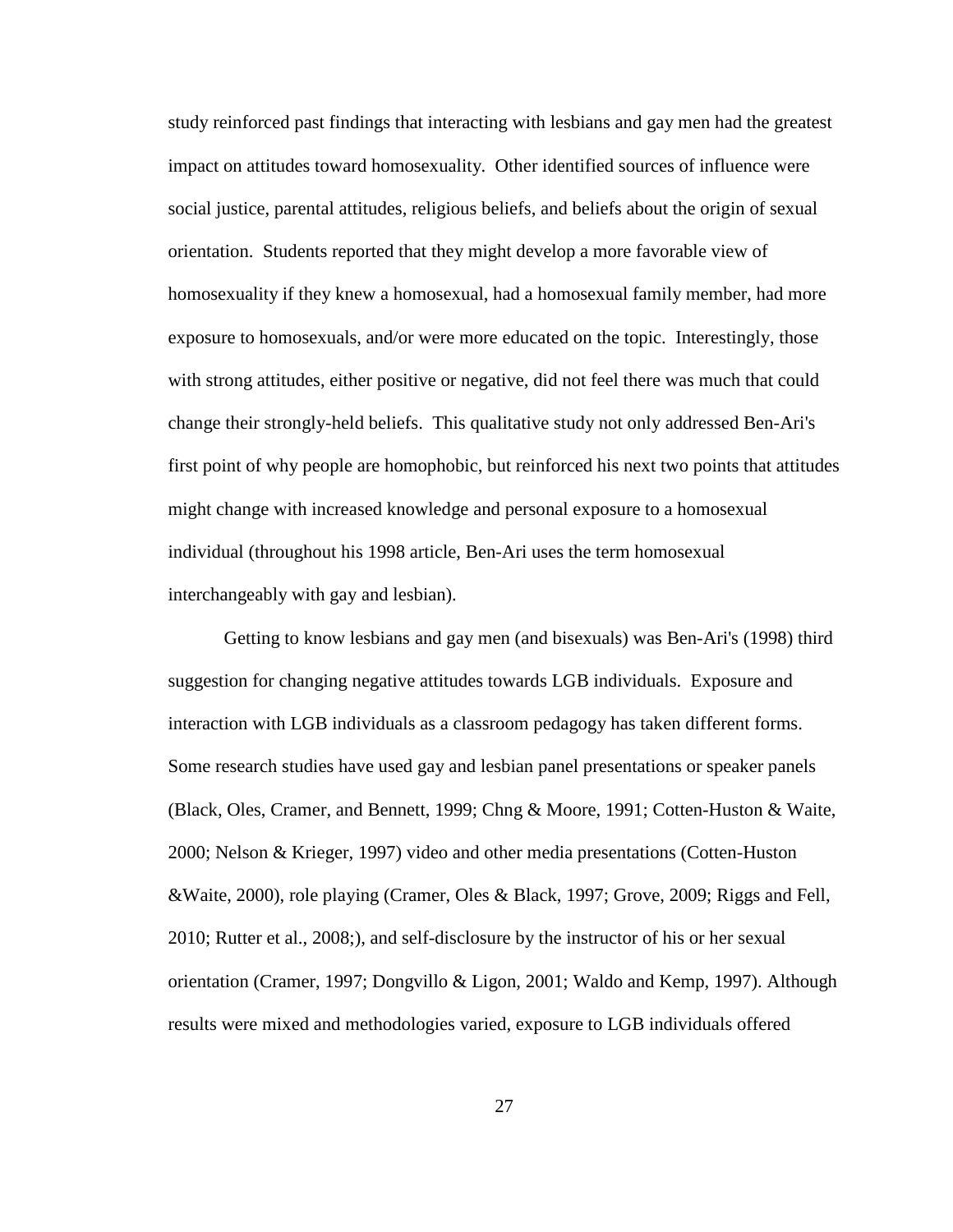overall positive shifts in attitude. These types of exposure are based upon intergroup contact theory, also known as the contact hypothesis (Hans, Kersy, & Kimberly, 2012).

Allport's (1954) contact hypothesis offers an explanation for the role that personal contact may play in shaping attitudes. The contact hypothesis suggests that contact between majority and minority groups reduces prejudice within the majority group toward the minority group. Accordingly, some evidence suggests that knowing an openly gay man or lesbian is associated with more favorable attitudes toward homosexuality than those with no openly gay or lesbian acquaintances (Bowen  $\&$  Bourgeois, 2001). It is possible that those who become acquainted with lesbians or gay men seek to reduce their cognitive dissonance associated with preconceived, negative attitudes toward homosexuality versus positive personal experiences. They may also discover that myths and stereotypes about homosexuals do not conform to reality, thus forcing a change in perception and attitude about LGB individuals. (Hans, Kersey, & Kimberly, 2012).

Cramer, Oles and Black (1997) suggest that attitude change in students is best accomplished by providing comprehensive information on the subject and positive exposure to the population that is under discussion. This approach is referred to as the information-plus-exposure model. In their 2009 study, Chonody, Rutledge and Siebert reviewed studies where this information-plus-exposure model was employed in studies involving student populations. Overall, this model showed a decrease in negative attitudes toward homosexuality (Chonody, Rutledge  $\&$  Sibert, 2009). These researchers used the information-plus-exposure model in their own study and found significant change in attitude in pretest/posttest scores in a sample of undergraduate and graduate students  $(n = 211)$  in four sections of a human sexuality course. For the expose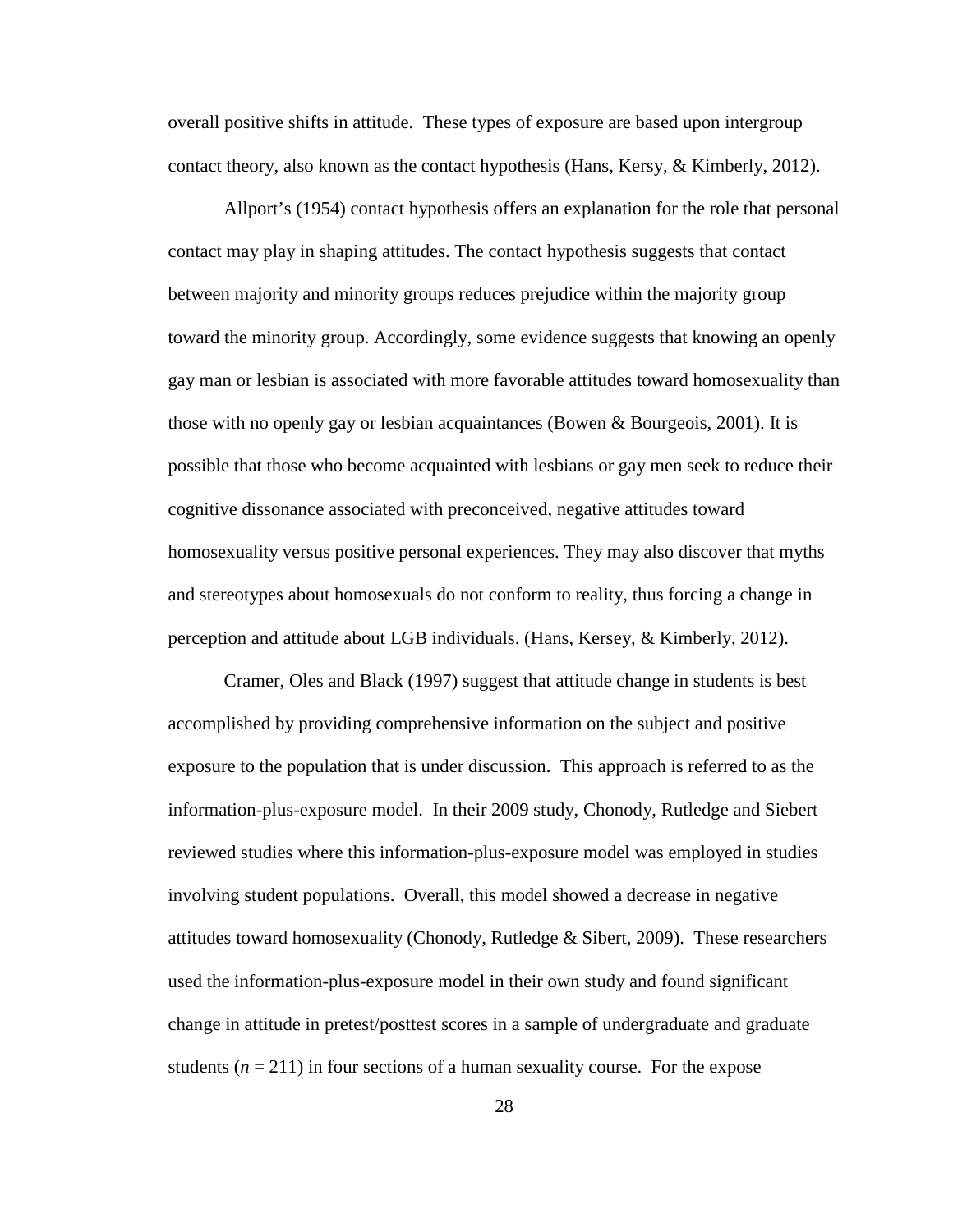component, three of the classes in the study had a gay or lesbian guest speaker or panel of LGB individuals. The fourth class had a teacher who disclosed his sexual orientation as a gay man to the class. Students were given a pretest survey which included the Index of Attitudes Toward Homosexuality (IAH, Hudson & Ricketts, 1980). At posttest at the end of the semester, attitude scores improved across all types of exposure. Type of exposure did not appear to matter. However, the study is limited by the absence of a comparison group of knowledge only without the exposure component.

#### **Knowledge.**

Biaggio et al., (2003) suggest that to increase the utilization of affirmative practices with LGB clients, training programs should develop a specific course on LGB practice to provide a more in-depth look at the different obstacles faced by LGB individuals and communities. While a semester-long course may be ideal, many (if not most) social work programs would be challenged to add another required course into the curriculum. Learning the facts, or increasing knowledge about LGB individuals was one of Ben-Ari's (1998) suggestions on how to combat homophobia. Disseminating knowledge about the realities of being LGB is included in virtually all studies to date on combating homophobia and increasing cultural competence.

Mohr (2002) and Worthington, Savoy, Dillon and Vernaglia (2002) suggest that trainees, especially those who identify as heterosexual, need to understand their own sexual orientation development. Worthington and Mohr (2002) define heterosexual identity as "a product of the interplay between individuals' sexual orientation schemas and their motivation to fulfill basic needs for social acceptance and psychological consistency" (p. 492). They point out that having heterosexual counselors just being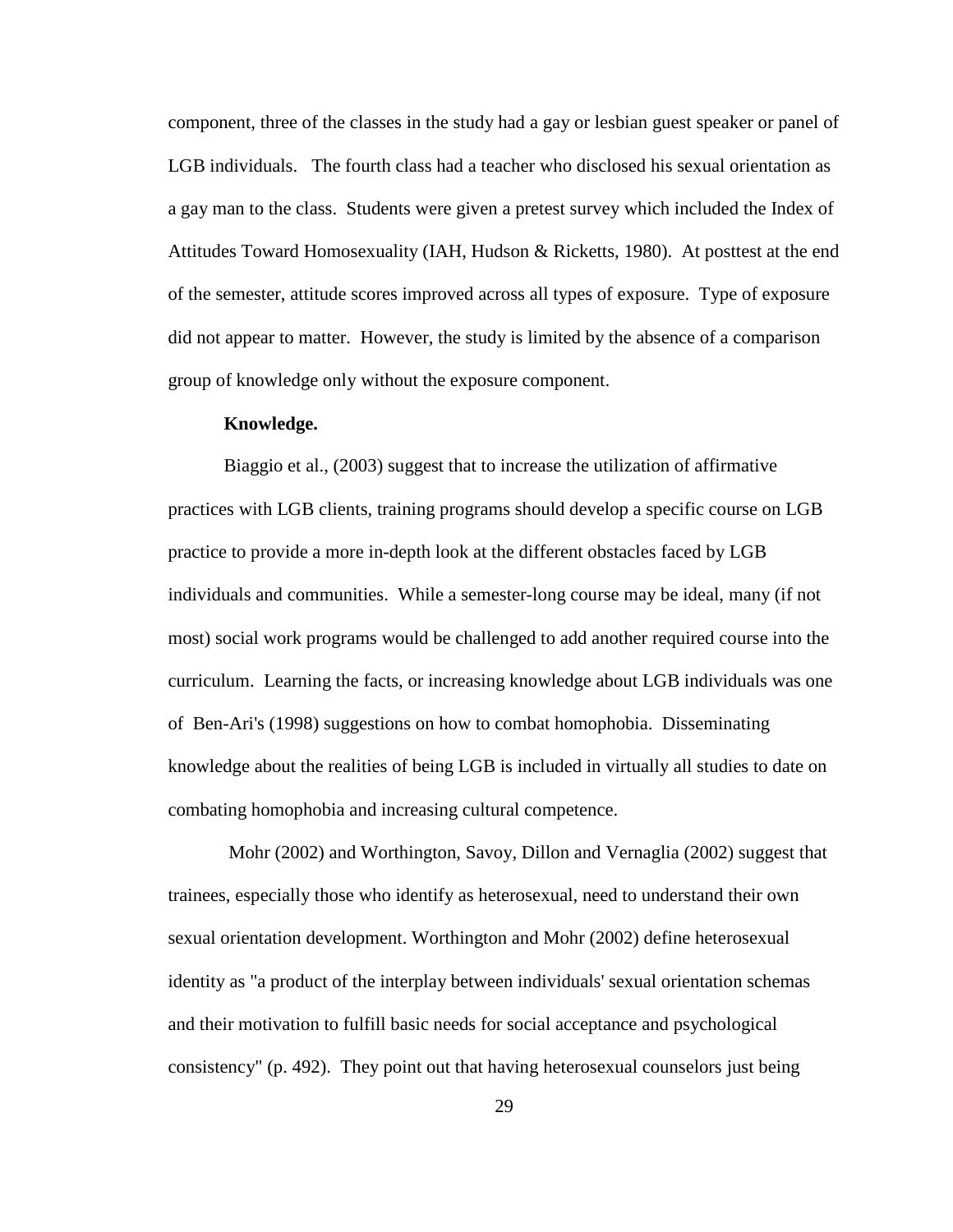knowledgeable about LGB issues and development is not as impactful as having counselors who are also aware of the relevance of the sexual development of both themselves and client (Mohr, 2002). Considering the sexual development of both parties could help heterosexual trainees become more cognizant of the potential influence of their own heteronormative assumptions, heterosexual privileges, and heterosexual identities on the helping process. Through examples and discussion of sexual minority stress, students may be made aware of how their heterosexual development is distinctively different due to unique issues and challenges faced by sexual minorities (Grove, 2009).

In their article on culturally competent practice with sexual minorities, Van Den Bergh and Crisp (2004) identify the following areas of knowledge that social workers should obtain to be culturally competent: (a) key terminology, (b) demographic characteristics, (c) intragroup diversity, (d) group history and traditions, (e) group experiences with discrimination and oppression, (f) impact of social policies, (g) social theories , (h) appropriate community resources, and (i) culturally sensitive service practice models. In addition to these areas, the authors recommend giving particular attention to information about topics specific to the LGB community, such as homophobia, heterosexism, sexual minority stress, and coming out. This allows students to consider unique challenges and experiences faced by LGB persons that the students may not have known about or previously understood. Based upon many of the studies cited above, it can be argued that students appear to benefit less from learning about LGB identity development and benefit more from learning about LGB-specific topics such as internalized homophobia, heterosexism, sexual minority stress and issues surrounding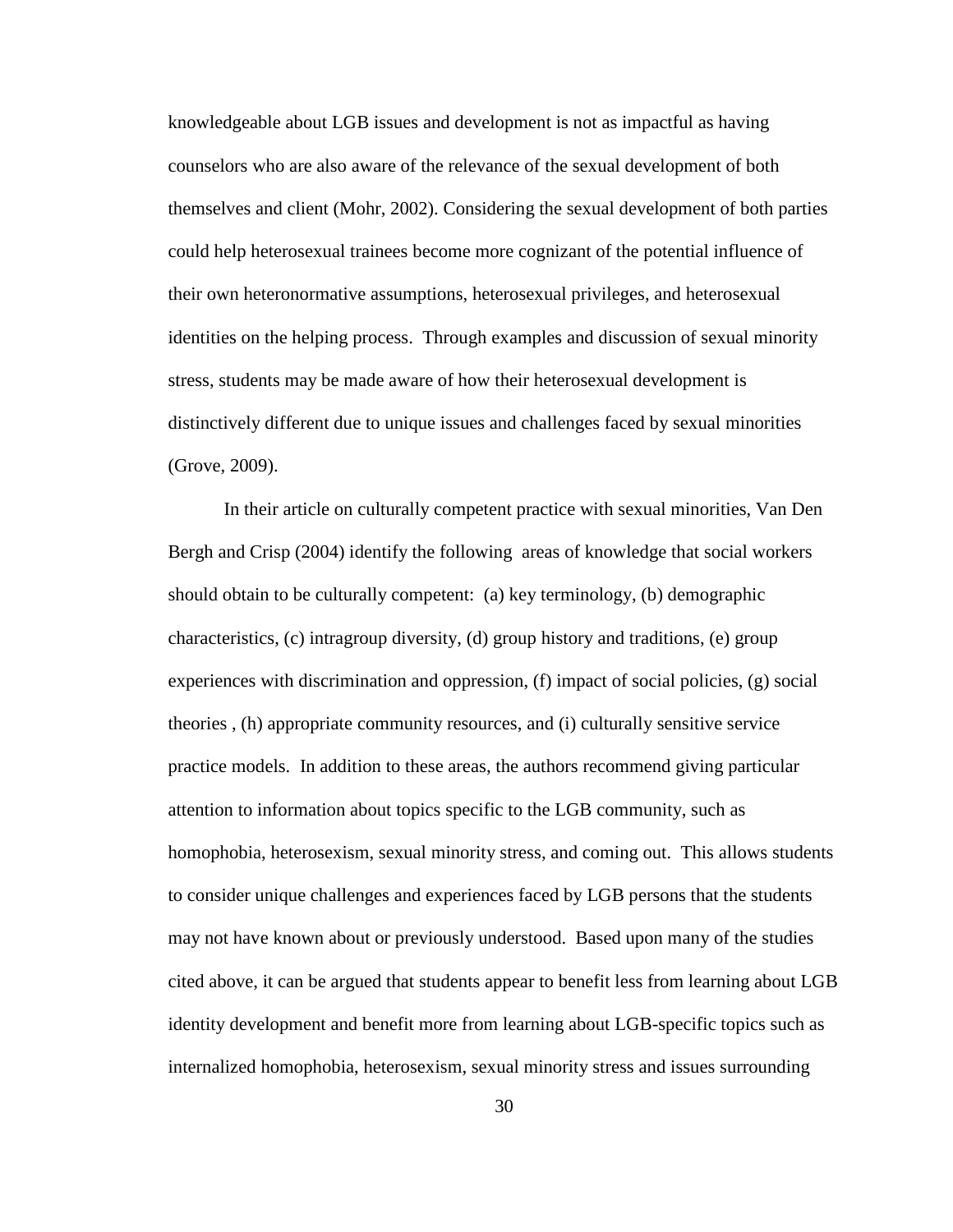coming out (Grove, 2009; Riggs & Fell, 2010; Rock, Carlson, & McGeorge, 2010). How best to teach this content will be explored in the following section on experiential learning.

### **Skills.**

To focus on the skill component of cultural competence, Kocarek and Pelling (2003) suggest using role-plays as a teaching technique. The role play consists of three levels of difficulty, with students assuming the roles of counselor, client, and observer. The authors suggest that these role plays will increase counseling skills as well as allowing students who are playing the role of the client to gain increased empathy. Teaching skills in social work education is usually accomplished in practice classes and through field education. As noted above, graduate students report they do not feel they have the skills necessary to be effective clinicians (Dillon & Worthington, 2003). If students feel there are specific skills necessary for working with this unique population, then this might partially explain their apprehension to engage in such work. While there are some unique skills for working with sexual minorities (i.e. avoiding stereotypes, assessing for how the clients sexual orientation may or may not be contributing to their presenting problem, and assessing levels of coming out and minority stress), making students aware that first and foremost LGB clients are seeking unconditional positive regard and a genuine, affirmative, professional relationship from the social worker (Van Den Bergh & Crisp, 2004).

#### **Self-Efficacy and Cultural Competence**

The construct of self-efficacy, as it relates to competence, is significant to practitioner training (Burkard, Pruitt, Medler & Stark-Booth, 2009; Dillion &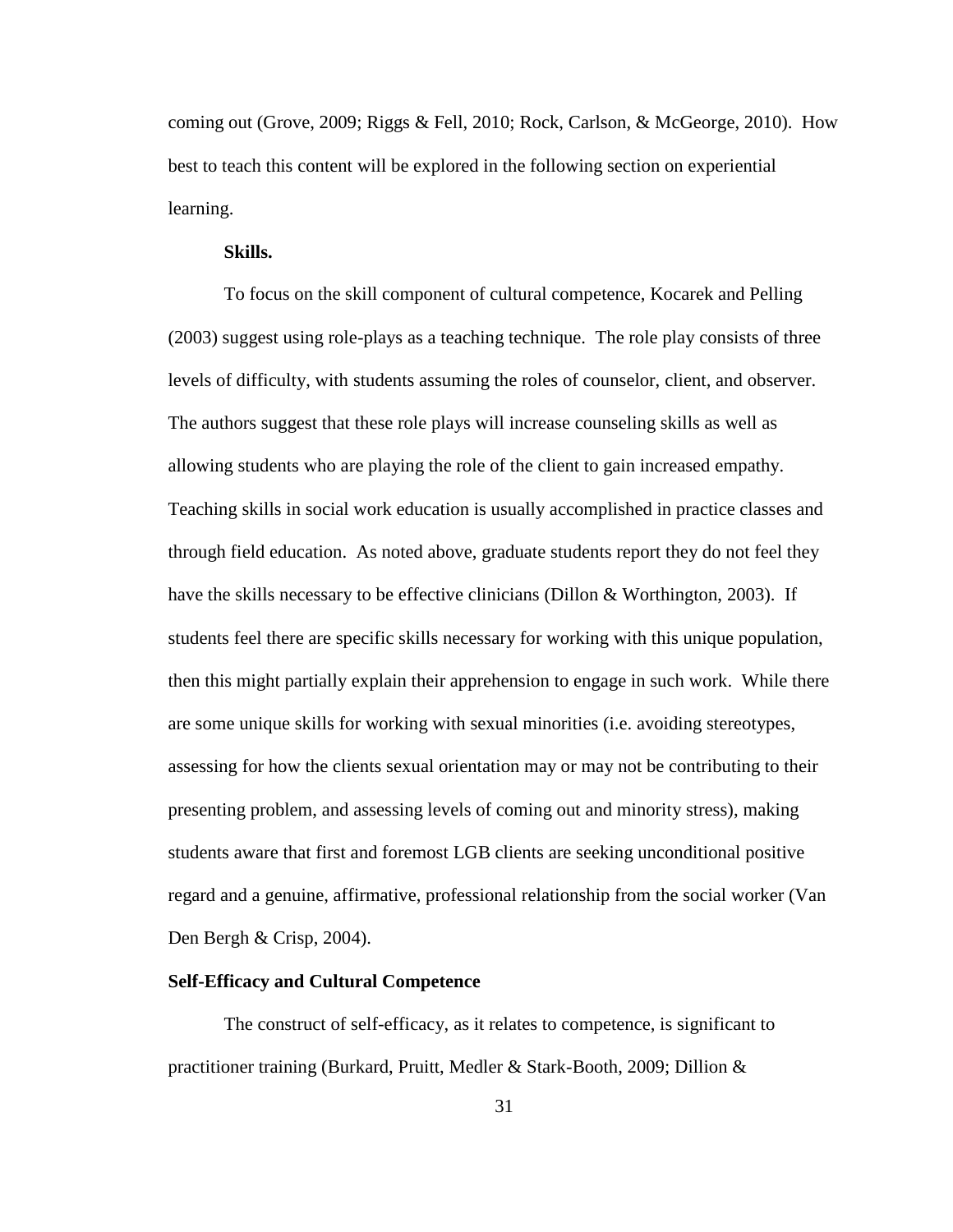Worthington, 2003, Fell, Mattiske,  $\&$  Riggs, 2008; Larson et al., 1992; Lent, Hill  $\&$ Hoffman, 2003). Self-efficacy refers to an individual's beliefs regarding their ability to perform an activity or set of behaviors (Bandura, 1993, 1997). For counselors in particular, self-efficacy has been shown to influence the initiation and performance of counseling behaviors as well as the levels of interest and persistence in performing specific counseling-related tasks (Larson et al., 1992). Research has also shown that practitioner's positive beliefs about their abilities are correlated with higher levels of performance as demonstrated through skill assessment and supervisor observation. Also, positive beliefs about ones' ability correlate with lower levels of professional anxiety (Friedlander, Keller, Peca-Baker, & Olk, 1986; Larson et al., 1992), suggesting a better therapeutic relationship between social worker and client.

Larson and Daniels (1988) argue that practitioners' level of self-efficacy increases the likelihood that they will initiate a specific behavior in sessions. Similarly, Bandura (1991) suggested that successful performance of a behavior is dependent upon obtaining certain required skills as well as having high self-efficacy beliefs. This idea of predicting professional competence is significant in all areas of training, but has been a strong investigational focus of multicultural counseling for over thirty years (Dillon  $\&$ Worthington, 2003). While the profession of social work has not been the direct focus of self-efficacy research, many of the ideas of interpersonal skills studied in other helping professions are transferable to social work.

The multicultural literature offers several examples of efforts assessing professional competence with culturally diverse clients (D'Andrea, Daniels, & Heck, 1991; Ponterotto et. al., 2002;) based upon Sue, Arrendondo & McDavis' (1992)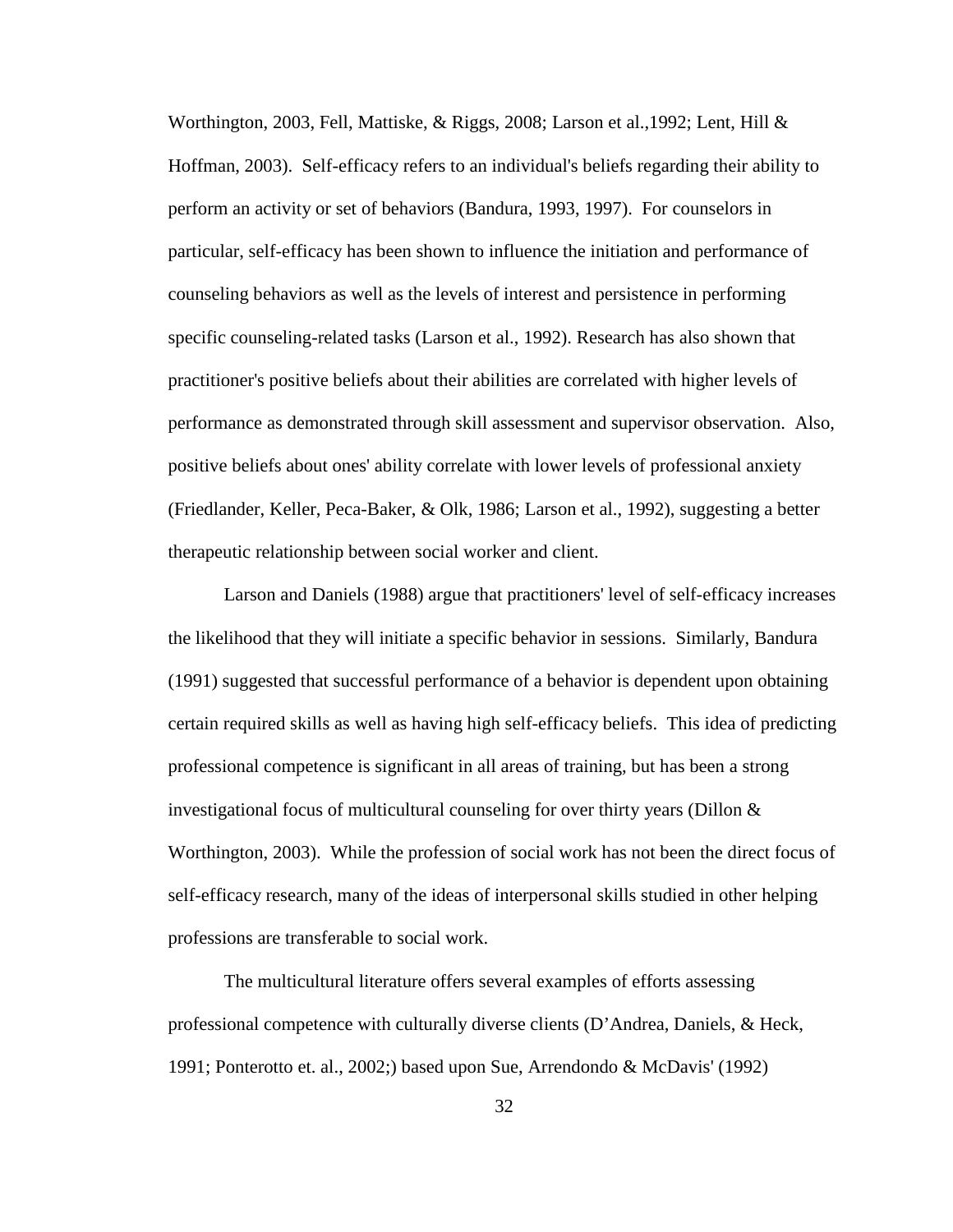framework of knowledge, attitudes, and skills. The Sexual Orientation Counselor Competency Scale (SOCCS) was developed specifically to measure perceived competency for working with LGB clients (Bidell, 2005). It is a 29-item measure with three-subscales designed to assess a counselor's attitude, knowledge, and skill competencies when working with LGB clients. The theoretical underpinning for this scale is Sue, Arredondo, and Mc Davis' (1992) model of multicultural competency which argues that competency is comprised of the requisite attitude, knowledge, and skills needed to provide ethical, affirmative and competent services. Bidell (2005) notes that additional research using the SOCCS would further the literature base by assessing levels of counselor competency with LGB clients in graduate students, particularly across varied disciplines. In addition, Bidell encouraged research into variables that may influence aspects of counseling competency with LGB clients.

There have been a small number of exploratory studies that have sought to measure cultural competence using the SOCCS. Rutter, Estrada, Ferguson and Diggs (2008) recently explored the impact of a training program on graduate students in educational counseling. The study included a group of students enrolled in an upperlevel counseling course  $(n = 12)$  and a control group  $(n = 12)$  of students enrolled in an introductory course. Both groups completed the SOCCS during the third week of the semester. During the semester, the control group received no specific training on working with LGB clients. The treatment group received a training that consisted of didactic and experiential components. The didactic portion included a one hour lecture based upon the Affirmative Counseling Model (Dillon & Worthington, 2003). The experiential portion contained a one hour skills training using clinical vignette/role-plays.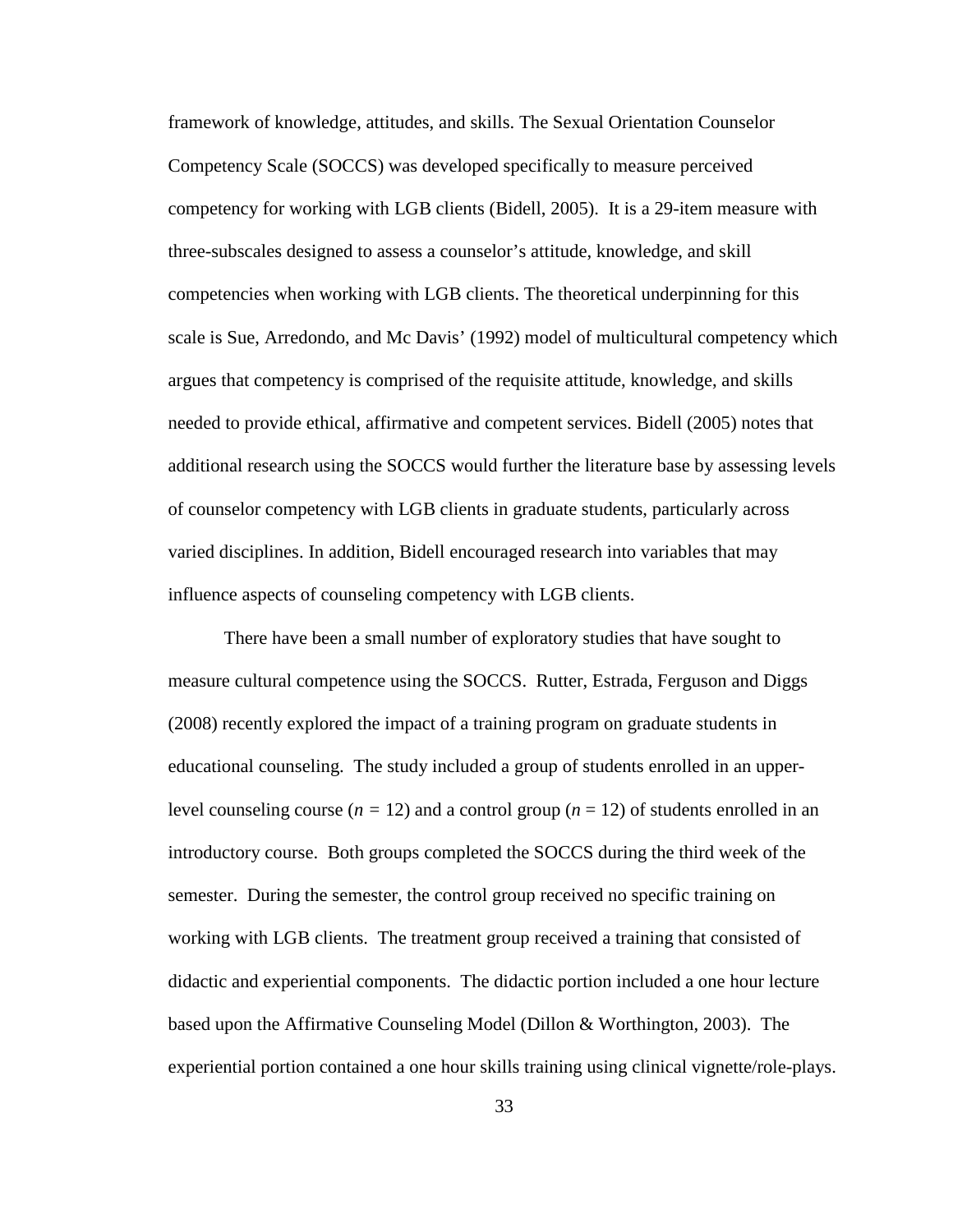Following this 2 hour training, the survey was again administered to both the treatment group and the control group.

The results showed a significant change in the Skill subscale only for the treatment group. The subscale for knowledge improved, but it was not a significant change and the Attitude subscale responses indicated a slight decline in willingness to work with LGB clients following the training for the treatment group. The overall competency scores for the treatment group was significantly higher than they were for the control group, and there was a significant difference between the two groups for both the Skills and Knowledge subscales, but not in the Attitude subscale. The authors acknowledged low generalizability due to small samples. They also acknowledged problems with the control group being unequal in education to the treatment group. Finally, there was also no longitudinal component included in the study to see if the training effect held.

In a recent study, Rock, Carlson and McGeorge (2010) sought to explore student self-efficacy with couple and family therapy (CFT) students. Data collection included questions about the students' beliefs about sexual orientation as well as the level of training for working with LGB clients that the students had received in their CFT programs. The participants in the study were master's and doctoral-level students who had completed at least one year of clinical training. Using an instrument developed specifically for the study, the researchers assessed the extent to which CFT programs incorporated affirmative training practices in their curricula.

They also assessed self-efficacy of knowledge, attitude and skill to work with LGB clients as measured by the SOCCS. (Rock, Carlson, & McGeorge, 2010). Finally,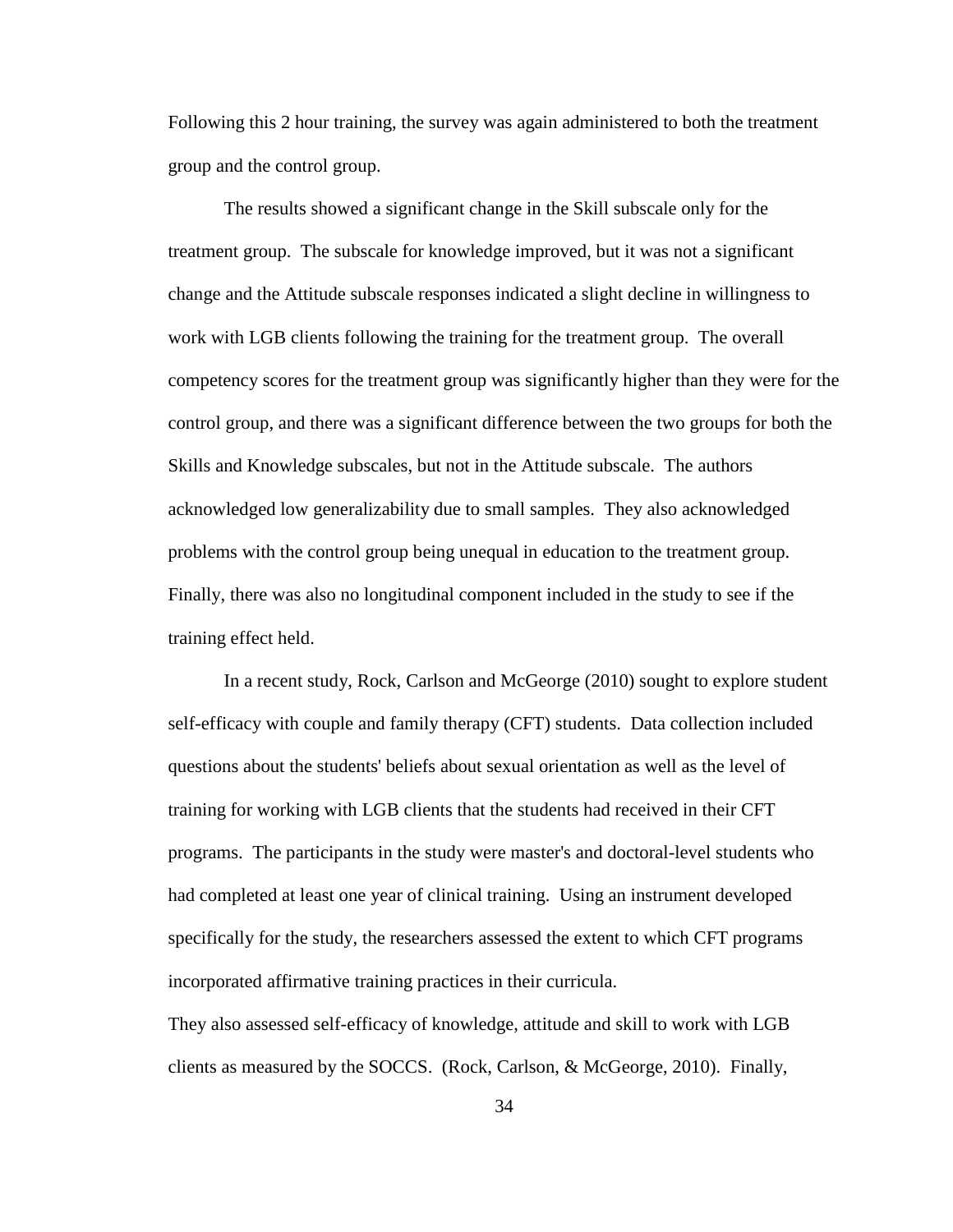students were also asked three questions about the amount of course content they had received on LGB identity development models and affirmative therapy.

The results from the survey revealed that 39.5% of respondents report having received at least some training in gay affirmative therapy practices. Thus, well over half of the respondents had not had any gay affirmative training per respondent report. The study found that the overall level of affirmative training received predicted participants' self-reported clinical competency when working with LGB clients, but was not predictive of their scores on the Attitude or Knowledge subscales. Interestingly, the scores on the Affirmative Training Scale (ATS) did not significantly predict their scores on either the Attitude or Knowledge subscales. There was a significant relationship, however, between scores on the ATS and the Skills subscale. The researchers concluded that the items on the ATS were focused on how programs specifically address issues of homophobia, heterosexism, and heterosexual privilege, thus this finding implied that explicit training on these specific LGB issues has a positive influence on student's selfreported abilities to work effectively with LGB clients. (Rock, Carlson, & McGeorge, 2010).

Also of note, the researchers found that the amount of course content on affirmative therapy was predictive of students' overall self-reported clinical competency related to working with LGB clients. The number of weeks of content that were focused on LGB identity development were not predictive of competency, thus causing the researchers to speculate that perhaps the focus of the curricula should be more on how to understand practical issues such as homophobia, heterosexism, and minority stress issues faced by LGB clients rather than on gay identity development.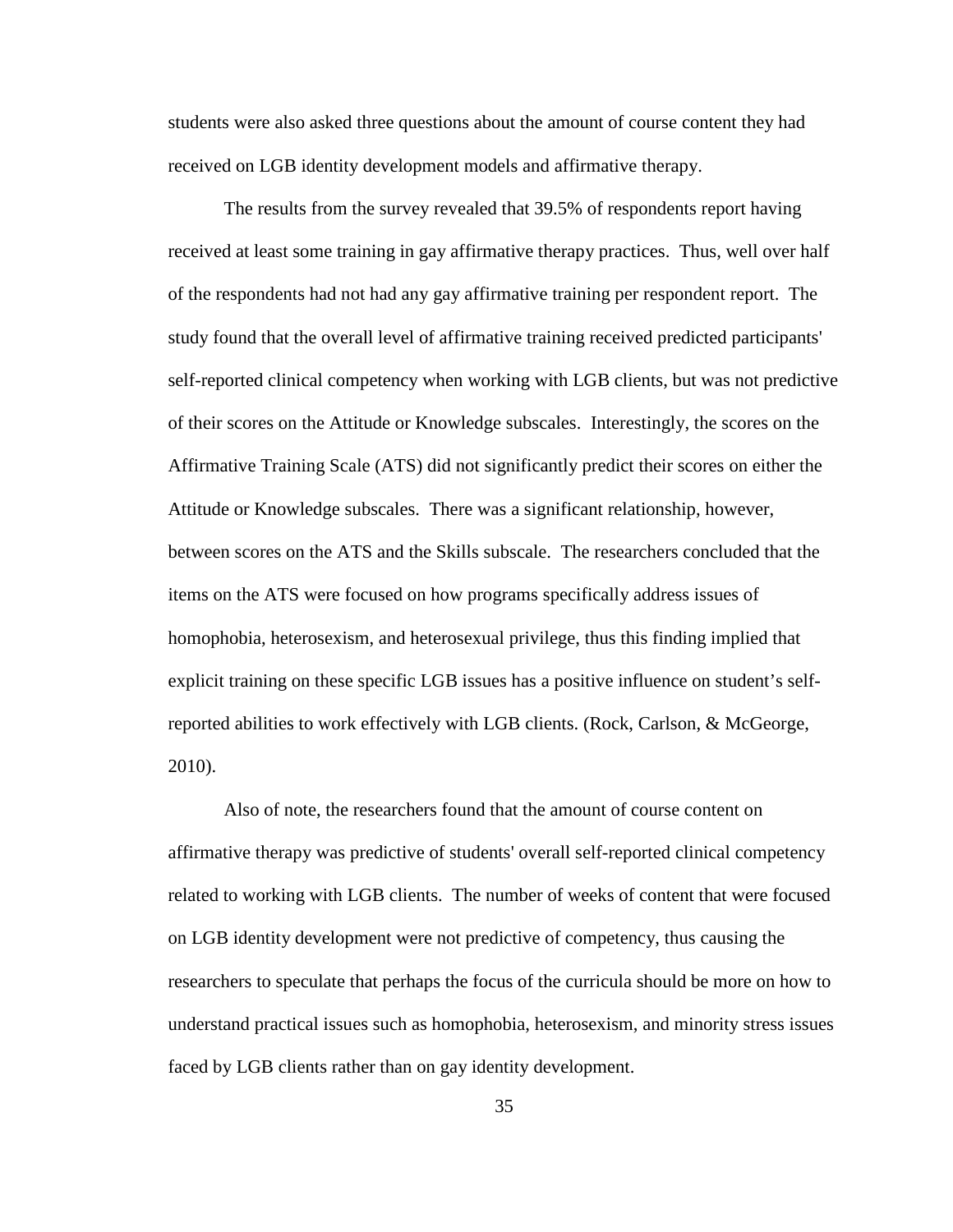These finding are congruent with Grove's (2009) study that sought to explore student's competency to work with LGB clients by using the SOCCS along with a qualitative component to address what student's perceive as their most effective learning experience in developing knowledge and skills to work with LGB clients. The study had a sample of 58 students (current and recent graduates). The questionnaire contained the SOCCS along with a section that asked students to write briefly about their previous experiences of learning about sexual orientation, and how this had impacted their client work. In order to follow up on changes in competence levels over the subsequent three years, each student was allocated a code. A grounded theory approach was used to analyze the two qualitative questions.

In examining the association between years of training and reported levels of competence, Grove found that there was an association for either the Skills subscale or the Knowledge subscale with the number of years since starting training, suggesting that years of training increased a student's perception of their knowledge and skill to work with LGB clients. Consistent with other studies, the Attitude subscale was high across all years of training suggesting again that students had low levels of homophobia and were willing to work with LGB clients. Grove hypothesized that respondents reported a high level of comfort with sexual minority issues because they espoused values they thought were consistent with being in a training program that is gay affirmative. In a sense, students may be trying to be politically correct in their answers to the Attitude subscale questions.

The qualitative questions that inquired about students' learning experiences with LGB training yielded one notable theme. That theme was that a key event changed the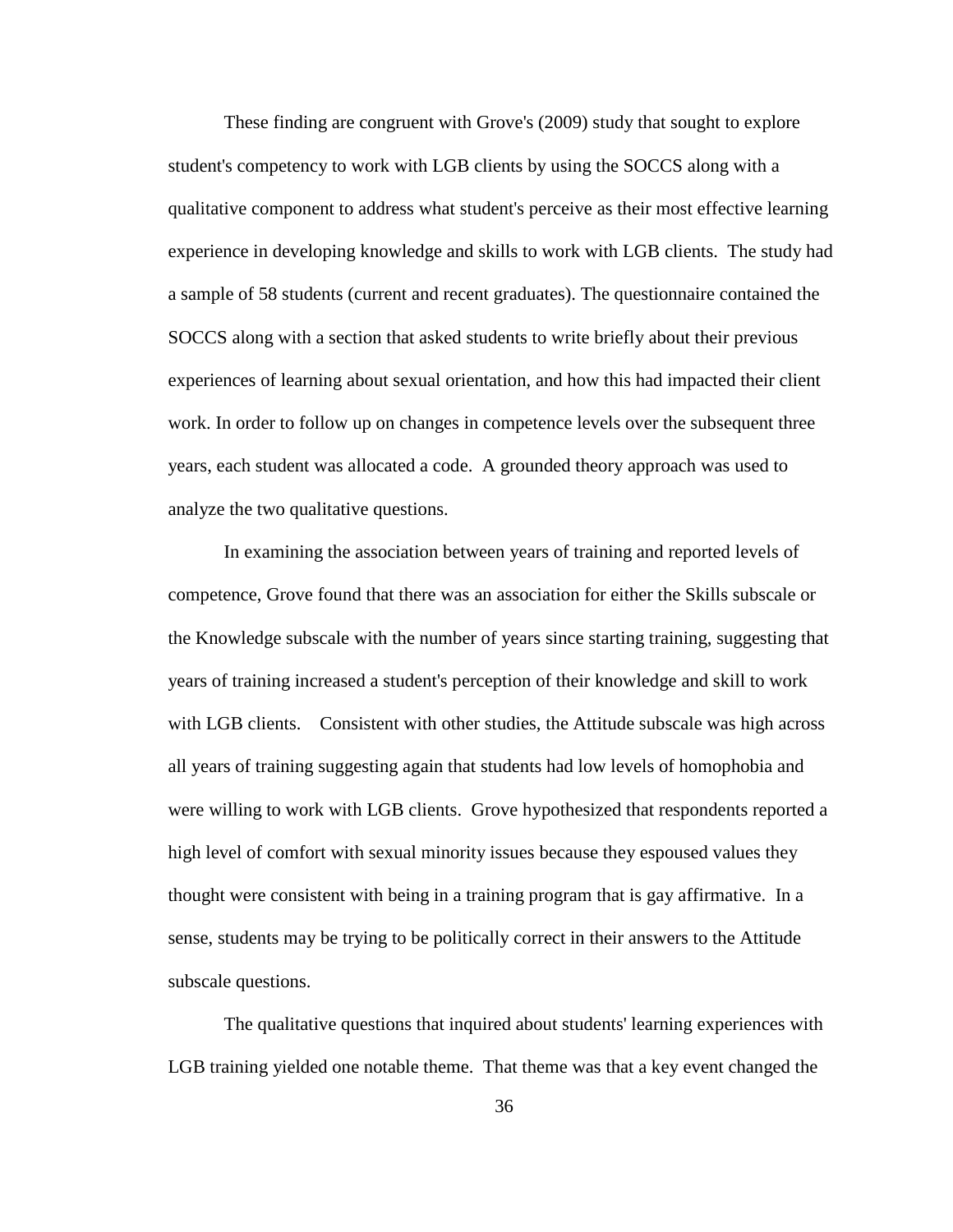respondents' attitudes through challenging their current perceptions. In other words, they had an experience where "sexual orientation stimuli cannot be assimilated into old working models" (Mohr, 2002, p. 550). Students reported an internal shift in their perception of LGB individuals after the identified personal experience. This appeared to occur when they were encouraged to reflect on their own sexuality, and in particular to recognize their personal assumptions about sexuality. Respondents were challenged to work on their own assumptions and stereotypes, and to consider the heterosexist environment in which they had developed ideas of sexuality. The other themes that emerged to help with understanding about how students learned about LGB issues included: understanding of their personal sexuality, an understanding of others similarities and differences, acknowledging difficulty in communicating with sexual minorities, and political and social awareness. Based upon these and other ideas from this study and previous studies, Grove suggested using role plays, videos and films, and having openly gay, lesbian, or bisexual instructors share experiences with classes as a way to increase the competency of knowledge, skill, and attitudes with students.

In Australia, Riggs and Fell (2010) expanded an exploratory study they had done previously in which they offered a workshop on practice with LGBT clients. For the second workshop, Riggs and Fell increased the focus on the participants' understanding of heteronormativity and its impact upon the mental health of LGB people. Other new areas of focus included work with transgendered clients, greater clarity about the relationship between attitudes and behavior in relation to providing culturally competent practice, and more examples of how to apply the workshop information. The workshop was part of the social psychology elective available to a psychology graduate student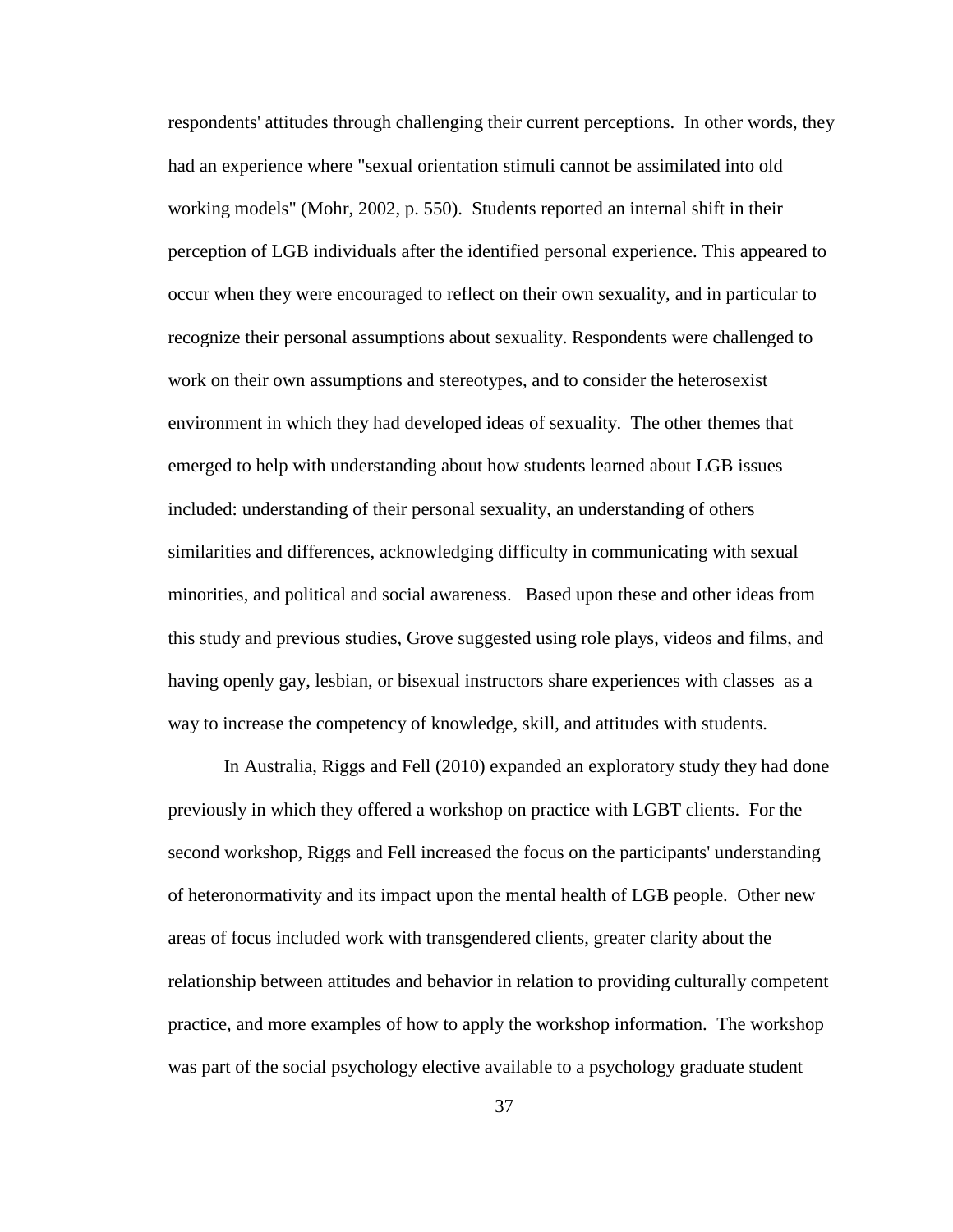honors cohort. Twenty five of the fifty students in the cohort enrolled in the workshop and agreed to participate in the study. Pretest surveys were administered one week prior to the workshop. The posttest survey was given immediately following the workshop. All of the participants in the study were fairly young women ( $M = 25.08$ ,  $SD = 7.44$ ). All self-identified as heterosexual, except for one woman who identified as a lesbian. Other demographic information identified the women as living in relatively advantaged areas based upon their reported neighborhoods.

To assess behavioral intent, the researchers used an adapted version of the Homophobic Behavior of Students Scale (van de Ven, Bornholt, & Baily, 1996). This scale is a self-rated measure of willingness to interact with LGB individuals. The scale was originally validated for use with high school students. Therefore, adaptations were made so that questions more clearly pertained to psychological practice. The study also used the Knowledge about Homosexuality Questionnaire (Harris, Nightengale, & Owen, 1995). This is a 16-item standardized measure of factual knowledge about LGB people. Nine of the original items were included and updated to ensure appropriateness and cultural understanding for Australians, as well as to include more of a bisexual and transgender focus. The other seven questions were excluded as they were considered outdated or inappropriate or a repeat of items captured in other measures.

The effects of the workshop on cultural competence were also assessed through the use of a practice-related vignette. Participants read the vignette about a gay man's experience in the waiting room for his initial appointment with a heterosexual psychologist and then answered three short questions about the dynamics that occurred in the vignette. They were also asked to define the term "heteronormativity." Each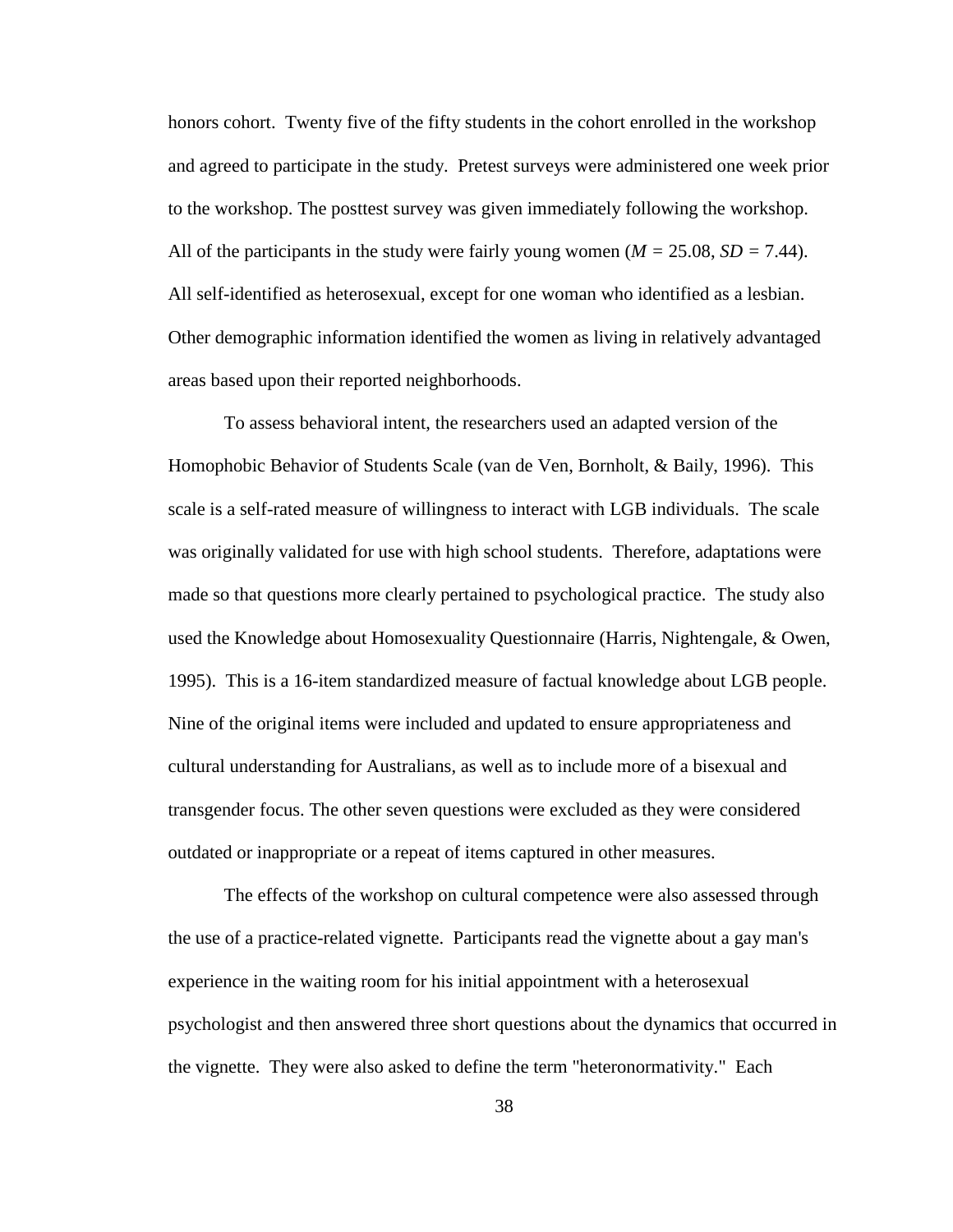question was related to the workshop and was scored by allocating one point for each relevant feature identified. The three questions were summed for a single score (range = 0-14) and the question on heteronormativity scored on its own (0-5).

Congruent with previous studies, the pretest scores for the Attitude subscale were high, and also showed significant improvement at the posttest, as did the posttest Knowledge scores. Overall, cultural competence at follow-up was significantly higher. Interestingly, the analysis of the vignette exercise showed some slight improvement, but still had mean scores in the bottom half of the possible range. Also, participants' ability to define heteronormativity was still in the bottom 30% following the workshop, suggesting that one of the main goals of the study was not accomplished.

Analysis of the written responses showed 40% of responses were considered naive and 60% were considered critical and thus appropriately culturally competent. The findings reported in the study showed a change occurred on knowledge, behavioral intent, attitudes and cultural competency. Of note, these researchers had conducted this study previously and modified almost every instrument prior to the second training. The authors stated that one of the major goals of the study was to foster an understanding of the impact of heteronormativity. However, when they specifically asked students to define this construct, two-thirds of the participants in the posttest survey could not define heteronormativity. Limits to this study include an all-female sample that self-selected to participate with almost all participants displaying some degree of positive regard and aptitude for working with LGB clients. Finally, no long-term follow-up measure was included in the study.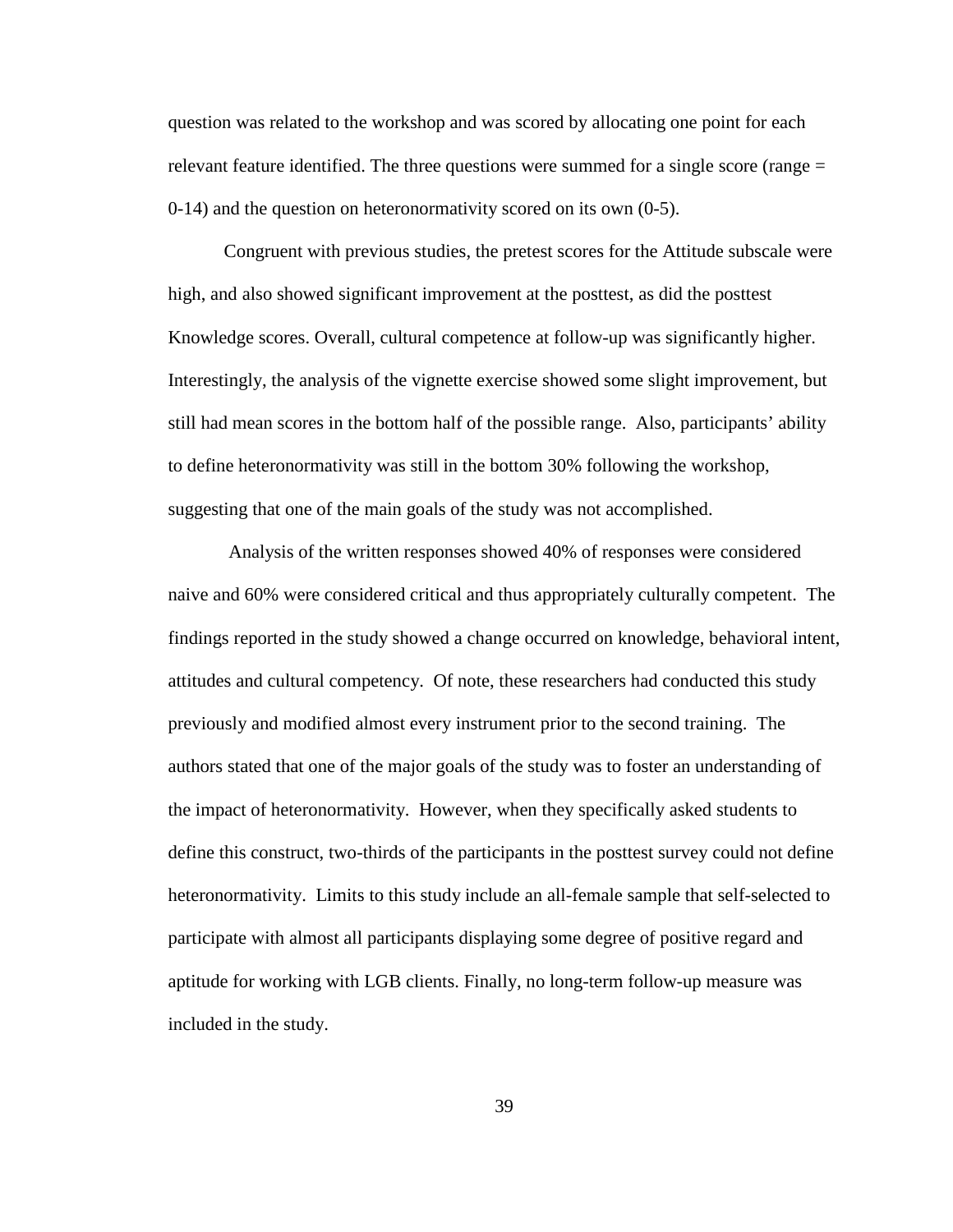Three dissertation projects have explored self-efficacy of competency with sexual minorities. O'Shaughnessy's (2010) dissertation studied the relationship between participants' personality, reported affirmative therapy competency, and demonstrated competency using an online-analogue methodology with 255 psychology graduate students. The study examined case conceptualization ability, LGB affirmative therapy competency, and LGB affirmative therapy self-efficacy with three covariates of participant personality, sexual orientation and extent of relationships with LGBT individuals. The relationship between self-reported competency and demonstrated competency was studied as well. The groups did not differ on the case conceptualization after controlling for participant personality, extent of relationships, and sexual orientation. There was also no significant relationship between most self-reported measures of competency and case conceptualization ability, which is consistent with past research findings.

Graham (2010) examined graduate counseling students' self-perceived counseling competency with LGB clients in relation to their gender, degree program (counselor education or counseling psychology), training level (master's or doctoral student), additional training experience, and the number of LGB-identified clients seen in practica. The study also included a qualitative section that asked students what concerns they had in relation to counseling LGB clients. They were also asked to identify life experiences that have been beneficial in preparation for working with LGB clients. The sample included 235 graduate students in either counselor education or counseling psychology programs in the United States. Participants were solicited by sending emails to the directors of training of a national sample of accredited training programs.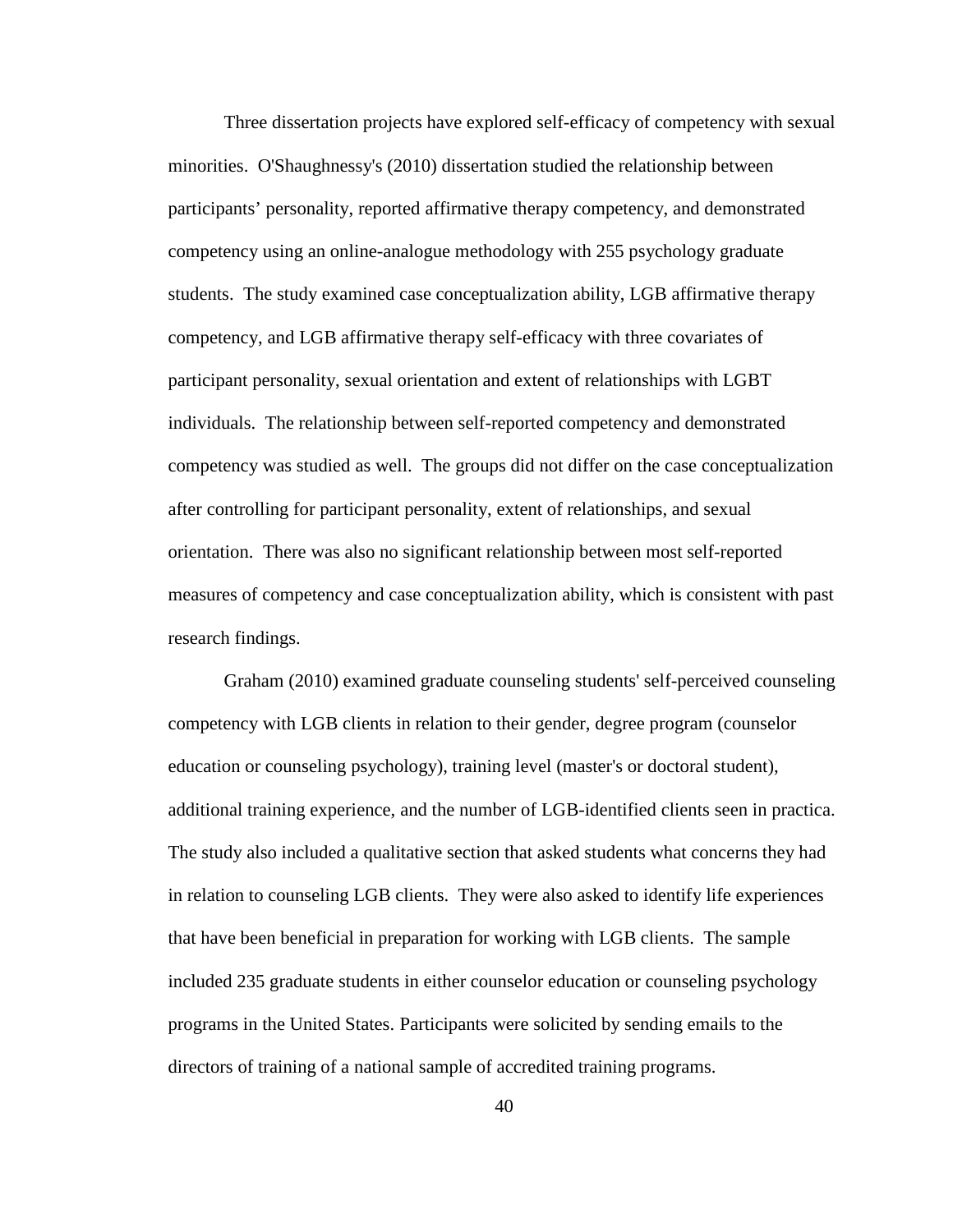Similar to past studies, students scored highest in Attitude and lowest on the Skills subscales (Graham, 2010). Doctoral-level participants had greater competency levels, as did counseling students as compared to counselor education students. The number of trainings and number of clients seen also accounted for significant amount of variance, suggesting increased self-perceived competency. Also, the number of LGB clients seen in therapy was significantly related to self-perceived competency levels, with participants who had not worked with any LGB clients having lower scores on the Knowledge, Attitude, and Skills subscales.

Findings from the qualitative questions supported the above results and offered further insight into student's perception of what they felt increased competency (Graham, 2010). Three training experiences were discussed. The first was a conference session that about half of the participants reported attending. Results showed no significantly higher levels of perceived competency for those attending. Although no detailed description of the content of the conference session was given, Graham speculates that this lack of impact could be due the fact that these types of events are usually not very interactive. She points out that more interactive, experiential activities tend to increase participants' self-awareness and understanding of diverse populations (Graham, 2010). However, students that reported having attended a workshop on LGB issues (one third of participants) had significantly higher scores on the total SOCCS as well as the three SOCCS subscales. Again, the exact content of the workshop was not assessed. This does speak to the idea that different types of training may impact perceived competence in trainees, however. Results were similar for students that reported attending a general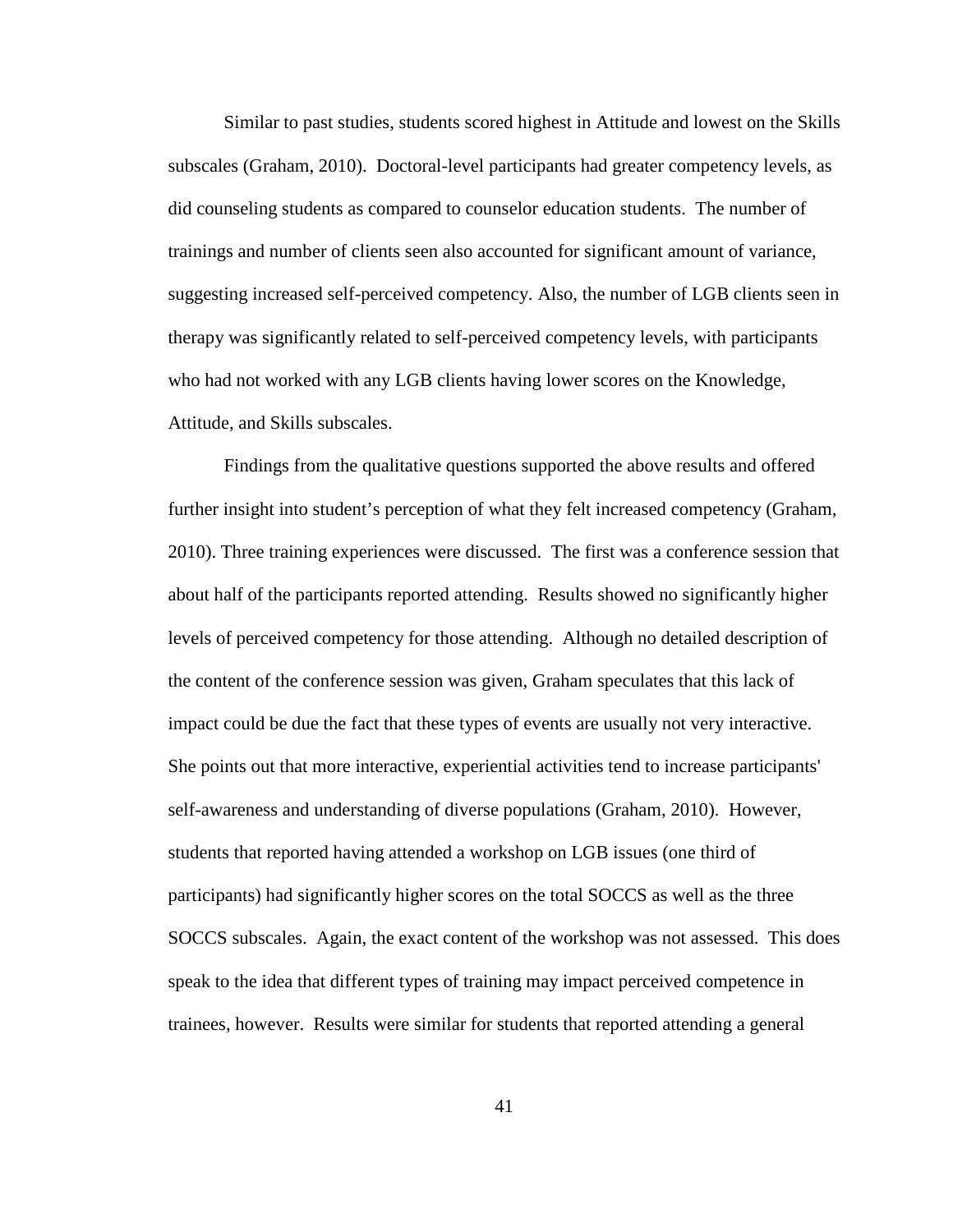training (e.g. *Safe Zone).* Again, this could be due to the inclusion of experiential activities in the training.

Day (2008), examined college counselors' self-perceived competency in counseling lesbian, gay male, and bisexual college students and explored what variables might predict counselor competence. A sample of American College Counseling Association members

 $(n = 226)$  participated in the web-based study. Participants were either active college counselors or had college counseling experience. A social desirability scale was included in the study along with demographic information and the SOCCS.

Consistent with past studies, there was no correlation between social desirability and the SOCCS (Bidell, 2005). Descriptive responses indicated that on average the participants had little or no LGB formal graduate courses, few or no hours of LGBinfused content, and low attendance of LGB workshops during graduate school. As in previous studies, the subscales of the SOCCS indicated higher Attitude scores and onethird lower scores on Knowledge and Skills subscales. Other findings from structural equation modeling indicated that religious importance negatively predicts LGB attitude competency; the number of LGB friends and relatives predicts LGB attitude, skills and knowledge competencies; years of professional experience negatively predicts knowledge competency; and having attended LGB workshops predicts LGB skills and knowledge competencies.

Based upon these studies and others, the following observations can be made:

• Experiential training might be more effective in increasing perceived competency than traditional didactic trainings (Grove, 2009; Riggs & Fell, 2010).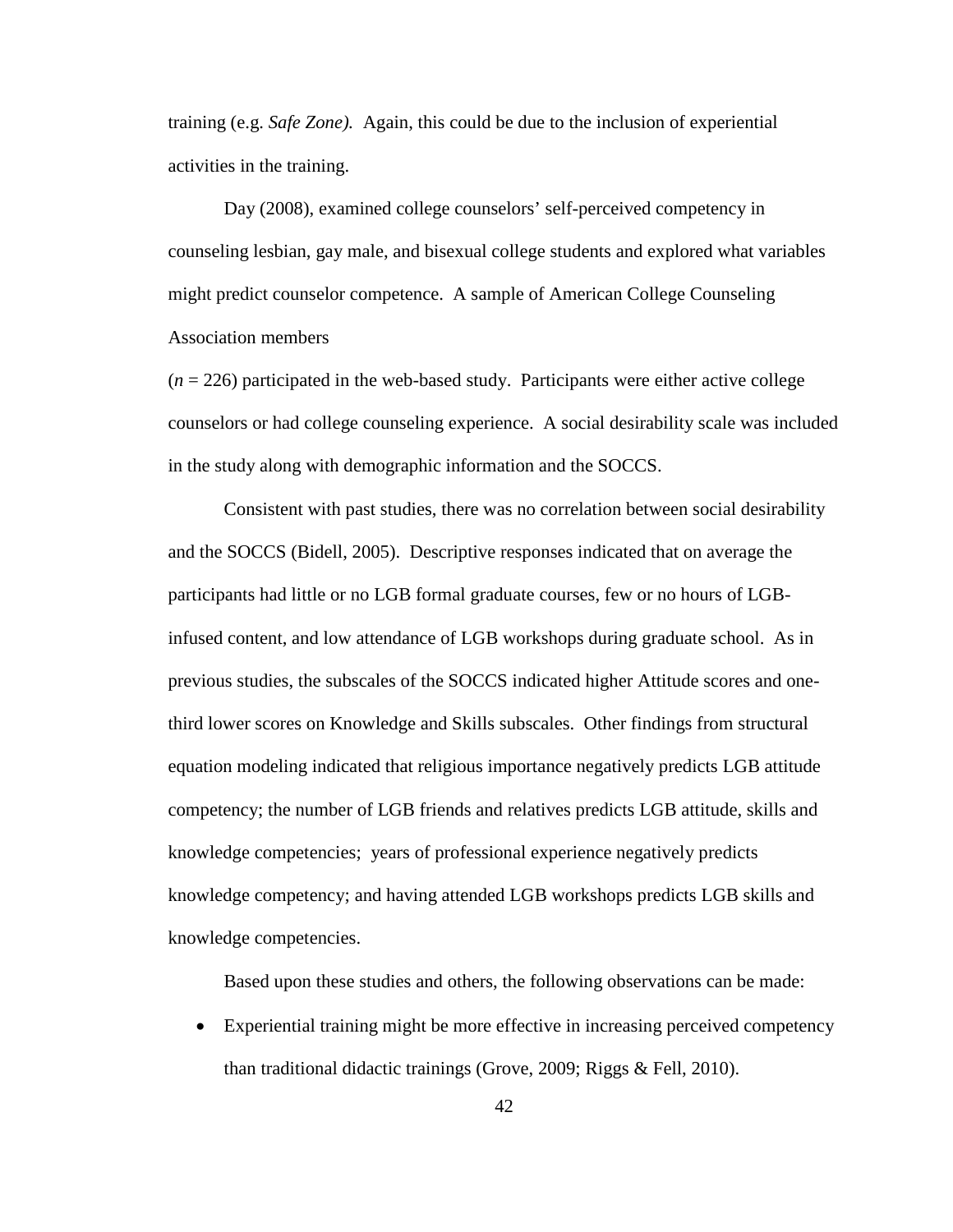- No control groups have been used in evaluating student self-efficacy of LGB cultural competence, except for one small study  $(n = 12)$  in which the control group was unequal to the experimental group (Rutter, Estrada, Ferguson & Diggs, 2008).
- No longitudinal data has been collected to examine ongoing training effects (Grove, 2009; O'Shaughnessy, 2010; Riggs & Wells, 2010; Rutter, Estrada, Ferguson & Diggs, 2008)
- Having an openly lesbian, gay, or bisexual instructor, using role plays, and using videos might help create a more experiential curriculum (Grove, 2009; Waldo & Kemp, 1997).
- A greater focus on issues such as homophobia, heterosexism, and minority stress is likely more effective in trainings than focus on gay identity development (Grove, 2009).
- There does not appear to be a correlation between case conceptualization and reports of perceived competency, except in the area of Skills (O'Shaughnessy, 2010).
- A key event (experience) that challenges a student's perception causes changes in attitude and in turn perception of competence to work with LGB clients (skills) (Grove, 2009; Guth, Lopez, Clements, & Rojas, 2001).
- To date, no studies have been done to measure social work students' self-efficacy of culturally competent practice with LGB clients.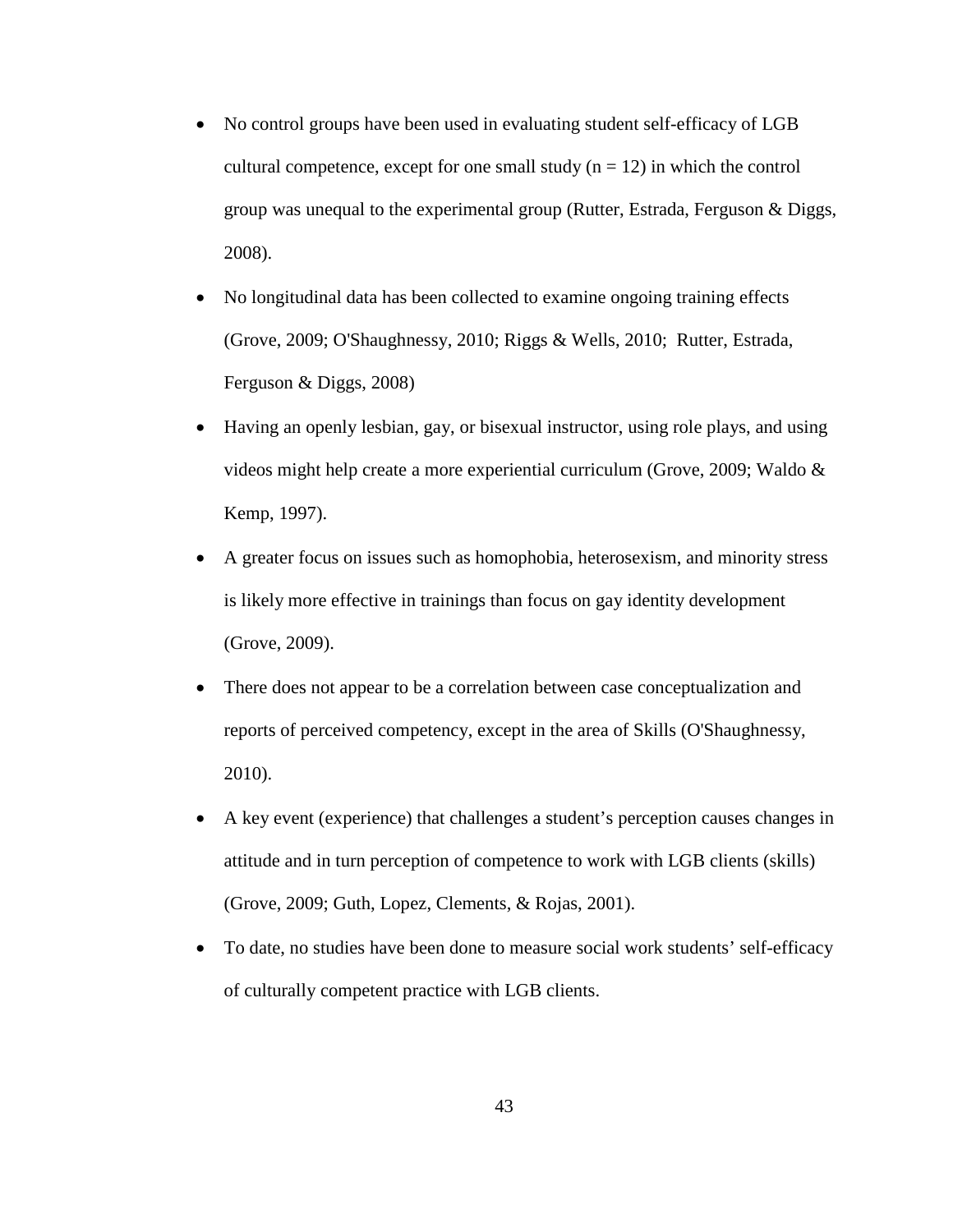### **Experiential Learning Theory**

The Council on Social Work Education defines field education as its signature pedagogy (CSWE, 2008). Social work education has historically used experiential learning in the classroom as well as in field education placements an effective way to teach social work skills (Goldstein, 2001). The idea that knowledge and skills are developed through the transformation of experience, make experiential learning compatible with social work's idea of hands-on practice frameworks (Huerta-Wong & Schoech, 2010).

Experiential Learning Theory evolved from the theories of human learning and development. Theorists such as John Dewey and Kurt Lewin developed ideas of learning based upon the beliefs that a process must occur that allows the learner to expand ideas about a topic by examining them, testing them and integrating them into new ideas. Dewey called this philosophy of education a "theory of experience" (Dewey, 1938). He believed that conflict, differences, and disagreement were essential in the learning process, and that students are called upon to move back and forth between opposing modes of reflection and action and feeling and thinking.

There have been two comprehensive reviews of the Experiential Learning Theory (ELT) literature, one qualitative and one quantitative. Hickcox (1991) reviewed the theoretical origins of ELT and qualitatively analyzed 81 studies that focused on the application of the ELT model. Overall, 61.7% of the studies supported ELT, 16.1% showed mixed support, and 22.2% did not support ELT. Iliff (1994) conducted a metaanalysis of 101 quantitative studies of ELT and the Kolb Learning Style Inventory (LSI). The LSI was originally developed as a self-assessment exercise and as a means for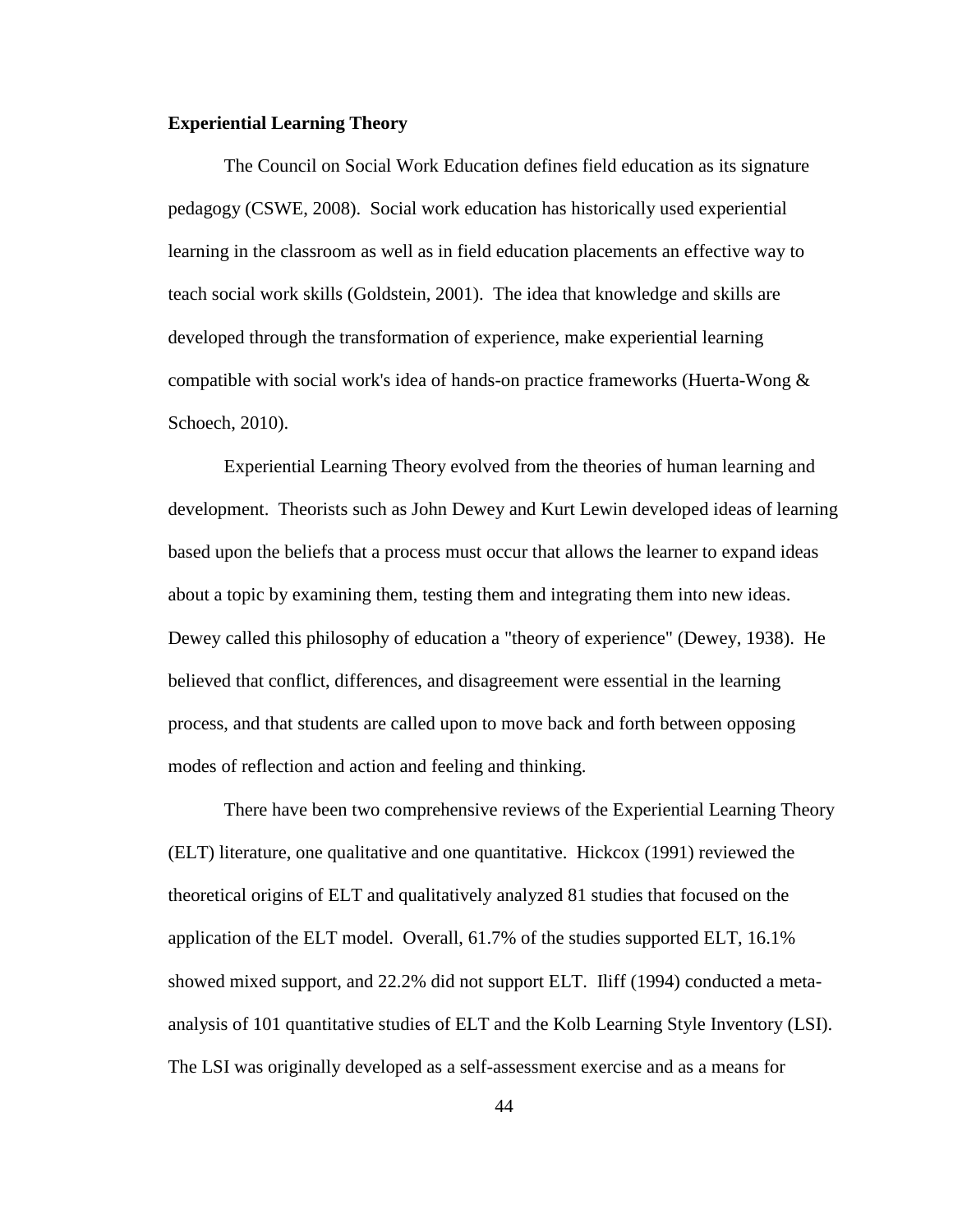construct validity (Kolb & Kolb, 2005). He reports 49 studies showed strong support for the Kolb Learning Style Inventory and Experiential Learning Theory. ELT has been widely accepted as a useful framework for learning centered educational innovation, including instructional design, curriculum development, and life-long learning (Kolb  $\&$ Kolb, 2005).

Huerta-Wong and Schoech (2010) studied the relationship between experiential learning techniques and learning environments. The study evaluated the effectiveness of two learning environments (virtual and face-to-face) and two teaching techniques (experiential and lecture plus discussion). Results indicated that in both learning environments, experiential instruction had higher scores in terms of satisfaction, perception of learning gains, learning, and skills acquisition than the lecture plus discussion method. These differences were evident even after controlling for previous knowledge, high school GPA, and days spent between intervention and posttest. These findings were consistent with previous research that examined experiential learning outcomes in social work (Rocha, 2000).

Mclintock (1992) points out that experiential learning is especially effective with adult learners. Since adult learners typically bring a myriad of personal experiences to a learning situation, they may have valuable past experiences with which to relate new information and future situations. While this may be helpful in many learning situations, it may also create some difficulty in changing patterns of thinking that may not be accurate, i.e. stereotypes about LGB individuals. According to Mclintock, "the core of experiential education is the experiential learning cycle: having an experience, reflecting on the experience, analyzing the experience and then using that analysis to generalize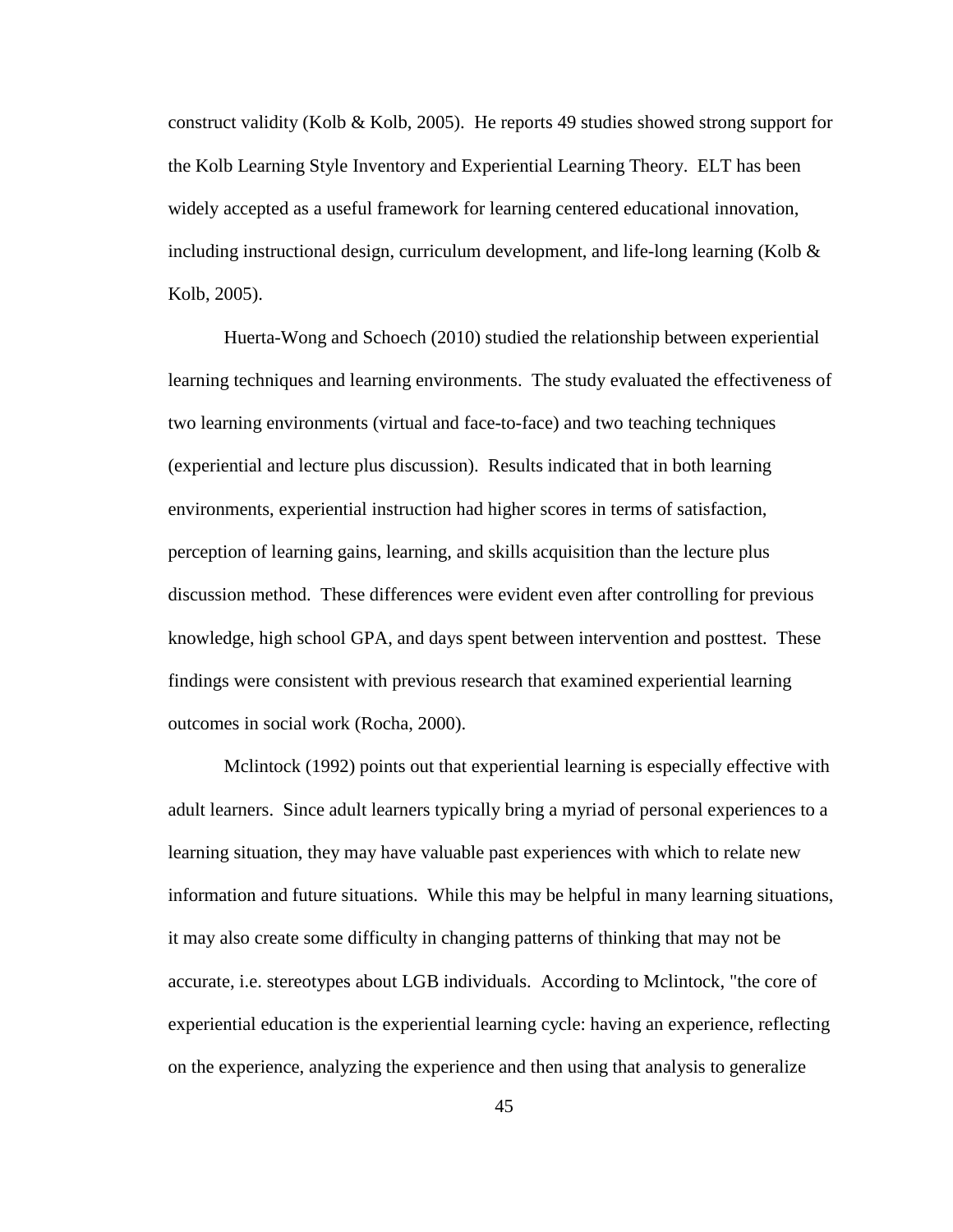learning to future situations" (p. 54). Many of the students enrolled in MSW programs are adult learners, which are defined as learners who are 25 years of age or older according to the National Center of Educational Statistics (NCES, 2002).

#### **Adult Learners.**

According to the National Center of Education Statistics (NCES, 2002), adult learners have distinct characteristics. Compared to traditional students (those under 25 years of age), adult learners are more likely to be pursuing a program leading to a specific vocational certificate or degree and thus have focused goals for their education, typically to gain or enhance work skills. Also, adult learners consider themselves primarily workers, not students. With competing demands from work and family, being a student often is lower priority for adult learners. Knowles, Holton and Swanson (2005) pointed out the importance of life experiences and knowledge as mentioned above, along with having practical and applicable learning as being particularly significant to adult learners. This realistic approach to learning with a need for practicality applied in a meaningful context is congruent with the method of experiential learning.

This empirical support for the effectiveness of experiential learning techniques in social work education, along with CSWE's support of this approach, supports the selection of this method of instruction as a tool for teaching social work students cultural competence for working with LGB clients. This coupled with Mohr's (2002) and Grove's (2009) argument that changing student's "internal working models of sexual orientation" (Grove, 2009, p.84) will most likely occur through experiences, supports using experiential learning as an effective tool to increase cultural competence for working with LGB clients.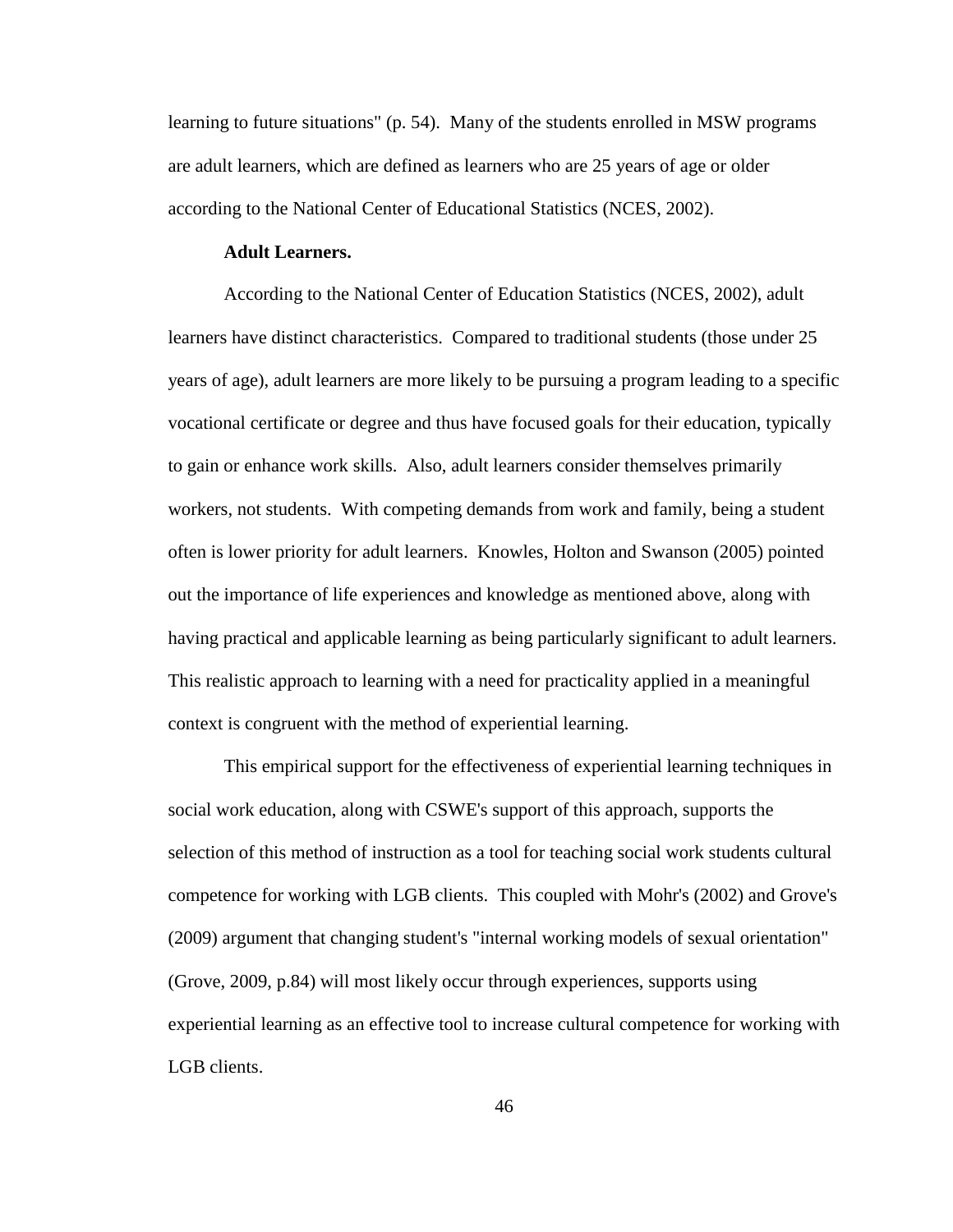#### **Unique Issues to LGB Clients**

To increase a student's self-efficacy in cultural competence with LGB clients, research has focused on the social worker's attitudes, knowledge and skills. Pertinent to all three areas of cultural competence is having an understanding of unique issues, challenges, and experiences that affect the well-being of LGB clients. In both the didactic and experiential trainings utilized for this study, specific LGB topics of minority stress, internalized homophobia, heteronormativity and coming out were presented.

#### **Minority stress theory.**

Cultural competence requires understanding the unique stressors experienced by members of a particular culture. For social work students to be culturally competent in working with LGB clients, minority stress theory offers a framework for understanding the additional stressors LGB individuals face due to their stigmatized social category (Szymanski, 2005) Minority stress theory posits that in addition to general stress experienced by all people, LGB individuals experience unique, chronic stressors (both internally and externally) and are continually forced to adapt and cope with societal stigmatization (Meyer, 2003). Internal stressors include perception of stigma associated with being LGB, internalized heterosexism, self-concealment, and emotional inhibition. External stressors include such things as experiences of harassment, discrimination, bullying and anti-LGBT violence (Szymanski, Kashubeck-West, & Meyer, 2008). Minority stress theorists have asserted that these stressors can lead to mental health problems for LGB individuals (Meyer, 2003; Szymanski, 2005) Meyer also notes that if individuals possess a minority identity as a significant part of their sense of self, this may also increase minority stress, and thus, increase psychological distress.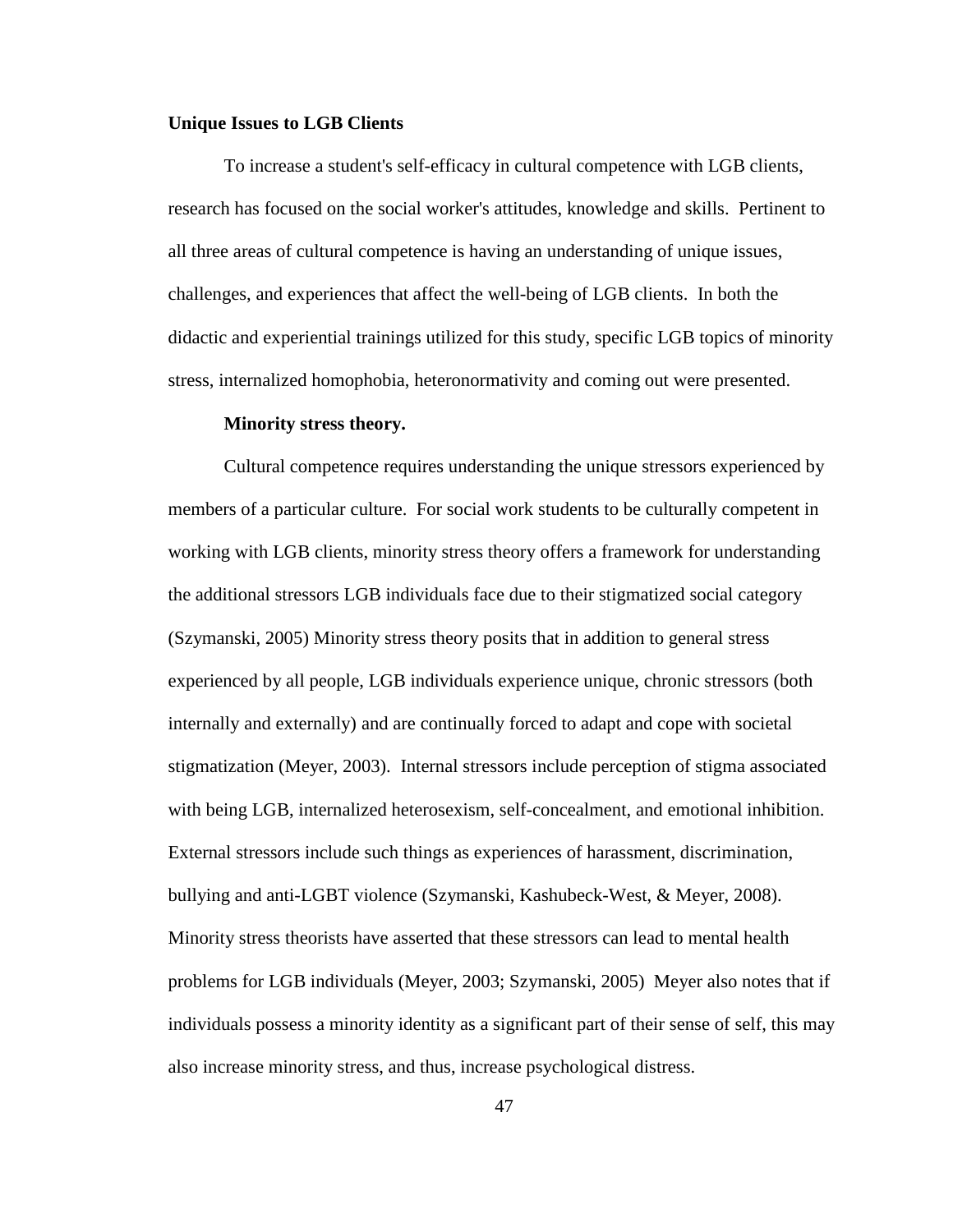Minority stressors can include visible issues, such as bullying, that are well documented in the news media. These stressors can also take on more subtle forms that do not gain public attention. For example, Szymanski & Kashubeck-West (2008) point out that bisexuals experience unique minority stressors in that they are often stereotyped as being promiscuous and untrustworthy or they are viewed as being gay or lesbian persons who refuse to embrace their real sexuality. Persons who identify as bisexuals may also be seen as unwilling to give up their heterosexual privilege and therefore are subject to discrimination from the gay and lesbian community as well as the heterosexual community (Israel & Mohr, 2004).

### **Internalized homophobia.**

Internalized homophobia can be defined as the LGB individual's inward direction of society's homophobic attitudes (Meyer, 1995). This internalization of negative attitudes is theorized to lead to conflicts within the individual, lowered self-regard, and self-deprecating attitudes (Meyer & Dean, 1998). Several researchers have applied the idea of internalized homophobia in both gay men and lesbians to the internal stress of minority stress as noted above. According to certain theorists (e.g., Gonsiorek, 1988; Meyer, 1995), the effects of internalized homophobia will likely be most intensely felt early in the coming out process. However, due to the long-lasting effects of early socialization experiences and the persistent experience of minority stress, internalized homophobia will continue to influence the LGB individual throughout her/his lifetime (Newcomb & Mustanski, 2011). Viewed through this conceptualization of internalized homophobia as a component of minority stress, it follows that internalized homophobia would likely be related to a variety of different psychological and physical health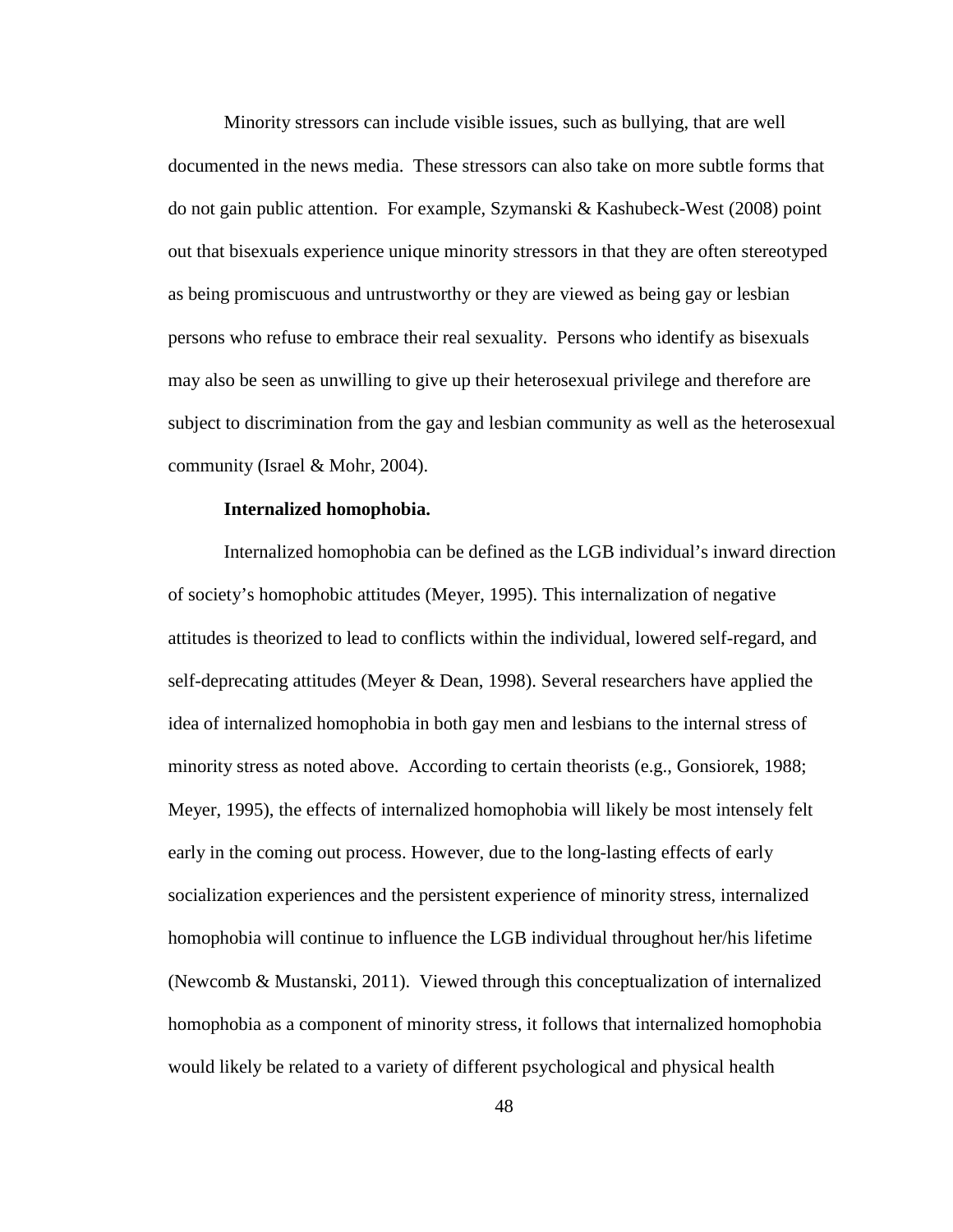outcomes (Igartua, Gill, & Montoro, 2003; Newcomb & Mustanski, 2010). For some social work students, the construct of internalized homophobia will likely be a new idea. This phenomenon in the LGB community is another unique issue that when understood, will help students move toward a deeper familiarity with this population.

#### **Heteronormativity and heterosexism.**

One of the ten Standards for Cultural Competence in Social Work Practice is selfawareness (NASW, 2007). The standard challenges social workers to "develop an understanding of their own personal and cultural values and beliefs" (p. 19), as a way to begin to understand others. This includes examining personal values, beliefs, and biases. By acknowledging how fear, ignorance, and societal oppression (i.e. racism, sexism, ethnocentrism, heterosexism, ageism, and classism) have influenced their attitudes and beliefs, social workers are able to become more culturally aware. Many heterosexual social workers may be unaware of their subtle heterosexual bias because they have yet to consider the concept of heteronormativity.

Heteronormativity can be described as the processes through which culture in general and social institutions and social policies in particular reinforce the belief that human beings fall into only the two distinct gender/sex categories of male/man and female/woman. All intimate relationships should only exist between men and women (Queen, Farrell, & Gupta, 2004). This construction is seen as normal and desirable for all people. In other words, heterosexuality is seen as a given instead of one of many options. As a whole, society encourages and reinforces this construction, and thus identifies those who fit into this ideal and those who do not. Therefore, society is structured to reflect this unquestioned assumption that everyone in the culture is heterosexual, or that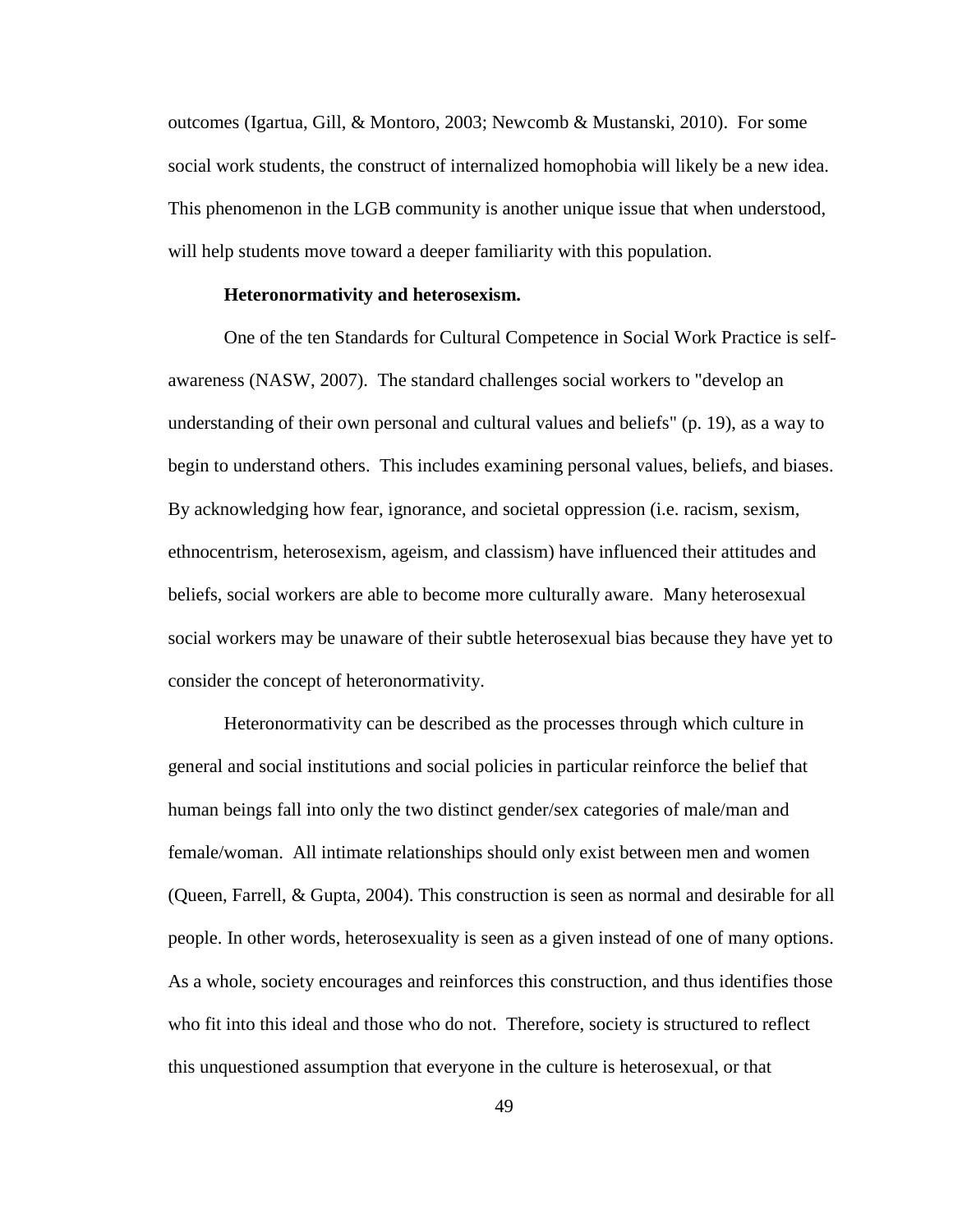everyone should be heterosexual. There is an identifiable majority and an identifiable minority, the latter of which is by default, not normal. Both heterosexuals as well as LGB individuals operate within this societal standard and are therefore susceptible to the influence of heteronormativity. Heteronormativity can easily develop or become heterosexism for some individuals. Heterosexism has been defined as a value system that prizes heterosexuality above homosexuality and therefore fosters anti-homosexual prejudice. Like other forms of oppression, such as racism and sexism, heterosexism has been correlated with a number of variables that reinforce negative attitudes (Ritter & Terndrup, 2002). Herek (1984) identified seven characteristics of people with negative attitudes towards lesbians and gay men. These individuals typically:

- hold traditional attitudes toward gender roles;
- have not engaged in homosexual behaviors or not have identified as lesbian or gay;
- have peers who manifest negative attitudes;
- have little contact with lesbians and gay men;
- are older and are less educated;
- live in rural areas, the Midwest, or the South; and
- possess strongly held and conservative religious views.

These characteristics identify individuals that are more likely to have negative attitudes toward LGB individuals. Those with strongly held ideas and little or no exposure to LGB individuals will likely be those who will show little change in attitude regardless of type of classroom intervention (Basset & Day, 2003). This is concerning as heterosexist and homophobic views held by practitioners can reduce the effectiveness of services offered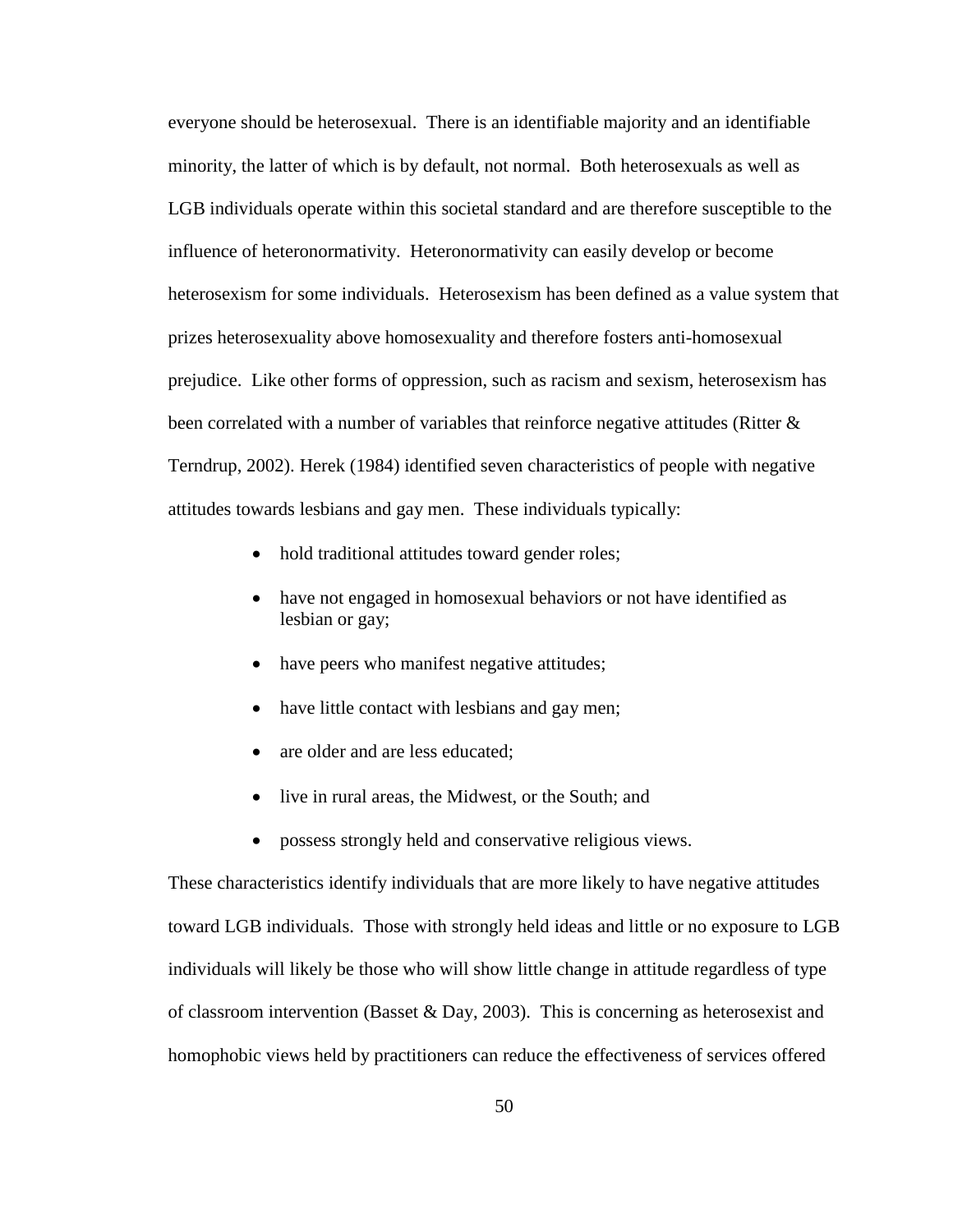to LGB clients, resulting in inferior treatment and poorer client outcomes (Crisp, 2006). And, as reported by some, these views may actually cause harm to LGB clients by creating a negative treatment dynamic (Ben-Ari, 2001; Burckell & Goldfried, 2006; Foreman & Quinlan, 2008). In a study that explored what type of therapist qualities were preferred by sexual minorities, Burckell and Goldfried (2006) found that sexual minorities valued therapists who had LGB-specific knowledge as well as general therapeutic skills, whereas they indicated that they would avoid therapists who held heteronormative views.

### **Coming out.**

Coming out is a unique developmental milestone for lesbian, gay and bisexual individuals. It involves disclosing one's minority sexual orientation to others. Selfacceptance of one's sexual orientation as non-heterosexual is usually a significant part of the coming out process. Often seen as a process that may take many years to complete, coming out can be a time of doubt, distress, and discomfort for many LGB individuals. (Beckstead & Israel, 2007). Fortunately, for some, however, it can be a time of growth, connection and self-acceptance (Riggle & Rostosky, 2012).

There have been several developmental theories that describe the coming out process in the context of identity formation. Typically, these developmental models refer only to lesbians and gay men without incorporating bisexual individuals (Ritter & Terndrup, 2002). John Grace (1992), a social worker, proposed a five-stage model of gay and lesbian identity formation that included acknowledging and understanding the unique challenges faced by lesbians and gays in a homophobic society. The coming out process is an essential part of LGB identity formation. Grace proposed that environmental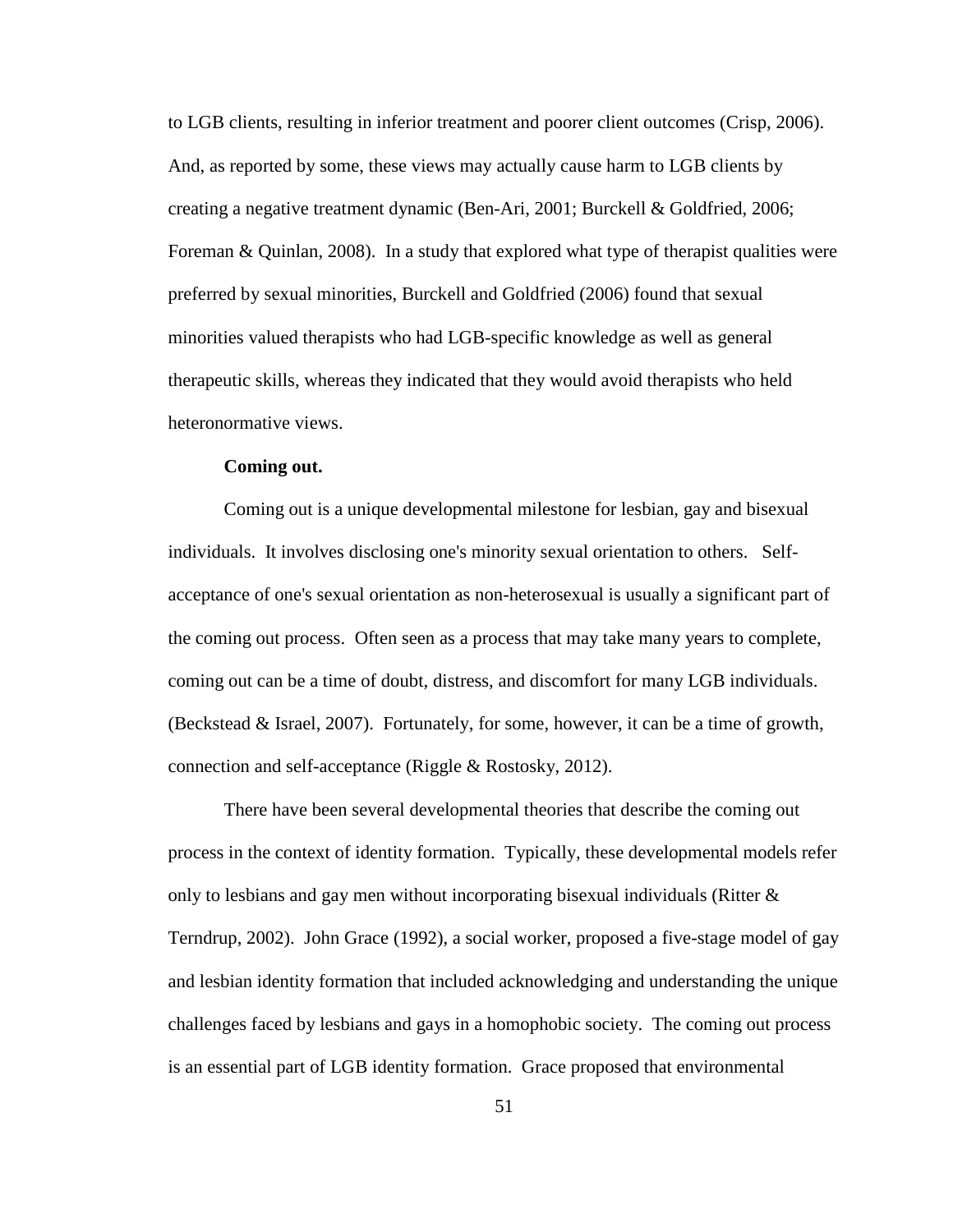barriers of a homophobic society create oppressive effects reflected in the development of lesbians and gays (Grace, 1992).

Grace's (1992) first level of identity development is emergence. In this stage individuals sense that they are different, yet realize they must conform to heterosexist norms. They work at passing for being heterosexual, although they may begin to experience same-sex attraction. Next, Grace identifies stage 2 as acknowledgment. In this stage, feelings of fear and shame may increase prior to accepting one's sexual orientation. This stage typically occurs during adolescence, but may occur later in life for some. "Fear of acknowledging their same-sex feelings leads many to deny, rationalize, or bargain in order to limit conscious awareness of their emerging sexual identities" (Grace, 1992, p.42).

Stages 3 and 4 may be different for lesbians and gay men. For lesbians, Grace identifies the third stage as first relationships, followed by the fourth stage of finding a community. For gay men, this is typically reversed. Gay men, according to Grace, will first explore the gay community before finding their first relationship.

Grace (1992) describes the final stage as self-definition and reintegration. He describes this as on open-ended, ongoing and life-long process with each new situation and relationship. With each new person an LGB individual meets, they are faced with whether or not to disclose their sexual orientation. Coming out is a unique developmental milestone that has no equivalent in heterosexual development (Ritter & Terndrup, 2002).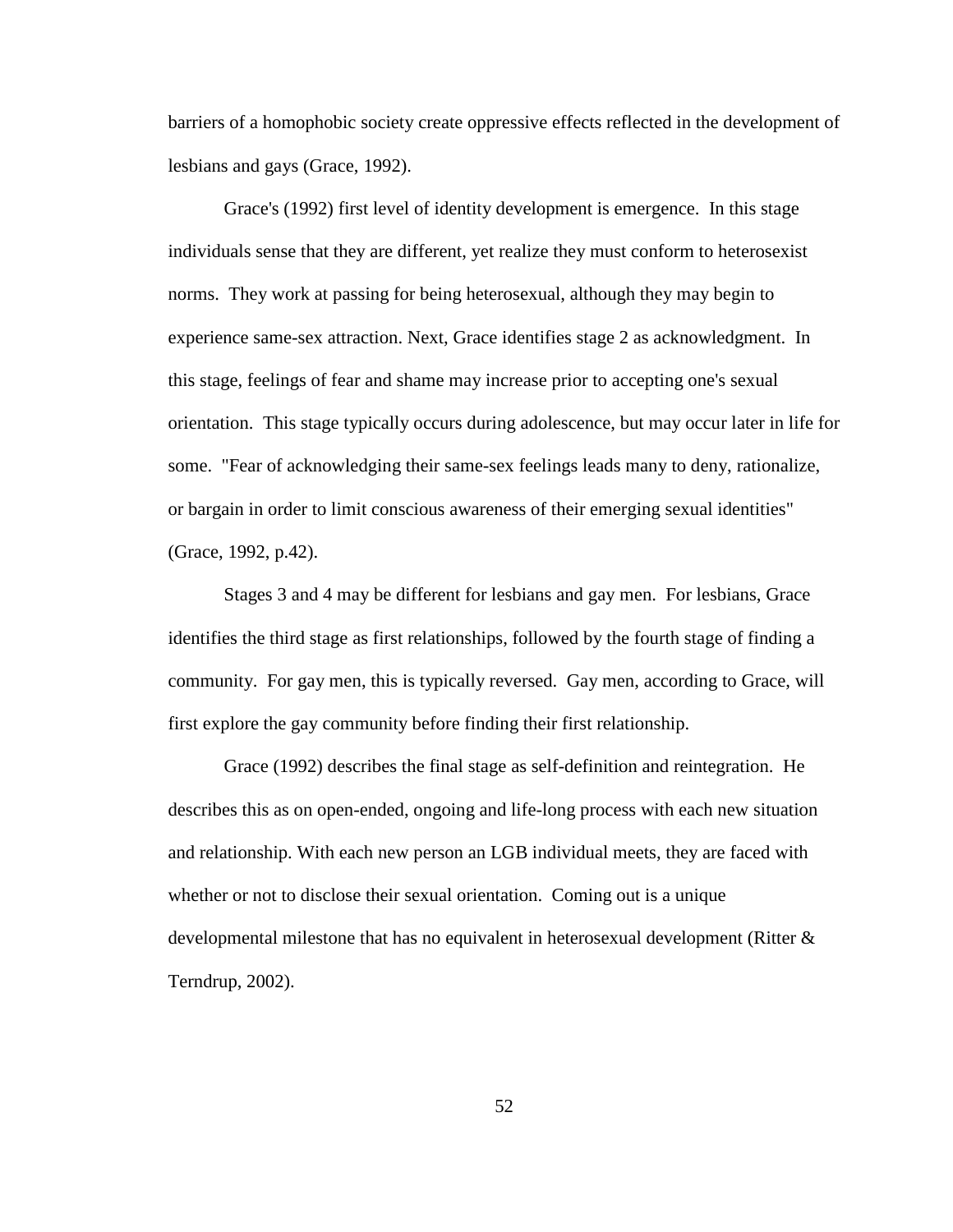### **Summary**

Contemporary practice with LGB clients has continued to evolve from trying to cure pathology to conducting LGB-affirmative practice. The National Association of Social Work published standards for cultural competence for work with minorities which include lesbian, gay, and bisexual clients (NASW, 2007). Likewise, The Council on Social Work Education (CSWE) mandates through its Educational Policy and Accreditation Standards (EPAS) that social work programs attend to diversity in curriculum and program environment (CSWE, 2008). Recognizing that LGB clients are seen in a variety of social work practice settings and experience many unique challenges, it is important that social work graduates are culturally competent to work with this population.

Cultural competence has traditionally been defined as a combination of attitudes, knowledge, and skills (Sue et al., 1982). While there has been lack of consensus on how best to ensure cultural competence in practioners, many feel that competency must focus on attitudes, knowledge and skills as they relate to different populations (Constantine, 2001; Dillon, & Worthington, 2003; Sue, Arredondo, & McDavis, 1992). What is lacking is clear direction on what kind of training will improve student competency in working with sexual minorities.

As graduate social work programs prepare students for social work practice, they are faced with how to effectively train students to be culturally competent to work with LGB clients. While some graduate social work programs have a specific course or courses on cultural competence, many do not. Rather, they infuse this material across the curriculum. While this infusion method has been shown to be an effective way to cover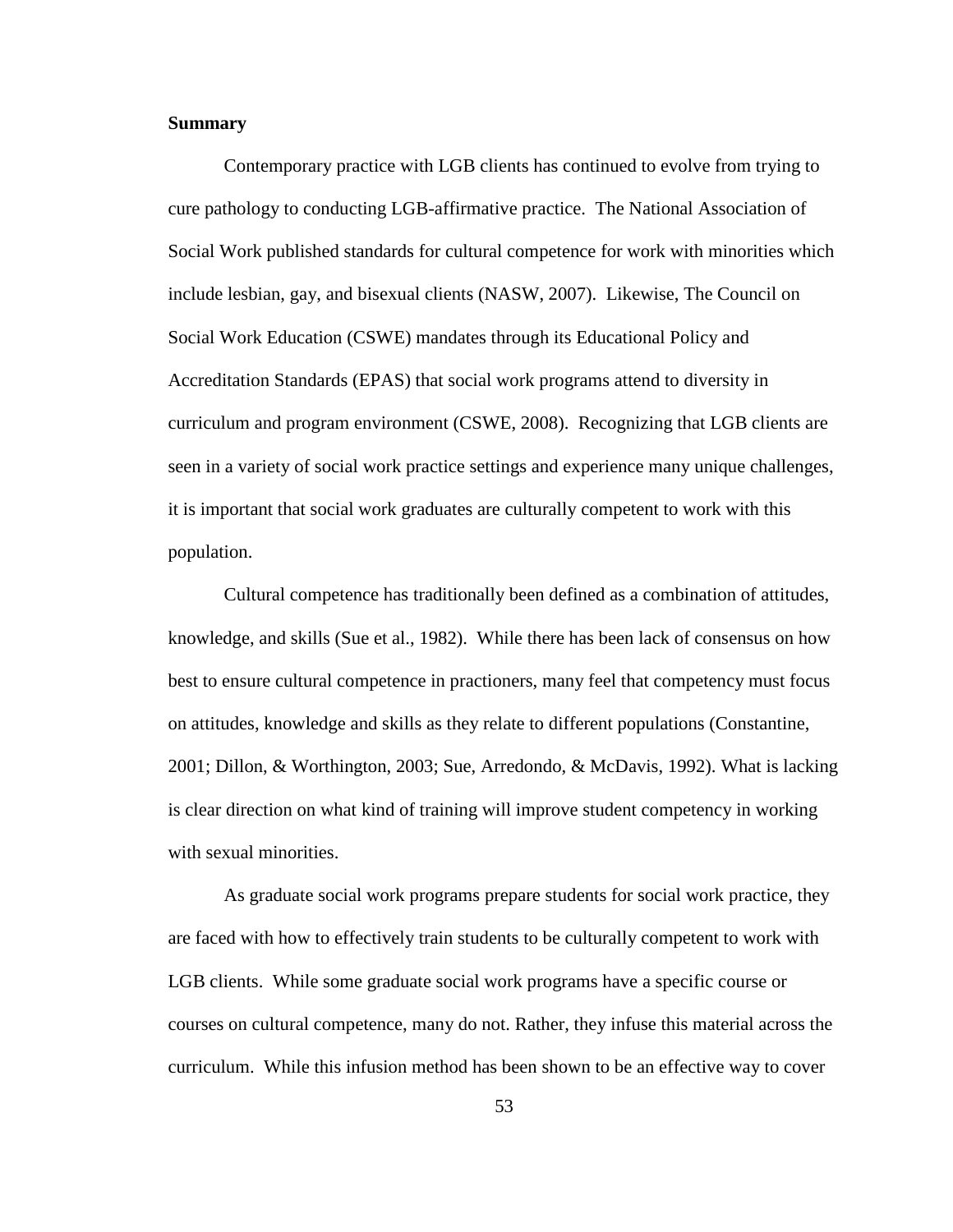many topic areas in social work through problem-based learning and case discussions (Wong & Lam, 2007), it is unclear if this method ensures students who take a variety of classes can demonstrate competence in working with this population.

Studies on adult learning show that experiential learning is effective in helping students assimilate new information and skills. Social work has long valued experiential learning and continues to use field education as a cornerstone of its educational model (Goldstein, 2001). Some researchers suggest that adult learners gain a deeper understanding of conceptual knowledge when previous thinking is challenged with information that will no longer fit into previous paradigms. Teaching cultural competence would lend itself to this model of challenging preconceptions as students are exposed to new concepts and examples of LGB-specific challenges (Grove, 2009; Mohr, 2002).

Because the area of working with LGB clients is one that has only recently begun to be addressed in social work education, this exploratory study offers new insights in several ways. First, the study examines the current method of infusion taught in a master's of social work program and its overall effectiveness by assessing LGB cultural competence, which is comprised of attitudes, knowledge, and skills. In addition to assessing student's perceived competency, or self-efficacy, the study assesses demonstrated competency through the use of a case conceptualization. Second, the study explores the impact of two 2-hour trainings on student self-efficacy and case conceptualization. With one treatment group receiving traditional didactic instruction on working with LGB clients, and one treatment group receiving experiential instruction on working with LGB clients, pretest and posttest measures assess changes in students' self-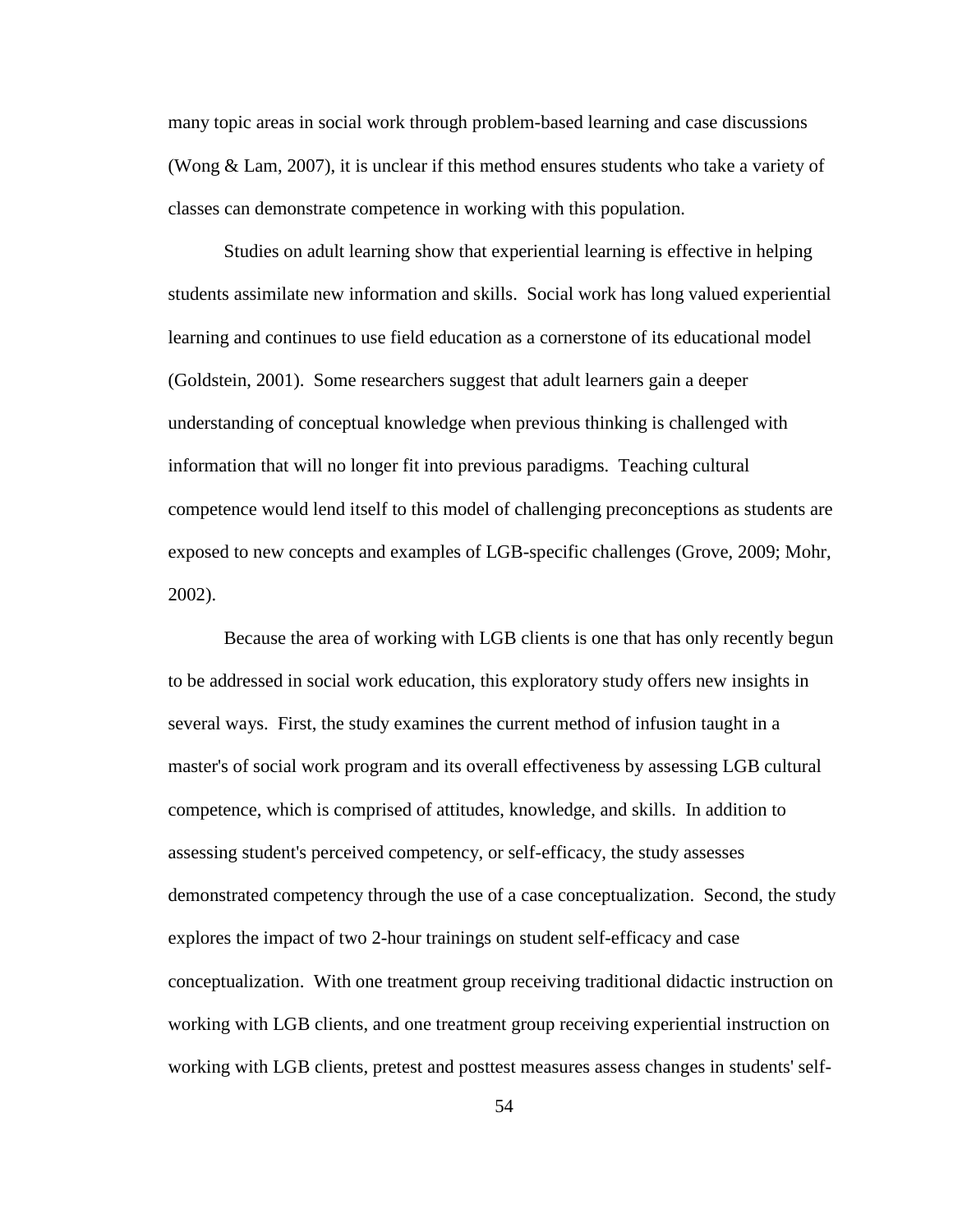efficacy and case conceptualization skills. To date, no published research has been conducted on what type of training intervention is most effective in changing attitude, knowledge and skills over a period of time. This study will reassess students' selfefficacy and case conceptualization skills using a follow-up survey one month after the brief trainings.

Based upon the extant literature described above, this exploratory study offers new insights into how best to teach cultural competence with LGB clients to graduate social work students as evidenced by self-efficacy and case conceptualization. This dissertation compares didactic lecture and experiential learning to the current infusion method of instruction. Below are the specific questions that the current study explores:

#### **Research Questions**

**Q1** *What is the perceived competency level (attitude, knowledge and skill) of social work students to work with LGB clients based on current instruction methods (infusion)? What is the current level of demonstrated competence as evidenced by case conceptualization?* 

These two questions address the effectiveness of the current methods of teaching cultural competence at the University of Kentucky by assessing both student self-efficacy and demonstrated competence. The survey was completed by a sample of students who have not received any formal LGB training. This group serves as the control group. The measures of self-efficacy and case conceptualization have not been assessed with social work students previously concerning LGB cultural competency.

**Q2** *What is the change in social work students' perception of their competency to work with LGB clients after experiencing a didactic lecture on LGB cultural competence?*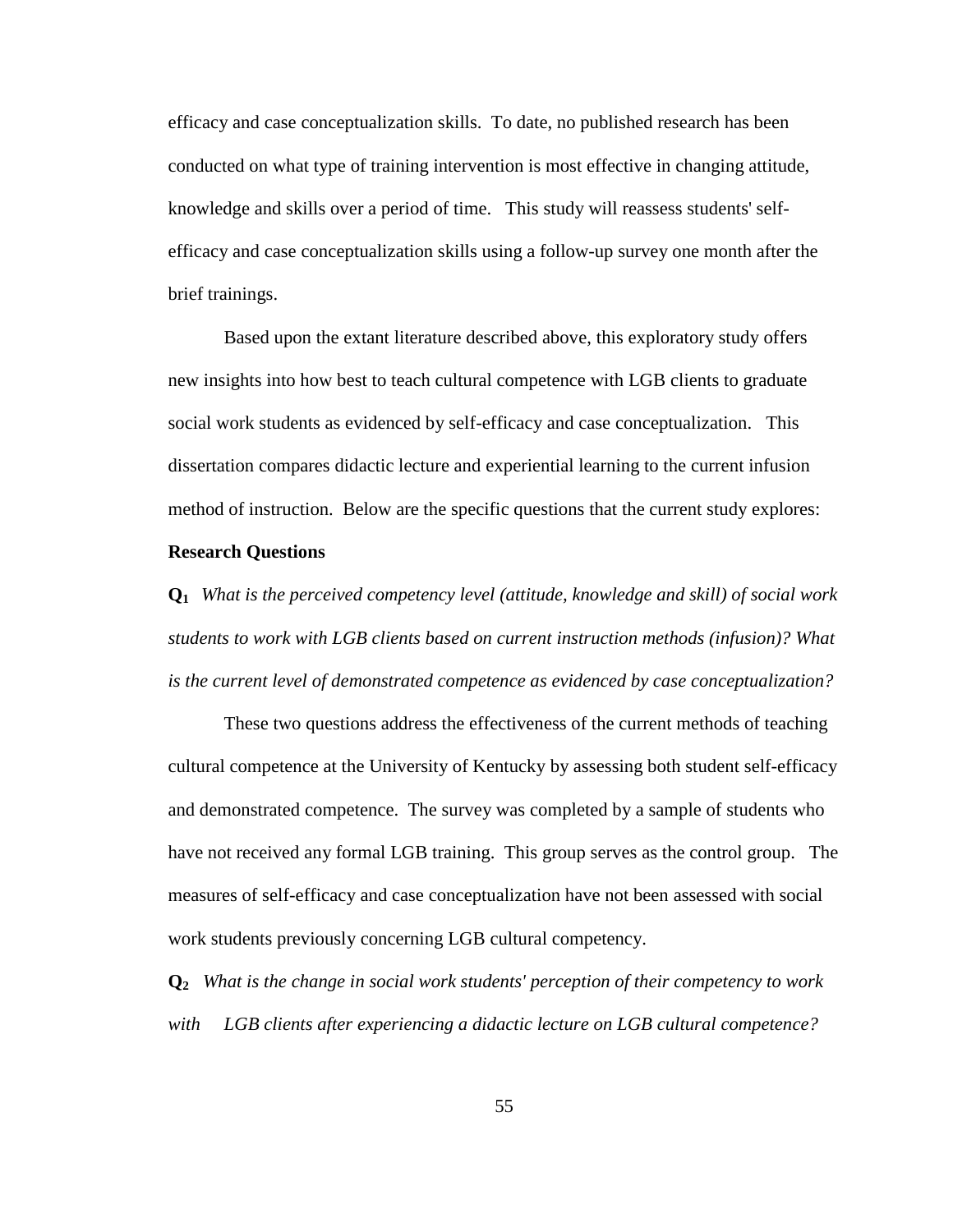The current literature reports that even one instructional class on working with LGB clients can be effective in improving cultural competence (Dongvillo & Ligon, 2001; Israel, 1998).

**Q3** *What is the change in perception of competency of social work students to work with LGB clients after experiencing an experiential training module on LGB cultural competence?*

Experiential learning is an instructional technique valued by social work education. Studies have also suggested that it is an effective format to impact student's understanding of their own sexuality and sexual orientation in general. It provides a framework for students to understand heteronormativity and observe though movies clips and role plays examples of sexual minority stress (Goldstein, 2001; Kolb & Kolb, 2005).

**Q4** *Which training method creates the most change in perceived competency level (knowledge, attitude and skill) of social work students to work with LGB clients?*

Examination of each subscale of attitude, knowledge, and skill was compared to the different training methods of didactic lecture, experiential and the control group. Case conceptualization was also analyzed in relation to training method.

**Q5** *Which training method creates the most sustained change in perceived competency* 

*level (knowledge, attitude and skill) of social work students to work with LGB clients as measured by follow-up assessment?*

No previous studies have measured the longitudinal effects of an educational training on perceived cultural competency with LGB clients. Surveys of the SOCCS and case vignettes were redistributed one month after the training to see if training effects held and to determine which training had greater longitudinal effect.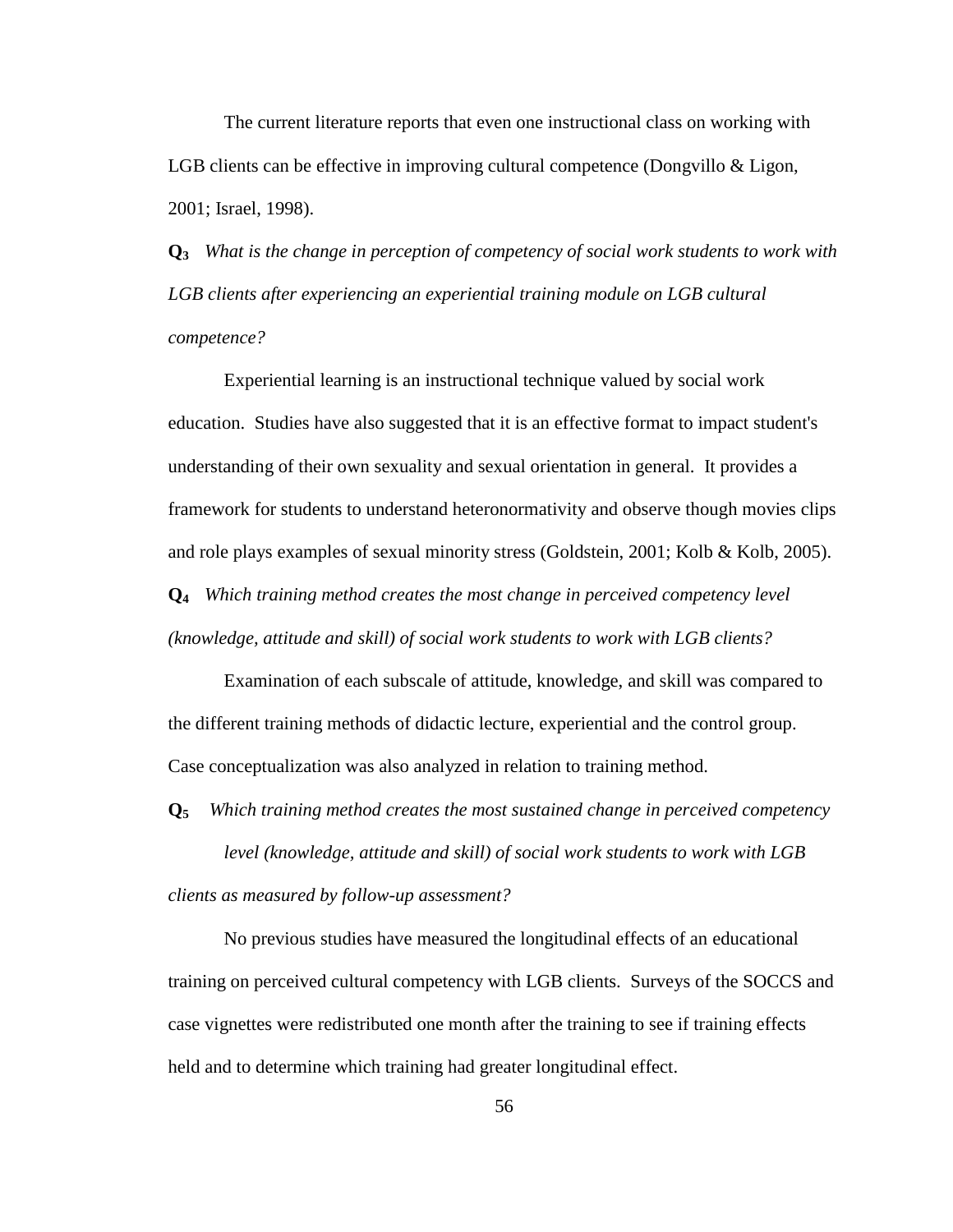**Q6** *How does student perceived competence of working with LGB clients compare with their overall demonstrated cultural competence?* 

Some studies have shown no correlation between perceived cultural competence and demonstrated cultural competence (Constantine & Ladany, 2000; O'Shaughnessy, 2010). These constructs were compared using both responses to case vignettes and multiple choice questions.

**Q7** *What do students think would help them work more effectively with the LGB population? How do these concerns change after having a brief didactic lecture or experiential training?*

This question differs from the previous questions in that it seeks to know what students think would be helpful to them in being prepared to work with LGB individuals. The qualitative responses were analyzed with thematic analysis.

The conceptual model for the study (see Figure 1) indicates that the types of pedagogical trainings will have a significant effect on both perceived and demonstrated cultural competence in working with LGB clients.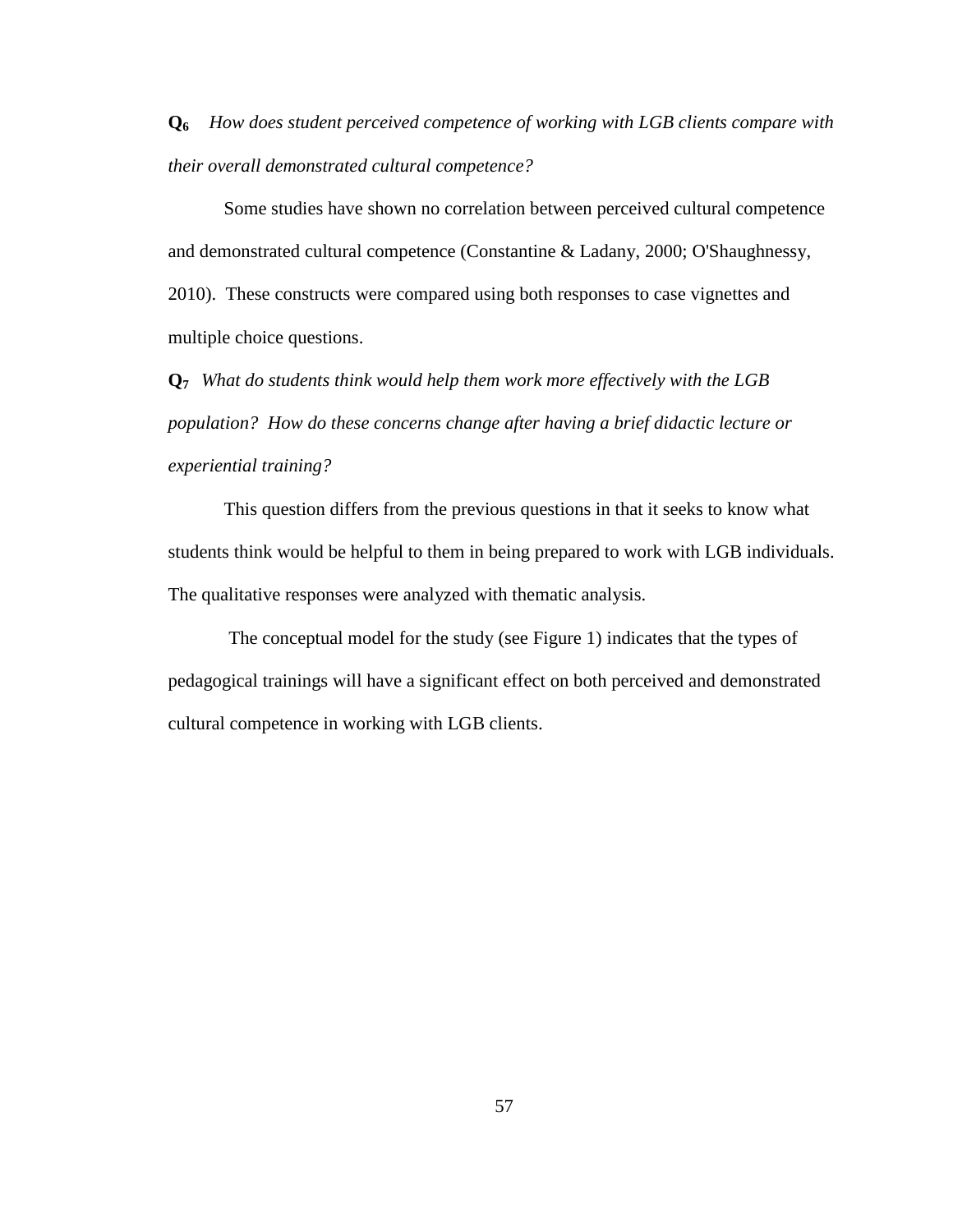

Figure 1. *Conceptual Model of Cultural Competence with LGB Clients*

Copyright © Steven D. Johnson 2013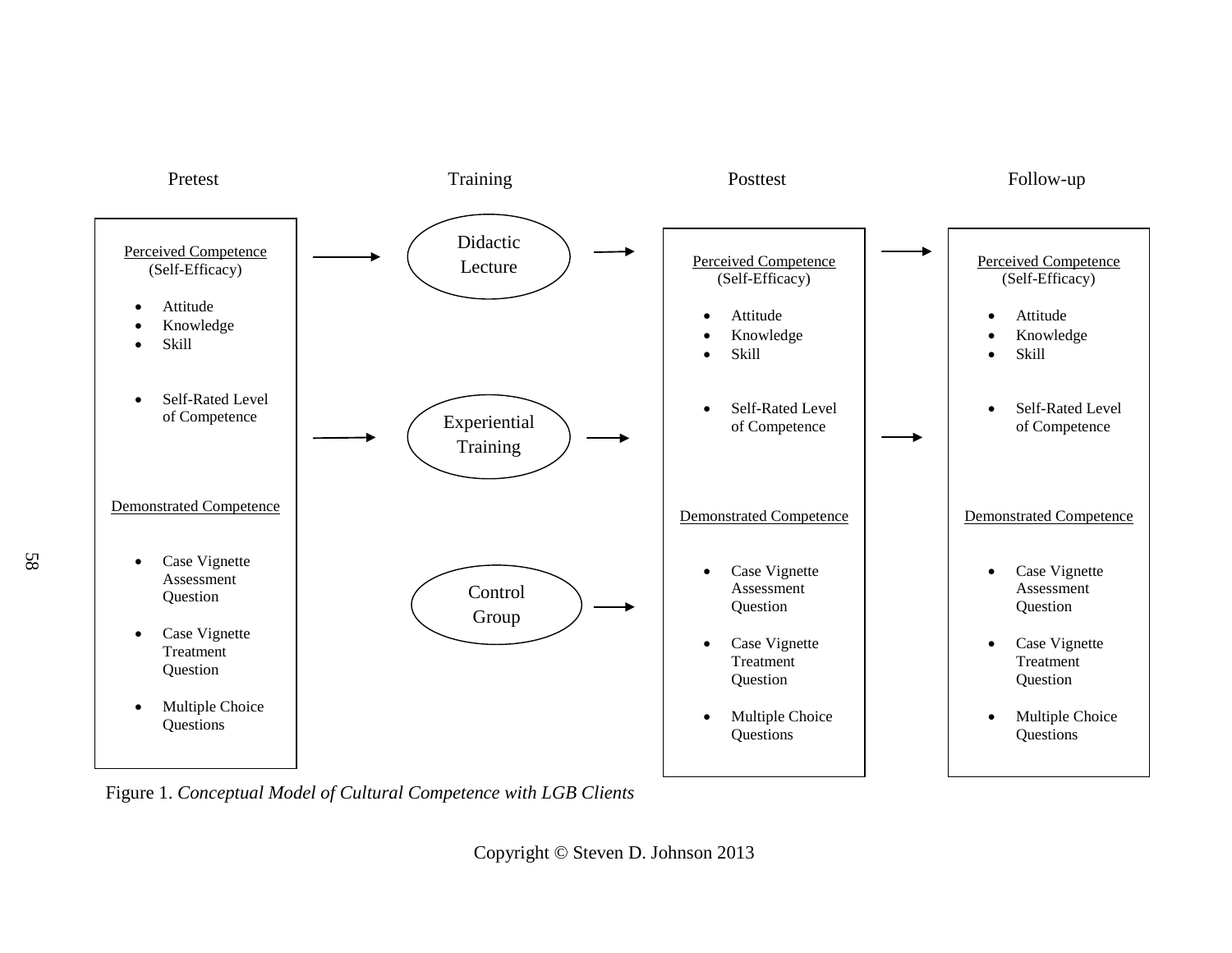#### Chapter 3

#### **Methodology**

### **Participants**

This study was conducted at the University of Kentucky College of Social Work. The University of Kentucky is a 4-year, public land grant university with both undergraduate and graduate programs. Current enrollment is approximately 28,000 students. The College of Social Work at the University of Kentucky is accredited by the Council on Social Work Education and offers baccalaureate, masters and doctoral degrees.

For this mixed-methods exploratory study, first-semester graduate students enrolled in core courses (social work practice and ethics) in the Lexington and Morehead/Ashland programs served as the treatment groups. Graduate students who have completed their core courses (either as a graduate student or an advanced standing student who had core courses in an undergraduate social work program) served as the control group. The sample consisted of a total of 187 MSW students. There were 88 in the treatment group which consisted of the didactic lecture group  $(n = 37)$  and the experimental treatment group ( $n = 51$ ). The control group had 99 students.

Synonymous with enrollment demographics in the MSW program, the sample was mostly female  $(81.8\%)$ . The mean age of the sample was 29.6  $(SD = 8.06)$ . The participants primarily self-identified as White (84.4 %) and heterosexual (92.0%), with only 2.7 % of the sample identified as lesbian or gay, and only 3.7% identified as bisexual. Table 1 presents the complete demographic characteristics of the sample.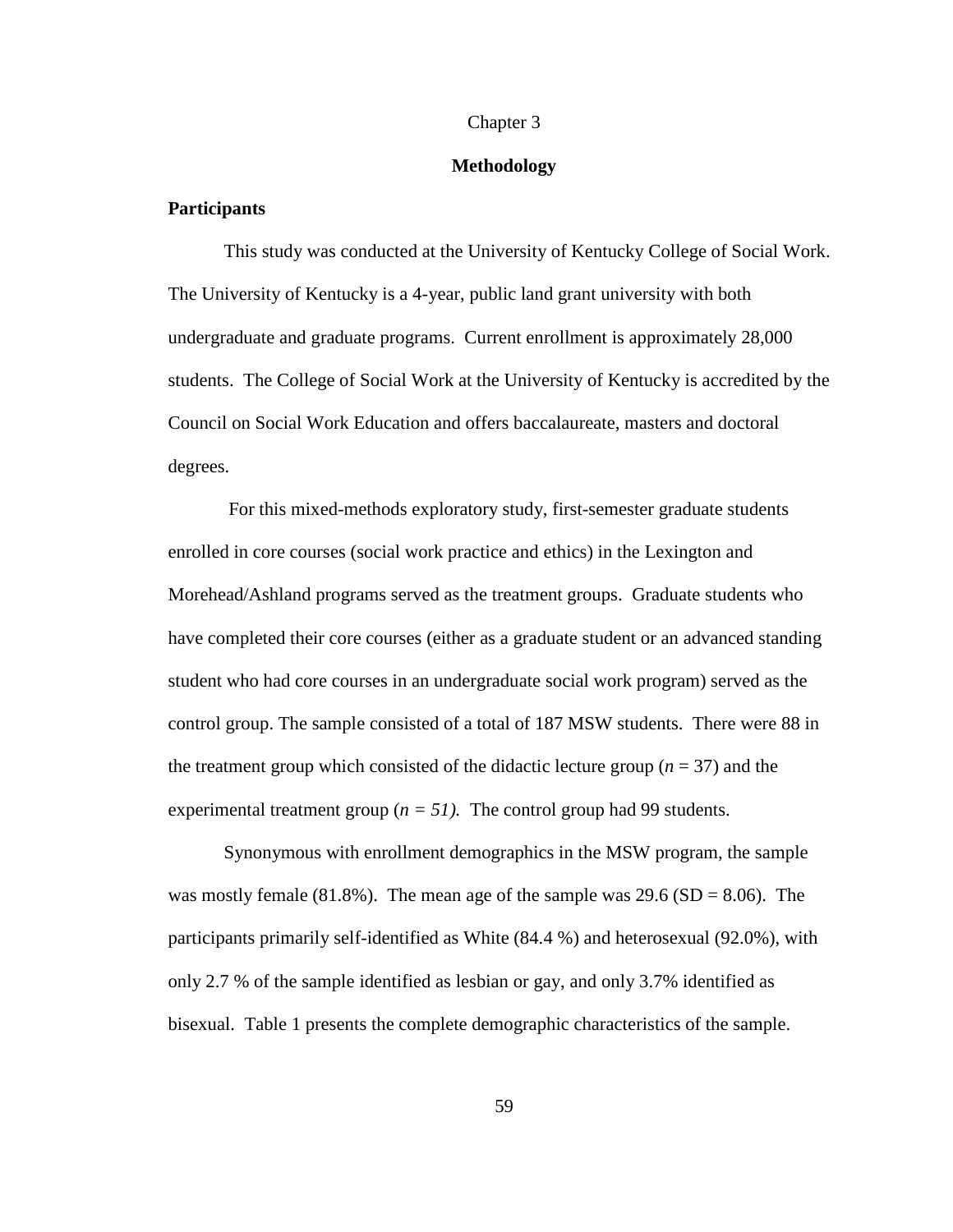# Table 1

# *Characteristics of Participants*

| Characteristic                            | $\boldsymbol{n}$ | $%$ or mean          |
|-------------------------------------------|------------------|----------------------|
|                                           |                  |                      |
| Gender                                    |                  |                      |
| male                                      | 33               | 17.6 %               |
| female                                    | 153              | 81.8%                |
| neutral                                   | 1                | $0.5\%$              |
| Age                                       | 181              | 29.61 (sd = $8.06$ ) |
| Race                                      |                  |                      |
| Asian                                     | 4                | 2.2 %                |
| <b>Black or African American</b>          | 19               | 10.2 %               |
| Native Hawaiian or other Pacific Islander | 1                | 0.5 %                |
| Latino                                    | $\overline{2}$   | 1.1 %                |
| White                                     | 157              | 84.4 %               |
| Black or African American and Native      |                  |                      |
| Hawaiian and other Pacific Islander       | 1                | $0.5\%$              |
| Latino and White                          | $\mathbf 1$      | $0.5\%$              |
| Black and Latino and White                | 1                | $0.5\%$              |
| <b>Sexual Orientation</b>                 |                  |                      |
| gay or lesbian                            | 5                | 2.7 %                |
| bisexual                                  | 7                | 3.7 %                |
| heterosexual                              | 172              | 92.0%                |
| other                                     | 3                | 1.6 %                |

## **Study Design**

Because students were not randomly assigned, the design was quasi-experimental. One treatment group received a didactic lecture on the topic, one treatment group received an experiential training on the topic, and one group (that served as control), did not receive either training module.

\_\_\_\_\_\_\_\_\_\_\_\_\_\_\_\_\_\_\_\_\_\_\_\_\_\_\_\_\_\_\_\_\_\_\_\_\_\_\_\_\_\_\_\_\_\_\_\_\_\_\_\_\_\_\_\_\_\_\_\_\_\_\_\_\_\_\_\_\_\_\_\_\_\_\_\_\_\_\_\_\_\_\_\_\_\_

The design, which is used to compare the effectiveness of two alternative treatments, is known as The Alternative Design with Pretest (Shadish, Cook, and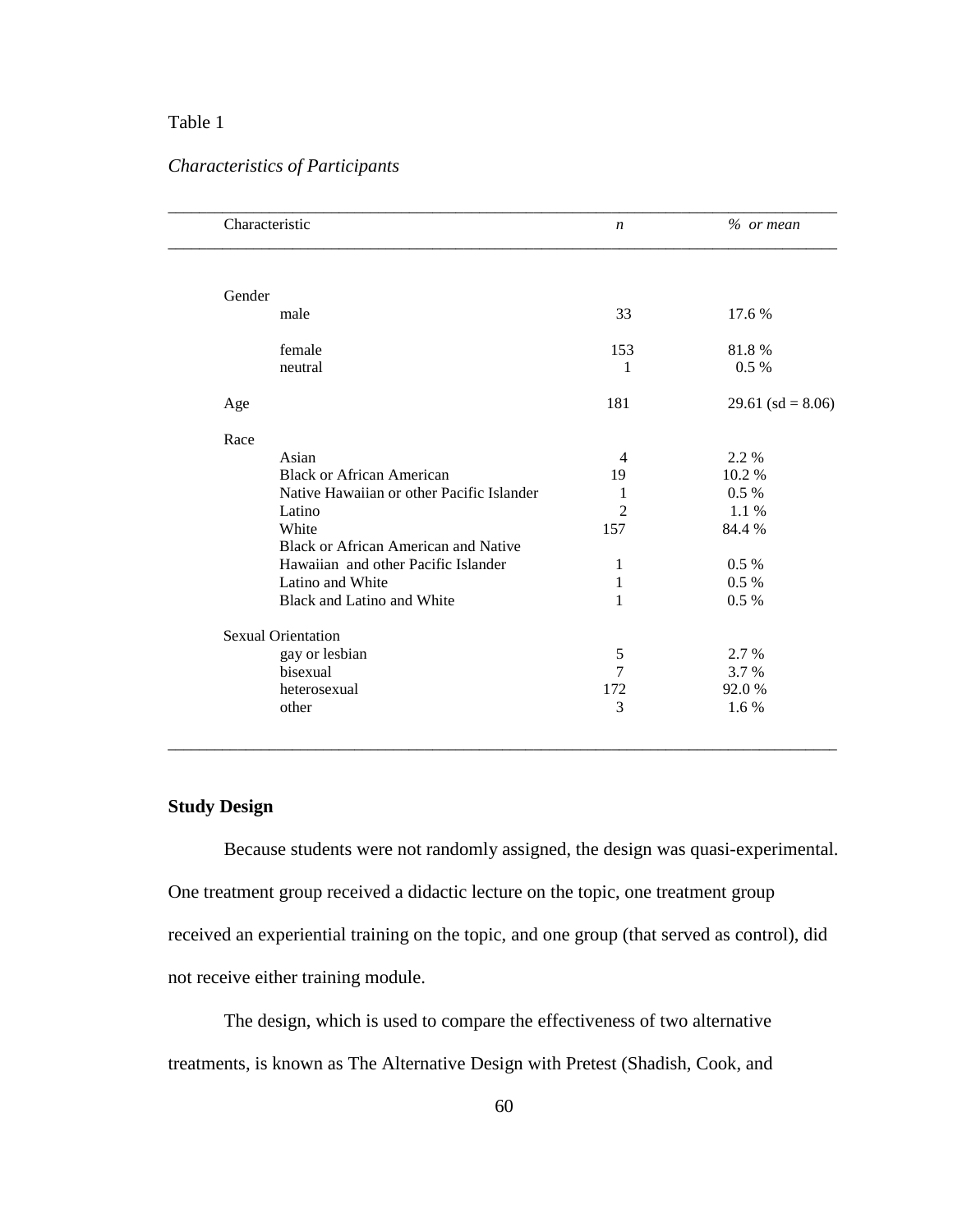Campbell, 2001). The basic design was strengthened with a second posttest as notated below:

## Graduate Social Work Students

| Didactic Group            | $\mathbf{O}_1$ | $X_A$ $O_2$           | $\mathrm{O}_3$ |
|---------------------------|----------------|-----------------------|----------------|
| <b>Experiential Group</b> | O <sub>1</sub> | $X_{\rm B}$ $\rm O_2$ | O <sub>3</sub> |
| Control Group             |                |                       |                |

### **Recruitment and Procedures**

After securing approval from the Institutional Review Board of the University of Kentucky, participants were recruited from currently enrolled students in the Master of Social Work program who matriculate at the Ashland, Morehead, and Lexington campuses of the University of Kentucky. Dates to provide the lecture and experiential trainings were arranged with instructors prior the beginning of the fall semester. Classes were selected from required foundational courses (ethics and practice) to capture as many students as possible without overlap. The control group was comprised of students who have completed their foundational courses (either as a graduate student or an advanced standing student who had foundational courses in an undergraduate social work program).

Prior to the instructional segment for the treatment group, students were informed by a research assistant who is certified in human subjects' research that they had an opportunity to participate in this study. It was made clear to the students that their participation was completely voluntary and their decision about participation would in no way affect their grade for the course or their standing in the MSW program. The students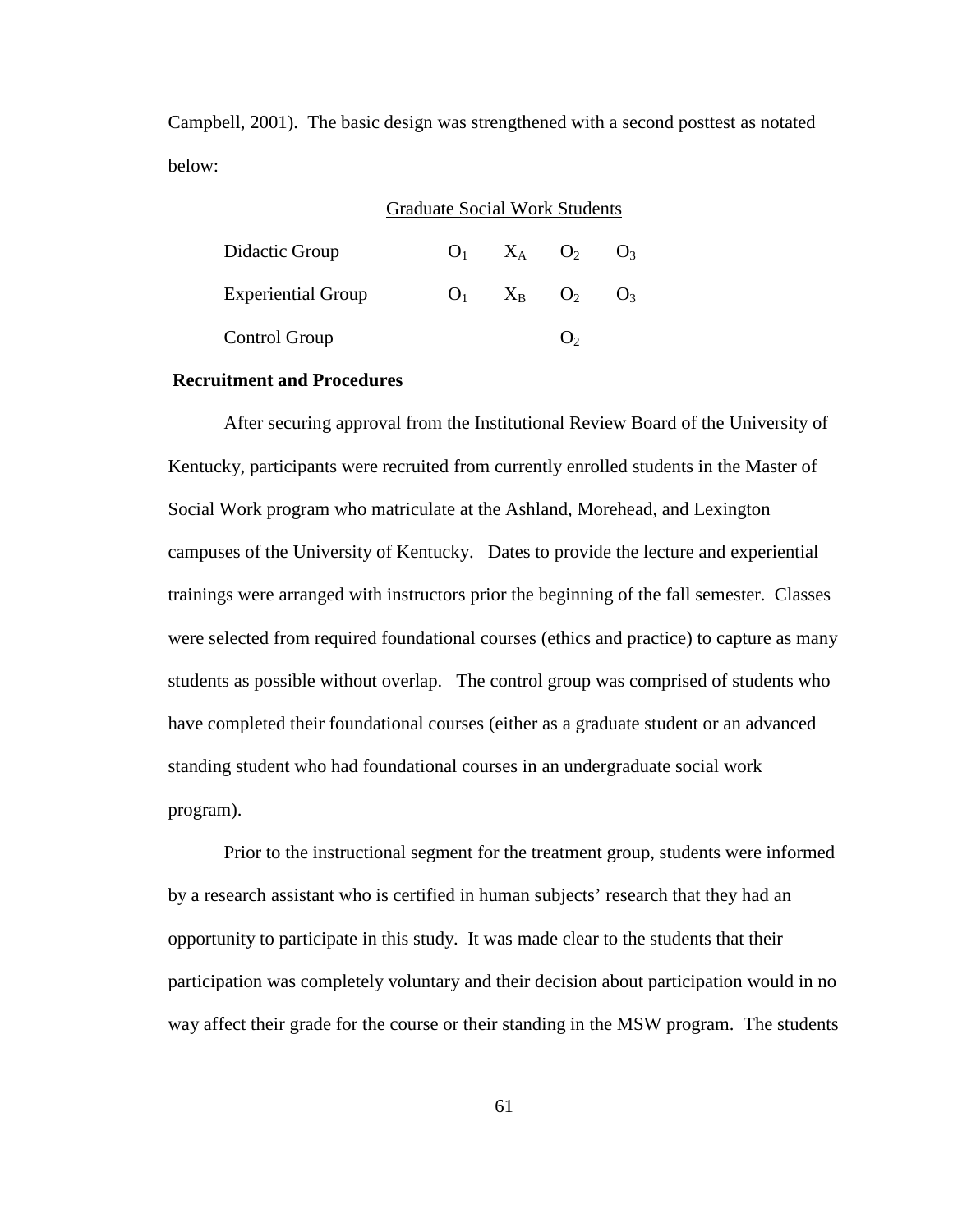in each class were given information about the study and informed consent (see Appendix A).

The research assistant handed out surveys and instructed students to code the top of their survey with a unique identifier (their favorite color plus the last 4 digits of their cell phone number). This allowed pretest surveys to be matched with posttest and follow-up surveys. Each survey contained a case vignette with both open-ended and objective (multiple choice type) questions to answer. This provided a measure of each student's LGB case conceptualization ability. Also included were survey questions and demographic questions (Appendix B). No identifying information was included on the survey. After the training, the instructor and practicum teacher left the room to allow for confidentiality for students who chose not to participate in completing the posttest survey. Students were instructed by the research assistant to label their survey with their unique identifier. The research assistant had a large envelope and instructed the students to place their surveys in the envelope upon completion. The research assistant did not see which survey was returned by which student and had no way to identify the surveys as they were randomly placed in the envelope in no particular order by the students.

The third group served as the control group. They did not receive any new training. They were given information about the study and asked to complete the survey. Their survey captured only what they have been taught through infusion of LGB material throughout the social work program (each treatment group will be described below, along with information about the control groups previous education on LGB issues).

The extant literature conveys that having a gay instructor could be a positive experiential experience for students (Grove, 2009). This study utilized an openly gay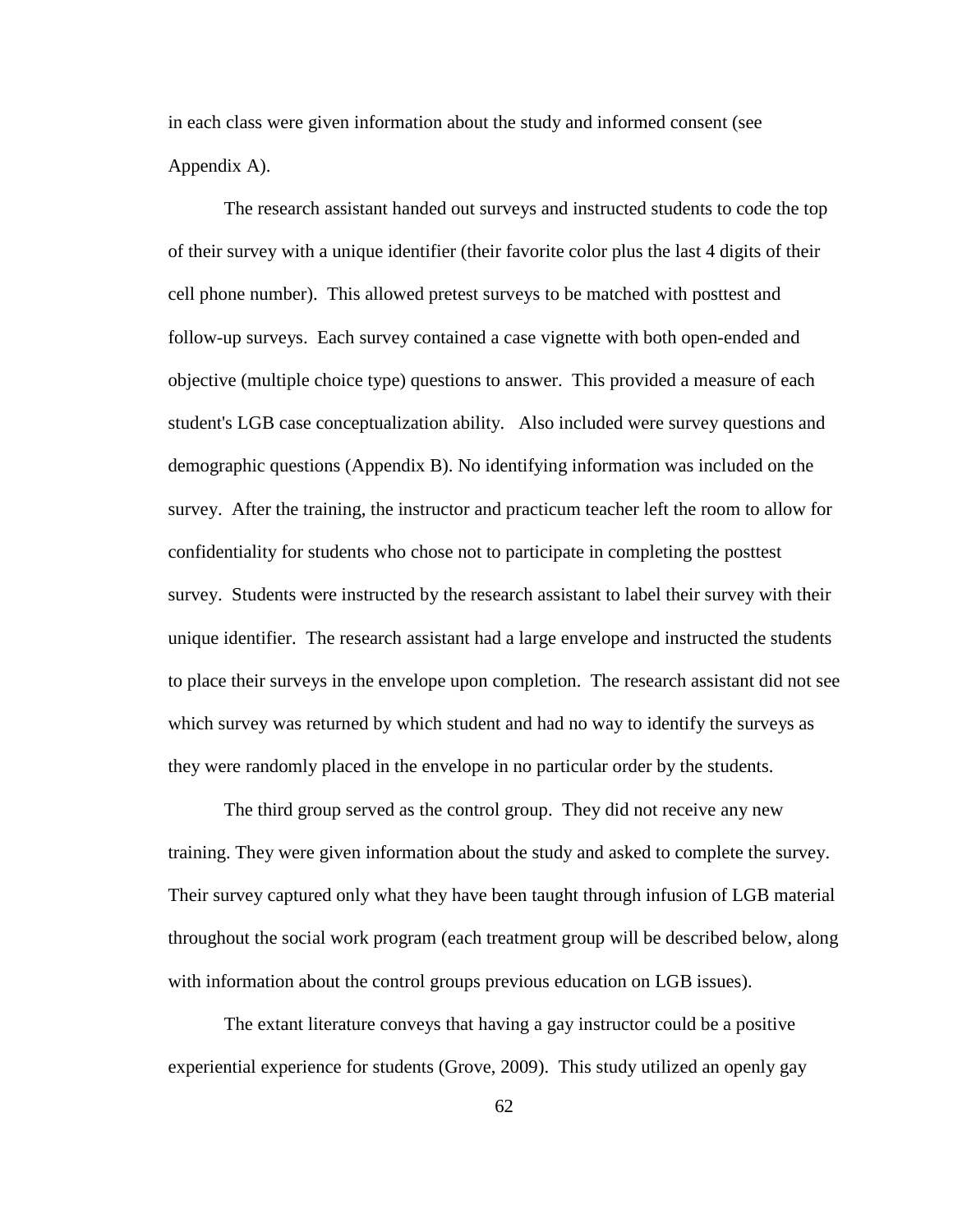instructor as part of the educational trainings to serve as example of a gay individual who

is professional, knowledgeable and part of academia. In the experiential training, his

sexual orientation and self-disclosure of personal experience were part of the class

discussion.

## **Measures**

Measurement of independent, dependent, and control variables are discussed in

the sections that follow. Table 2 identifies the variables used in the study.

Table 2

*Variables in the Study*

| Independent<br>Variable                                                                                                                            | Control<br>Variables                                                                                                                                                                   | Dependent<br>Variables                                                                                                                                                                                                                                                                                         |
|----------------------------------------------------------------------------------------------------------------------------------------------------|----------------------------------------------------------------------------------------------------------------------------------------------------------------------------------------|----------------------------------------------------------------------------------------------------------------------------------------------------------------------------------------------------------------------------------------------------------------------------------------------------------------|
| Training Method for Working with<br><b>LGB</b> Clients<br>didactic lecture<br>$\bullet$<br>experiential<br>$\bullet$<br>control group<br>$\bullet$ | Age<br>Gender<br><b>Sexual Orientation</b><br>Experience Working with<br><b>LGB</b> Client<br>Religious Beliefs<br>Past training<br>$\bullet$<br>Relationships with LGB<br>Individuals | <b>Sexual Orientation Counselor</b><br><b>Competency Scale</b><br><b>Attitude Subscale</b><br>$\bullet$<br>Knowledge Subscale<br><b>Skills Subscale</b><br>٠<br><b>Total Scale</b><br>Case Conceptualization<br>objective questions<br>open-ended questions<br>$\bullet$<br>Self-rated competence<br>$\bullet$ |

## **Independent Variable**

The independent variable used in this study was method of instruction. The independent variable had three attributes consisting of the different methods used to teach cultural competence with LGB clients to MSW students. The three different types of training methods are described below.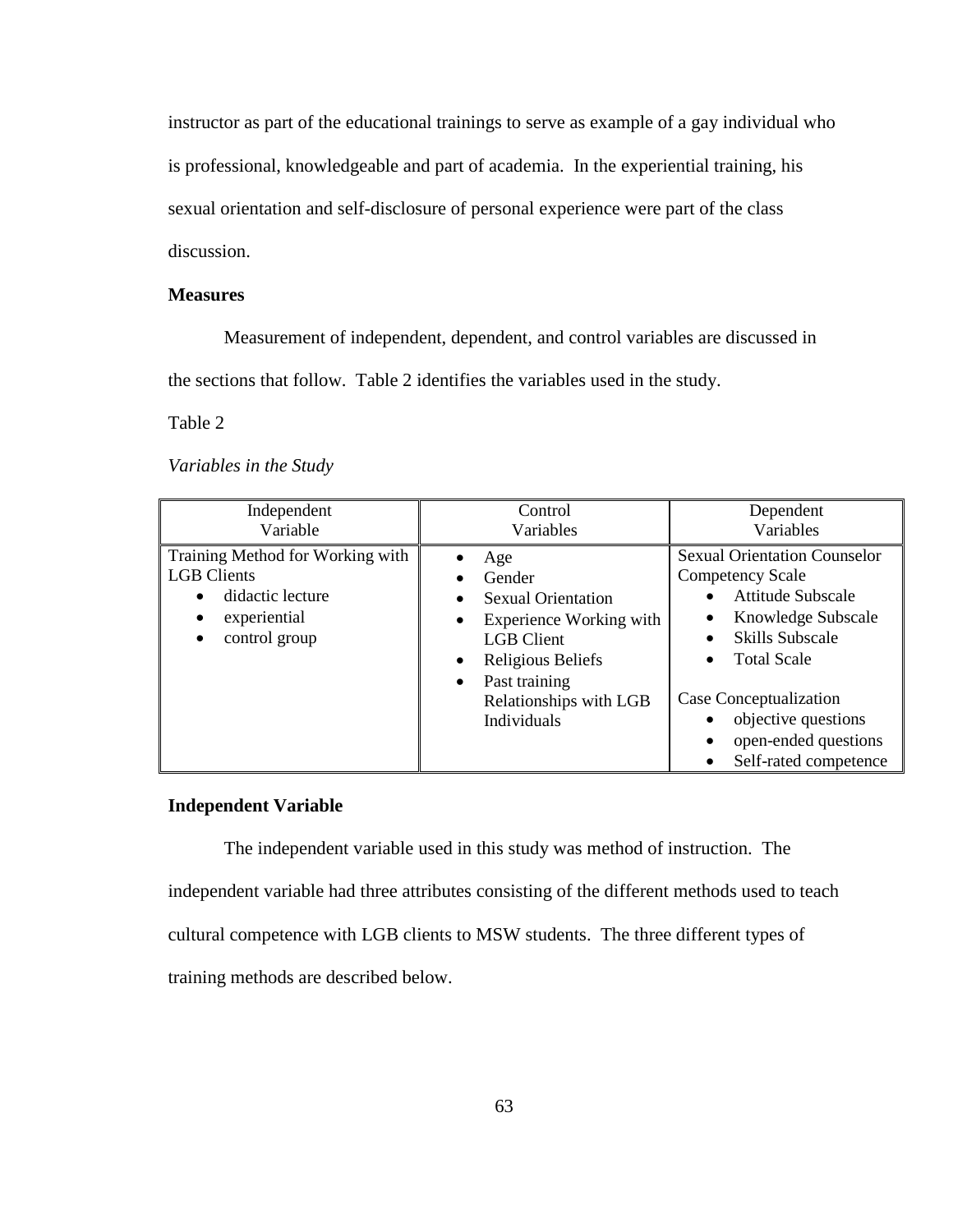## **Didactic lecture.**

The didactic lecture method included a PowerPoint presentation that contained the

minimal practice competences identified by Hansen, Pepitone-Arreolo-Roackwell, and

Green (2000), and the didactic outline presented in Rutter, Estrada, Ferguson, & Diggs,

(2008) as they relate to knowledge, attitude and skill. Topics were also correlated with

NASW's Standards for Cultural Competence in Social Work Practice. In brief, the

presentation included material on the following:

### I. *Knowledge*-

- A. brief history of LGB treatment, oppression as a minority
- B. introduction of Minority Stress Theory, culture-specific stressors
- C. introduction of heteronormativity and heterosexism
- D. exploration of common misconceptions and myths.
- F. coming out
- G. mental health issues, drugs/alcohol, HIV/AIDS
- H. relationship issues lack of role models, marriage

### II. *Attitude -*

- A. awareness of one's own sexual orientation
- B. assumptions and biases as they intersect with heteronormativity
- C. review common assumptions/stereotypes of gay youth, lesbians, gays and bisexuals
- III. *Skills -*
	- A. gay affirmative therapy
	- B. what LGB clients find valuable in practitioners according to research
	- C. when to refer LGB clients
	- D. therapeutic relationship
	- E. when and how to ask questions about LGB culture
	- F. importance of assessing the coming out narrative
	- G. conflict with family of origin and/or religion

In an effort to offer a standardized presentation, a search was conducted to

identify any existing educational modules that captured the topics listed above. Based on

the publication, A *Provider's Introduction to Substance Abuse Treatment for Lesbian,*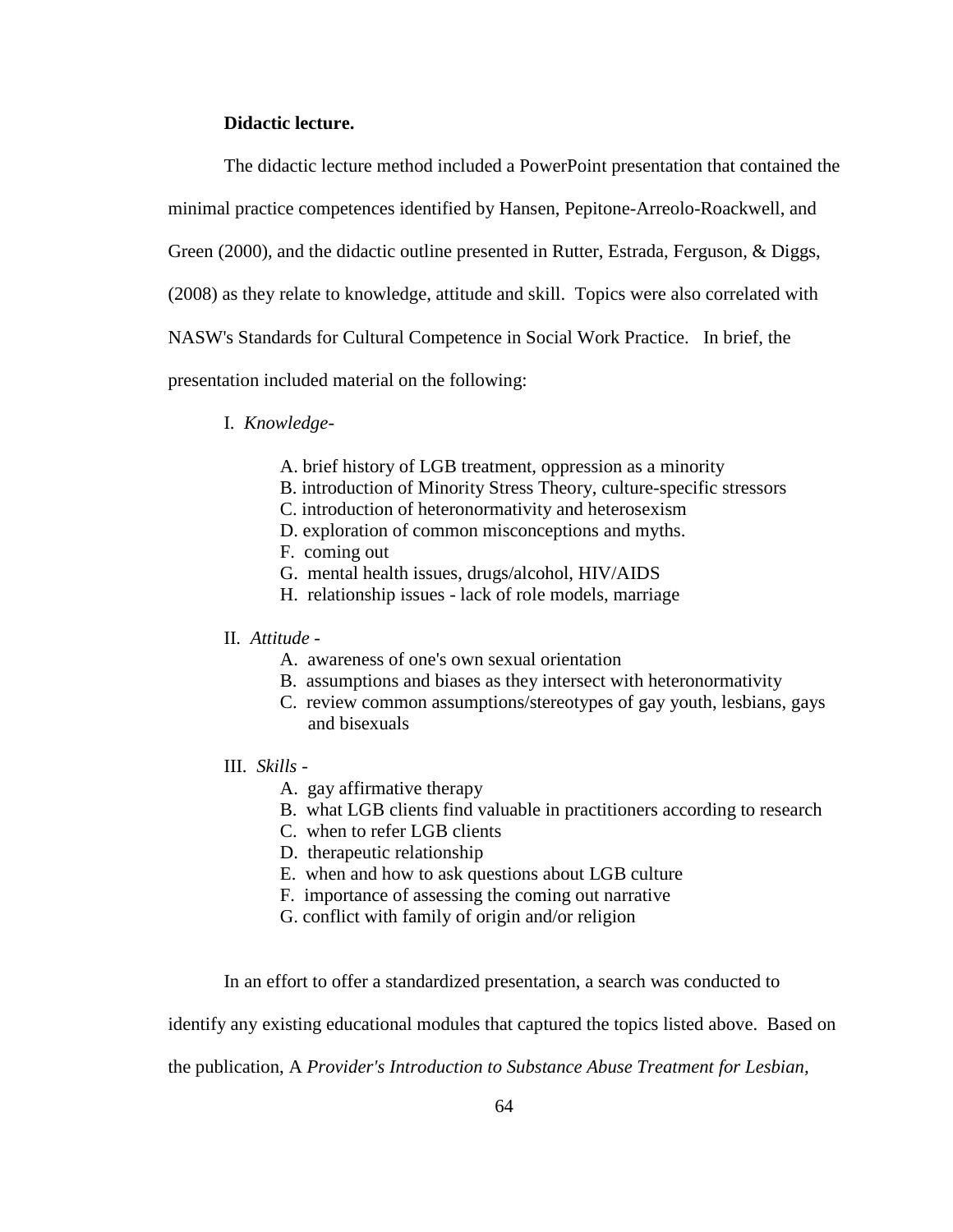*Gay, Bisexual, and Transgender Individuals, First Edition,* by the U.S. Department of Health and Human Services, Substance Abuse and Mental Health Services Administration (SAMHSA), in 2001, a supplemental curriculum was developed by SAMHSA to provide practitioners and administrators familiarity and knowledge about the interaction between LGBT issues and substance use disorders. The curriculum offers knowledge to enhance practitioner's abilities to offer affirmative, culturally relevant, and effective treatment to LGBT individuals in substance use disorders treatment. SAMHSA offers this training curriculum as a free, online service. For this study, slides from the 20 different modules were selected that pertained to topics in the areas of attitudes, knowledge and skills. Substance abuse-specific topics were omitted. Sources were updated to include more current studies when available, and a few slides were added to ensure certain topics were covered thoroughly. While this material has been used extensively in multiple-day trainings, no previous studies have used this abbreviated version in a two-hour training.

Prior to beginning the PowerPoint-type lecture, the instructor informed the class that he was gay and described his experience working with LGB clients. The didactic presentation included lecture and discussion and lasted approximately two hours, which allowed time following the lecture for students to complete the posttest survey. The primary focus of this didactic lecture was dissemination of accurate and pertinent information about working with LGB clients.

### **Experiential training.**

This training module covered the same topical information as the didactic lecture method; however, an experiential approach was utilized. Instead of PowerPoint slides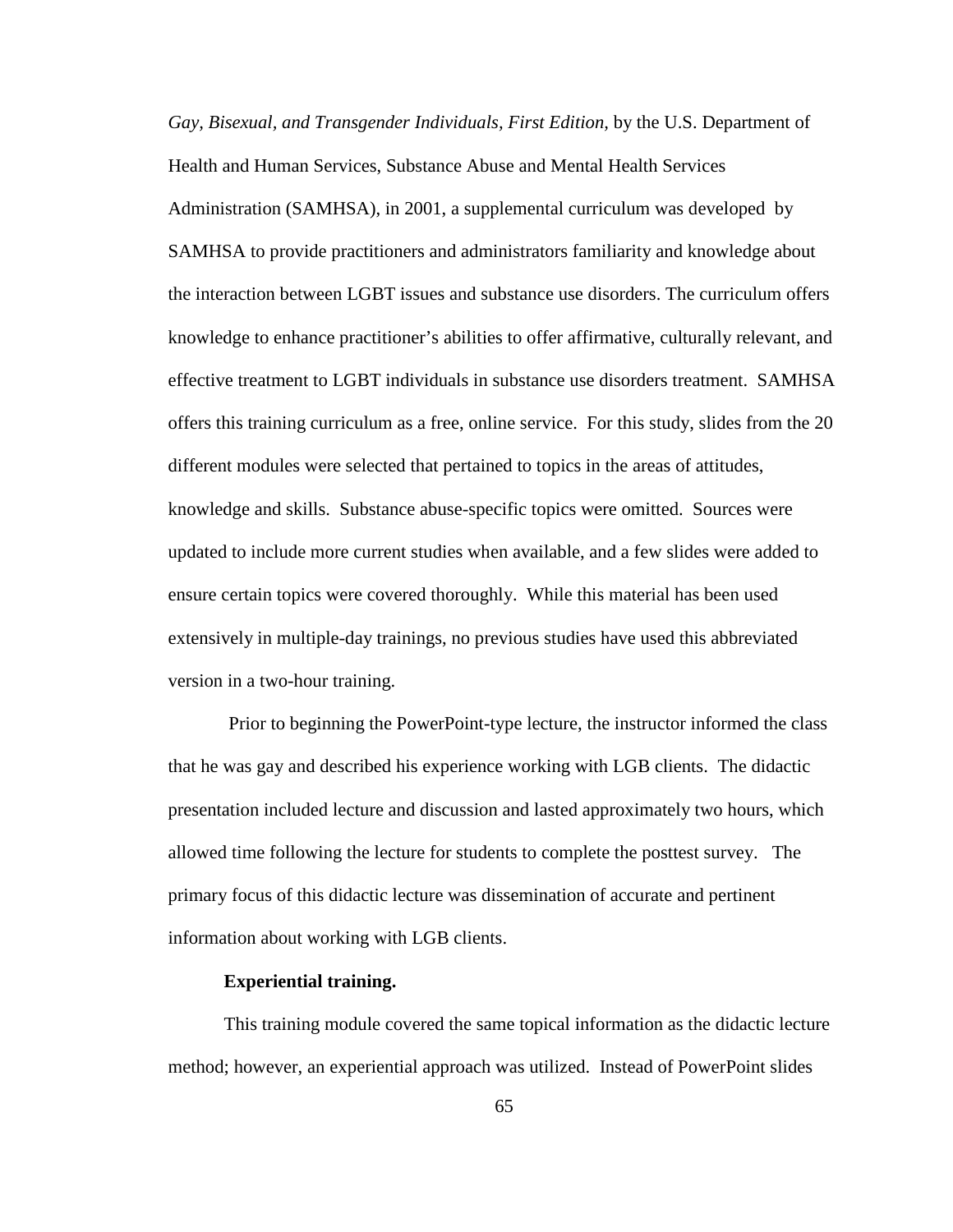and didactic lecture, the material was presented in a discussion format. The key discussion points were written on the board to serve as a guide for material that would be covered. The topics listed on the board were stereotypes and bias, internalized homophobia, heteronormativity, sexual minority stress, and coming out. As each particular topic was introduced and defined through interactive discussion, the instructor would share examples and supporting factual statistics. The instructor also used YouTube videos that offered a "first-hand" account of the topic being discussed as each video had and LGB person giving a personal account of how each topic had impacted their lives. For example, one video included a young woman who self-identified as bisexual. The video consisted of her discussing the myths and stereotypes of being bisexual in a humorous, irreverent, casual way, and how these stereotypes had personally affected her.

According to Sherer and Shea (2011), YouTube has become a video-sharing resource that can be used in and out of the classroom to help engage students in learning, energize classroom discussion, and meet course learning goals. To select the videos used in the experiential training, the researcher placed each of the topics listed above in the search engine of the YouTube video website. Many videos were viewed and the ones selected were chosen for their content, emotional quality, and length. Videos that contained clear facial expressions and had individuals that spoke candidly about the challenges of being LGB were included in the training. The researcher also selected videos with as much variety as possible to capture the heterogeneous nature of the LGB population. Each video elicited discussion from the class, and the instructor asked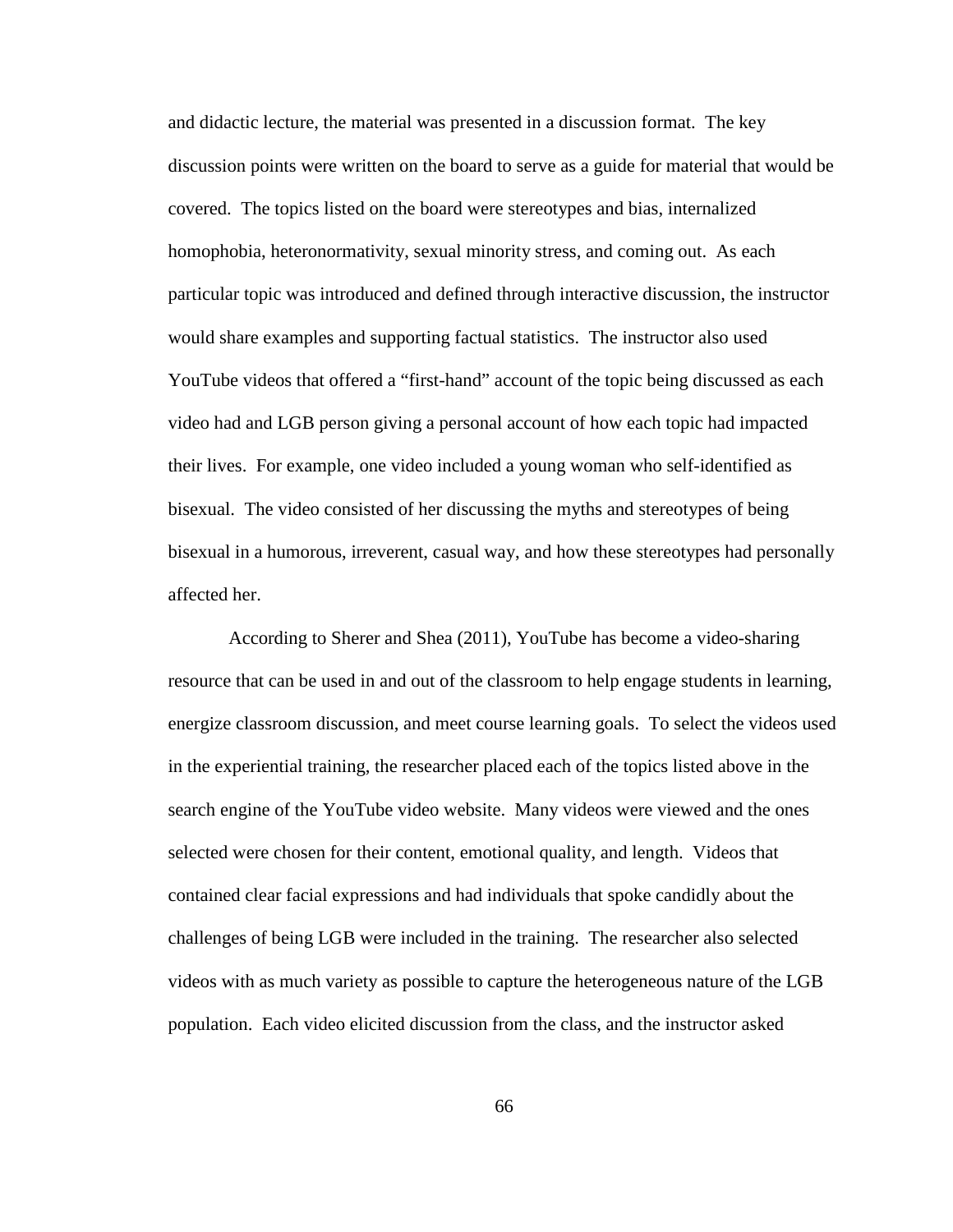questions about how the person in the video might feel as well as also asking students to share any personal emotional reaction they had to the videos.

A role play exercise was also used to present ideas of heteronormativity and coming out. The instructor invited five female participants to be a part of the role play. Most accepted, however, a few students elected to not be in the role play. One student was assigned the role of a young woman about to be married. Another student was assigned the role of the first student's friend from college who identified as a lesbian. The scene took place at a bridal shower. The task was for the first women to introduce her lesbian friend to her other high school friends attending the shower. The role play simulated a coming out event for the bride's lesbian friend. It also offered opportunities for students who played the friends to discuss how they felt in this situation. After the role play, both the students who played the bride and her lesbian friend discussed their feelings. The other students in the room were encouraged to comment as well.

After the discussion, the instructor asked the class if the bride were lesbian or straight. He then asked if the high school friends were lesbian or straight. He pointed out that the only person whose sexuality had been explicitly defined was the lesbian friend from college. He asked if the students in the role play and those watching had assumed the characters were heterosexual. This demonstrated an experiential example of heteronormativity.

As with the didactic lecture group, the instructor informed the class that he is a gay man and has worked extensively with LGB clients as a social worker. Issues of his own coming out were incorporated into the experience as appropriate. This educational training was also two hours in length.

67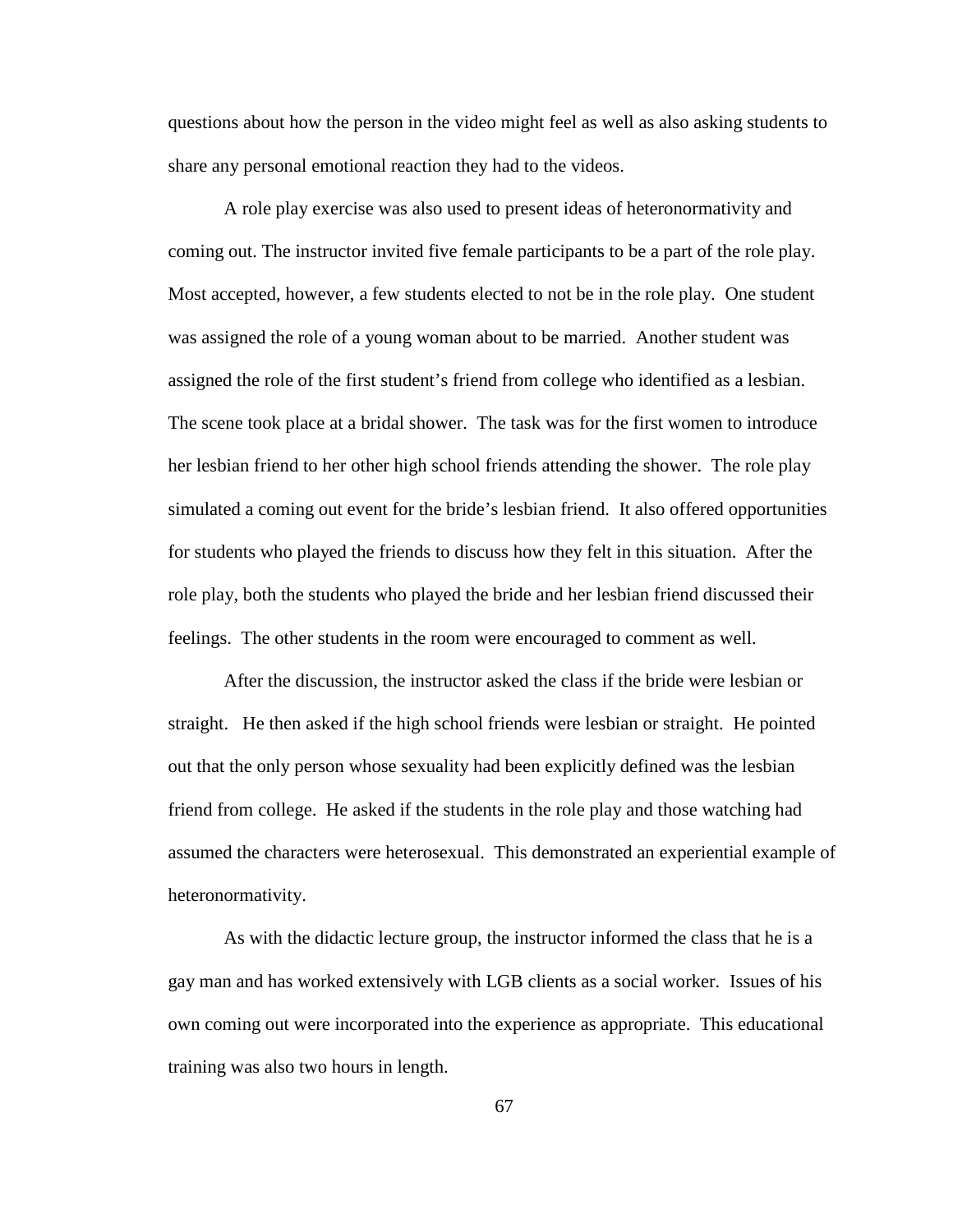As much as possible, the researcher tried to have the same content presented in both groups by ensuring that the major topics of stereotypes and bias, internalized homophobia, heteronormativity, sexual minority stress, and coming out were presented. More in-depth, factual information was covered in the didactic lecture given with the PowerPoint format. In the experiential training, more emphasis was placed on discussing and understanding how these topics impacted LGB individuals on a personal level.

### **Control Group.**

The control group consisted of MSW students who have completed their foundational courses and are now enrolled in practicum classes. This group represents the level of LGB cultural competence currently being achieved by University of Kentucky College of Social Work students. To comply with the Council on Social Work Education's Educational Policy and Accreditation Standards (EPAS), the College has infused LGB material into various courses across the curriculum. Some material on working with LGB clients may be presented as other practice competencies are being taught. For example, a case discussed in a social work practice class may include a LGB client. However, exactly how this material is infused into practice and theory courses differs from course to course. The control group was given the same questionnaire that was completed by each of the treatment groups.

### **Control Variables**

The survey contained demographic questions to gather information about gender, age, sexual orientation, amount of experience working with LGB clients, religious conflicts, previous LGB training and relationship with LGB individuals. For gender, participants were asked to chose between female, male or supply an alternate response.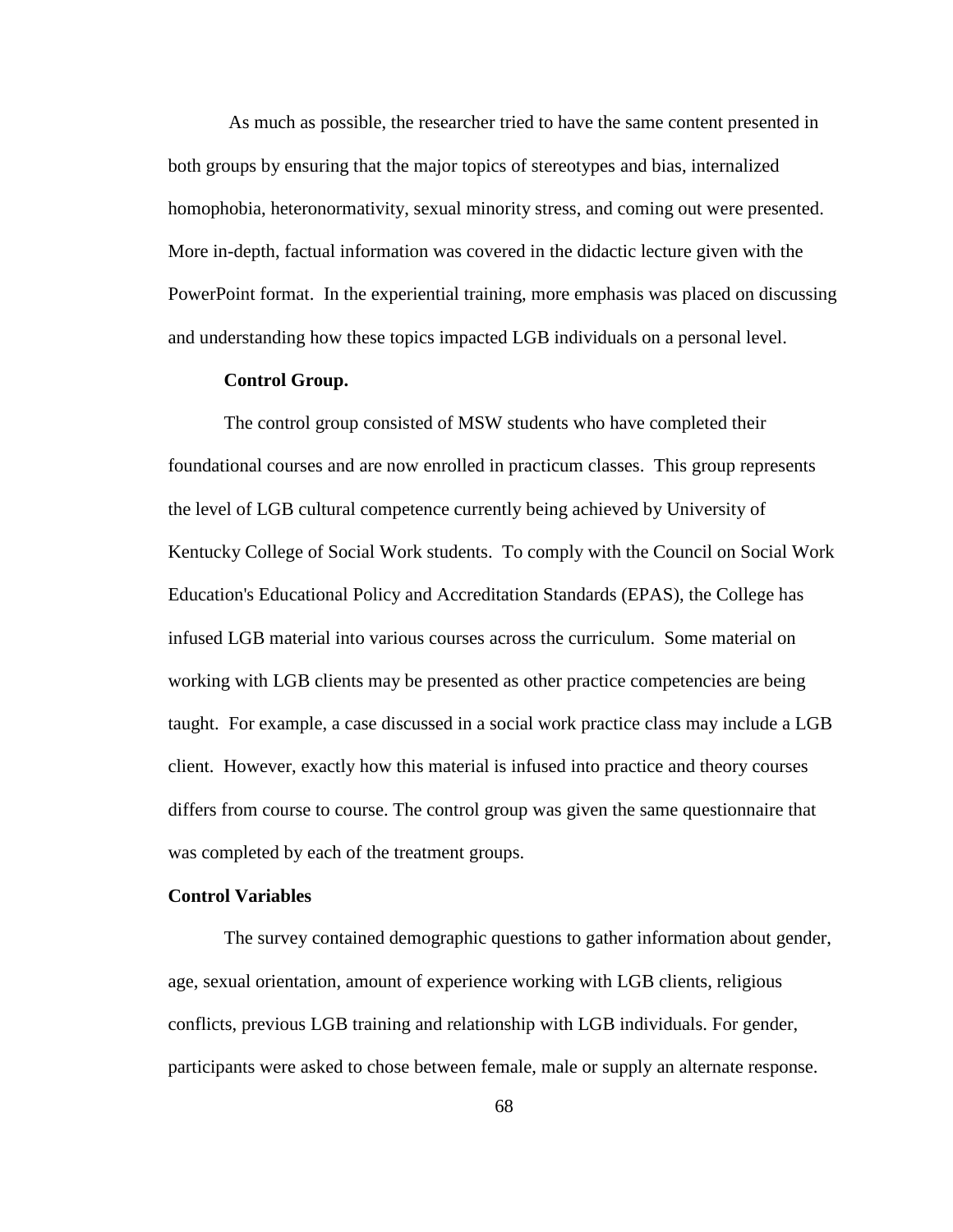For age, participants reported their age in years, creating an interval variable. Race was measured with a closed-ended question that included the following categories: American Indian or Alaskan Native, Asian, Black or African American, Native Hawaiian or other Pacific Islander, Latino, or White. There was also a spot for respondents to list another answer than the categories provided. Three unique responses were given which included Black or African American and Native Hawaiian and other Pacific Islander, Latino and White, Black and Latino and White (see Table 1).

Sexual orientation was also assessed categorically with the following categories: gay/lesbian, bisexual, heterosexual, or other. Previous experience working with LGB client was also assessed categorically with four levels of experience. Responses were coded on a zero to three scale with zero being "not at all" and three being "a lot". Religious conflict was assessed as a dichotomous variable with respondents selecting either "yes" or "no" in response to a question asking if working with LGB clients would be difficult because of their religious beliefs.

To assess past trainings related to LGB competency, respondents were asked to give the number of trainings they had attended. Relationships with LGB individuals was an ordinal-level measure that offered the following options: no personal relationships (0), acquaintances or distant friends (1), relatives (2), close friends (3), immediate family or close relatives (4). Having an undergraduate degree in social work was assessed as a dichotomous variable with respondents choosing "yes" or "no". And finally, there was an interval-level demographic question that inquired about years of direct social work experience.

69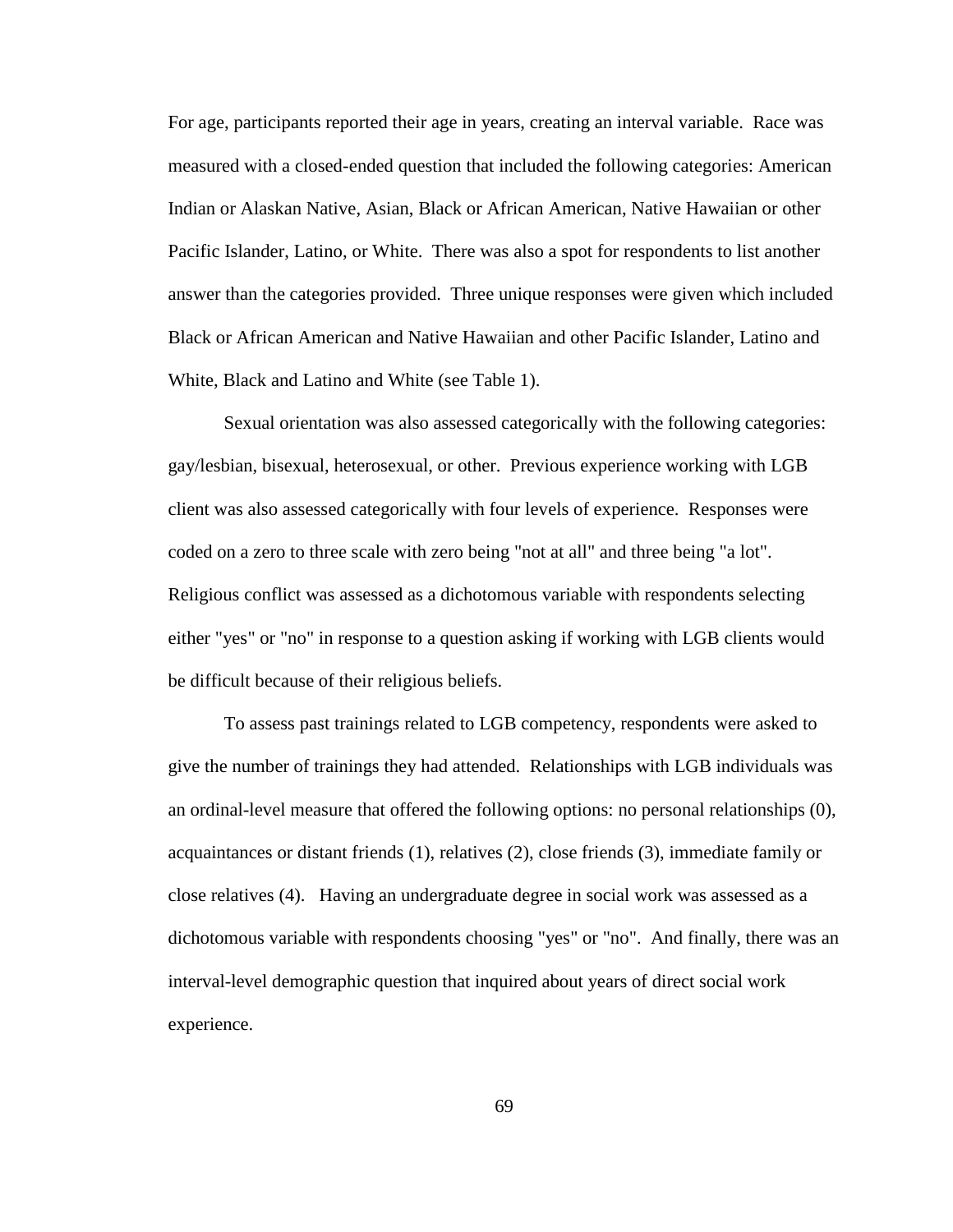Gender, sexual orientation, and religious conflict are descriptive variables. Age and number of specific trainings along with experience working with LGB clients and relationships have been shown to be predictors of LGB competence. Prior to analysis of the data, to ensure that the non-randomized groups are not significantly different in terms of these characteristics, analysis of variance (ANOVA) and chi square analysis were used to ensure balance of the groups on the control variables. Because past studies have shown these items to be predictors of LGB competence, it is important that each group is balanced in relation to these factors.

### **Dependent Variables**

### **Sexual orientation counselor competency scale.**

The dependent variable, cultural competency, was measured with the Sexual Orientation Counselor Competency Scale (SOCCS) created by Bidell (2005). Bidell used a rational-empirical approach to design the scale that produced an initial pool of 100 items drawn from relevant LGB competency literature. Through focus groups and card sort methodologies the initial 100 items were reduced to 42 distinct items. A factor analysis of the 42-item scale revealed a 3-factor solution, which accounted for 40% of the variance and produced 29 distinct and useable items. The skills subscale of the SOCCS consists of 11 items and accounted for 24.91% of the total variance. Items include questions such as, "I have been taught how to work with LGB clients in my social work classes" and "I am willing and able to work with lesbian clients". The attitudes subscale consists of 10 items and accounted for 9.66% of the total variance. Items in this subscale are all reverse scored and are thus phrased negatively such as, "The lifestyle of a LGB client is unnatural or immoral" and "I believe that LGB clients should work toward being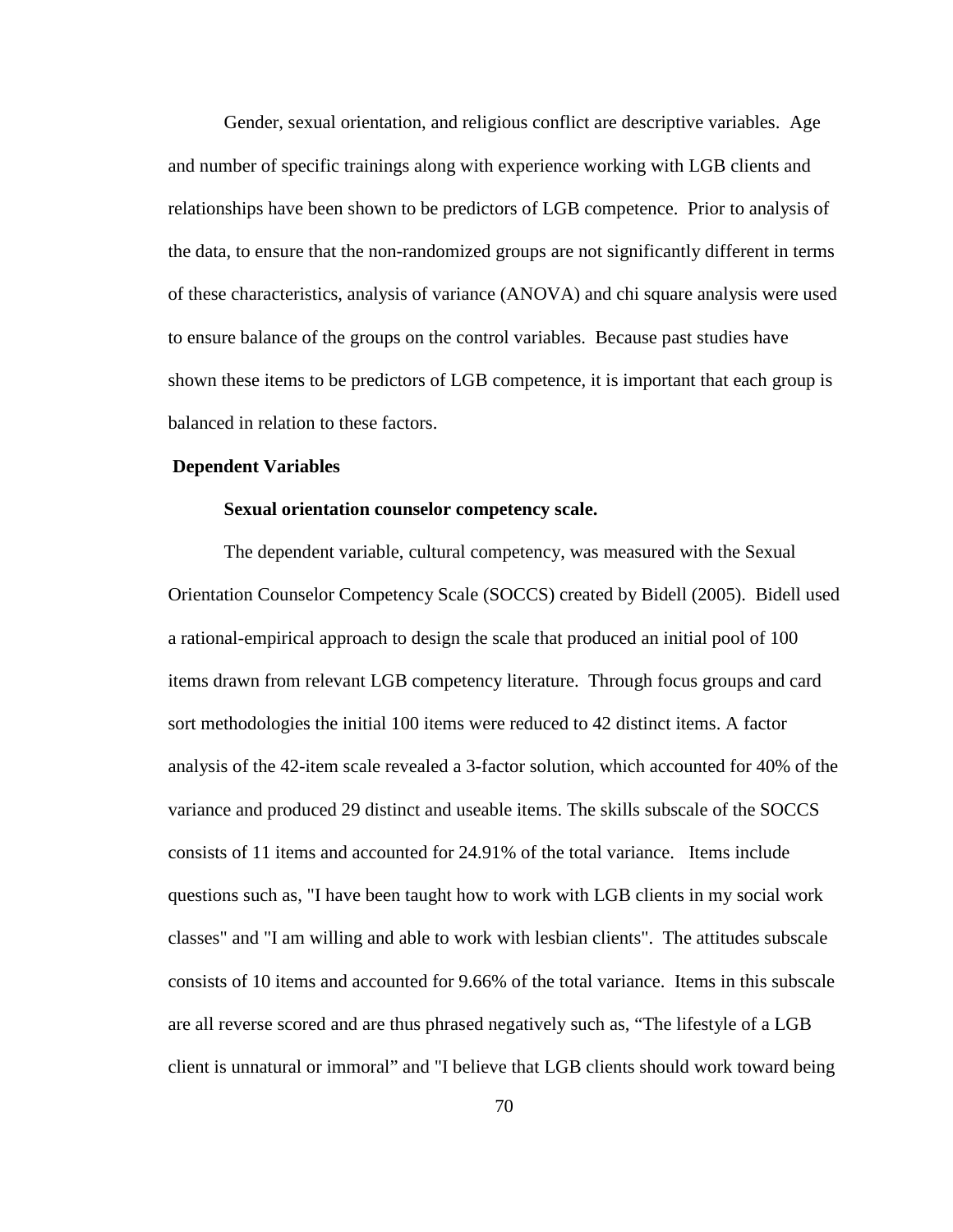highly discreet about their sexual orientation." The knowledge subscale consists of eight items and accounted for 5.41% of the total variance. Items include questions such as "I am aware of institutional barriers that may inhibit LGB people from using social services" and "Being born a heterosexual person in this society carries with it certain advantages."

Respondents rank their answers using a 7-point Likert scale ranging from strongly disagree to strongly agree. Possible scores range from 29-203 with higher scores indicating higher levels of sexual orientation competency. Bidell (2005) recommends using mean scale scores for ease of scoring. Internal consistency of the SOCCS in Bidell's study was .90 and 1 week test-retest reliability was .84. Bidell established convergent validity for each of the SOCCS subscales by comparing the Attitudes subscale with the Attitudes Toward Lesbians and Gay Men Scale (ATLG; Herek, 1998), the Skills subscale with the Counselor Self-Efficacy Scale (CSES; Melchert, Hays, Wiljanen, & Kolocek, 1996), and the Knowledge subscale with the Multicultural Counseling Knowledge and Awareness Scale (MCKAS; Ponterotto, Gretchen, Utsey, Rieger, & Austin, 2002). As predicted, each of the subscales correlated strongest with the scales with which they were compared. Finally, Bidell examined divergent validity by comparing the SOCCS scores with the mean of three social desirability cluster questions placed in the scale. He found the bivariate correlation indicated weak associations between the social desirability cluster and total SOCCS scores (*r* = .27). Weak associations were also indicated between the social desirability cluster and Attitudes subscale scores  $(r = -0.03)$ , Skills subscale scores  $(r = .33)$ , and Knowledge subscale scores  $(r = .17)$ . The weak associations suggest the SOCCS results do not correlate too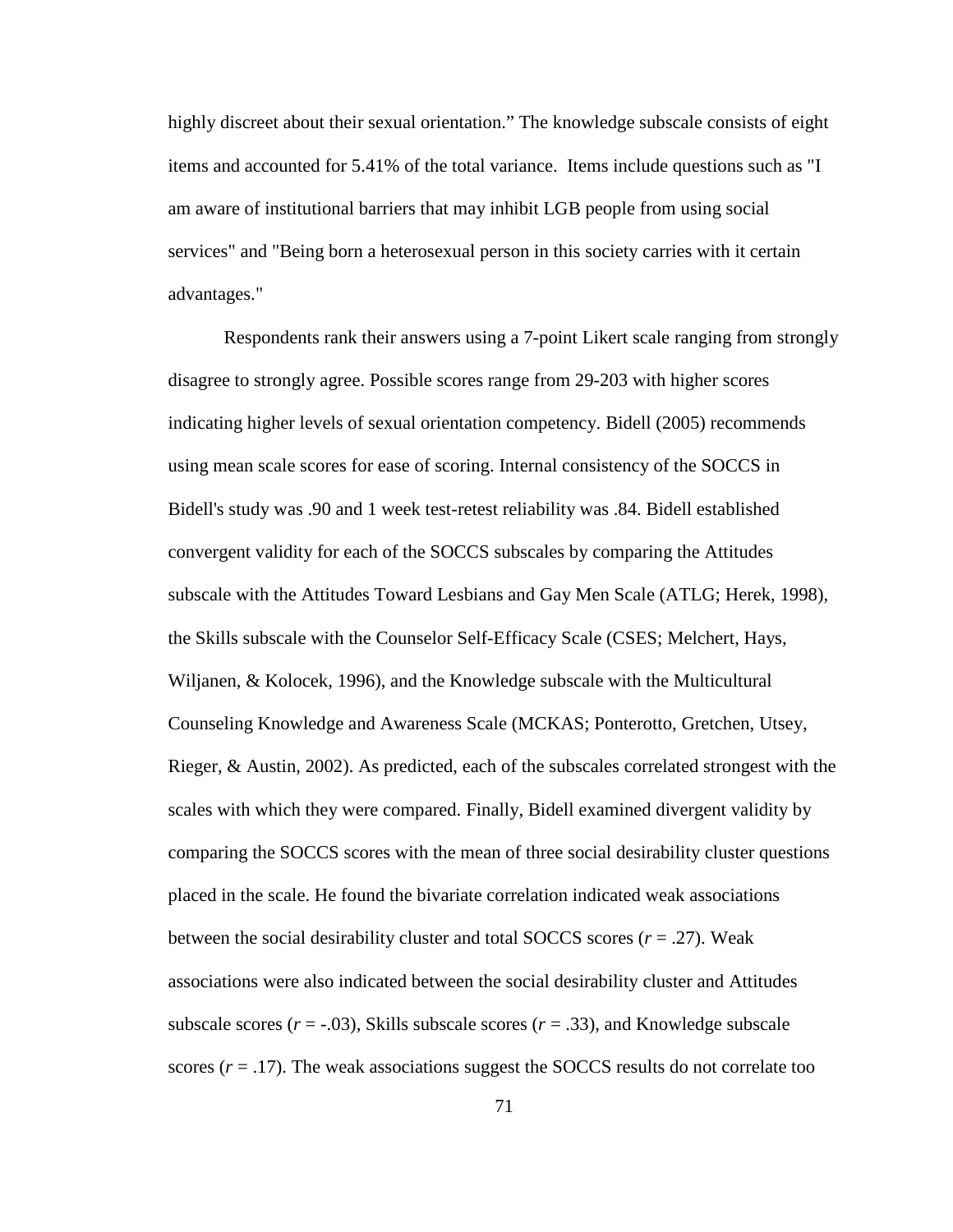strongly with measurements of the distinct social desirability trait. Therefore, the SOCCS exhibits preliminary evidence of divergent validity. Cronbach's alpha for the total SOCCS for the current study was acceptable at .71. The Attitude subscale consisted of 8 items ( $\alpha$  = .89), the Knowledge subscale consisted of 10 items ( $\alpha$  = .73), and the Skills subscale consisted of 11 items ( $\alpha$  = .72).

The SOCCS was selected to measure overall cultural competence with LGB clients because of its sound psychometric properties and solid reliability in other studies (see Grove, 2009; O'Shaunessey, 2010; Rock, Carlson & McGeorge, 2010). Its subscales of attitude, knowledge and skill were analyzed independently as the foundational components of cultural competence (Sue, Arredondo, & McDavis, 1992). The scale is constructed to measure perceived competence or self-efficacy.

For this study, the scale was adapted for social work students. "Counseling" was replaced with "social work" or "work". For example, "I have received adequate clinical training and supervision to counsel lesbian, gay and bisexual clients" became, " I have received adequate training and supervision to work with lesbian, gay and bisexual clients". A confirmatory factor analysis was conducted on the modified SOCCS to ensure the scale was capturing the same constructs as previously reported. The orthogonal varimax rotation produced a three factor solution with items sorting as in the previous study. The solution accounted for 41% of the total variance, similar to the 40% reported in the initial analysis (Biddle, 2005).

### **The multicultural counseling knowledge and awareness scale.**

A shortened version of the Multicultural Counseling Knowledge and Awareness Scale (MCKAS; Ponterotto et al., 2002) was also included in the survey instrument as a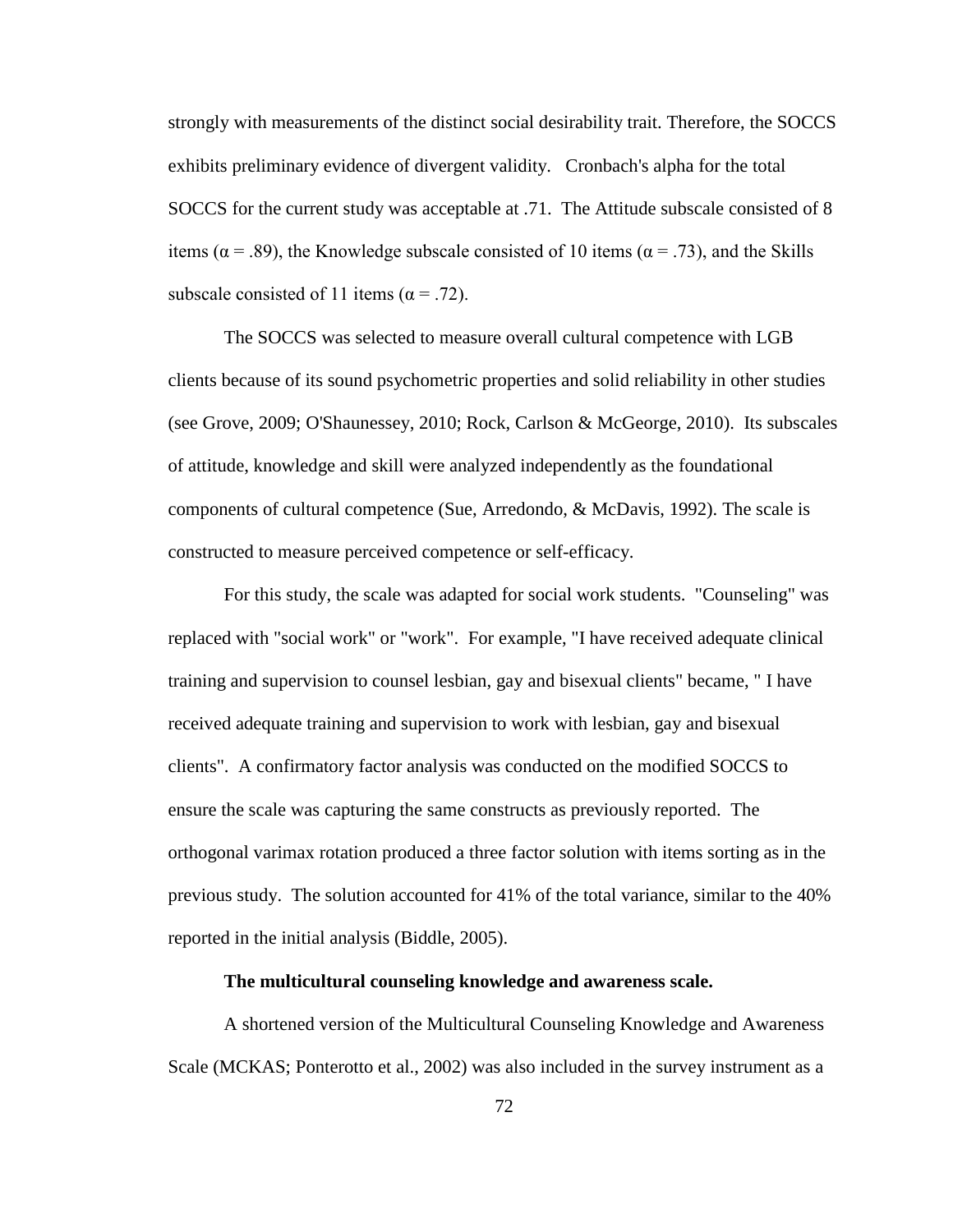comparison measure of constructs being assessed in the two scales used in the survey. The MCKAS (Ponterotto et al., 2002) is a 32-item measure that utilizes a 7-point Likerttype response set to assess instrument self-perceived multicultural counseling knowledge and awareness. The MCKAS consists of two factors: Knowledge (20 items) and Awareness (12 items). For this study, an abbreviated version was used to avoid respondent fatigue. One fourth of the total items was used (5 Knowledge questions and 3 Awareness questions) and interspersed with the SOCSS questions. The items with the highest factor loadings were chosen for the abbreviated version.

For this study, the MCKAS was used for diagnostic purposes only. It was used to compare factors in common with SOCCS. The questions from the MCKAS scale, when loaded into the factor analysis, loaded on different factors, thus supporting the idea that attitude, knowledge and skills for working with LGB individuals was perceived as a different construct from general knowledge and attitude of cultural competence.

### **The socially desirable response set measure.**

Self-report measures of attitudes, feelings and behaviors have been criticized because respondents may answer questions in such a way as to represent themselves favorably. This phenomenon, known as social desirability, is a concern in survey research. Social desirability pressure can affect the validity of self-reports as some respondents may underreport socially undesirable behavior and over report socially desirable behavior (Hays, Hayashi & Stewart, 1989; Nunnally, 1978). For this study, the Socially Desirable Response Set Measure (SDRS-5) was selected because of its brevity and subtle nature of the items. The items appear to assess the respondent's relationship with others. It also is formatted on a 5-point likert scale rather than a dichotomous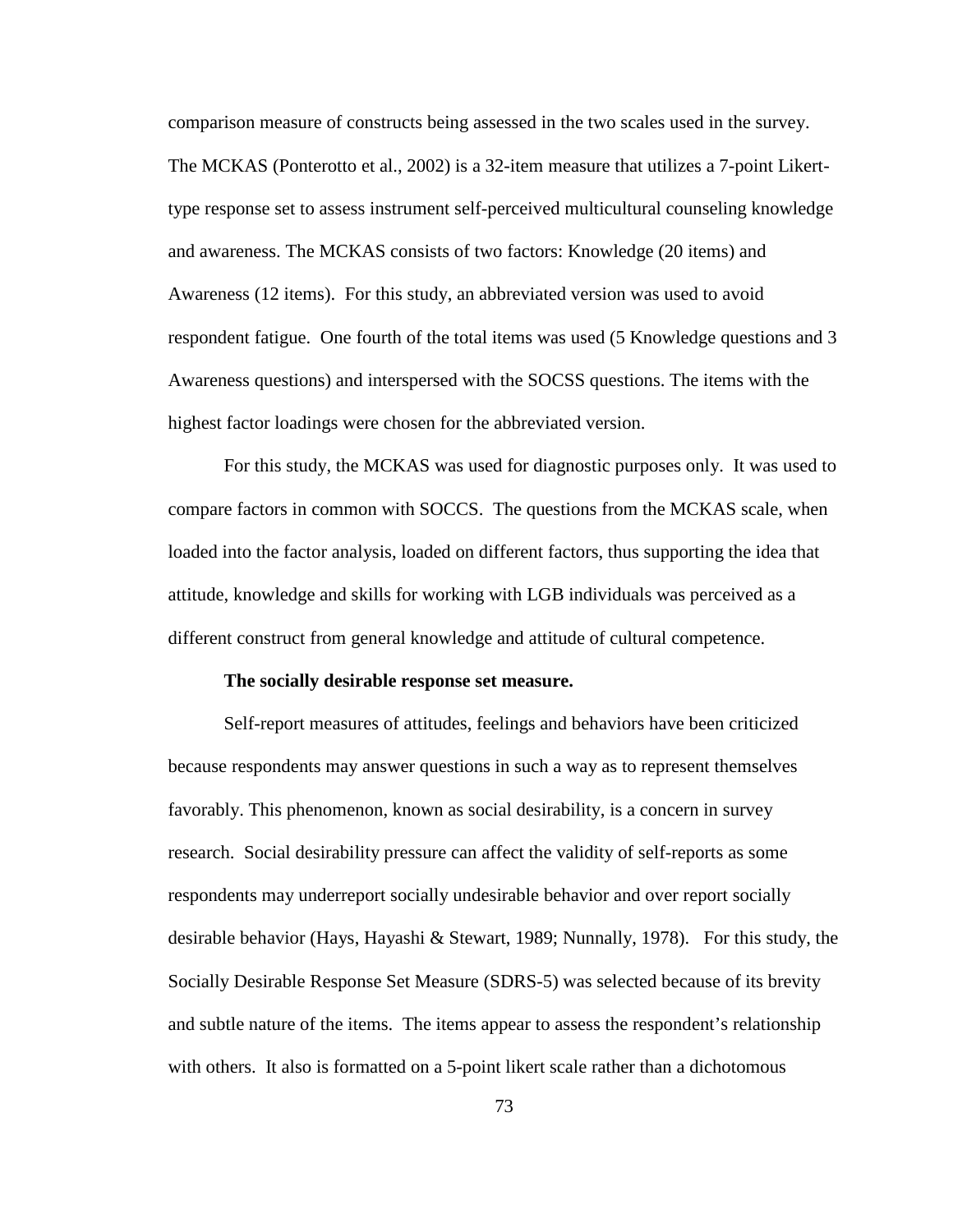true/false as is the case with other social desirability scales, and has similar reliability to longer measures (Hays, Hayashi & Stewart, 1989) The items were drawn from the Marlow-Crowne (MC) Form A (Reynolds, 1982), an 11-item short form measure developed form the 33-item Marlow-Crowne Scale (Crowne & Marlowe, 1960). Ten of the 11 items were used in correlation analyses. The five items with the highest item-tototal correlations were selected for the SDRS-5 (Hays, Hayashi, & Stewart, 1989). Alpha reliability for the SDRS-5 was 0.66 and 0.68 in two different samples, and test-retest reliability was 0.75.

To asses for social desirability, the SDRS-5 was included in the survey material. Students ranked each item on a 5-point scale. Only the most extreme responses are considered indicative of socially desirable responding. In scoring the SDRS-5, the responses are dichotomized as socially desirable or not. If socially desirable, they were coded as 1. If they were not socially desirable, they were coded as 0. The total scale score for the five-item scale was then calculated. Means were then calculated for the total scale score and ranged from 0-5 (Hays, Hayashi, & Stewart, 1989). The treatment groups ( $n = 88$ ), did have a slightly higher socially desirable response ( $M = 1.39$ ,  $SD =$ 1.37) than the control group ( $n = 99$ ), who had no extreme responses. ( $M = 1.27$ ,  $SD =$ 1.21). Overall, however, responses from both treatment and control groups were not considered socially desirable responses with only 1.1% of the total sample  $(n=2)$ answering in what would be considered an extreme socially desirable way.

### **LGB Case Conceptualization.**

Case conceptualization is the dependent measure that captures demonstrated competence. Participants were presented with an LGB case vignette (Appendix B) as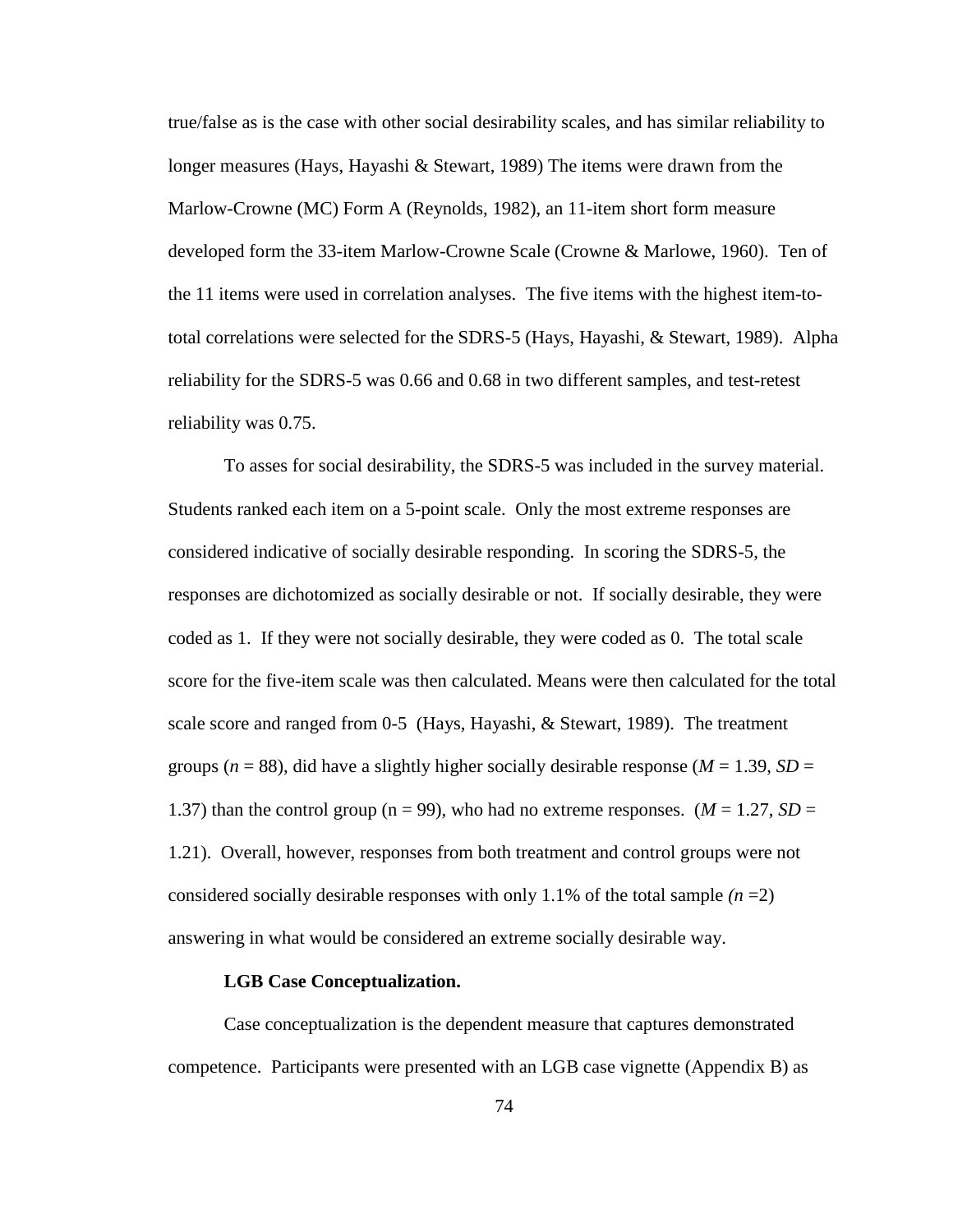part of the survey. The vignette illustrates a typical case involving adjustment issues that social workers might encounter with an LGB client. Participants were given two openended questions about the case that prompted them to discuss assessment of the client's presenting problems and identify their goals for treatment with the client. In addition, four objective multiple choice questions were included about the case to offer a quantitative measure of demonstrated cultural competence. The multiple choice questions, which were written by the researcher and reviewed by two experts in the field of LGB studies for accuracy, asked participants to relate salient concepts from the trainings (i.e. internalized homophobia, sexual minority stress, heteronormativity, and coming out) to the case vignette. They were scored as correct  $(1)$  or incorrect  $(0)$ . Scores for the multiple choice questions were calculated as the total number of correct answers and ranged from 0 to 4.

The methodology of using qualitative case conceptualization data to assess competency has been documented in the cultural competency literature (Inman, 2006; O'Shaughnessy, 2010; Riggs & Fell, 2010). Additionally, Ponterotto et al. (2002) note that pairing self-reported quantitative measures of competency with qualitative questions can offer control for social desirability.

Three skilled raters were used to score the responses for the two open-ended questions. The raters were experienced clinicians who have had worked extensively with LGB clients. The researcher, who is a clinical social worker, served as one of the raters along with a master's- level counseling psychologist and a clinical social worker with a doctorate in social work. The researcher is male and the other raters were female. All three raters are faculty members at the University of Kentucky and have substantial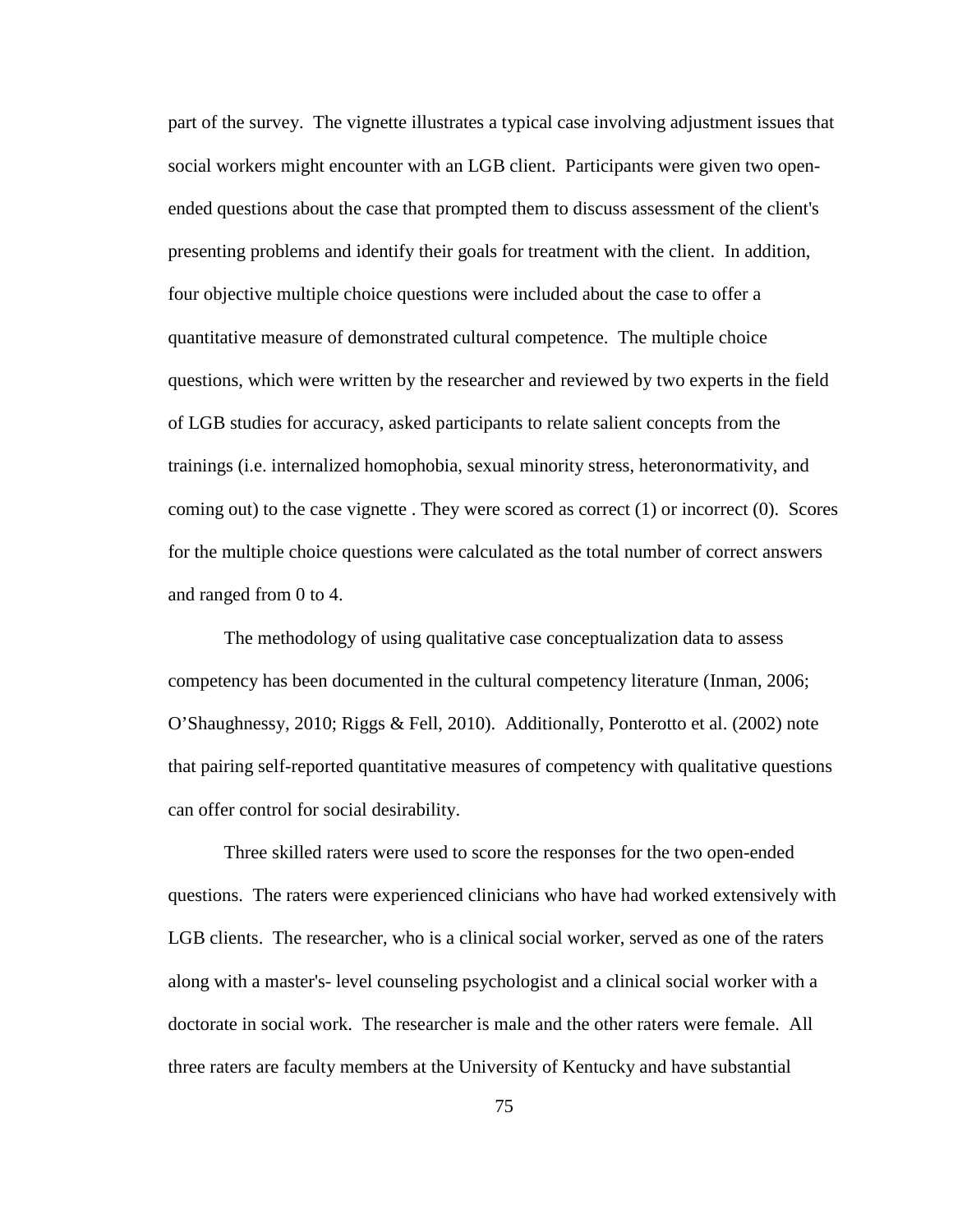experience in graduate education and teaching in addition to their years of clinical experience. Prior to evaluating the responses, the raters thoroughly reviewed and discussed the material presented at both the didactic lecture and experiential trainings. The raters then read the case vignette and independently answered the two open-ended questions. The raters then discussed their individual answers and developed a consensus as to what would be pertinent information for new practioners to include to qualify as a culturally competent response. They also discussed any personal biases that might influence the coding process.

Following examples of case conceptualization scoring from past studies (Constantine & Ladany, 2000; O'Shaughnessy, 2010), the raters developed the scale detailed in Table 3.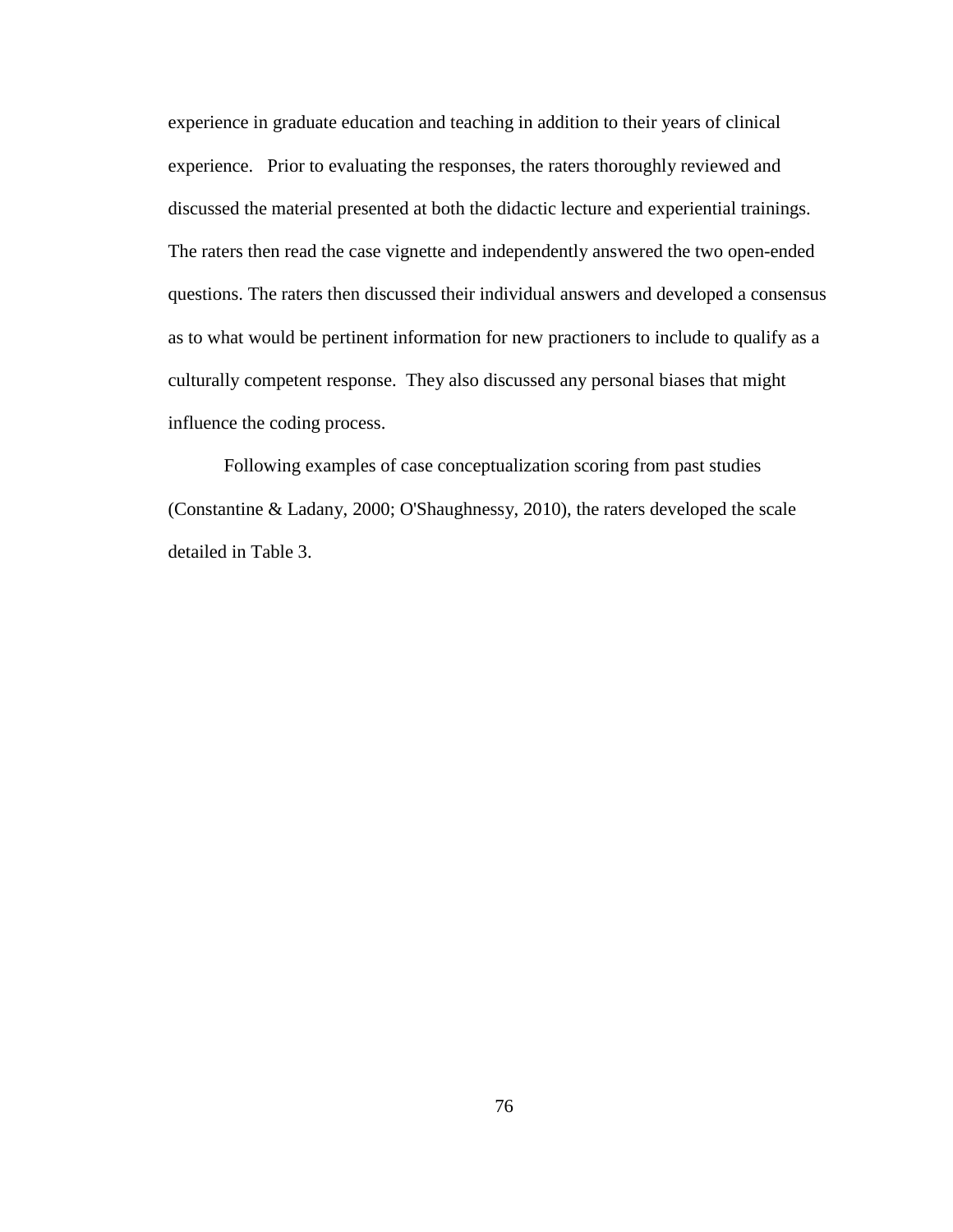# Table 3

# *Scoring Criteria for Open-ended Response*

| Criteria                                                                                                                                                                                                                                                                                                                                                                                                            | Score          |
|---------------------------------------------------------------------------------------------------------------------------------------------------------------------------------------------------------------------------------------------------------------------------------------------------------------------------------------------------------------------------------------------------------------------|----------------|
| Response contained a biased or stereotypical<br>comment. Response contained a negative view<br>of the LGB component of the case.                                                                                                                                                                                                                                                                                    | 1              |
| No specific LGB issues were identified in the<br>response.                                                                                                                                                                                                                                                                                                                                                          | $\overline{2}$ |
| Some reference to the client's sexual orientation<br>as being part of the etiology or treatment. This<br>could include an indirect reference. Some minimal<br>recognition of LGB significance.                                                                                                                                                                                                                      | 3              |
| Specific identification of LGB status as possible<br>contributor to why client is seeking assistance.<br>Accurate conceptualization of how sexual orientation<br>might contribute to the clients presenting problem.<br>Possible mention of broad terms for sexual minorities<br>such as stereotypes, prejudice or coming out.<br>For treatment goals, some mention of support groups<br>or specific LGB resources. | $\overline{4}$ |
| A detailed inclusion of LGB-specific concepts. A<br>clear understanding and identification of unique<br>challenges for LGB clients. Integration of LGB<br>concepts with other etiological considerations for<br>this case. For treatment goals, specific discussion of<br>how to address challenges such as sexual minority<br>stress, internalized homophobia, heteronormativity<br>and coming out.                | 5              |

The raters conducted several rounds of practice coding and discussed any discrepancies in ratings. When complete consensus was reached, the questions were coded. The case conceptualization scores for each question range from one to five (see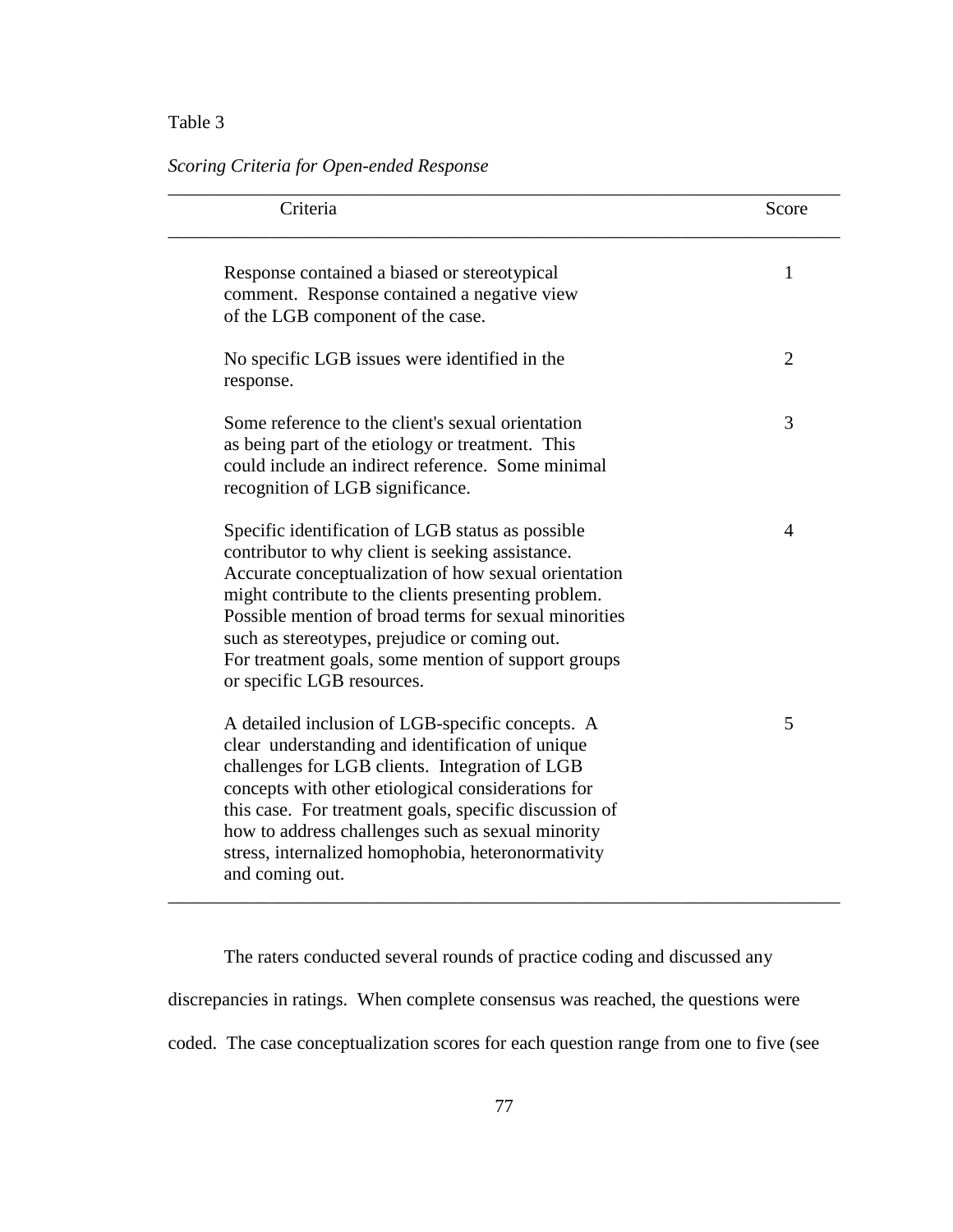table 3). Inter-rater reliability was calculated for the three raters as an intraclass correlation coefficient. The intraclass correlation coefficient was 0.82 (95% confidence interval 0.78 -0.86), suggesting acceptable inter-rater reliability. Table 4 illustrates examples of participant responses.

### Table 4

## *Sample High and Low Scores of Open-ended Responses*

| Sample Responses                                                                                                                                                                                                                                                                 |       |                                                                                                                                                                                                                                                                                 |       |  |  |  |  |  |
|----------------------------------------------------------------------------------------------------------------------------------------------------------------------------------------------------------------------------------------------------------------------------------|-------|---------------------------------------------------------------------------------------------------------------------------------------------------------------------------------------------------------------------------------------------------------------------------------|-------|--|--|--|--|--|
| Question 1: Identity Issue                                                                                                                                                                                                                                                       |       | <b>Ouestion 2: Describe Goals</b>                                                                                                                                                                                                                                               |       |  |  |  |  |  |
| <b>Participant Response</b>                                                                                                                                                                                                                                                      | Score | <b>Participant Response</b>                                                                                                                                                                                                                                                     | Score |  |  |  |  |  |
| Karen has moved to a new town and if she<br>wants to be accepted, she must be honest<br>about her sexual orientation. Most people will<br>probably suspect she is a lesbian. She is not<br>being honest with herself and until she is she<br>will have no focus in work or life. | 1     | I want Karen to be honest and let<br>everyone know she is a lesbian. She<br>needs to socialize more so the new people<br>she has met in town will get to know her.                                                                                                              |       |  |  |  |  |  |
| Karen's feelings of isolation and anxiety<br>could be a result of sexual minority stress<br>and a heteronormative culture and any<br>feelings of internal homophobia she holds<br>toward herself. Karen needs acceptance<br>and support.                                         | 5     | Uncover and address issues involved with<br>any feelings of internal homophobia Karen<br>has and acceptance issues of herself. Also<br>assist and support Karen in her decisions<br>and involvement in coming out to coworkers<br>and social networks within the LGB community. | 5     |  |  |  |  |  |

In addition to the coded questions, there were two questions included in the survey that allowed participants to describe any concerns they might have in working with this case and to describe what would help them work more effectively with this client and other LGB clients.

Thematic Analysis was used to examine responses these qualitative questions.

Basic emergent coding was used to identify themes in responses (Taylor & Bogdan,

1998) Consistent with qualitative research, emergent coding allowed codes and themes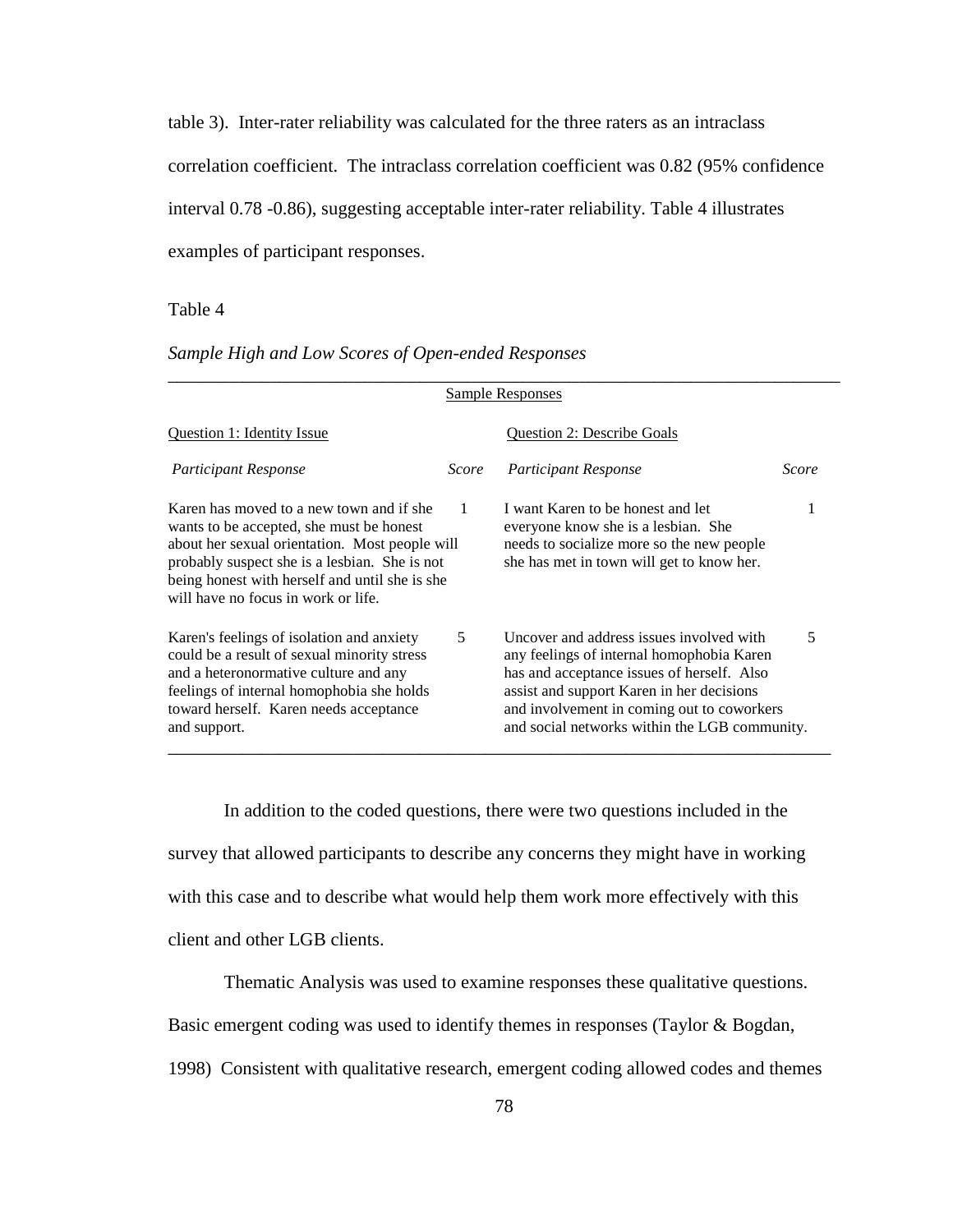to emerge from the participants' responses for each question (Boyatzis, 1998). After all responses were individually coded, the researcher developed major themes from the emergent codes. The results of the qualitative questions are given in the following section.

In summary, different measures of both perceived competence and demonstrated competence were included as dependent variables. Characteristics of the dependent variables are included in Table 5.

Table 5

| Characteristics of the Dependent Variables |  |  |
|--------------------------------------------|--|--|
|                                            |  |  |

| Variable                               | # of           |              | Competency      |                             |
|----------------------------------------|----------------|--------------|-----------------|-----------------------------|
|                                        | items          | <b>Scale</b> | <b>Measured</b> | <b>Comments</b>             |
| SOCCS - Attitude subscale              | 8              | $1 - 7$      | Perceived       | Reported $\alpha$ = .88     |
| SOCCS - Knowledge subscale             | 10             | $1 - 7$      | Perceived       | Reported $\alpha$ = .76     |
| SOCCS - Skills subscale                | 11             | $1 - 7$      | Perceived       | Reported $\alpha$ = .91     |
| SOCCS - Total scale                    | 29             | $1 - 7$      | Perceived       | Reported $\alpha$ = .90     |
| Self-rated Competence with LGB Case    | 1              | $1 - 7$      | Perceived       | Rate level of competence to |
|                                        |                |              |                 | work with client in case    |
| <b>Multiple Choice Questions</b>       | $\overline{4}$ | $0 - 4$      | Demonstrated    | Four possible choices       |
| Case Scenario - Assessment Question    | 1              | $1 - 5$      | Demonstrated    | Identify and describe most  |
|                                        |                |              |                 | important issues in case    |
| Case Scenario - Treatment Question     |                | $1 - 5$      | Demonstrated    | Describe goals for case     |
| Qualitative response -                 | 1              |              |                 | Qualitative question        |
| concerns/challenges                    |                |              |                 |                             |
| Qualitative response - what would help |                |              |                 | Qualitative question        |
| you                                    |                |              |                 |                             |

Copyright © Steven D. Johnson 2013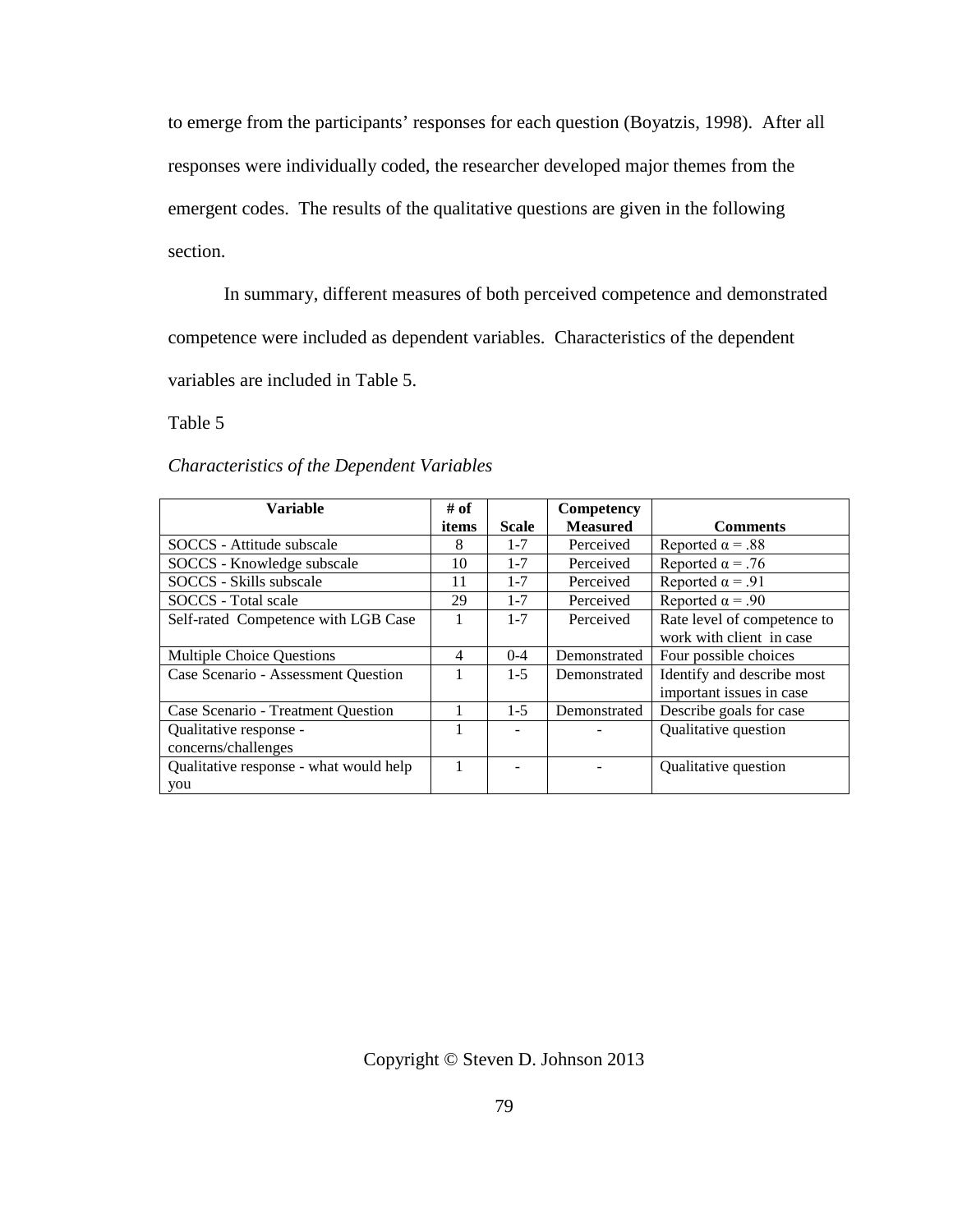#### Chapter 4

### **Results**

In this chapter, I will discuss the results of the analyses of the quantitative and qualitative data collected for this mixed methods study. Data analysis for this mixedmethod study focused on determining what type of educational method (didactic lecture or experiential) would positively affect both self-efficacy of cultural competence (perceived competence) and demonstrated cultural competence with LGB clients. Prior to presenting results, I will discuss the preliminary data analyses that were conducted along with presenting the descriptive analysis of the sample. Next, the results for the first six research questions are answered through quantitative and qualitative data analysis. Research question seven was addressed qualitatively through thematic analysis.

### **Preliminary Analyses**

Prior to addressing the research questions, all the study variables were examined for potential problems related to missing data, data entry errors and the presence of outliers. IBM SPSS Statistics version 20 was used for all data analysis unless otherwise noted. There was a minimal amount of missing data. Fewer students completed the follow-up survey ( $n = 88$  at pretest/posttest versus  $n = 72$  at follow-up). Histograms, normal Q-Q plots, scattergrams and boxplots were also examined to determine distribution and outliers. There were no extreme outliers in any of the measures, and the data were normally distributed except for the Attitude subscale in the SOCCS scale, which was negatively skewed due to participants reporting positive attitudes toward working with LGB clients. Because of the skewedness of this subscale, it was determined that it could not be included in subsequent analyses. Therefore, the total scale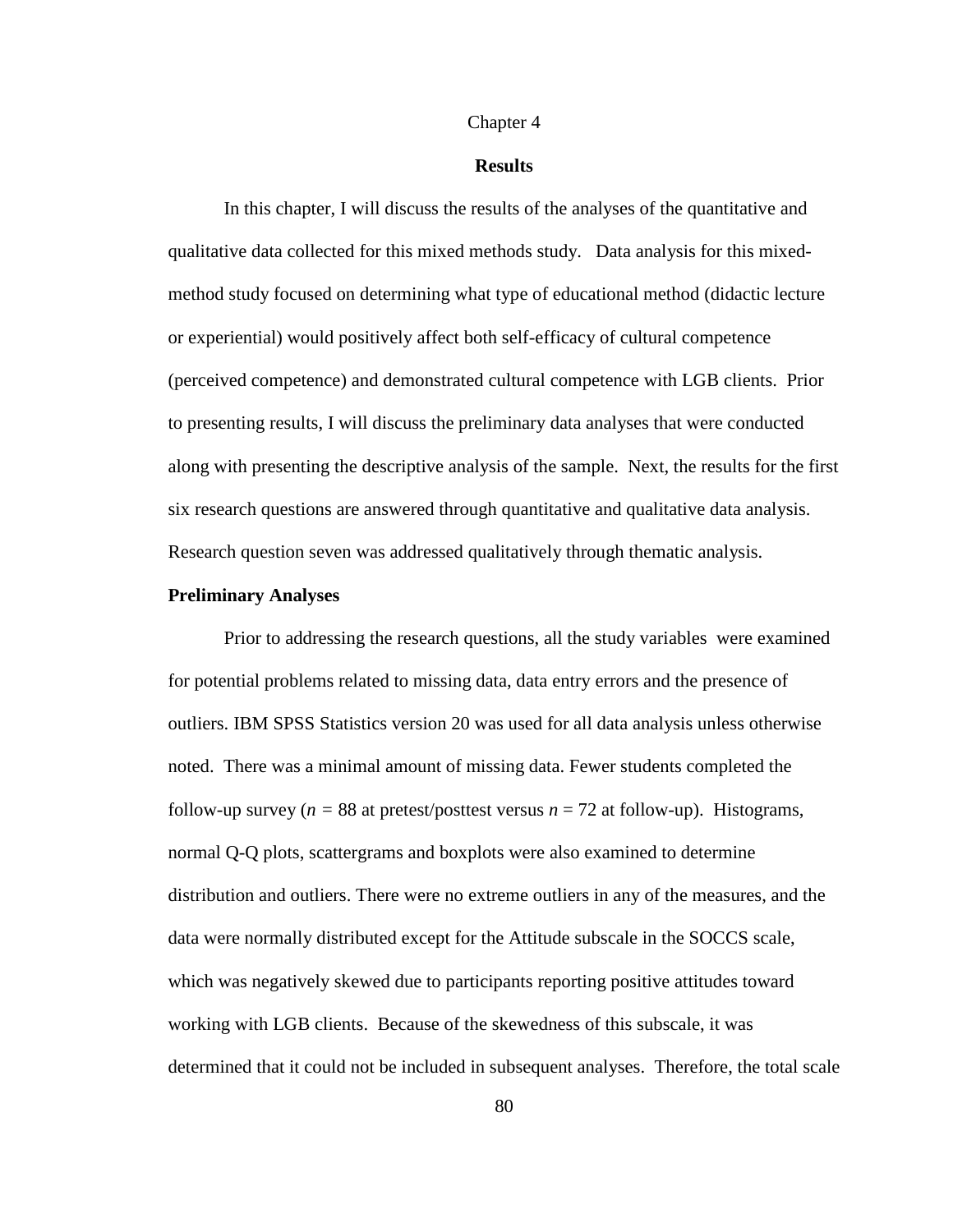score for the SOCCS scale includes only the Knowledge subscale and the Skills subscale. The Attitude subscale was collapsed to create a dichotomous variable. Because the distribution of scores were so clustered at the high end, even a category of only extreme scores provided little further insight into the measure. Also, exploratory chi square analysis with other variables of interest did not yield any significant findings. Due to the identify limitations of this measure, the Attitude subscale is reported in the first research question for descriptive purposes only.

Chi-square and one-way analysis of variance (ANOVA) were used to assess if the three treatment groups (lecture group, experiential group, and control group) were similar in composition in relation to the control variables (gender, race, religion, age number of LGB-specific training courses, years of direct social work experience, and having a social work degree). The groups did not differ in their composition except on the variable of having a BSW degree. There were significantly more students with BSW degrees in the control group than the treatment groups ( $\chi^2$  (2, *N* = 186) = 19.34, *p* = .000). This was expected as students in the treatment groups did not include advanced standing students (with BSW degrees), but the control group did have advanced standing students (over half of the control group had BSW degrees). To ensure that the composition of this variable would not influence other study analysis, an independent sample t-test was performed. There was no significant difference between students with a BSW and those who did not have a BSW in relation to the dependent variables.

### **Descriptive Analyses**

The study had at total of 187 cases. The treatment groups of beginning MSW students were comprised of the lecture group  $(n=37)$  and the experiential group  $(n=51)$ .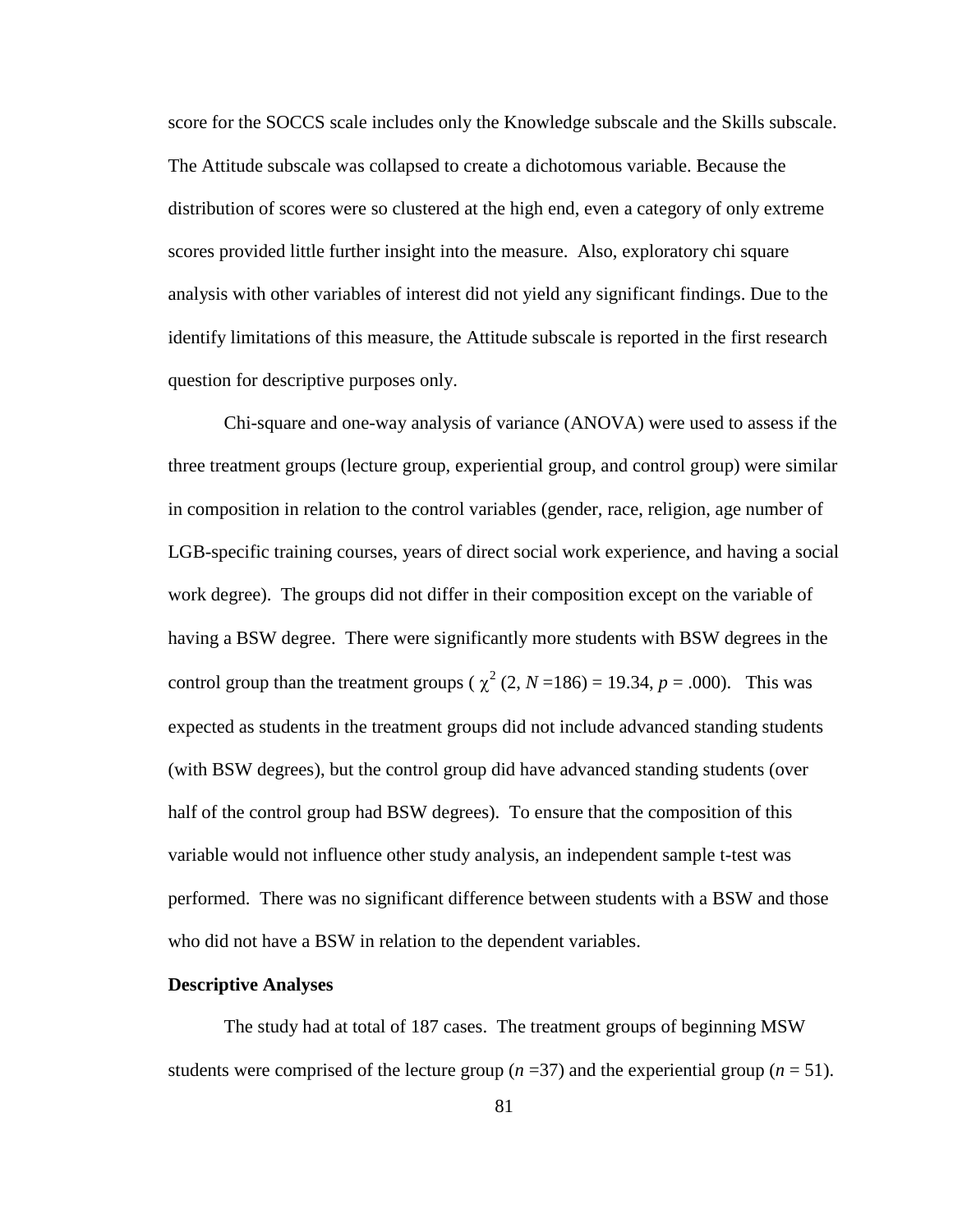The control group, comprised of returning MSW students was the largest group  $(n = 99)$ . Table 6 presents the means for the dependent variables used to assess perceived competency at pretest, posttest, and follow up for each group. The values of the SOCCS are similar to those reported in other studies (Graham, 2010; Grove, 2009; Riggs & Fell, 2010, and O'Shaughnessy, 2010). The total score for the control group ( $M = 4.42$ ,  $SD =$ 0.71) was slightly higher than the didactic lecture group ( $M = 3.96$ ,  $SD = 0.81$ ) and the experiential group ( $M = 4.01$ ,  $SD = 0.97$ ) prior to the education trainings.

To assess demonstrated competency, students were given a case vignette to read. Following the vignette were two questions that assessed the student's assessment skills and treatment planning skills in relation to the case which contained LGB issues. Even prior to the education training, the didactic lecture group had a higher score on the multiple choice questions ( $M = 3.41$ ,  $SD = 0.99$ ) than the control group ( $M = 3.38$ ,  $SD =$ 0.74). Table 7 presents the means and standard deviations for the dependent variables used to assess demonstrated competency at pretest, posttest, and follow-up for each group.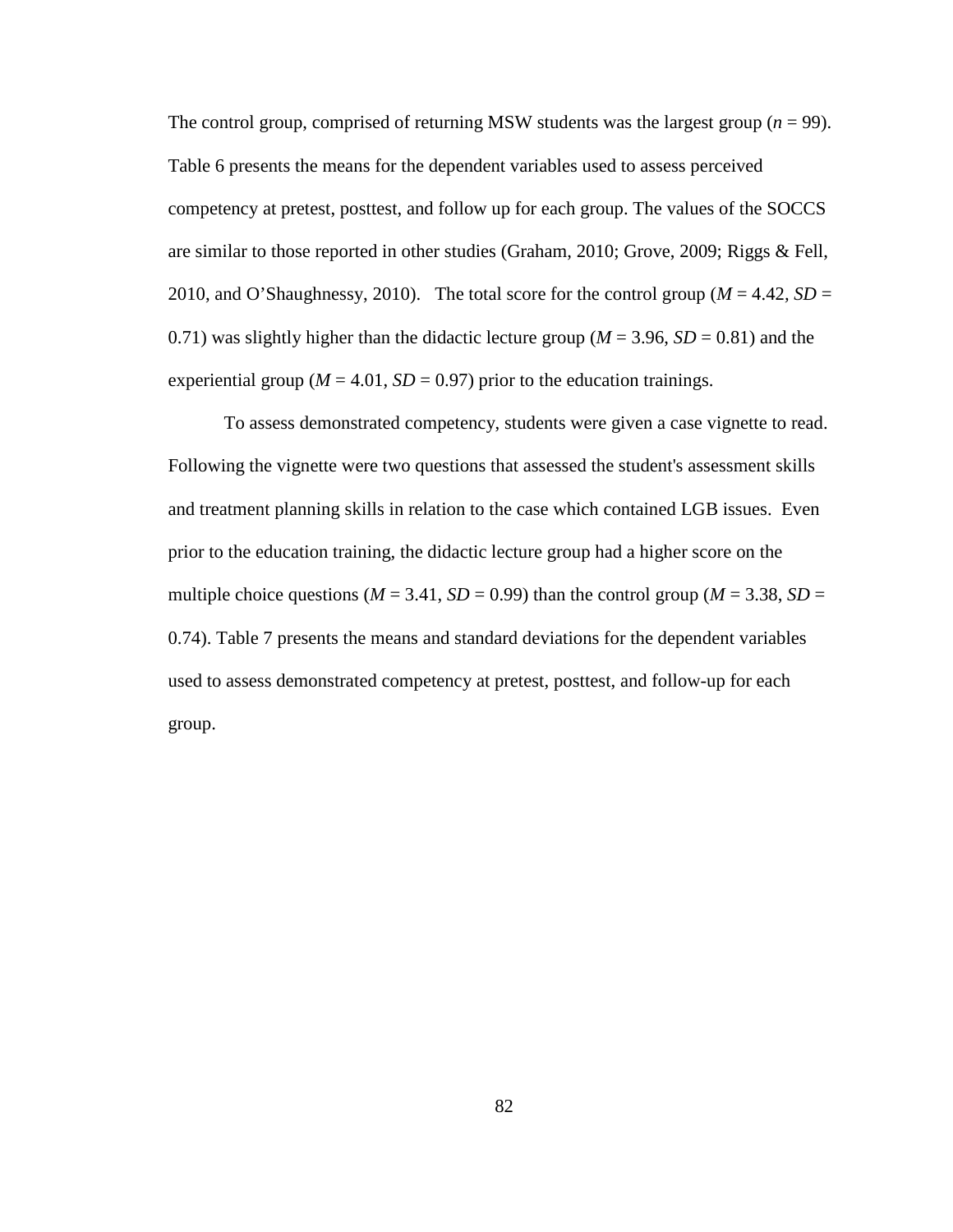# Table 6

# \_\_\_\_\_\_\_\_\_\_\_\_\_\_\_\_\_\_\_\_\_\_\_\_\_\_\_\_\_\_\_\_\_\_\_\_\_\_\_\_\_\_\_\_\_\_\_\_\_\_\_\_\_\_\_\_\_\_\_\_\_\_\_\_\_\_\_\_\_\_\_\_\_\_\_\_\_\_\_\_\_\_\_\_\_\_\_\_\_\_\_\_\_\_\_\_\_\_\_\_\_\_ Variable Pretest **Didactic Lecture Group**<br>
Posttest Follow-up Pretest Posttest Follow-up Posttest Posttest Posttest Posttest Posttest Posttest Posttest Variable Pretest Posttest Follow-up Pretest Posttest Follow-up Posttest *M SD M SD M SD M SD M SD M SD M SD* \_\_\_\_\_\_\_\_\_\_\_\_\_\_\_\_\_\_\_\_\_\_\_\_\_\_\_\_\_\_\_\_\_\_\_\_\_\_\_\_\_\_\_\_\_\_\_\_\_\_\_\_\_\_\_\_\_\_\_\_\_\_\_\_\_\_\_\_\_\_\_\_\_\_\_\_\_\_\_\_\_\_\_\_\_\_\_\_\_\_\_\_\_\_\_\_\_\_\_\_\_\_\_\_\_\_\_\_\_\_\_\_\_\_\_\_\_\_\_\_\_\_ **SOCCS** Knowledge subscale 4.05 1.05 4.80 0.82 4.84 1.00 4.16 1.07 4.68 1.01 4.65 1.03 4.40 1.02 Skill subscale 4.05 1.05 3.86 0.86 4.38 0.83 3.86 1.19 4.77 1.02 4.71 0.89 4.46 0.88 Total scale\* 3.96 0.81 4.75 0.71 4.61 0.77 4.01 0.97 4.70 0.88 4.68 0.86 4.42 0.71 \_\_\_\_\_\_\_\_\_\_\_\_\_\_\_\_\_\_\_\_\_\_\_\_\_\_\_\_\_\_\_\_\_\_\_\_\_\_\_\_\_\_\_\_\_\_\_\_\_\_\_\_\_\_\_\_\_\_\_\_\_\_\_\_\_\_\_\_\_\_\_\_\_\_\_\_\_\_\_\_\_\_\_\_\_\_\_\_\_\_\_\_\_\_\_\_\_\_\_\_\_\_\_\_\_\_\_\_\_\_\_\_\_\_\_\_\_\_\_\_\_\_ Self -Rated Competence of LGB Case 4.24 1.21 5.14 1.06 4.33 1.19 4.22 1.50 5.24 1.33 4.54 1.41 4.84 1.29 \_\_\_\_\_\_\_\_\_\_\_\_\_\_\_\_\_\_\_\_\_\_\_\_\_\_\_\_\_\_\_\_\_\_\_\_\_\_\_\_\_\_\_\_\_\_\_\_\_\_\_\_\_\_\_\_\_\_\_\_\_\_\_\_\_\_\_\_\_\_\_\_\_\_\_\_\_\_\_\_\_\_\_\_\_\_\_\_\_\_\_\_\_\_\_\_\_\_\_\_\_\_\_\_\_\_\_\_\_\_\_\_\_\_\_\_\_\_\_\_\_\_

# *Descriptive Statistics for Perceived Competency Variables*

\*Total scale includes knowledge and skills subscales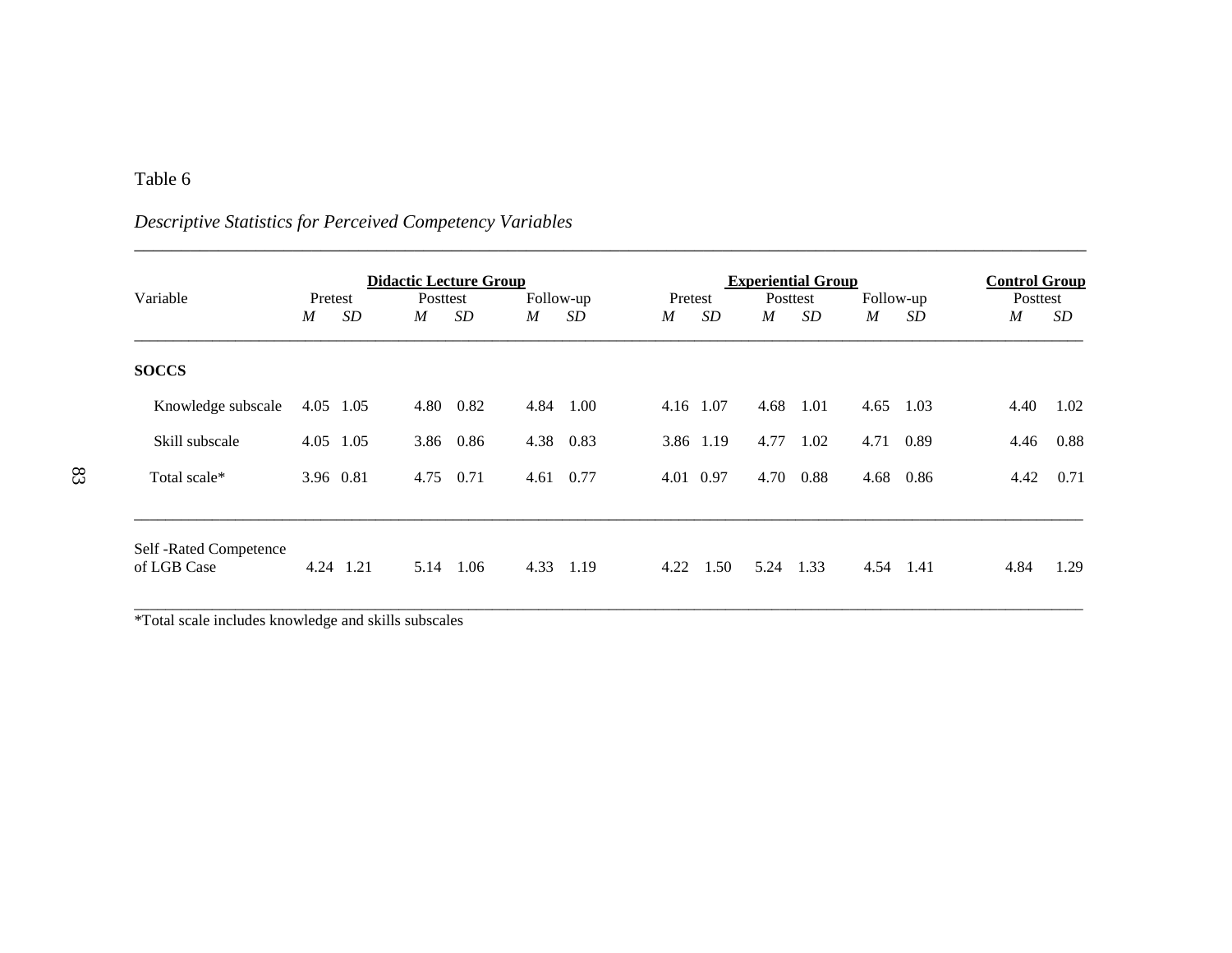# Table 7

*Descriptive Statistics for Demonstrated Competency Variables*

| <b>Didactic Lecture Group</b> |         |           |          |           |      | <b>Experiential Group</b> |      |                 |                  |           |             | <b>Control Group</b> |      |           |
|-------------------------------|---------|-----------|----------|-----------|------|---------------------------|------|-----------------|------------------|-----------|-------------|----------------------|------|-----------|
| Variable                      | Pretest |           | Posttest |           |      | Follow-up                 |      | Pretest         |                  | Posttest  | Follow-up   |                      |      | Posttest  |
|                               | M       | <i>SD</i> | M        | <i>SD</i> | M    | SD                        | M    | SD <sub>-</sub> | $\boldsymbol{M}$ | <i>SD</i> | $M_{\odot}$ | SD                   | M    | SD        |
| <b>LGB</b> Case Vignette      |         |           |          |           |      |                           |      |                 |                  |           |             |                      |      |           |
| <b>Assessment Question</b>    | 2.67    | 0.67      | 3.38     | 0.83      | 2.87 | 0.75                      | 2.56 | 0.64            | 2.85             | 0.95      | 3.02        | 0.95                 |      | 2.46 0.63 |
| <b>Treatment Question</b>     | 2.53    | 0.72      | 3.09     | 0.95      | 2.91 | 0.87                      | 2.62 | 0.70            | 3.14             | 0.91      | 2.90        | 0.88                 | 2.67 | 0.74      |
| Multiple Choice<br>Questions  | 3.41    | 0.99      | 3.68     | 0.58      | 3.64 | 0.65                      | 3.24 | 0.82            | 3.71             | 0.54      | 3.74        | 0.55                 | 3.38 | 0.74      |

\_\_\_\_\_\_\_\_\_\_\_\_\_\_\_\_\_\_\_\_\_\_\_\_\_\_\_\_\_\_\_\_\_\_\_\_\_\_\_\_\_\_\_\_\_\_\_\_\_\_\_\_\_\_\_\_\_\_\_\_\_\_\_\_\_\_\_\_\_\_\_\_\_\_\_\_\_\_\_\_\_\_\_\_\_\_\_\_\_\_\_\_\_\_\_\_\_\_\_\_\_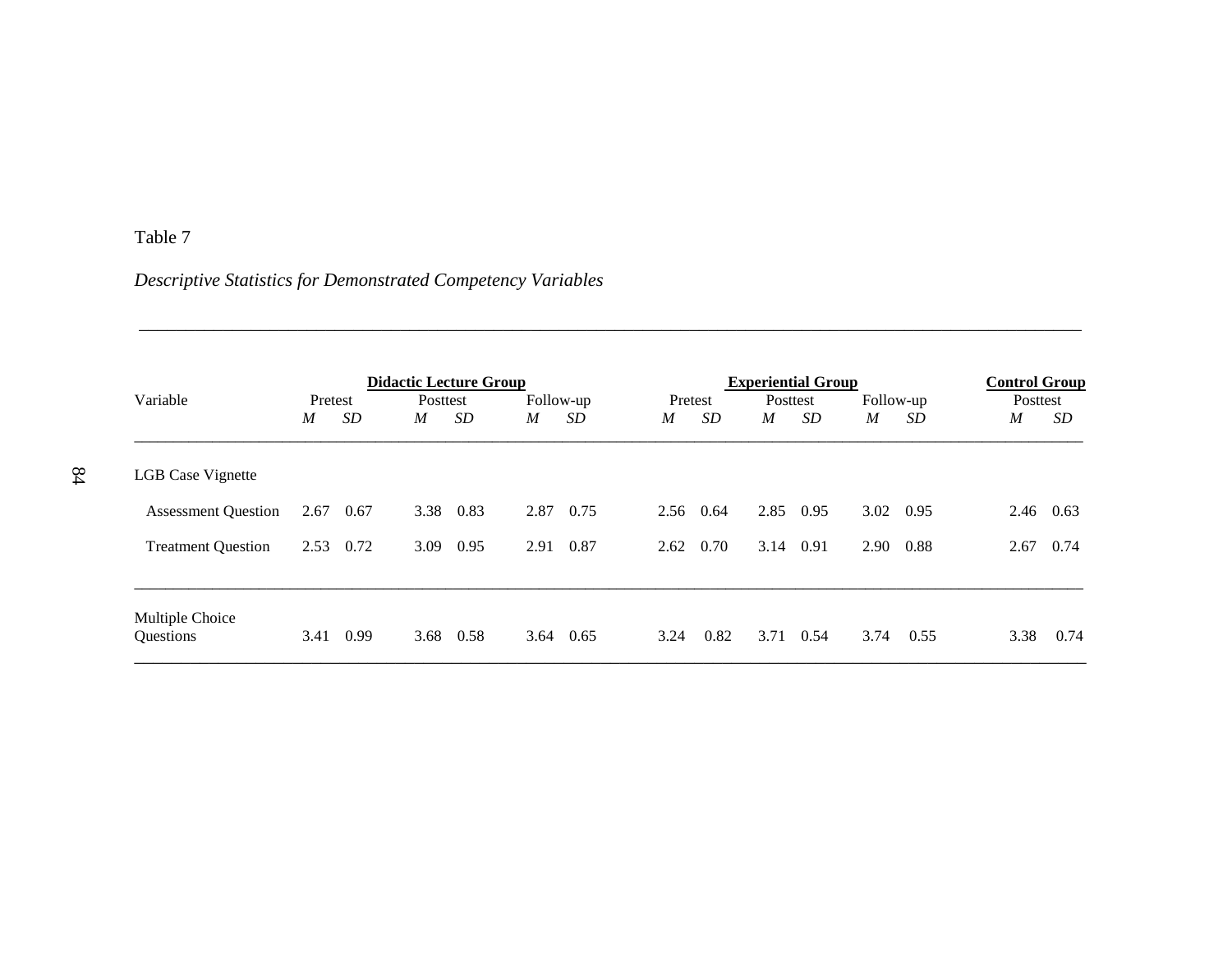### **Analyses**

## **Research Question 1.**

The first research question asked: *What is the perceived competency level (attitude, knowledge and skill) of social work students to work with LGB clients based on current instruction methods (infusion)? What is the current level of demonstrated competence as evidenced by case conceptualization?* These questions address the level of perceived competency and demonstrated competency of current MSW students who did not receive any specific training (the control group). Mean scores for each of the subscales in the SOCCS were calculated. Table 8 presents the mean scores and standard deviations for the dependent variables for the control group.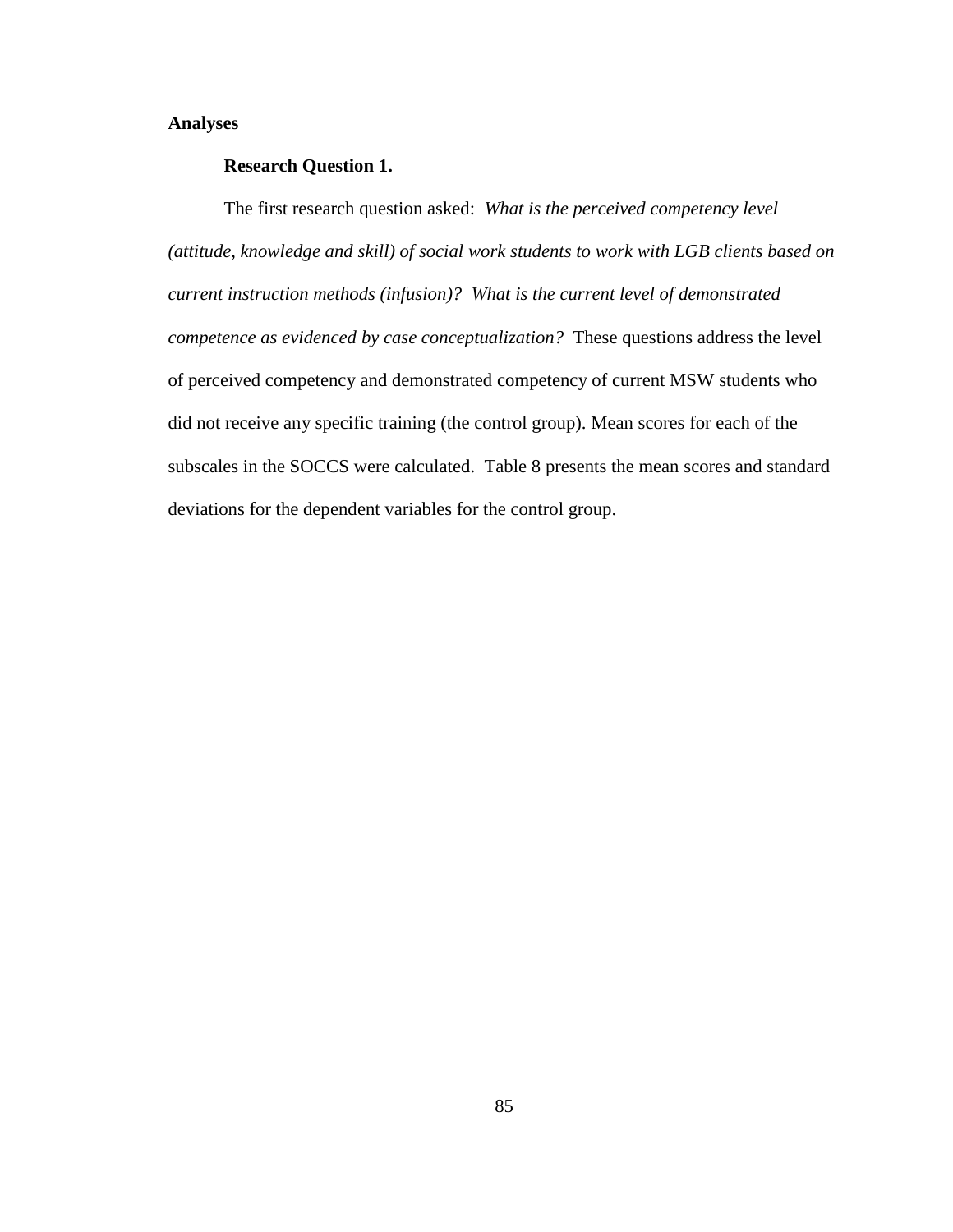# Table 8

# *Perceived and Demonstrated Competence (Control Group)*

| Variable                                            | $\boldsymbol{M}$ | <b>SD</b> |  |
|-----------------------------------------------------|------------------|-----------|--|
| <b>Perceived Competence</b>                         |                  |           |  |
| Sexual Orientation Counselor Competency Scale (1-7) |                  |           |  |
| Attitude Subscale                                   | 6.47             | 0.88      |  |
| Knowledge Subscale                                  | 4.46             | 0.88      |  |
| Skills Subscale                                     | 4.40             | 1.02      |  |
| Total Scale*                                        | 4.43             | 0.71      |  |
| Self -Rated Competence of LGB Case (1-7)            | 4.84             | 1.29      |  |
| <b>Demonstrated Competence</b>                      |                  |           |  |
| <b>LGB</b> Case Vignette                            |                  |           |  |
| Assessment Question (1-5)                           | 2.64             | 0.63      |  |
| Treatment Question (1-5)                            | 2.67             | 0.74      |  |
| Multiple Choice Questions (0-4)                     | 3.38             | 0.74      |  |

\*Total scale includes knowledge and skills subscales

To understand how this group of students who served as the comparison group might differ from the treatment group students, between subject means were compared prior to any training. To examine the variance among the three groups with respect to the dependent variables that measure perceived and demonstrated competence, analysis of variance (ANOVA) was conducted.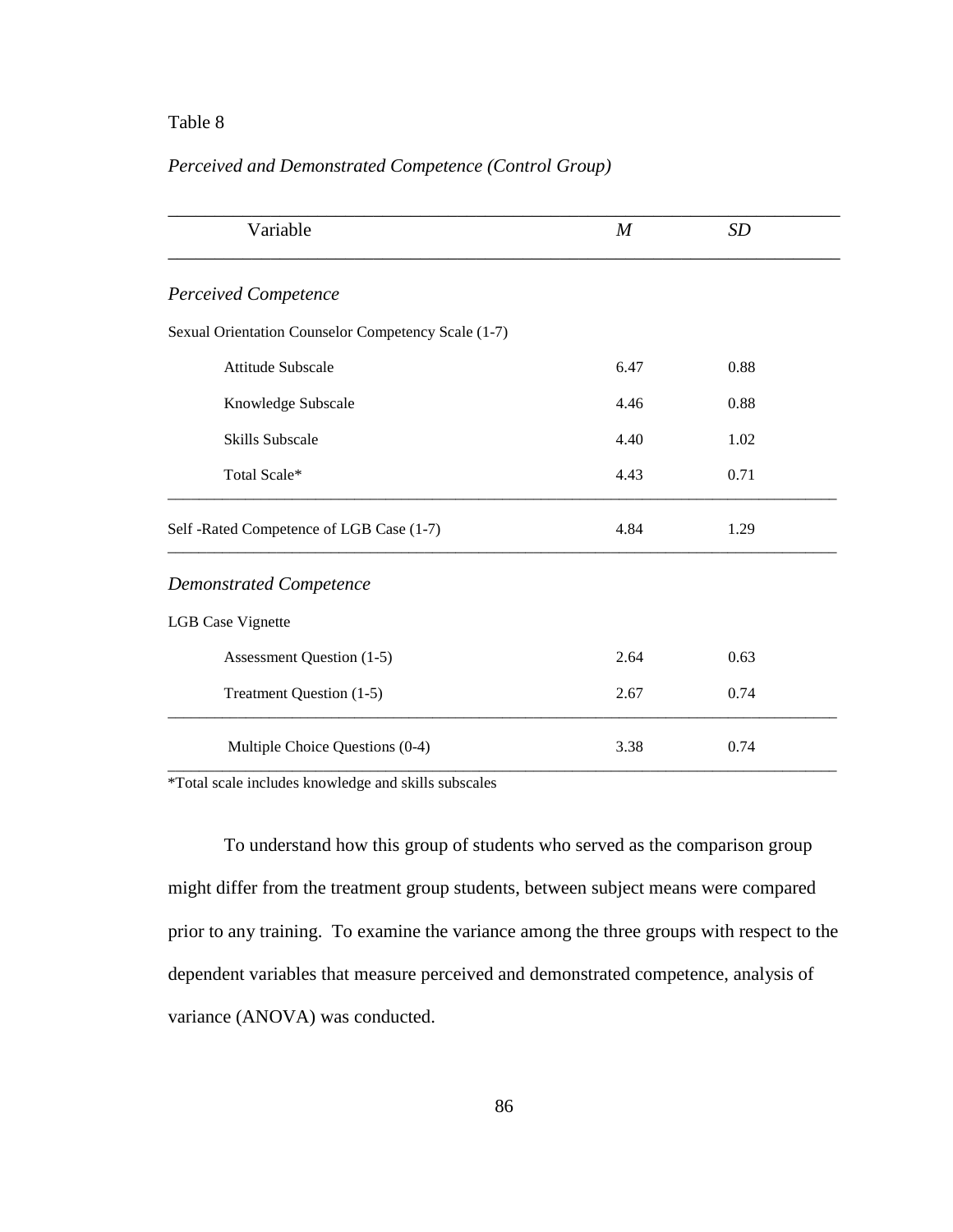The model revealed significant variation at the  $p < 0.05$  level for the three groups on three of the dependent variables. Variables that showed significant difference were Self-rated level of competency  $(F(2, 184) = 5.04, p \le .05)$ , Skills subscale  $(F(2, 184) =$ 8.91,  $p \leq .001$ ), and Total scale (combined Knowledge and Skills) ( $F(2, 184) = 7.11$ ,  $p \leq$ .001).

A post hoc Tukey's HSD test indicated that the mean score for the control group  $(M = 4.84, SD = 1.29)$  was significantly different from the experiential group  $(M = 1.84)$ 4.22, *SD* = 1.50) on Self-rated level of competency. On the Skills subscale, the control group ( $M = 4.46$ ,  $SD = 0.88$ ) differed significantly with both the lecture group ( $M = 3.86$ ,  $SD = 0.86$ ) and the experiential group ( $M = 3.86$ ,  $SD = 1.19$ ). The Tukey's HSD test also showed significant difference in the control group ( $M = 4.43$ ,  $SD = 0.71$ ) and both the didactic lecture group ( $M = 3.96$ ,  $SD = 0.81$ ), and the experiential group ( $M = 4.01$ ,  $SD =$ 0.97) for the Total scale. Interestingly, all significant differences between the control group and the treatment groups were on variables that measured perceived competence. This suggests that the control group of MSW students' rating of their self-efficacy in working with LGB clients was significantly higher than the beginning students. However, there was no significant difference in demonstrated competence between the groups based upon means comparisons of the variables that measure demonstrated competence (case vignette questions on assessment and treatment and multiple choice questions about the case vignette).

### *Qualitative responses for control group.*

One of the qualitative-type questions included in the survey assessed concerns or challenges students might have in working with a LGB client. These responses offer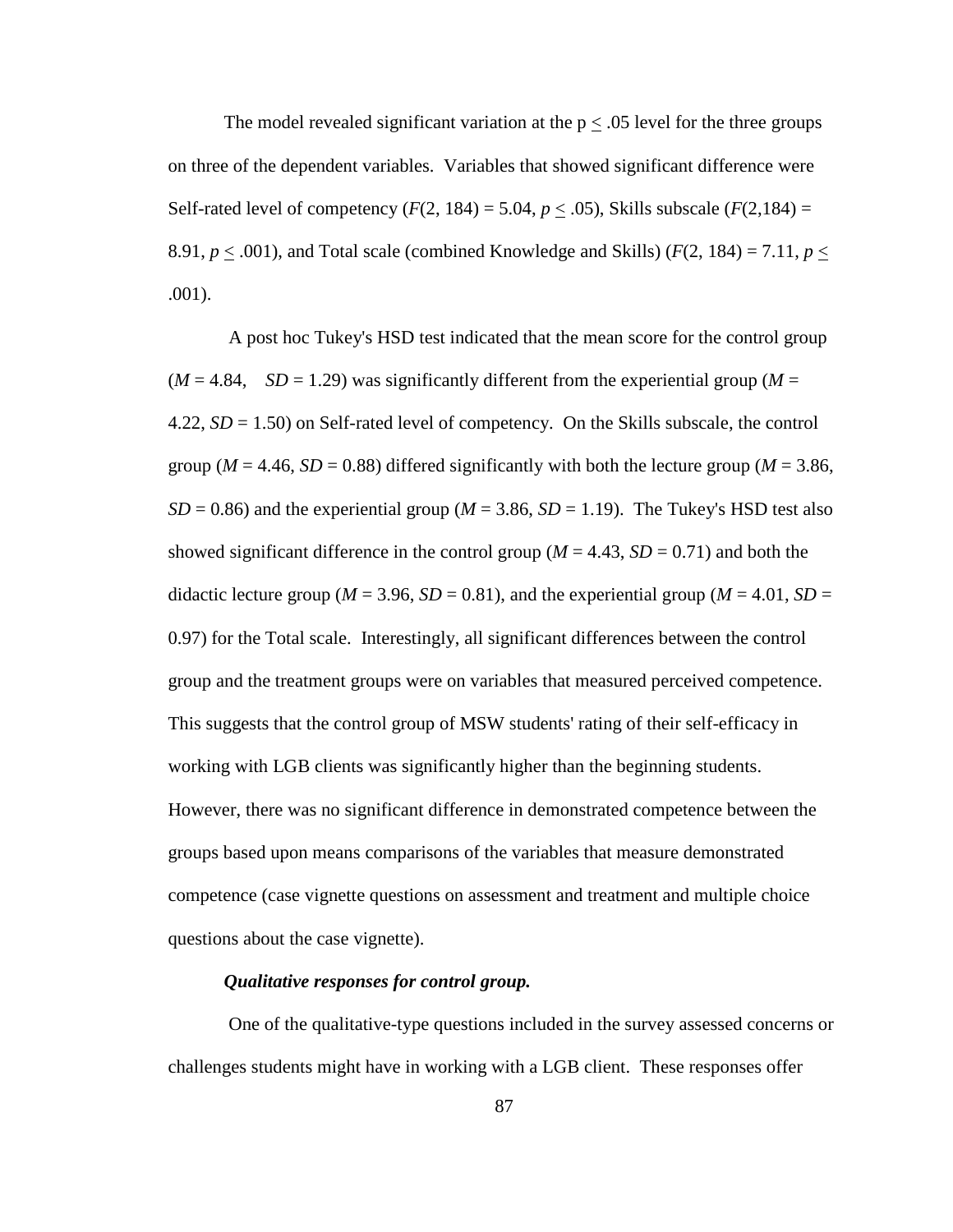specific insight into how the control group responded to an LGB client. The students were given the following case vignette to read:

Karen is a 23-year-old female who recently graduated from college with a degree in nursing. She had moved to a small town and is working in a community hospital. Lately, she reports that she has been feeling unmotivated and is having trouble focusing at work. Additionally, she noted that it has been hard for her to make new friends or to find dates in the new town. She thinks this is because she has moved from a larger urban city to a more rural area where people do not seem to share her interests. She identifies as a lesbian, but not many of the new people she has met know about her sexual orientation. It has not come up at work, so none of her coworkers know that she is a lesbian. She is not sure what their reaction would be. She is seeking your assistance before her lack of focus at work translates into a problem for her career.

After reading the case vignette about Karen, students were asked to describe any concerns/challenges that they might have as a social worker for working with Karen.

The control group had 113 total responses for this question, with three major themes. The most frequent theme identified (31%) was students reporting that they did not have any specific concerns or challenges for working with this case. This also included responses that were totally focused on the treatment of Karen and did not include personal concerns or specific references to LGB issues.

The second theme that emerged was concern about Karen being a lesbian and living in a rural area. Almost 25% (*n* = 28) voiced this concern. A 24-year old female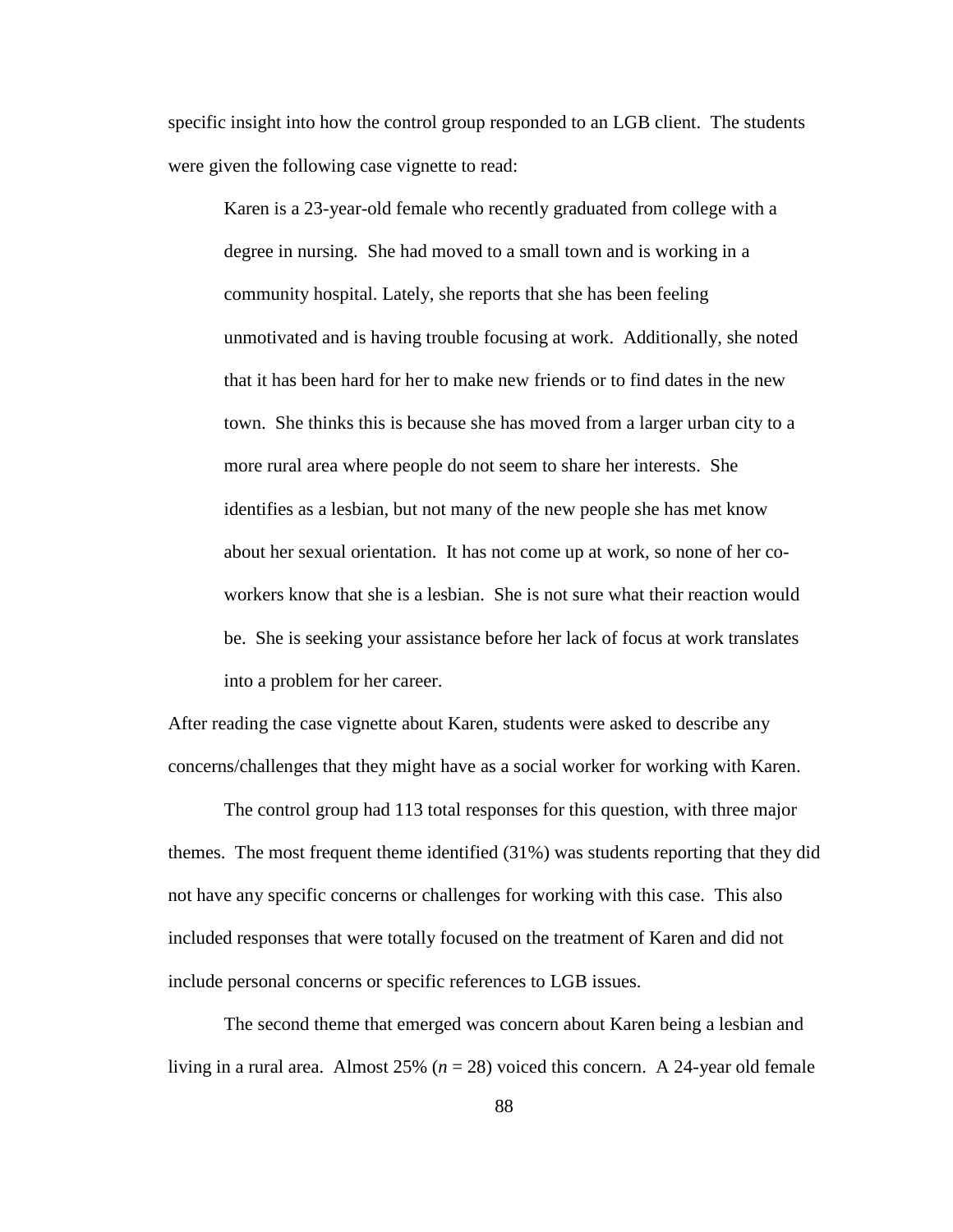wrote, "My concern is that she will be ostracized by co-workers or neighbors. I also think isolation and limited resources in a small rural city are issues." Another 24-year old female echoed similar concerns, "LGB in rural communities - what kind of resources are available? I don't know much about LGB in rural areas besides the fact that they are heavily discriminated against." Similar to these responses, many students seemed aware that it would be difficult to exist in a rural area as a lesbian, and resources would be limited.

Finally, the third theme that emerged for this question for the control group was religious conflict and identified bias. There were 14 responses that identified some type of bias. There were a few that felt they could overcome these concerns. For example, a 26 year-old female responded, "Concerns I may have would be being able to relate with Karen's situation. I'd need to stay aware of biases I may have as well as have empathy." Similarly, a 48 year old female wrote, "I believe I would be fine in treatment. I personally have religious views that define homosexuality as 'bad'. But, I have had many close friends and employees that are homosexuals." A 28-year old replied, "My religious beliefs conflict with her sexual orientation, but I would still be supportive and work with her on achieving her goals.

Others however, were obviously more conflicted about their ability to work with Karen. In the control group  $(n = 99)$  10 students responded that working with LGB clients was difficult because of their religious beliefs. One 23-year old female stated, "I am a Christian and I believe that we are not meant to be with same-sex partners." Another student who was a 22 year-old male wrote: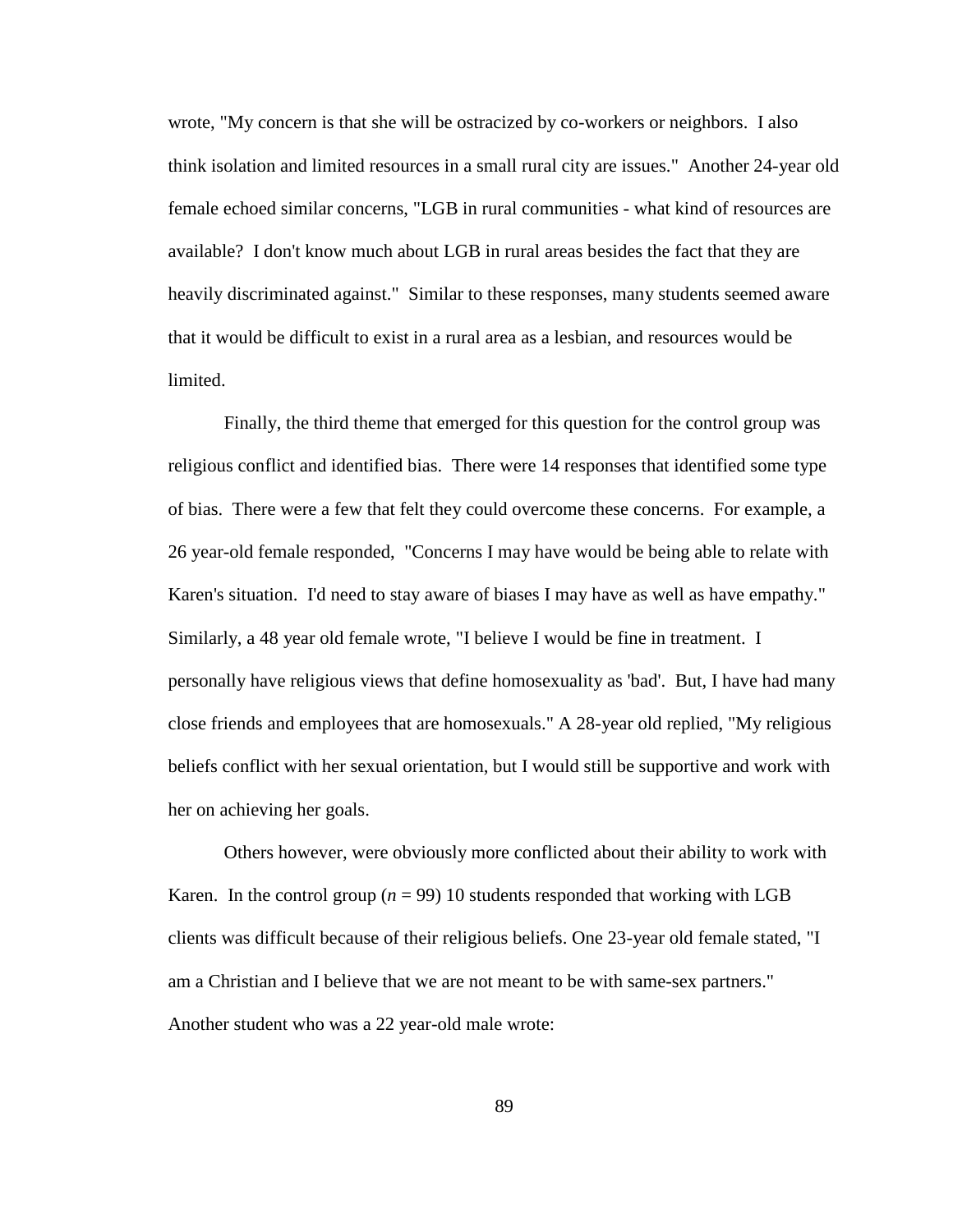I would want to address the anxiety she feels about her sexual identity. However, it would be difficult for me to work with her because of what I believe. I would most likely refer Karen to someone who is more capable/willing to work with her if Karen's primary desire for treatment had to do with her sexuality.

### A 27-year old female responded:

I am concerned that I would betray my own religious beliefs by supporting a lifestyle that is contrary to them. I want Karen to receive the services she needs, such as community, acceptance, belonging, etc., but I'm not sure how to reconcile these two conflicts.

It appears that some students in the control group are unsure how they are going to deal with LGB clients in regards to their religious conflicts.

## **Research Question 2.**

The second research question asked: *What is the change in perception of competency of social work students to work with LGB clients after experiencing a didactic lecture on LGB cultural competence?* To investigate this question on change of perception of competency and change in demonstrated competency after experiencing a LGB didactic lecture, a paired sample t-test was utilized.

All the dependent variables showed significant improvement from pretest to posttest for the didactic lecture group. This suggests for that for this groups of students, both self-efficacy of cultural competence with LGB clients as well as demonstrated cultural competence with LGB clients significantly improved after a brief, two-hour didactic lecture. The Multiple Choice Questions showed the smallest change, but was still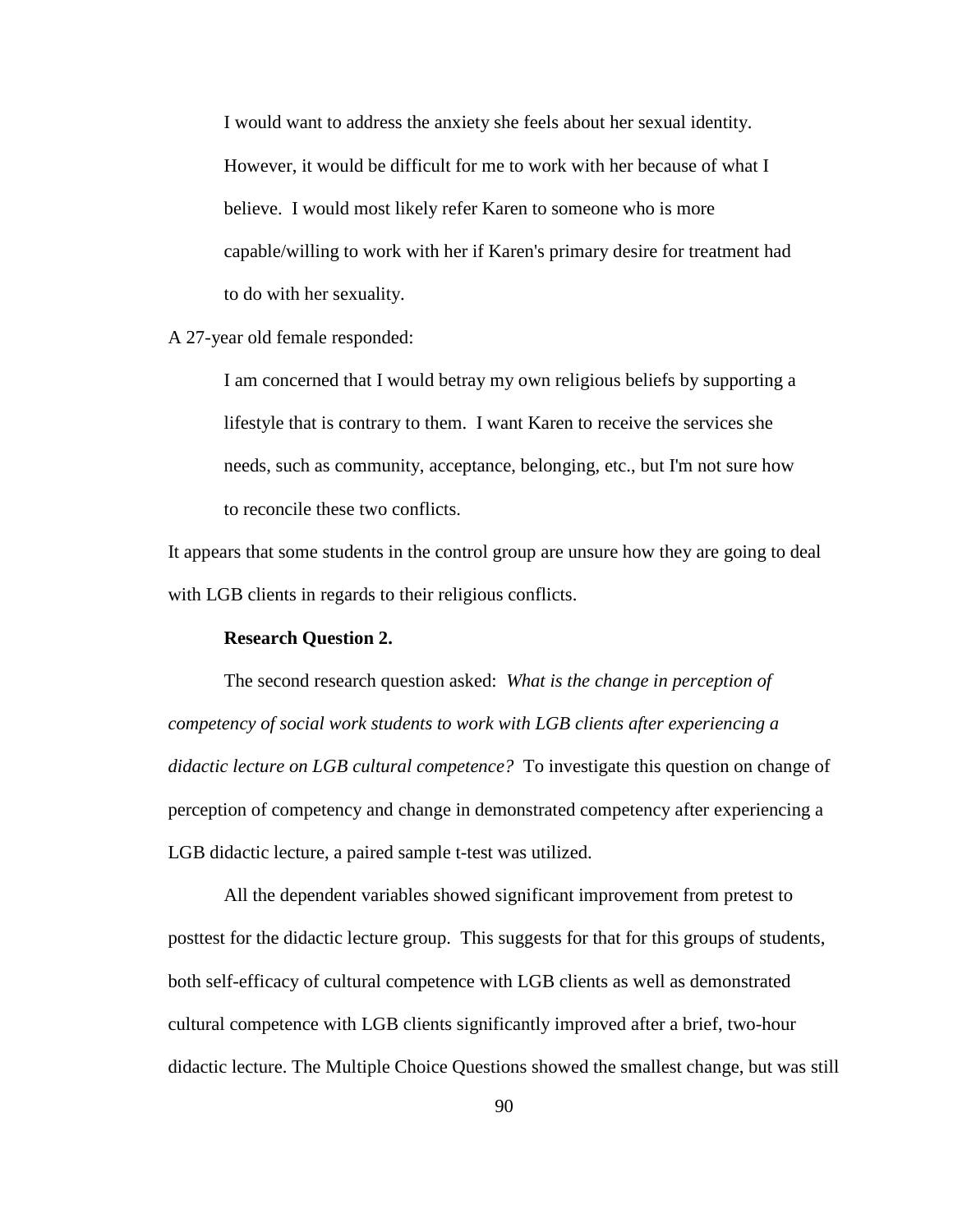significant at posttest ( $t(36) = 1.96$ .  $p = 0.29$ ). The complete results are presented in Table 9.

### *Qualitative responses from the didactic lecture pretest and posttest.*

Although the same themes emerged in the pretest and posttest responses for the didactic lecture group, minor variations in the themes were noted. Like the control group, the first theme that emerged was that there were not specific challenges or concerns. The percentage of responses remained the same from pretest to posttest at 24%  $(n = 9)$ ; however, a few changes occurred in specific responses. Three respondents that had not listed any concerns in the pretest survey commented on LGB specific issues in the posttest. For example, a 22 -year old female commented, "I would want to know at what stage Karen is in coming out and if this might be an issue for her." However, four respondents that had identified concerns in the pretest, did not list any concerns in the posttest survey.

Students also identified living in a rural area as a challenge in both the pretest and posttest responses. For example, one 28-year old female wrote, "Being in a rural area. No one knowing that she's a lesbian." A 31-year old female had a similar response at posttest, "Rural town = limited resources. Reaction (others) of her sexual orientation."

The theme of personal bias and religious conflict was presented by 10% of the didactic lecture group, but there was less mention in this group about religion being an issue in the posttest than the pretest. For some of the respondents, bias was mentioned with other challenges. A 31-year old female wrote, "I want to be careful not to push her to come out at work if she isn't ready. I need to know if I have any biases. I need to assume nothing and do not label or speak for her."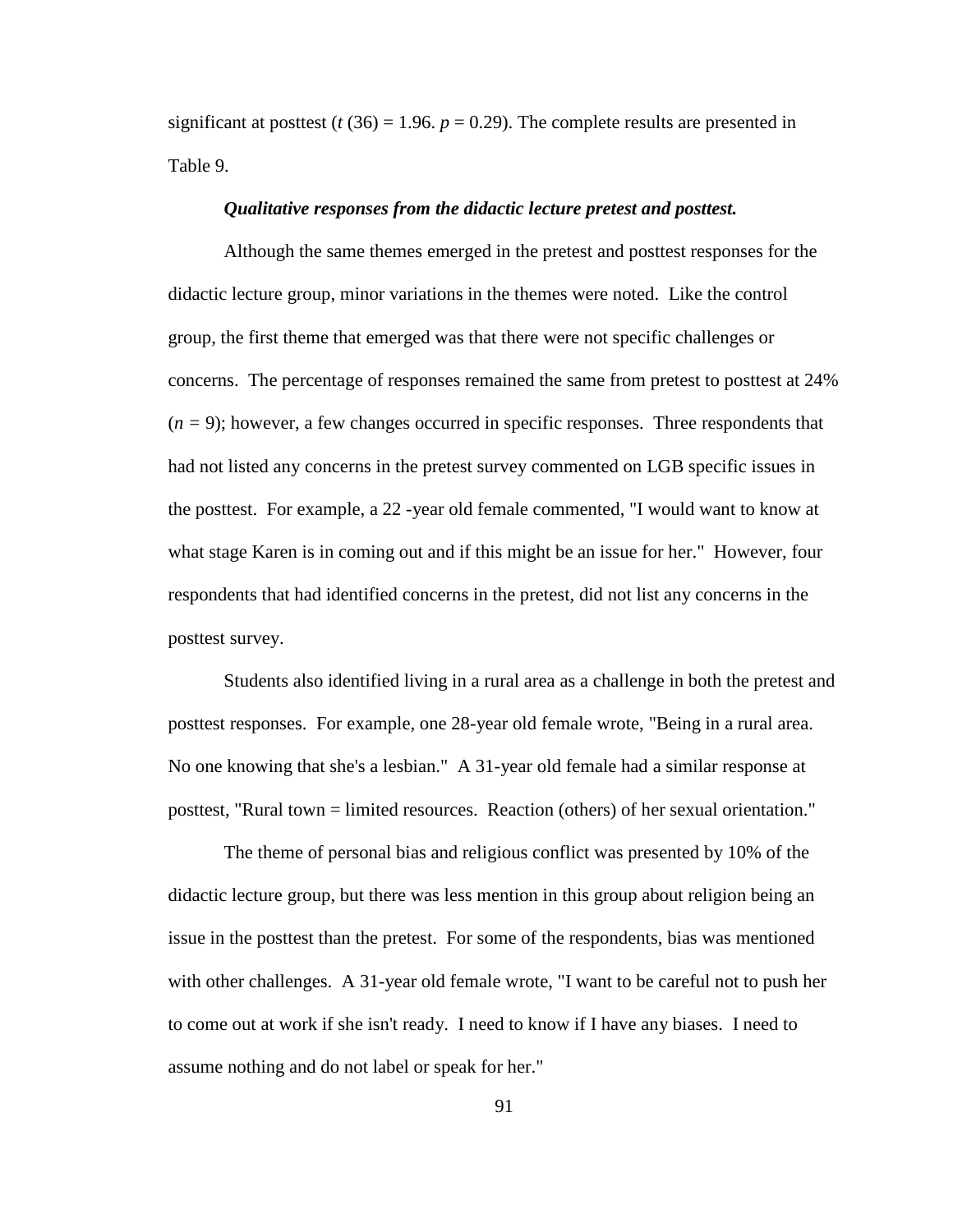Others identified how not being gay themselves might be a challenge. A 25-year old male wrote, "Not having many resources on where to meet other people like her. Not having the same thoughts/feelings as a gay person." A 27-year old male had a similar concern, "Challenge could be the fact that I am not gay and she is."

One respondent, a 40 year-old female, stated in her pretest survey that, "I would face challenges because I am strong in my Christian faith and having a gay/lesbian client would be hard for me to accept." However, in the posttest, this respondent did not mention her religious belief as a challenge. She only stated, "I may have trouble understanding Karen's sexual orientation." And finally, one 47-year old student responded simply, "My religious belief could sway me to be biased."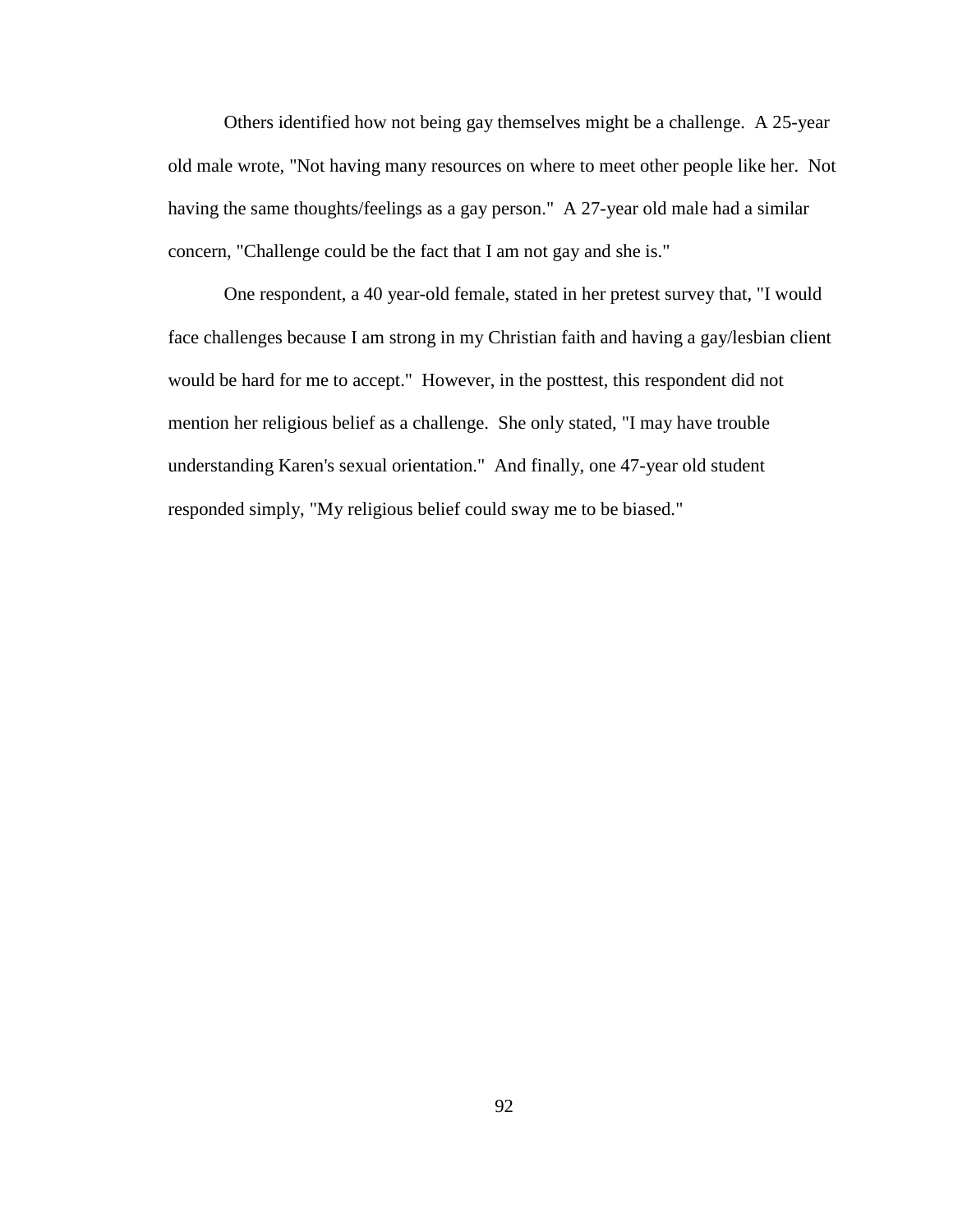# Table 9

# *Paired Sample t-tests for the Treatment Groups Comparing Pretest and Posttest Scores*

|                                             |                  | Didactic Lecture Group |                  |                  | <b>Experiential Group</b> |                  |
|---------------------------------------------|------------------|------------------------|------------------|------------------|---------------------------|------------------|
| Variable                                    | $\boldsymbol{t}$ | df                     | $\boldsymbol{p}$ | $\boldsymbol{t}$ | df                        | $\boldsymbol{p}$ |
| Perceived Competence - SOCCS Scale          |                  |                        |                  |                  |                           |                  |
| Knowledge Subscale                          | $-5.58$          | 36                     | .001             | $-5.19$          | 47                        | .001             |
| Skills Subscale                             | $-8.85$          | 36                     | .001             | $-7.99$          | 48                        | .001             |
| Total Scale*                                | $-8.45$          | 36                     | .001             | $-6.22$          | 48                        | .001             |
| Self-Rated Competence of                    |                  |                        |                  |                  |                           |                  |
| <b>LGB</b> Case                             | $-6.43$          | 36                     | .001             | $-7.01$          | 48                        | .001             |
| Demonstrated Competence - LGB Case Vignette |                  |                        |                  |                  |                           |                  |
| <b>Assessment Question</b>                  | $-4.35$          | 36                     | .001             | $-2.45$          | 48                        | .009             |
| <b>Treatment Question</b>                   | $-2.90$          | 36                     | .003             | $-3.59$          | 48                        | .001             |
| Multiple Choice Questions                   | $-1.96$          | 36                     | .029             | $-4.32$          | 48                        | .001             |
|                                             |                  |                        |                  |                  |                           |                  |

*\*Total scale includes knowledge and skills subscales*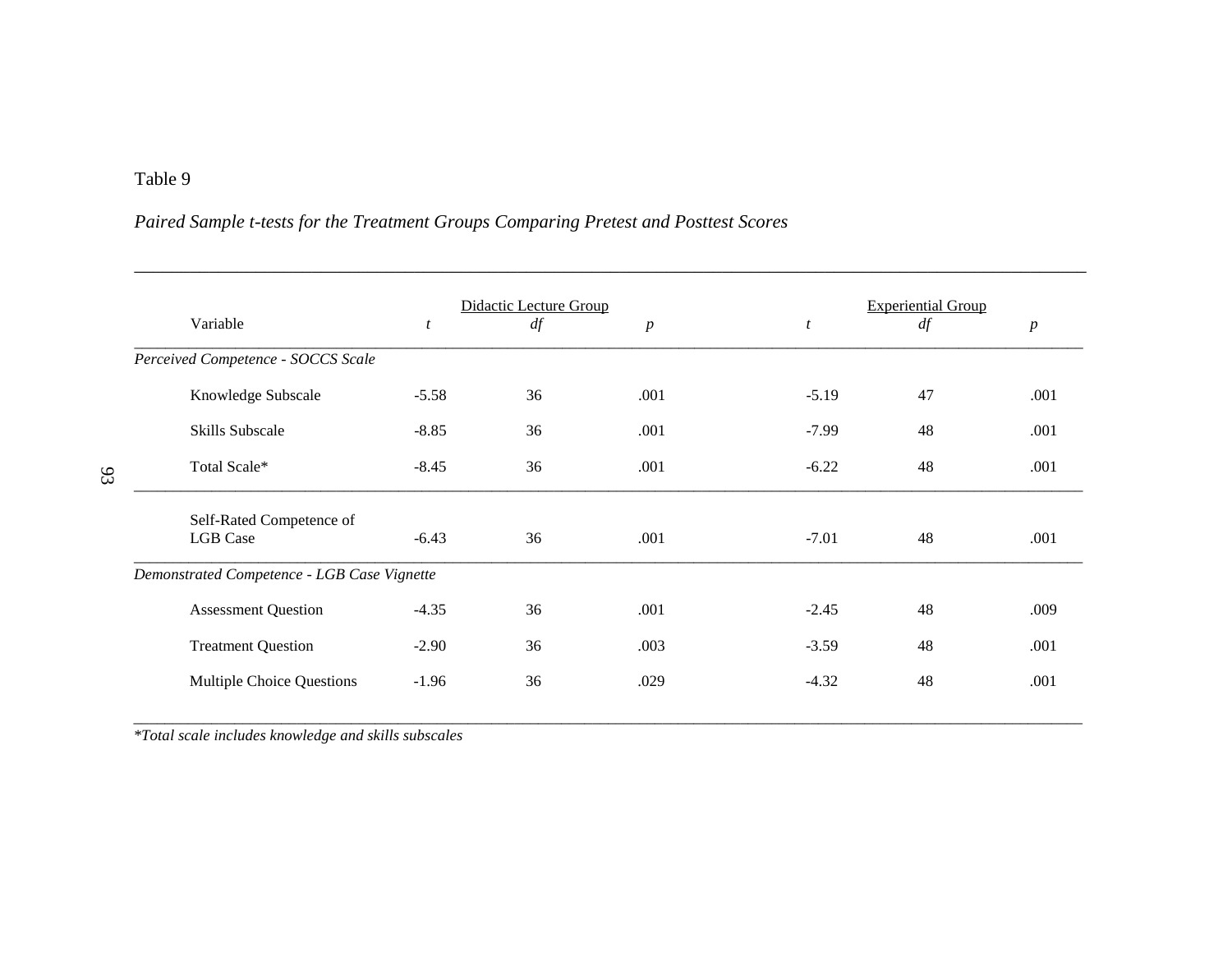# Table 10

94

# *Paired Sample t-tests for the Treatment Groups Comparing Pretest and Follow-Up Scores*

|                                             |                  | <b>Didactic Lecture Group</b> |                  | <b>Experiential Group</b> |    |                  |  |
|---------------------------------------------|------------------|-------------------------------|------------------|---------------------------|----|------------------|--|
| Variable                                    | $\boldsymbol{t}$ | df                            | $\boldsymbol{p}$ | $\mathfrak{t}$            | df | $\boldsymbol{p}$ |  |
| Perceived Competence - SOCCS Scale          |                  |                               |                  |                           |    |                  |  |
| Knowledge Subscale                          | $-4.62$          | 32                            | .001             | $-2.99$                   | 38 | .003             |  |
| Skills Subscale                             | $-4.60$          | 32                            | .001             | $-5.55$                   | 38 | .001             |  |
| Total Scale*                                | $-5.97$          | 32                            | .001             | $-5.40$                   | 38 | .001             |  |
| Self-Rated Competence of<br><b>LGB</b> Case | $-1.32$          | 32                            | .099             | $-1.57$                   | 38 | .062             |  |
| Demonstrated Competence - LGB Case Vignette |                  |                               |                  |                           |    |                  |  |
| <b>Assessment Question</b>                  | $-1.37$          | 32                            | .090             | $-3.21$                   | 37 | .002             |  |
| <b>Treatment Question</b>                   | $-0.69$          | 32                            | .010             | $-2.27$                   | 37 | .014             |  |
| Multiple Choice Questions                   | $-1.14$          | 32                            | .132             | $-3.26$                   | 38 | .001             |  |
|                                             |                  |                               |                  |                           |    |                  |  |

*\*Total scale includes knowledge and skills subscales*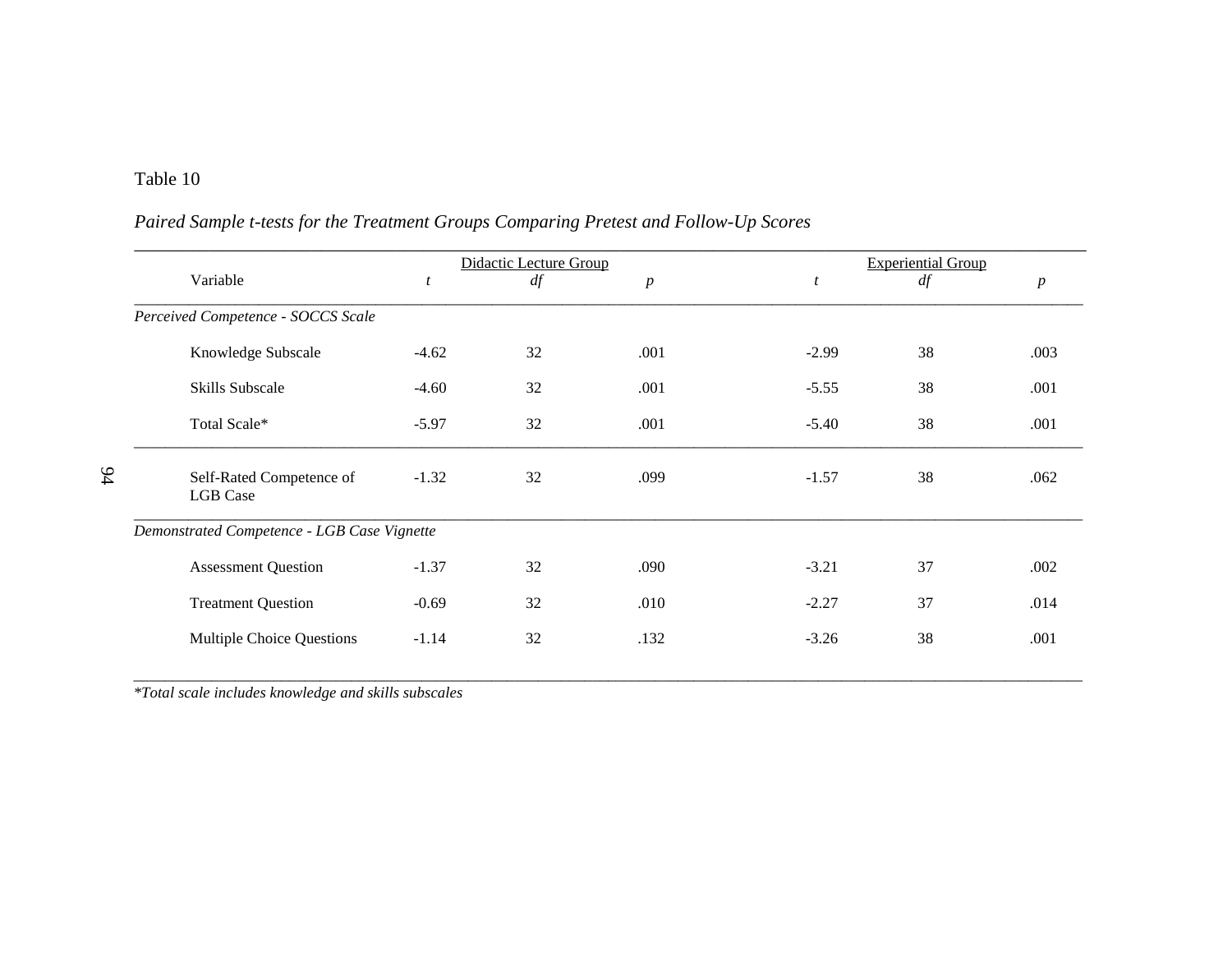### **Research Question 3.**

The third research question asked: *What is the change in perception of competency of social work students to work with LGB clients after experiencing a experiential training on LGB cultural competence?* To investigate this question on change of perception of competency and change in demonstrated competency after experiencing a LGB experiential training, a paired sample t-test was utilized to compare pretest and posttest results. All the dependent variables showed significant improvement from pretest to posttest for the experiential lecture group. This suggests that for this group of students, both self-efficacy of cultural competence with LGB clients as well as demonstrated cultural competence with LGB clients significantly improved after a brief, two-hour experiential training. The results are presented in Table 9 along with results from the didactic lecture group.

### *Qualitative responses from the experiential group pretest and posttest.*

The three major themes that emerged from the experiential group at pretest were the same as those identified by the other groups. Having no specific challenges or no LGB-specific concerns was the first theme to emerge with 28% of respondents  $(n = 16)$ giving this type of response. The second theme to emerge was living in a rural area and was given by 14%  $(n = 8)$ . The third theme was personal bias and religious conflict. This theme was identified by 9% of respondents  $(n = 5)$ . Slightly different themes emerged in the posttest responses for the experiential group. No specific challenges was still the major theme for the posttest experiential group (29%). These responses included non-LGB concerns such as a 58-year old female who wrote, "Being depressed and being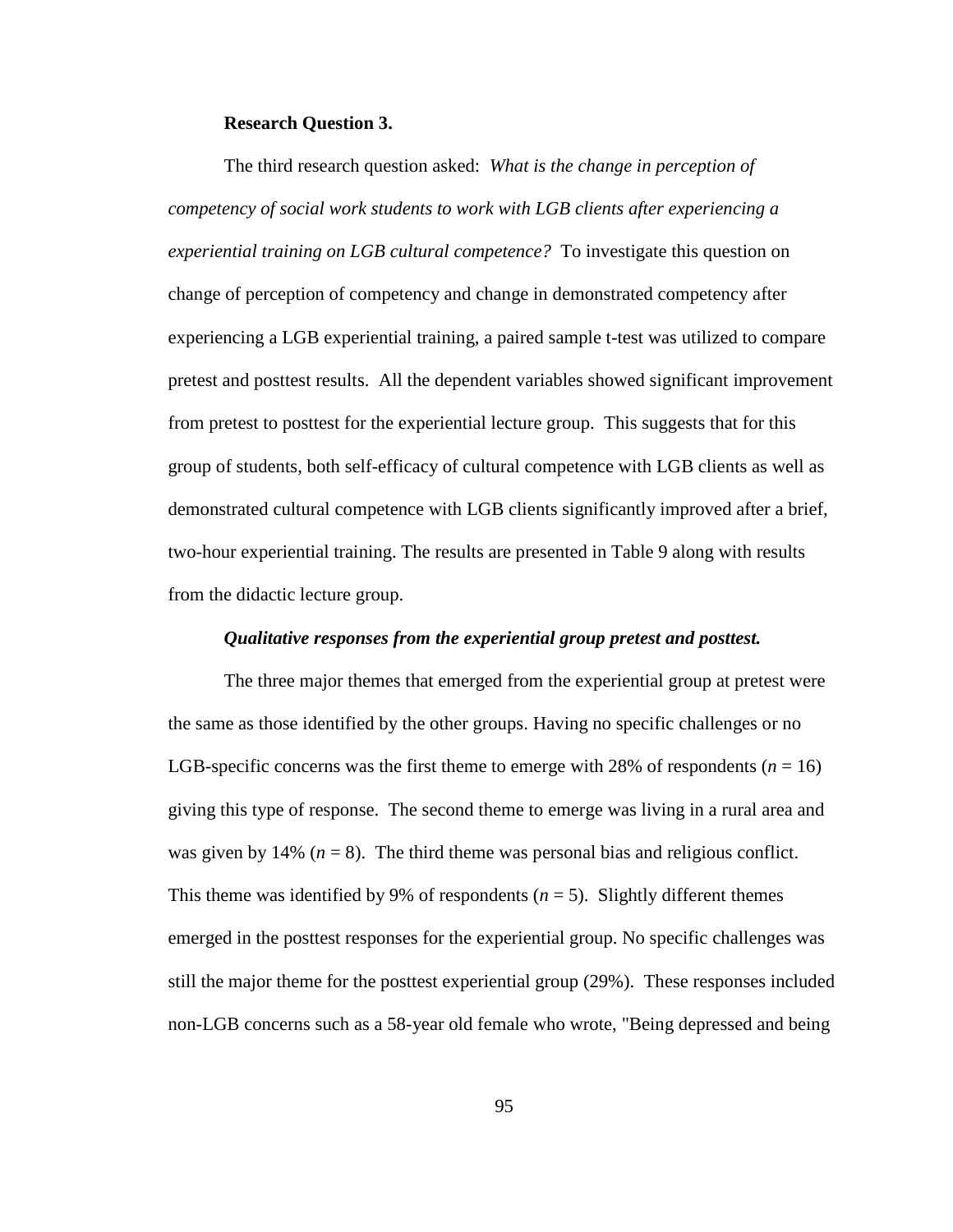a nurse could be dangerous." A 22-year female old also focused on her mood, "Karen may be experiencing depression that is causing her to not function well at work."

Living in a rural area was the second theme to emerge. This theme was identified by 13% of respondents  $(n = 7)$  in the posttest experiential group. As with the pretest, students saw living in a rural area as a challenge for Karen or other LGB individuals. A 36-year old female described it this way, "Coming from a small community, I know that it will be difficult assisting Karen in connecting with people. Opportunities to interact with people who have similar interests will be few and far between."

The third theme to emerge was not being able to relate to Karen. This theme was not as apparent in the pretest, but emerged as a theme in the experiential group posttest. Nine percent of students in this group  $(n = 5)$  identified some kind of concern of not being able to relate to Karen because of her being a lesbian. For example, a 22-year old wrote, "Being able to relate completely on her scenario." Another 22-year old female wrote, "Relating to Karen and understanding the culture of LGBT. Asking questions and being afraid to offend her." And one 34-year old expressed more concern, "Not having walked in her shoes or knowing first-hand the stress she faces with being public about her sexuality."

There were also three respondents who named LGB-specific stressors that were discussed in the experiential training. For example, a 26-year old female wrote, "Her feeling unmotivated and the fact that she is having internalized homophobia because she is lying to her co-workers about her sexual orientation." A 25-year old male wrote, "Coming out in a rural town would be hard. It is hard for me to relate as I have never had to identify myself as a sexual minority." And finally, a 22-year old female writes, "It is a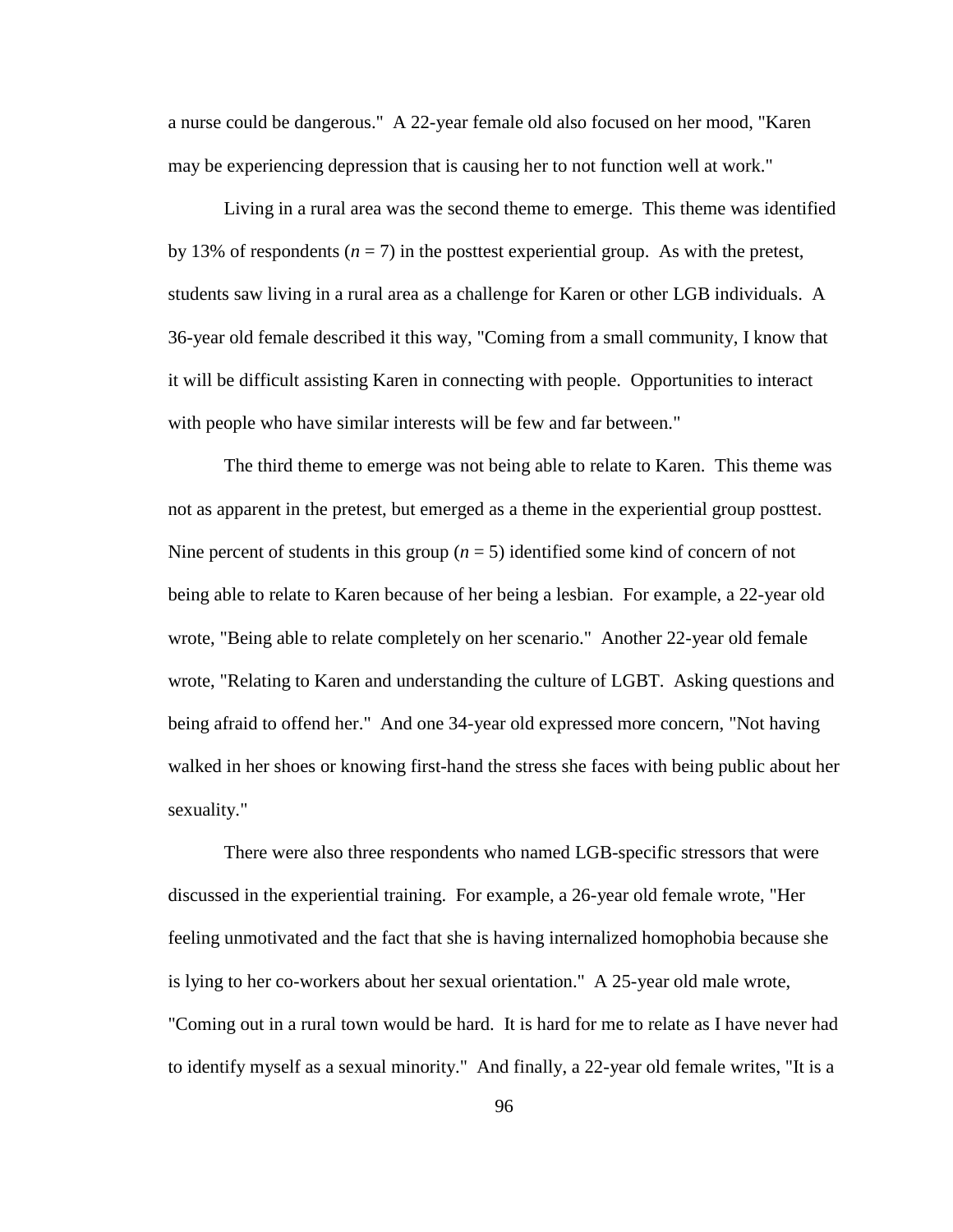challenge coming out in a heteronormative society. A small town would just add to her stress."

### *One month follow-up effects.*

To date, no previous studies had examined the lasting effects of trainings on perceived and demonstrated competence with LGB clients. To explore the lasting effects of these two different types if trainings, a follow-up survey was administered one month following the trainings. Findings from the follow-up survey were mixed (see Table 10). In comparing the lecture group with the experiential group at one month follow up, the experiential group appeared to better maintain the gains made from the educational intervention. While both groups still showed significant change from pretest, the experiential group showed sustained significant change in all but the variable of self-rated competence  $(t(38) = -1.57, p = .062)$ . This could suggest a more lasting effect from this teaching model.

### *Comparison with the control group.*

In considering if the treatment groups' posttest scores were significantly different from the control group, independent sample t-tests were conducted comparing each treatment group with the control group. The results are presented in Table 11.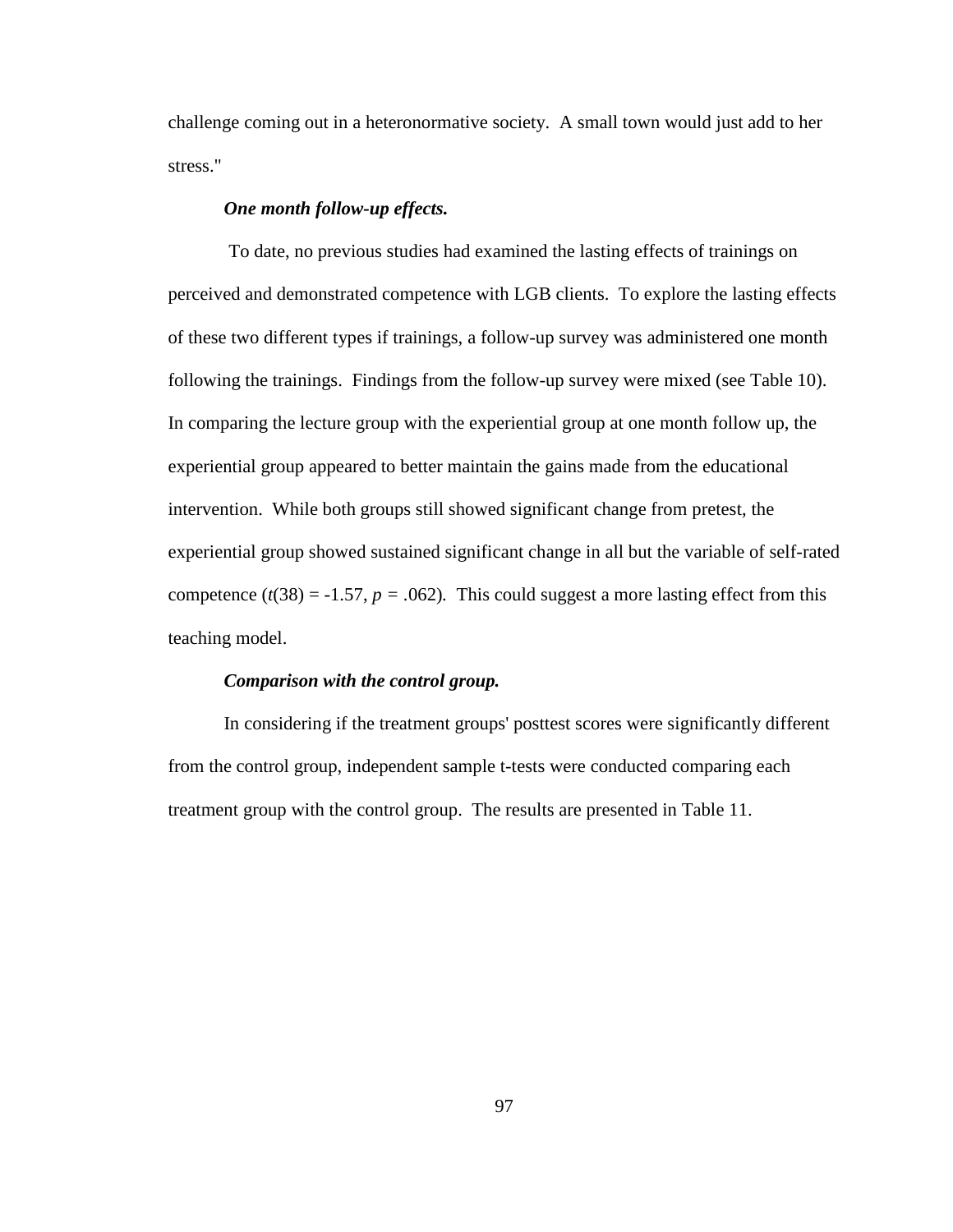# Table 11

# *Independent t-test for Treatment vs. Control Group at Posttest*

| Variable                           | $\boldsymbol{t}$ | df  | $\boldsymbol{p}$ |
|------------------------------------|------------------|-----|------------------|
| Lecture Group vs. Control          |                  |     |                  |
| Knowledge subscale                 | $-2.16*$         | 134 | .034             |
| Skills subscale                    | $-1.44$          | 134 | .154             |
| Total Scale*                       | $-2.37*$         | 134 | .019             |
| Self -Rated Competence of LGB Case | $-1.21$          | 134 | .229             |
| <b>Assessment Question</b>         | $-4.78**$        | 134 | .000             |
| <b>Treatment Question</b>          | $-2.51*$         | 134 | .015             |
| Multiple Choice Questions          | $-2.42*$         | 134 | .018             |
| Experiential Group vs. Control     |                  |     |                  |
| Knowledge subscale                 | $-1.37$          | 145 | .173             |
| Skills subscale                    | $-1.87$          | 146 | .064             |
| <b>Total Scale</b>                 | $-1.98*$         | 146 | .050             |
| Self -Rated Competence of LGB Case | $-1.74$          | 146 | .084             |
| <b>Assessment Question</b>         | $-1.29$          | 146 | .201             |
| <b>Treatment Question</b>          | $-3.34**$        | 146 | .001             |
| Multiple Choice Questions          | $-3.08**$        | 146 | .002             |

\**p* < .05. \*\**p* < .01. *Total scale includes knowledge and skills subscales*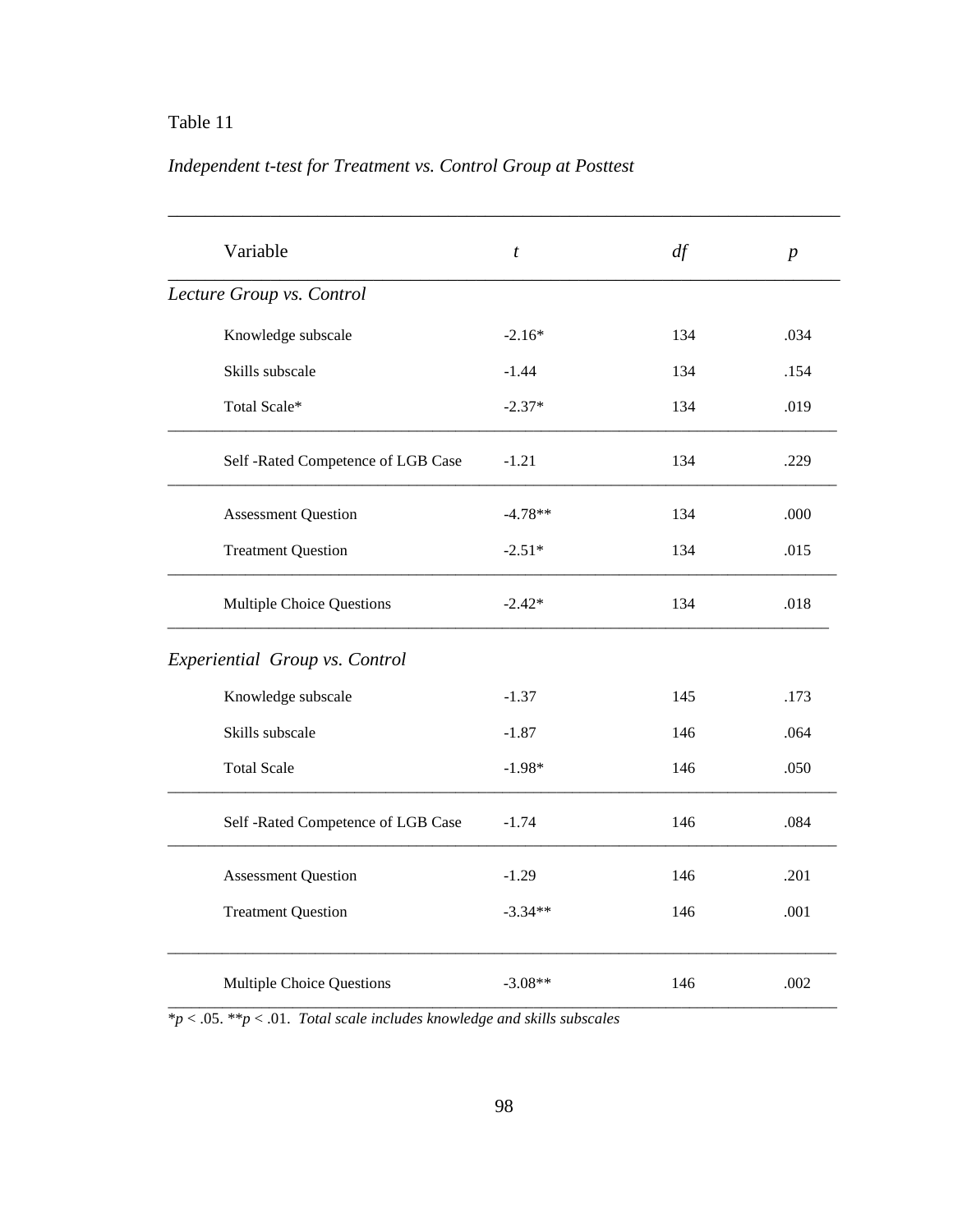Both treatment groups were significantly different from the control group in terms of demonstrated competence. This would suggest that both types of training improve level of demonstrated competence. The didactic lecture group was also significantly higher in self-perception of Knowledge ( $t(134) = -2.16$ ,  $p = .034$ ) and self-perception of overall cultural competence with LGB clients  $(t(134) = -2.37, p = 0.19)$ .

### **Research Questions 4 and 5.**

Research question four asked: *Which training method creates the most change in perceived competency level (attitude, knowledge and skill) of social work students to work with LGB clients?* Similarly, research question five asked: *Which training method creates the most sustained change in perceived competency level (attitude, knowledge and skill) of social work students to work with LGB clients as measured by follow-up assessment?* To answer research questions four and five concerning which training method created the most change as well as the most sustained change, analysis of gain scores were utilized. To calculate the gain score, the difference between pretest and posttest mean scores were calculated and a new variable created. The group means were then compared in an independent-sample t-test. The results are presented in Table 12.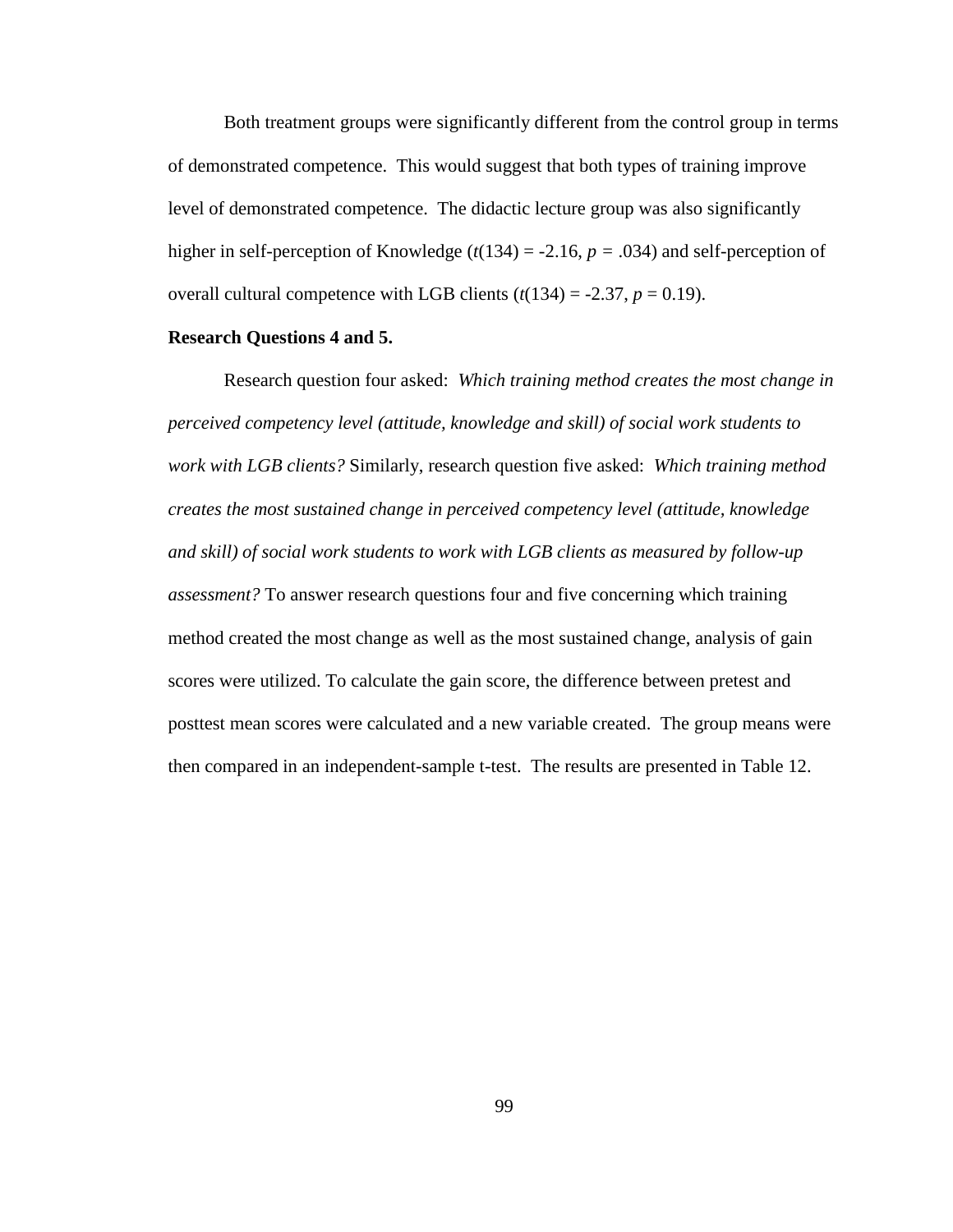### Table 12

### *Gain Scores t-test for Treatment Groups*

|                                  |      | Lecture |      | Experiential |                  |    |                  |  |
|----------------------------------|------|---------|------|--------------|------------------|----|------------------|--|
| Variable                         | M    | SD      | M    | SD           | $\boldsymbol{t}$ | df | $\boldsymbol{p}$ |  |
| Knowledge subscale               | 0.78 | .82     | 0.60 | .92          | 0.95             | 83 | .344             |  |
| Skills subscale                  | 0.84 | .73     | 0.96 | .91          | $-0.68$          | 84 | .500             |  |
| Total Scale*                     | 0.79 | .77     | 0.68 | .88          | $-0.63$          | 84 | .532             |  |
| Self -Rated Competence of Case   | 0.94 | .80     | 1.13 | 1.00         | $-0.92$          | 81 | .359             |  |
| Case Vignette - Assessment       | 0.76 | 1.06    | 0.33 | .96          | 1.98             | 84 | .051             |  |
| Case Vignette - Treatment        | 0.60 | 1.14    | 0.47 | 1.02         | 0.54             | 84 | .590             |  |
| <b>Multiple Choice Questions</b> | 0.34 | .83     | 0.55 | .78          | $-1.22$          | 80 | .225             |  |
|                                  |      |         |      |              |                  |    |                  |  |

*\*Total scale includes knowledge and skills subscales*

There were no significant differences between the treatment groups among the dependent variable used to measure perceived competence and demonstrated competence.

Likewise, gain scores were calculated for the follow-up assessment by subtracting the pretest from the follow-up scores and a new variable was created. An independentsample t-test was conducted on the pretest and follow up gain scores as well. As with the posttest, there were no significant differences between the two groups. This suggests that while both training methods produce significant change from pretest scores, one training method is not more effective than the other.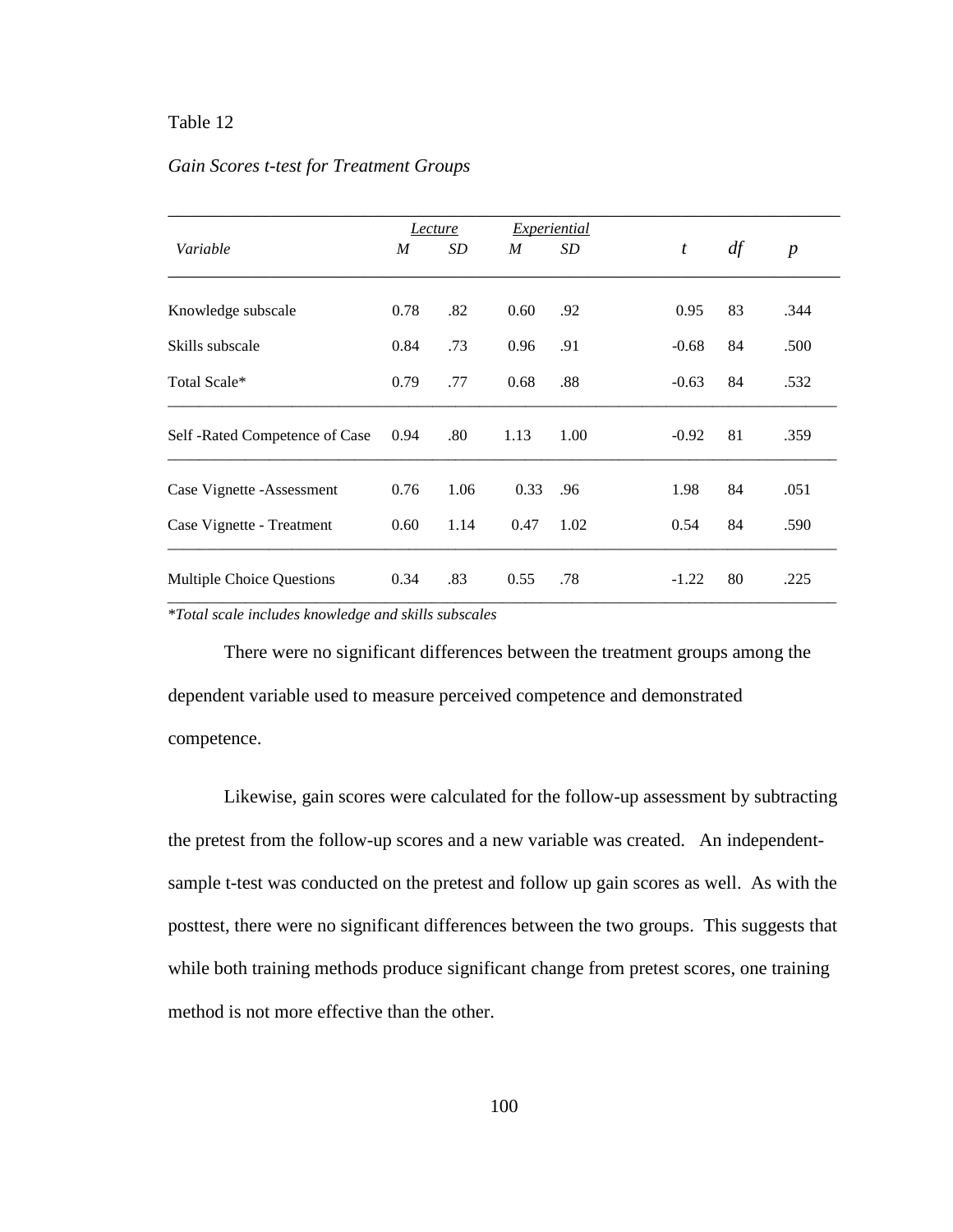#### **Research Question 6.**

Research question six asked: *How does student perceived competence of working with LGB clients compare with their demonstrated cultural competence?* Past studies have shown mixed results in examining the relationship between perceived competence and demonstrated competence. To answer research question six, correlations between the dependent variable were compared with Spearman's *rho* (the Spearman's *rho* test was used because the data was ordinal level and not normally distributed on all variables). The posttest treatment group variables were compared. The results are presented in Table 13.

### Table 13

|                                  | 1        | 2                      | 3       | $\overline{4}$ | 5        | 6    |
|----------------------------------|----------|------------------------|---------|----------------|----------|------|
| 1. Knowledge subscale            |          |                        |         |                |          |      |
| 2. Skills subscale               | $.251**$ |                        |         |                |          |      |
| 3. Total scale                   |          | $.803**$ . 747**       |         |                |          |      |
| 4. Self-Rated competence of case |          | $.282**$ .544** .515** |         |                |          |      |
| 5. Case Vignette - Assessment    | $-.032$  | $-.014$                | $-.007$ | .018           |          |      |
| 6. Case Vignette - Treatment     | .077     | .041                   | .069    | $-.026$        | $.451**$ |      |
| 7. Multiple choice questions     | .114     | .185                   | .197    | .169           | .184     | .096 |

#### *Correlations between Posttest Dependent Variables*

\**p* < .05. \*\**p* < .01. *Variables 1-4 measure perceived competency. Variable 5-7 measure demonstrated competence. Total scale includes knowledge and skills subscales*

\_\_\_\_\_\_\_\_\_\_\_\_\_\_\_\_\_\_\_\_\_\_\_\_\_\_\_\_\_\_\_\_\_\_\_\_\_\_\_\_\_\_\_\_\_\_\_\_\_\_\_\_\_\_\_\_\_\_\_\_\_\_\_\_\_\_\_\_\_\_\_\_\_\_\_\_\_\_\_\_\_\_\_\_\_\_

The above correlations reveal that variables that are associated with perceived competence are significantly correlated with like variables of perceived competence.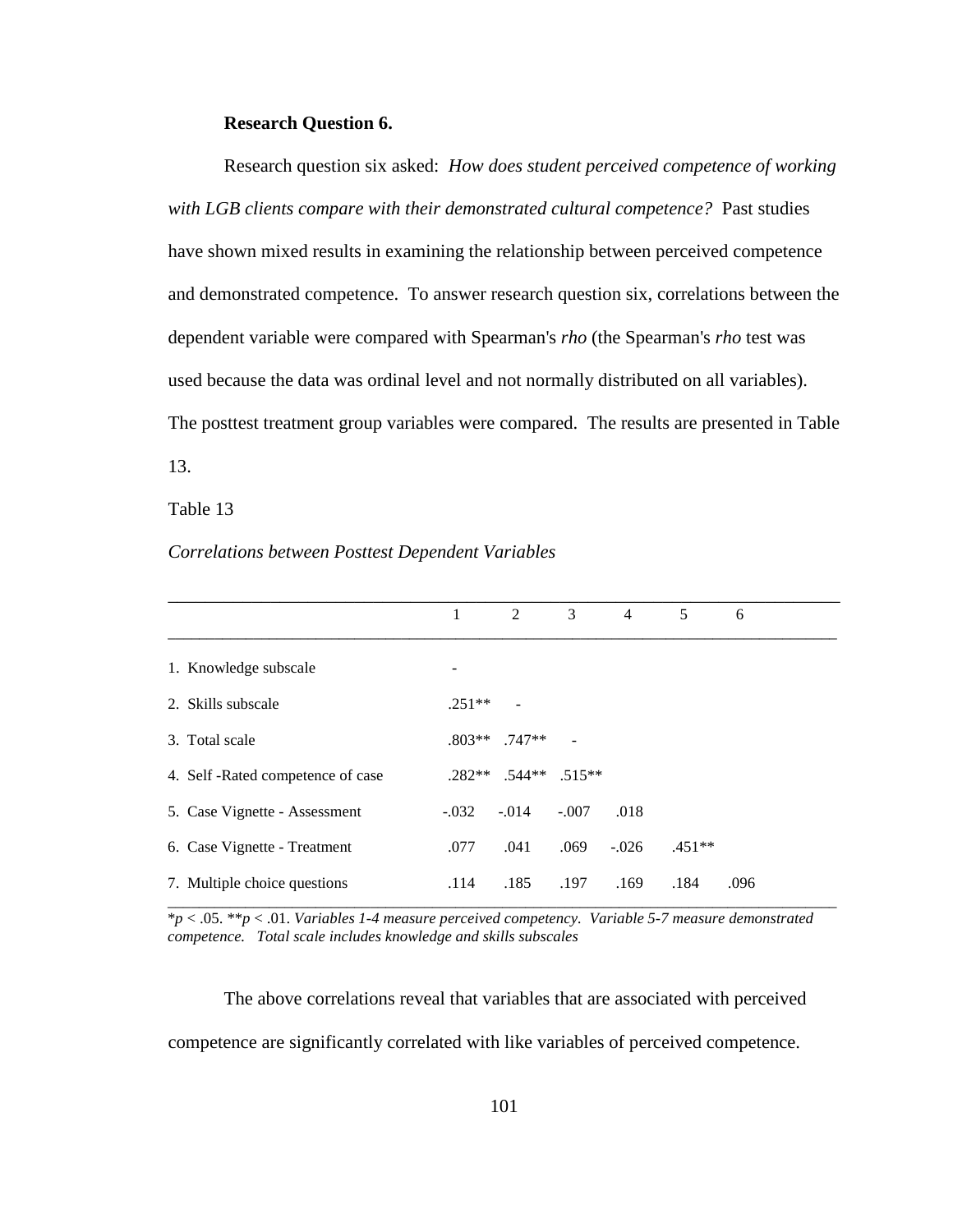That is, the subscales of Knowledge and Skills were significantly correlated with each other ( $r = .251$ ,  $p < .01$ ) as well as each being correlated with the Total scale ( $r = .803$ ,  $p = .01$ )  $\leq$  .01 and  $r = .747$ ,  $p \leq .01$ ). Also the student's assessment of their competency concerning the case, which is also a self-efficacy measure of perceived competence, was correlated with each of the subscales and Total scale.

There is a strong significant correlation between the two questions about the LGB case vignette that capture assessment and treatment of LGB issues which measures demonstrated competence  $(r = .451, p \le .01)$  There are no correlations between measures of perceived competence and demonstrated competence.

#### **Research question 7.**

Research question seven asked: *What do students think would help them work more effectively with LGB clients?* Thematic analysis was conducted on this qualitative question included in the survey. The students were given the following case vignette to read:

Karen is a 23-year-old female who recently graduated from college with a degree in nursing. She had moved to a small town and is working in a community hospital. Lately, she reports that she has been feeling unmotivated and is having trouble focusing at work. Additionally, she noted that it has been hard for her to make new friends or to find dates in the new town. She thinks this is because she has moved from a larger urban city to a more rural area where people do not seem to share her interests. She identifies as a lesbian, but not many of the new people she has met know about her sexual orientation. It has not come up at work, so none of her co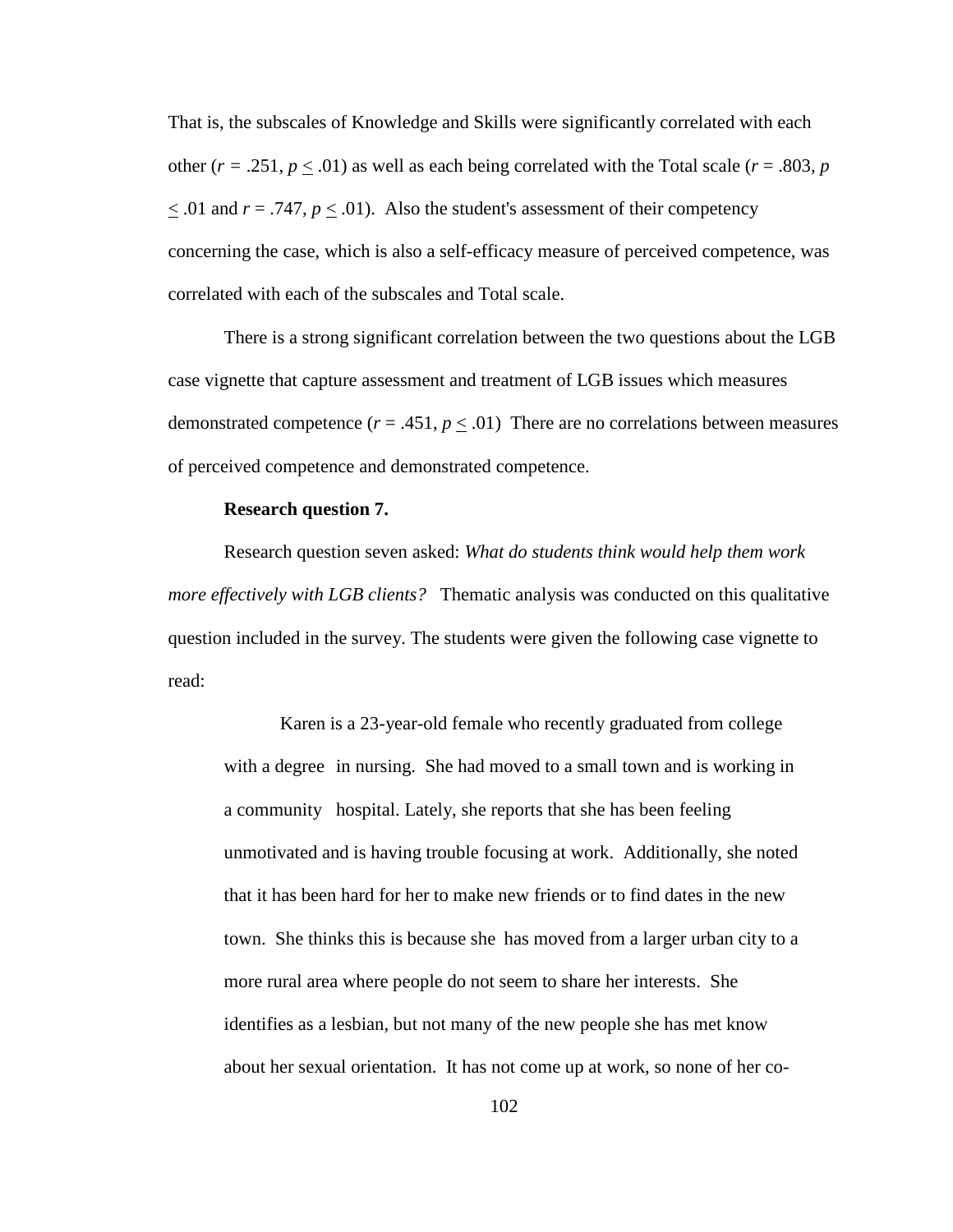workers know that she is a lesbian. She is not sure what their reaction would be. She is seeking your assistance before her lack of focus at work translates into a problem for her career.

After reading the case vignette about Karen, students were asked the following question: *What would help you to work more effectively with Karen and other LGB clients?* This question was aimed at exploring what student's thought would be beneficial in increasing their cultural competence with LGB clients.

#### *Pretest responses for treatment groups and control group for question 2.*

For the question, "What would help you work more effectively with Karen and other LGB clients," three major themes emerged. The most frequent response (41%) was about having more education or knowledge  $(n = 81)$ . Most responses were simply, "more education" or "more training and knowledge." A 32-year old male stated, "Training on specific LGB issues and more clinical experience." Other students included training plus more contact with LGB clients and the LGB community.

The next most frequent response given in the pretest surveys encompassed having more experience (29%). Fifty-eight responses identified more experience in general and also with LGB clients as a concern. A 26-year old female stated, "More experience, trainings, education, etc." Similarly, a 29-year old female commented, " I feel I need more direct practice with LGB clients and more experience with clients in general. Some evidence-based techniques would also be helpful." Other typical responses included, "talking with her and working with other LGB clients," and "more overall experience with this population", and "more social work experience in general and more experience with LGB clients." One 33-year old female responded with more detail, "Additional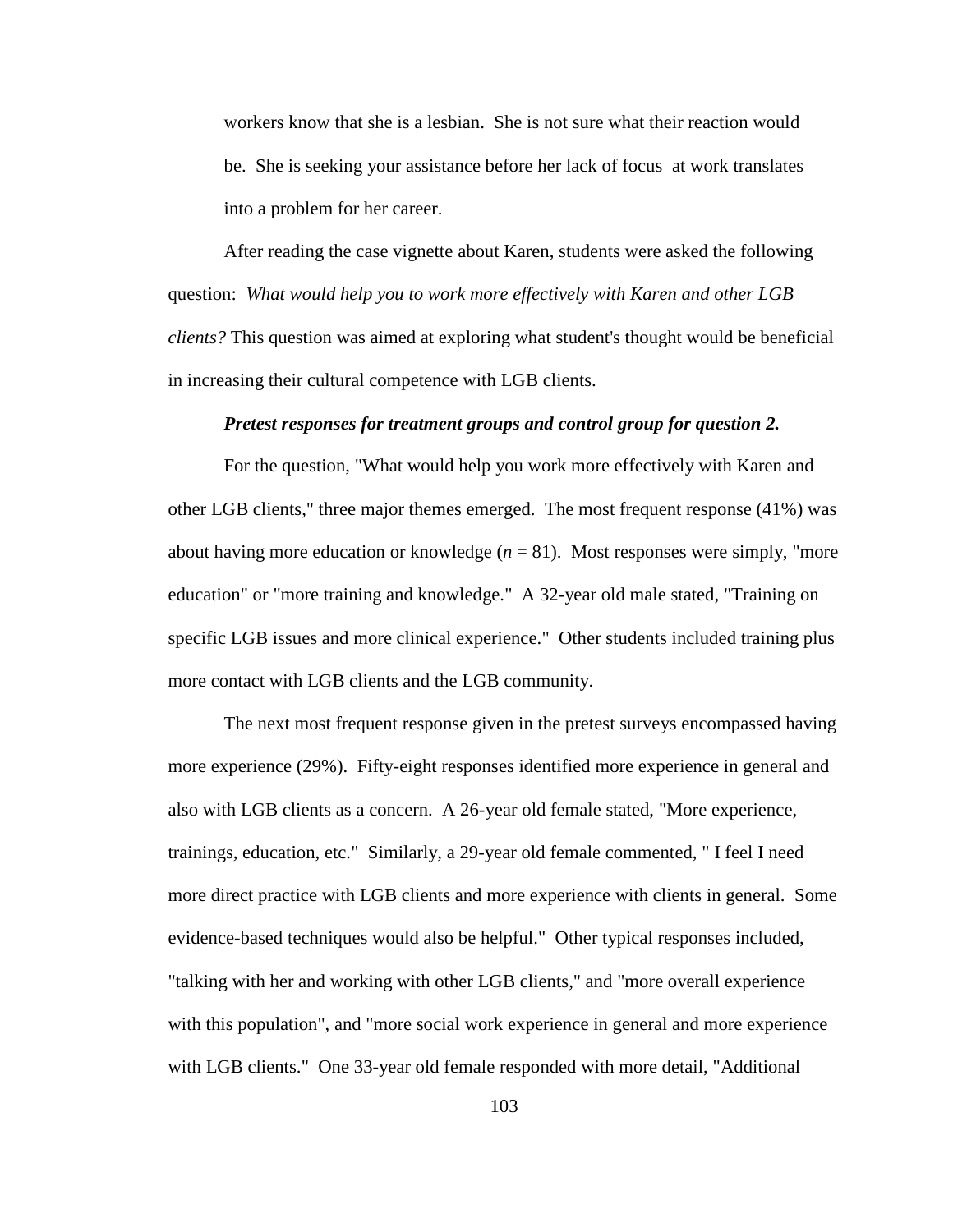information on obstacles faced by LGB. Issues most important to LGB in regards to their sexuality. Interventions specifically shown to work with LGB."

Several respondents  $(n = 12)$  stated that it would be helpful to spend more time getting to know the LGB community better. To some that meant seeing more LGB clients, for others it meant trying to develop more gay acquaintances and friends. For example, a 26-year old female reports, "Better understanding of the community, being friends with more homosexual people." Another female student age 25 responded:

Spend more time with the LGB community. Personally, I don't have a problem with LGB's, but some people do. I'm all about "being yourself", but not having personal experience as an LGB or know someone closely who is, I don't know how hard it is to be yourself.

Another student who was 26 and female stated, "Increased exposure to people who are openly and comfortably LGB." Other students felt their exposure should be in the clinical setting, "Exposure to LGB populations in the clinical setting."

#### *Posttest responses for didactic lecture group for question 2.*

Identical themes of the pretest emerged in the posttest responses for the didactic lecture group. However, there were specific comments about the training they had just received. The majority of responses were simply, "more education" or "more training and knowledge." Many felt the training they had just received for this study was helpful. A 35-year old male reported, "Specific coursework in LGB clients. Today was helpful, an entire course (fall or spring?) would be good." Likewise, a 22-year old female stated, "Knowledge on how to approach any issue with LGB clients, help with identifying real/actual issues. More seminars and research like I experienced today." Some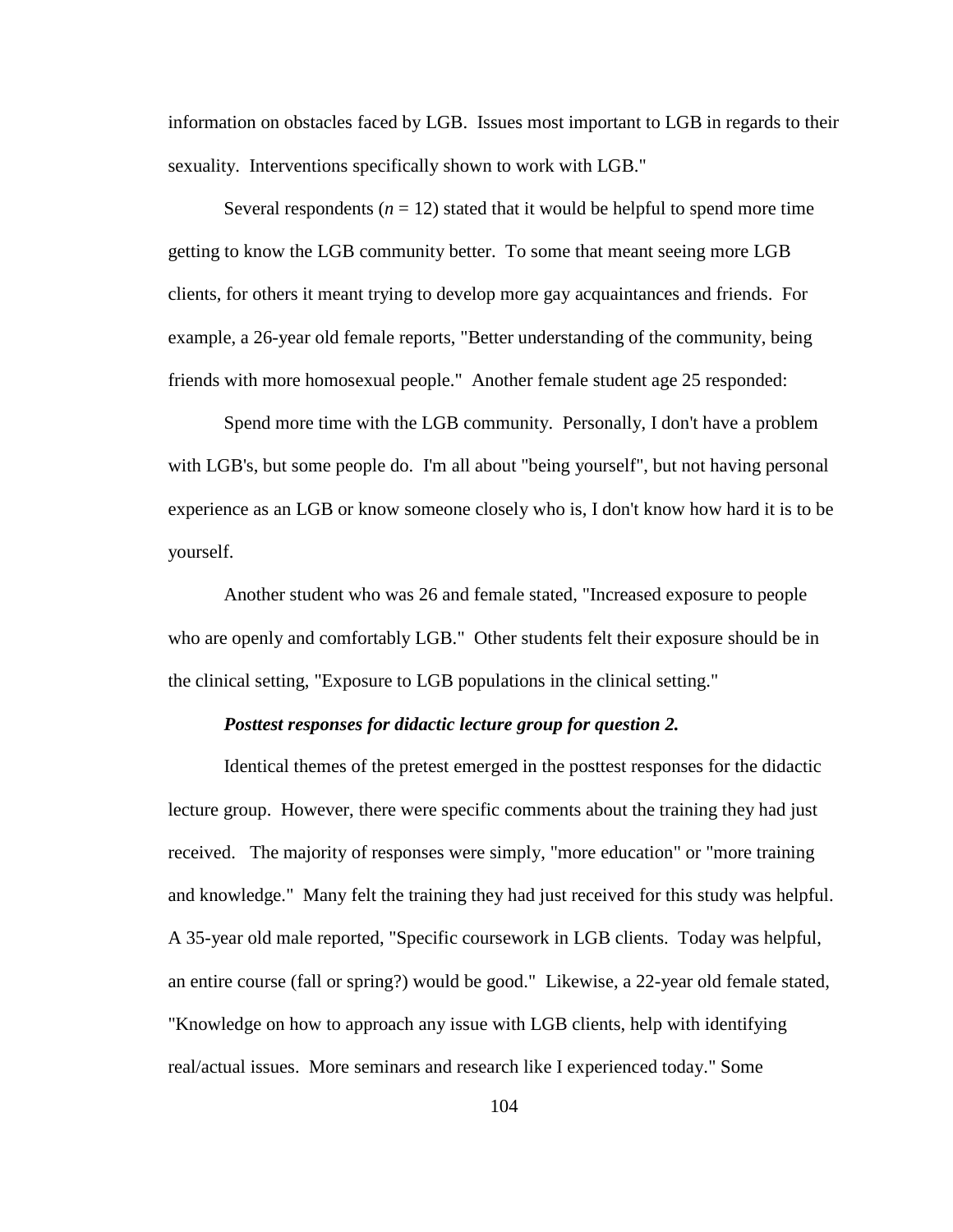respondents had specific ideas about how best to increase their knowledge, "I need more training and more education like we had today. Role playing, advanced training that uses scenarios like the one above."

The second theme that emerged from the posttest didactic lecture group was needing more experience. Similar to the pretest, about 12% of the respondents  $(n = 6)$ reported needing more experience with both LGB clients and general experience. Common responses with this theme were similar to a 29-year old female who commented, "I feel I need more direct practice with LGB clients and more specific training for working with LGB clients."

Some respondents echoed the same need as the pretest group to have more contact with the LGB community. A 24-year old male responded, "Conversations with LGB individuals regarding their life experiences." Similarly, a 50-year old female stated, "Education and more open discussions with LGB clients."

#### *Posttest responses for experiential group for question 2.*

Again, the themes that emerged for the experiential group for question 2 were the same as with the pretest group. About 39%  $(n = 21)$  of the respondents listed "more" education" or "more training and knowledge" as what would help them to work more effectively with LGB clients. A 27-year old male reported, "Specific training for working with LGB clients. Today was a good start." Likewise, a 22-year old female stated, "Knowledge on how to approach specific issues with LGB clients, I need more clinical experience."

The second theme that emerged from the posttest experiential group was needing more experience. Similar to the pretest, about 13% of the respondents  $(n = 7)$  reported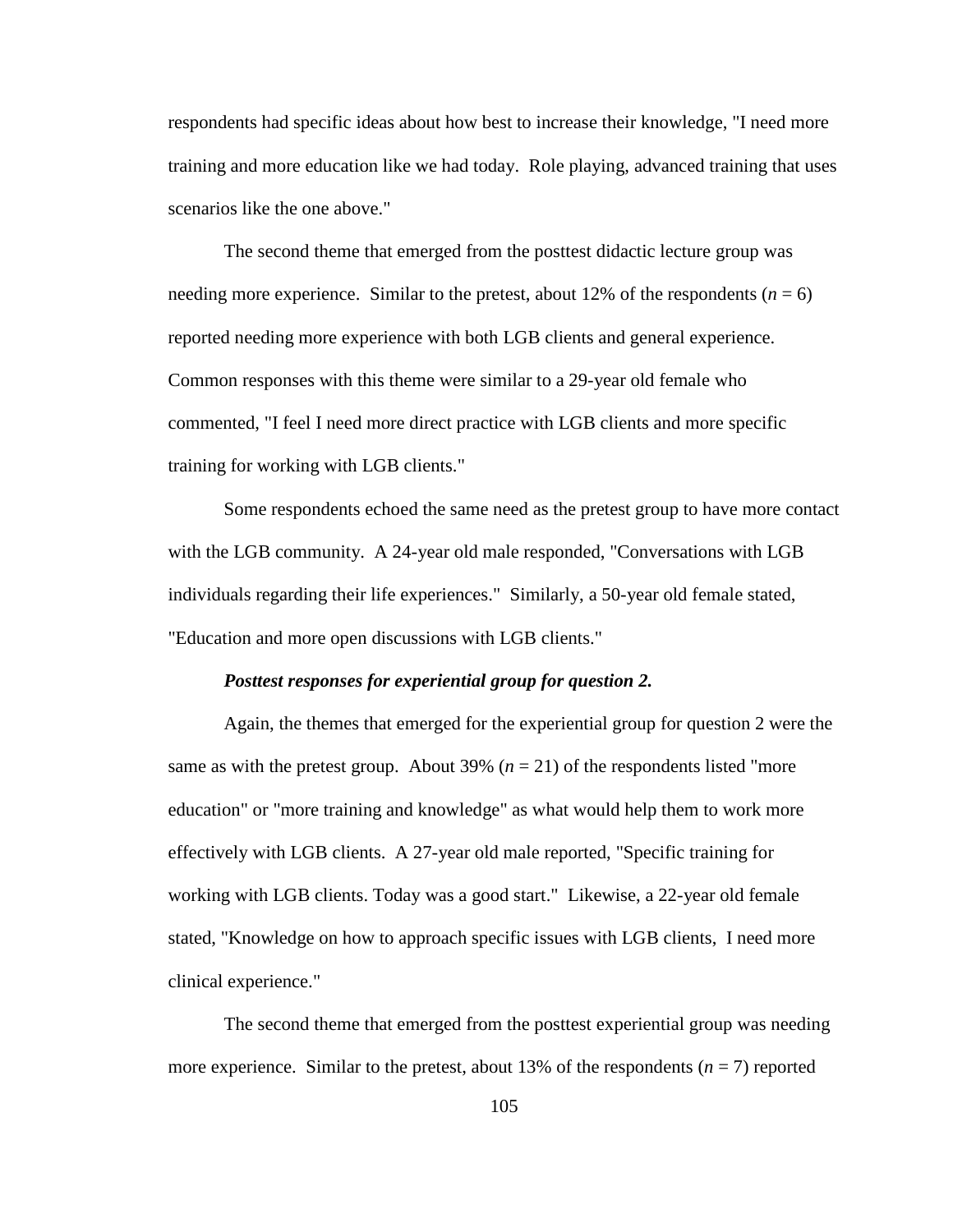needing more experience with both LGB clients and general experience. A 29-year old female commented, "I feel I need more direct practice experience in general. Since I am just starting graduate school, I will need more specific training for working with LGB clients." Specifically related to the experiential training, one student wrote, "I have never had any issues with LGB people. This class has taught me specific things I know will help me work better with this population."

The third theme that emerged from the experiential posttest responses was more contact with the LGB community. As before, some students identified more clinical contact and practice with the LGB community and some, like this 24-year old female stated, "I feel if I could be more a part of the LGB community and get to know more gay men and women; I would be more comfortable with this population."

A few respondents after the experiential training identified the need to better understand LGB-specific issues, particularly discrimination. One student wrote, "If I can understand the pressure/fear/uncertainty/discrimination that minorities face a little better." Another stated:

I would want to become more familiar with the community that Karen associates with and what social networking is available for her. I would want to understand the extent of the problems that face LGBT clients when others learn of their orientation. And one student commented, "Having more knowledge/experience with the population and the discrimination they have to live with daily."

Copyright © Steven D. Johnson 2013

106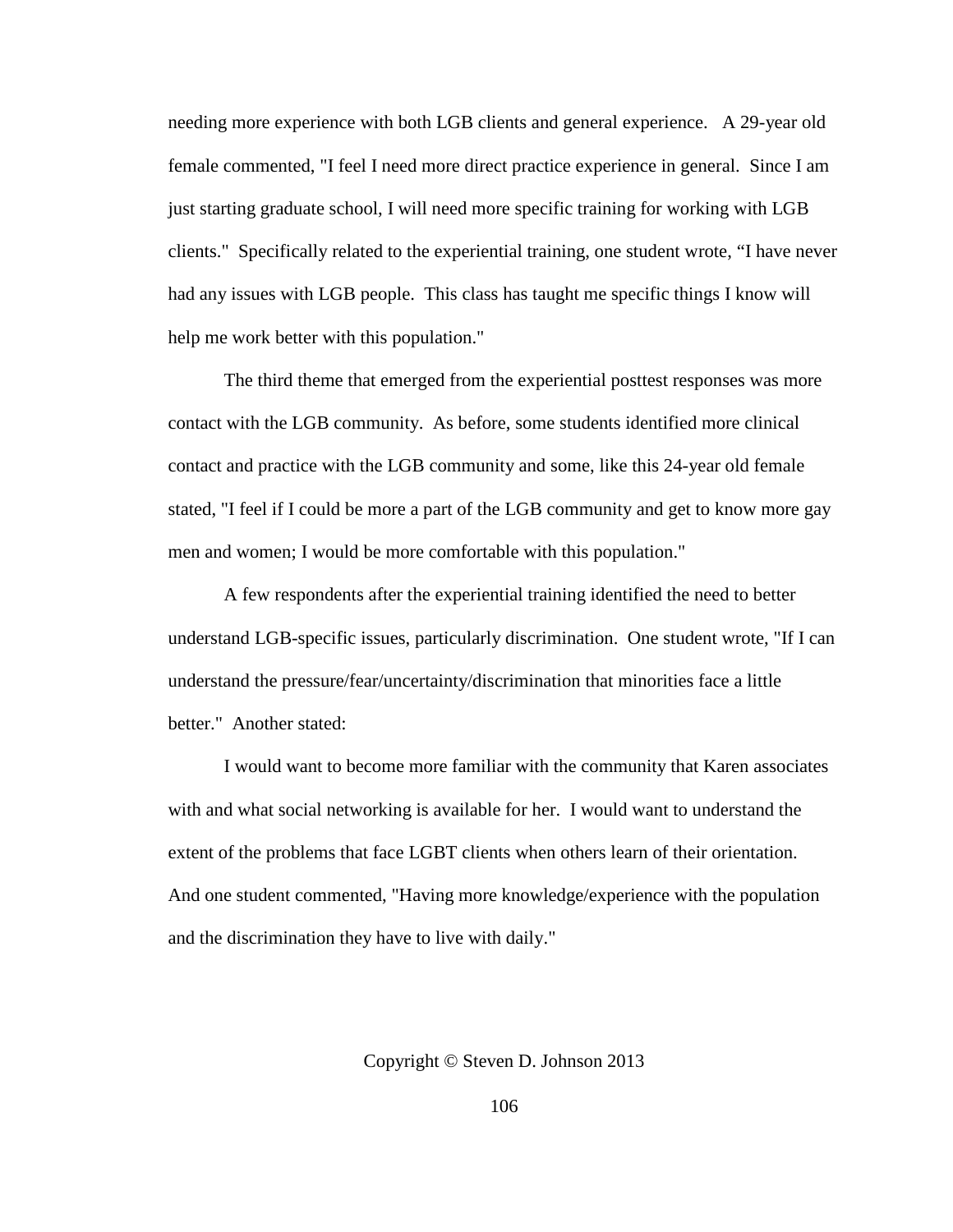#### Chapter 5

#### **Discussion**

Social Work education, along with most practice professions, has shifted its educational focus to a competency-based approach (CSWE, 2008). With this shift, one area of concern is how best to teach social work students the knowledge and skills required for culturally competent practice. A survey conducted by the Council on Social Work Education in 2009 on sexual orientation and gender expression found that most social work programs did not have a measure in place to assess student's cultural competence for working with LGB clients (CSWE, 2009). Additionally, only 14% of the 157 programs surveyed had a course designed to focus specifically on LGB issues (CSWE, 2009). Other programs reported teaching about LGB-specific topics in sexuality or diversity courses. Most, however, said that LGB-specific topics were infused throughout their curricula. This is the model currently used at the University of Kentucky. Because of the lack of outcome measures for this type of infusion approach, it is difficult to evaluate its effectiveness.

Knowing how best to teach cultural competence with LGB clients has yet to be described in the social work pedagogy literature. In response to this lack of information, this exploratory mixed-methods study examined cultural competence as it relates to work with LGB clients, and efforts to teach LGB cultural competence. Specifically, the study evaluated different pedagogical approaches to provide insight into the most effective method(s) for teaching social work students cultural competence for working with LGB individuals.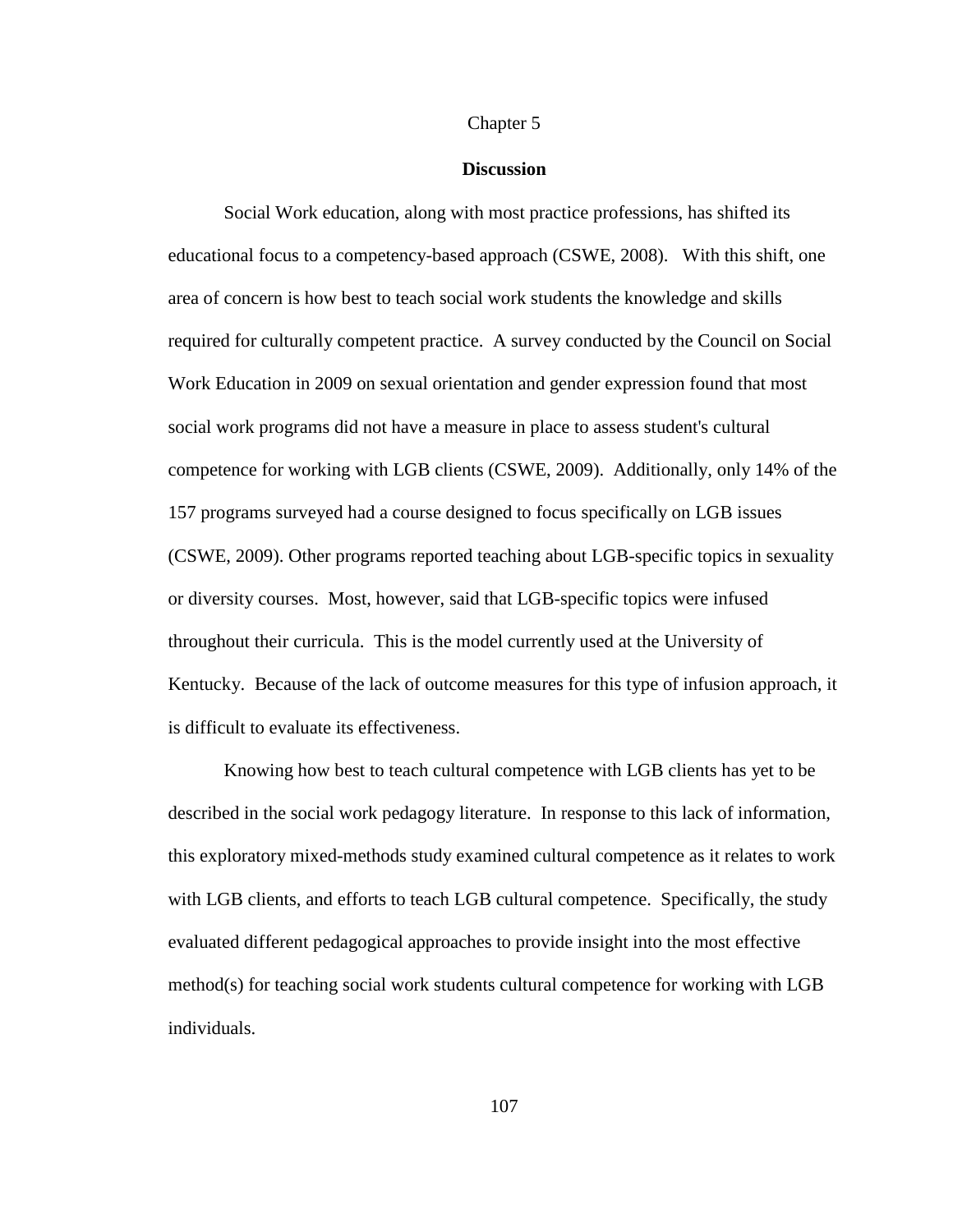In this chapter I will discuss the results of this study in relation to the research questions. First, the current level of perceived and demonstrated competence of MSW students who served as the control group will be discussed. Then discussion of the analyses of different pedagogical trainings and their impact and effectiveness on perceived and demonstrated competence is presented. I then explore the relationship between perceived and demonstrated competence measures in the study. Next, qualitative responses will be discussed in light of current findings to guide future exploration into this area of social work education. Finally, limitations and implications for education, practice and further research are discussed.

### **Perceived Competence of Control Group**

This exploratory study was the first study to examine self-efficacy (perceived competence) of cultural competence with LGB clients with graduate social work students. The control group in the study served as a baseline measure for how students were currently being taught cultural competence with LGB clients. For these students, LGB material is infused in the curriculum through case examples and class discussion in a variety of classes. However, no training exists in the MSW curriculum for working specifically with LGB clients.

For this study, cultural competence was operationalized as being comprised of attitude, knowledge, and skills as defined by Sue et al. (1982). A person's self-efficacy is their belief in his/her ability to successfully perform an activity or set of behaviors (Bandura, 1993). Research has shown that a practitioner's beliefs about their abilities are correlated with higher levels of performance and lower levels of professional anxiety (Bandura, 1997; Friedlander, Keller, Peca-Baker, & Olk, 1986; Larson et al., 1992).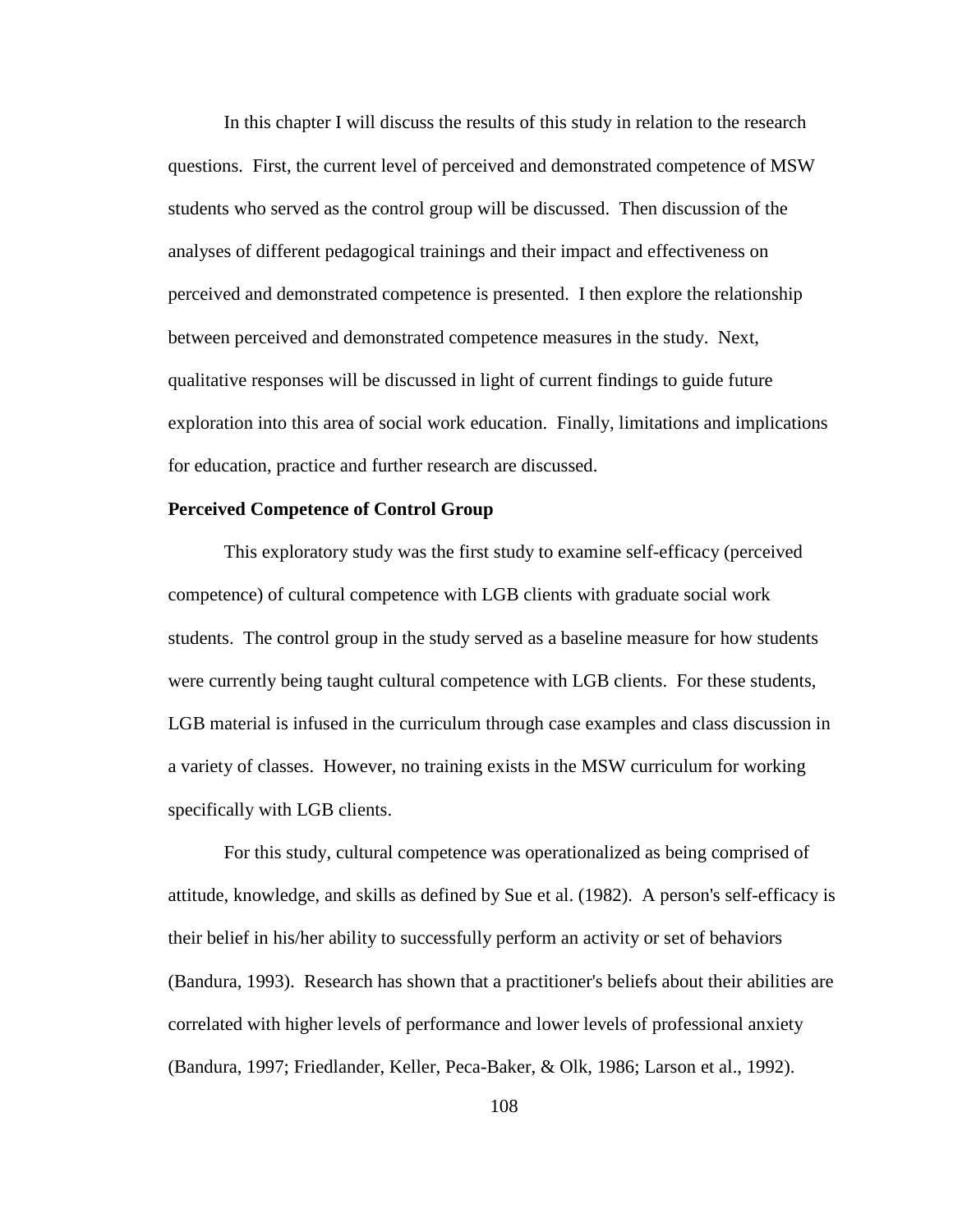The first research question explored the perceived competency level of the control group; those who have experienced the infusion method related to diversity content. In examining the scores of second and third year MSW students (the control group), one notices a high score in the Attitude subscale of the SOCCS. This high score is consistent with past studies involving graduate students in psychology (Graham, 2010, O'Shaughnessy, 2010), counseling (Grove, 2009), and couple and family therapy (Rock, Carlson & McGeorge, 2010). However, because the Attitude subscale responses were so high, the results produced a skewed distribution, and therefore were not appropriate for means comparison with other variables.

Grove (2009) suggests that high Attitude subscale scores could be explained in several ways. First, respondents may believe that they have a high level of comfort with working with LGB clients. Many students choosing social work as a career would likely have positive attitudes towards working with this minority population. Mohr (2002) describes this as the democratic working model of heterosexual identity where everyone is treated the same. Second, students may respond with a positive attitude because they believe that as a professional social worker, they are supposed to be positive toward LGB clients. This suggests that in spite of what may be their true feelings, students will answer positively because they feel that is the most appropriate professional response (Dillon & Worthington, 2003). Interestingly, this might be considered by some as a socially desirable response (Grove, 2009). However, students in this study did not appear to be answering in a socially desirable way according to the socially desirability scale (SDRS-5) included in the survey. Also, pretest, posttest, and follow-up Attitude subscale scores were consistently high for the control group as well as both treatment groups,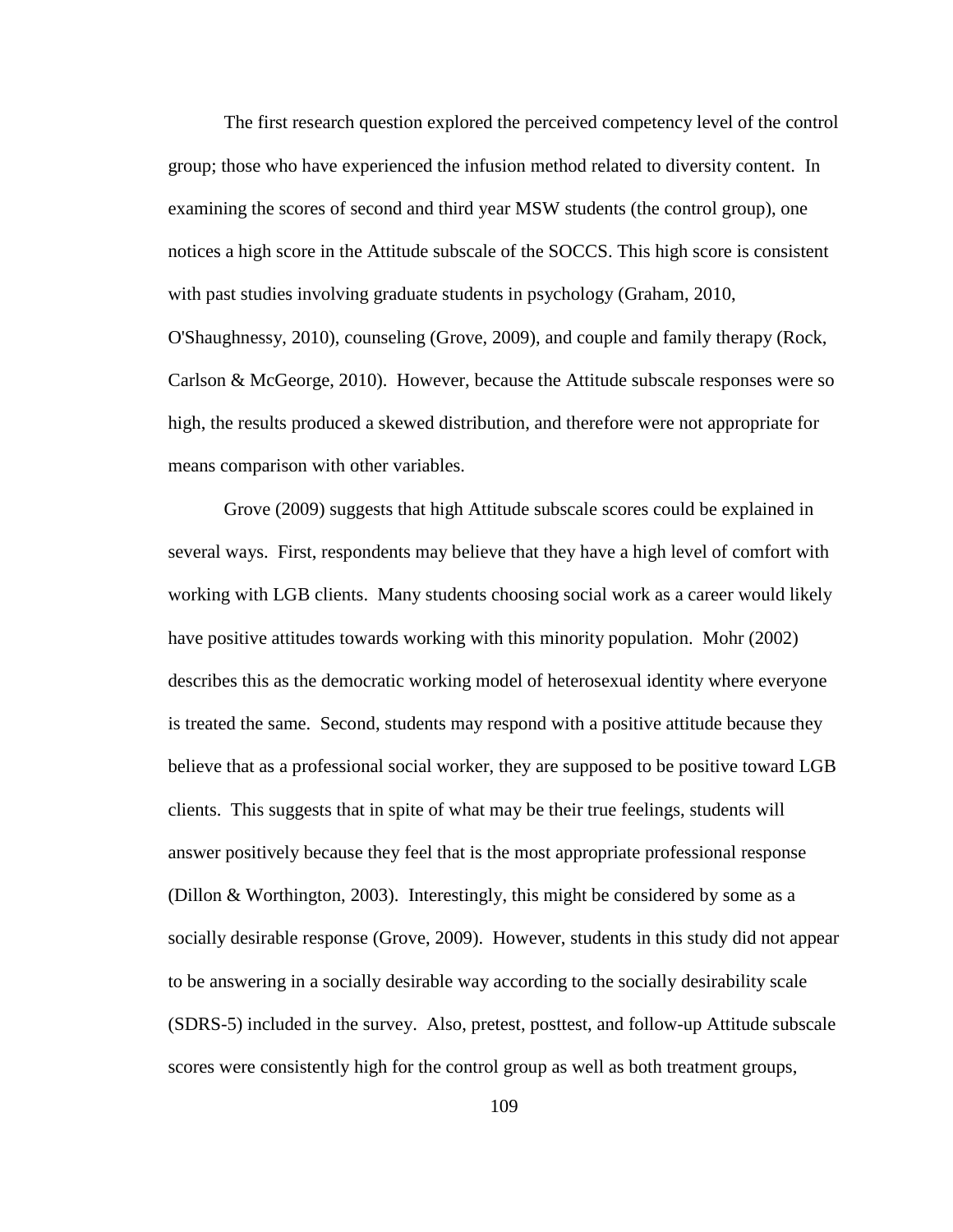suggesting that even in pre-intervention and no intervention conditions students identify as having a positive attitude toward working with LGB clients.

In the current study, qualitative responses also suggested that most students feel comfortable working with LGB clients. Many students reported no concerns or issues for working with the client in the case vignette or other LGB clients. Moreover, suggesting some sense of professional accountability, students who identified a personal bias toward LGB clients also discussed how they were going to control for this bias when working with LGB clients by either referring them elsewhere or not allowing their personal views to impact the working relationship with the client. Although the reason students report high attitude scores may vary and is beyond the scope of this study to determine, it appears that most students convey a professional, positive attitude toward practice with LGB clients.

Scores for the subscales of Knowledge and Skills as well as the total combined scale score were in the mid-range. This is also consistent with past studies (Grove, 2009; O'Shaughnessy, 2010), and suggests that while students have positive attitudes about working with LGB clients, they do not feel highly confident in their ability. In other words, their overall self-efficacy to work with LGB clients was not high. It was noted, however, that when comparing the control group to pretest scores of the treatment groups, all significant differences between the control group and the treatment groups were on variables that measured perceived competence. This suggests that the control group of MSW students' ratings of their self-efficacy in working with LGB clients was significantly higher than beginning students. Increased confidence in one's ability as one progressed through a training program appears to be captured in these self-efficacy

110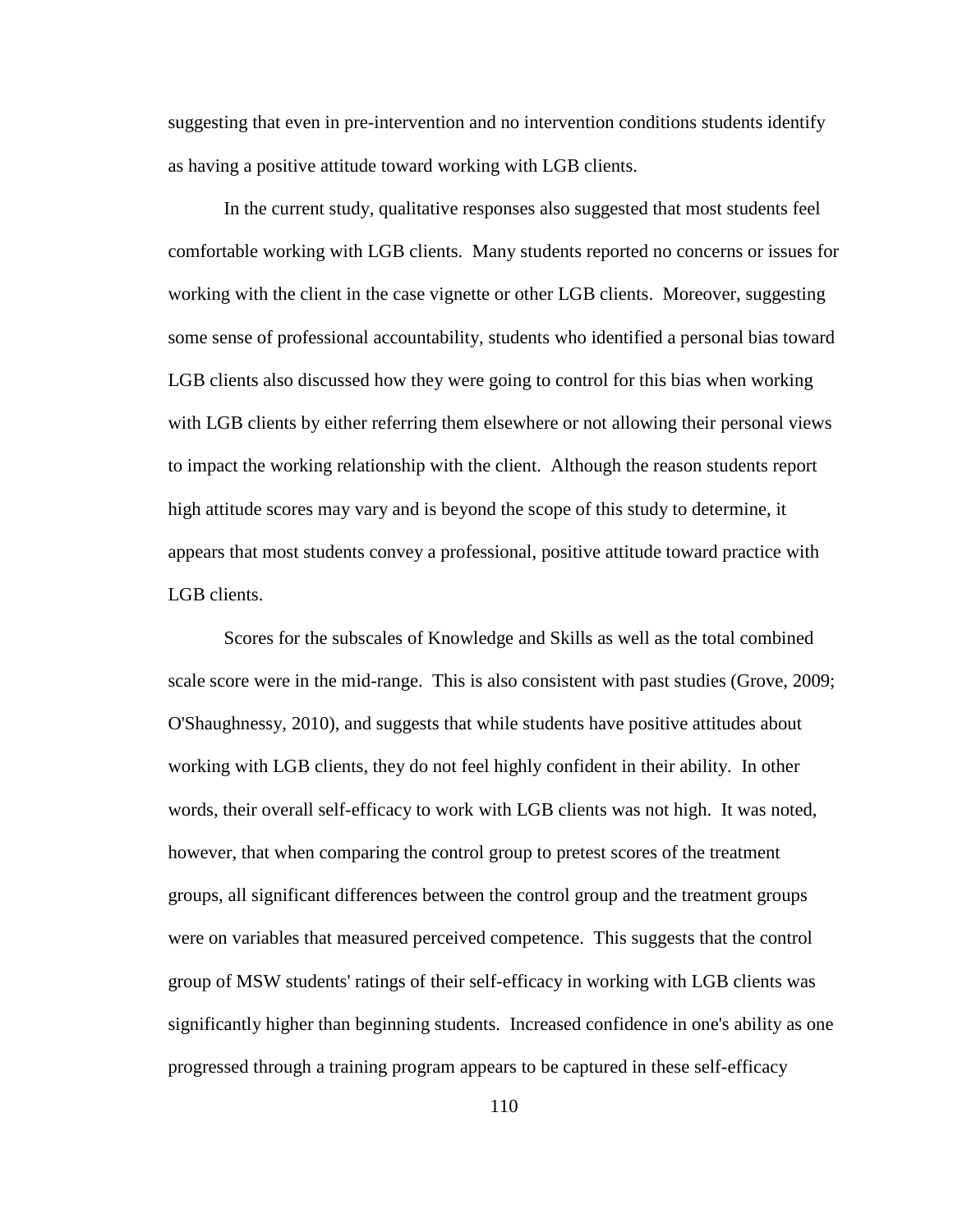scores. However, as will be discussed in the following section, despite self-perception, actual demonstrated competence was no better for the control group than the beginning students.

Examining specific items from the SOCCS may also offer insight into how students perceive their educational training thus far. One scale item states, "I have received adequate clinical training and supervision to work with lesbian, gay and bisexual clients." Students in the control group responded between "only a little true" and "slightly true" suggesting they feel unprepared to work with LGB clients. Another item states, "I have been taught how to work with LGB clients in my social work classes." Students fall in the same range, suggesting they do not feel their current educational experience has prepared them to work with LGB clients. These type responses are also reported in other studies that assess graduate student self-efficacy (Riggs & Fell, 2010). Although these responses were similar to those in the pretest treatment groups, it is perhaps somewhat concerning to obtain these responses from the control group students, as they are farther into their educational program. It should be noted, however, that it is common for graduate students in the helping professions to report they do not feel prepared to work with clients in general while still in training (Eubanks-Carter, Burckell, & Goldfried, 2005).

#### **Demonstrated Competence of Control Group**

For this study, demonstrated competence was operationalized by case conceptualization and multiple choice questions in response to the case. The methodology of using case conceptualization to measure demonstrated competence has been documented in past research (Constantine & Landany, 2000; Inman, 2006; Riggs &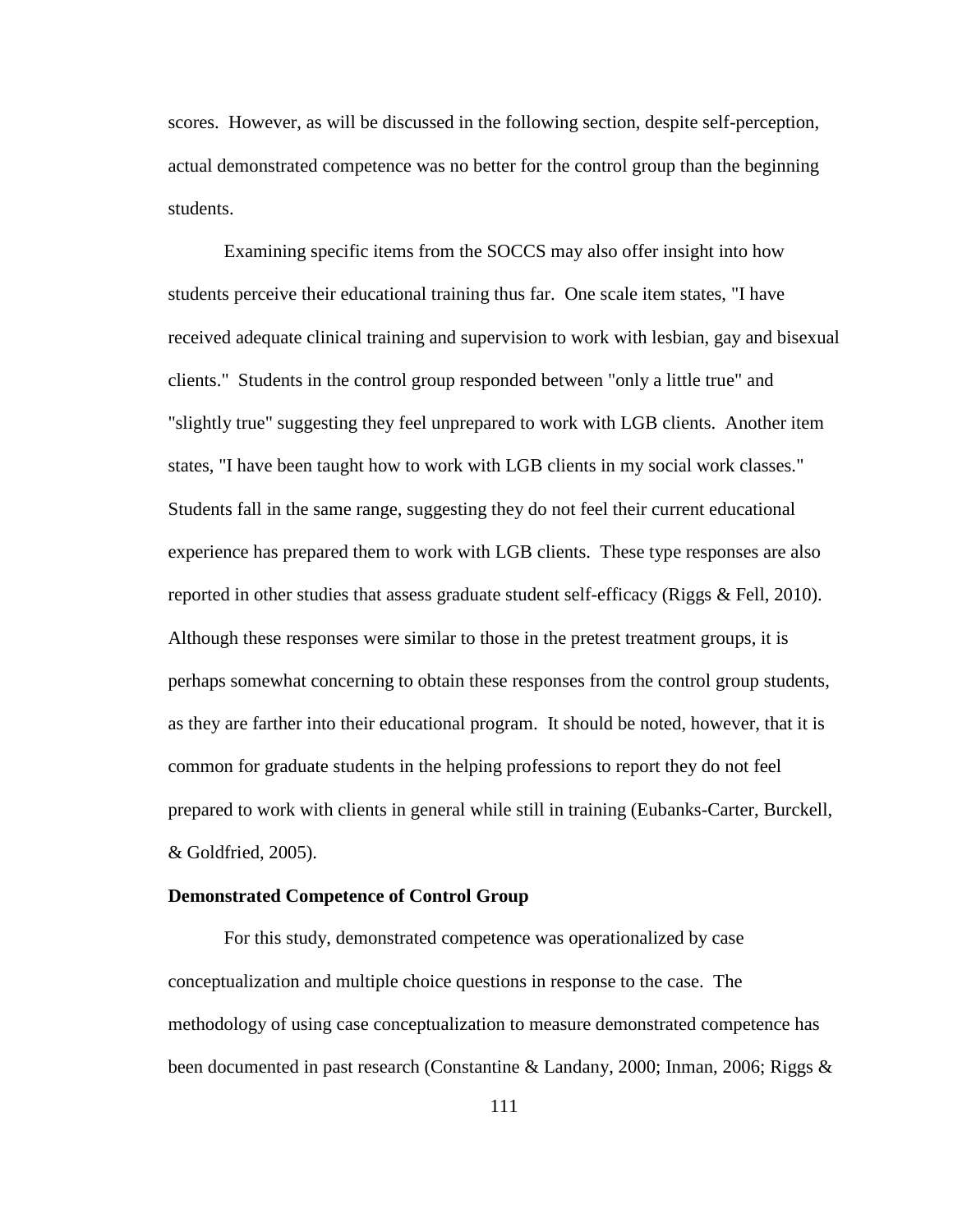Fell, 2010). Additionally, Ponterotto et al. (2002) suggest pairing self-report subjective measures with a quantitative measure. The multiple choice questions were used as quantitative, objective measures to capture actual knowledge on LGB-specific material presented in the case. Assessing application of LGB-specific knowledge afforded an opportunity to evaluate one type of demonstrated competence (Constantine, 2001).

Students in the control group scored in the mid-range on the case conceptualization questions. There were no significant differences between the control group and either of the pretest treatment groups, which suggests beginning MSW students are equally adept at case assessment and treatment as the control group students. This suggests a possible discrepancy in self-perception and actual ability as measured by responses to the case vignettes. In other words, for the control group of students, it appears that even though they possess more self-efficacy than beginning students, they do not demonstrate any higher levels of competency than beginning students. If beginning students demonstrate the same level of competence as students who have experienced infusion of LGB material in their coursework thus far, questions arise as to how effective this current method of infusion is in preparing students to work with LGB clients.

In the objective measure of demonstrated competence, the control group scored 85% correct as a group on the multiple choice questions (this is the same format as the comprehensive exam given at the end of their graduate program and of the Kentucky state licensure examination). These questions tested specific knowledge in areas unique to LGB clients (i.e. sexual minority stress, coming out, and heteronormativity). This supports the idea that although students may report not feeling competent (as measured by the Knowledge and Skills subscales), they do possess specific knowledge necessary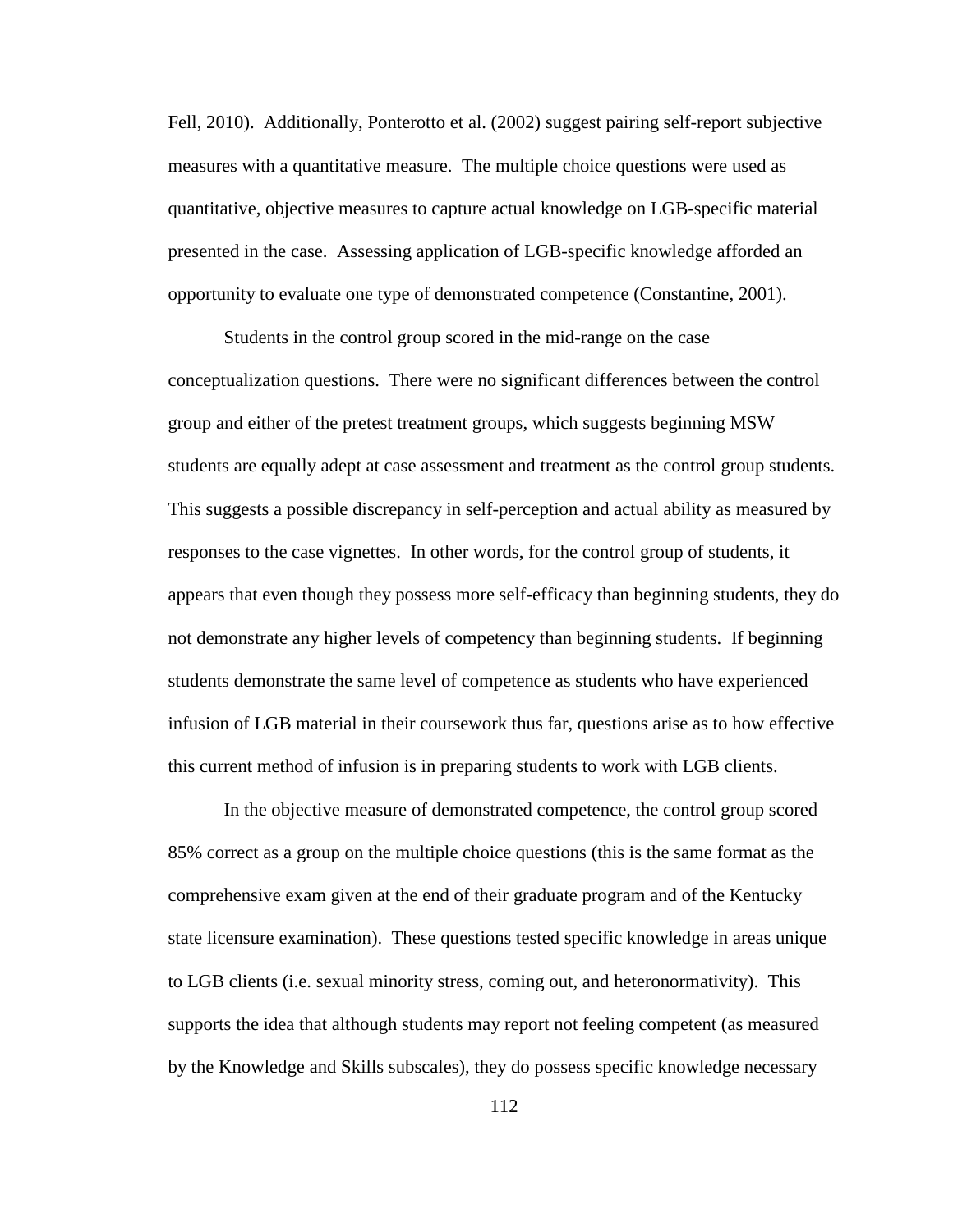for working with this population and an openness as demonstrated by a high Attitude subscale score (Bidell, 2005; Grove, 2009).

#### **Didactic Lecture versus Experiential Training**

The next research question explored the idea of offering a two-hour training to see if a one-time educational training would be effective in improving both perceived and demonstrated competence. Of specific interest to this study was what type of training would be most effective in teaching LGB cultural competence. Based upon past studies and theories about adult learning (i.e. Grove, 2009; Kolb & Kolb, 2005; Riggs & Fell, 2010), it was expected that the experiential training would be more effective in increasing overall competency than a traditional didactic lecture. In past studies not specific to LGB cultural competence, experiential instruction had higher scores in terms of satisfaction, perception of learning gains, learning, and skills acquisition than the lecture plus discussion method (Huerta-Wong & Schoech, 2010; Rocha, 2000).

However, results from this study showed that both types of trainings produced equally significant positive changes across all measures of perceived and demonstrated competence. The one month follow-up also showed almost equally positive changes in both treatment groups, with a slight gain for the experiential group. A number of factors may have contributed to the similarities in outcomes for the two treatment groups. These are discussed below.

When considering these results, it should be noted that the material contained in each training was similar and focused on concepts salient for working with LGB clients (Johnson, 2012; Ritter & Terndrup, 2002; Van Den Bergh & Crisp, 2004). While the presenter sought to make the trainings as different as possible as far as content delivery,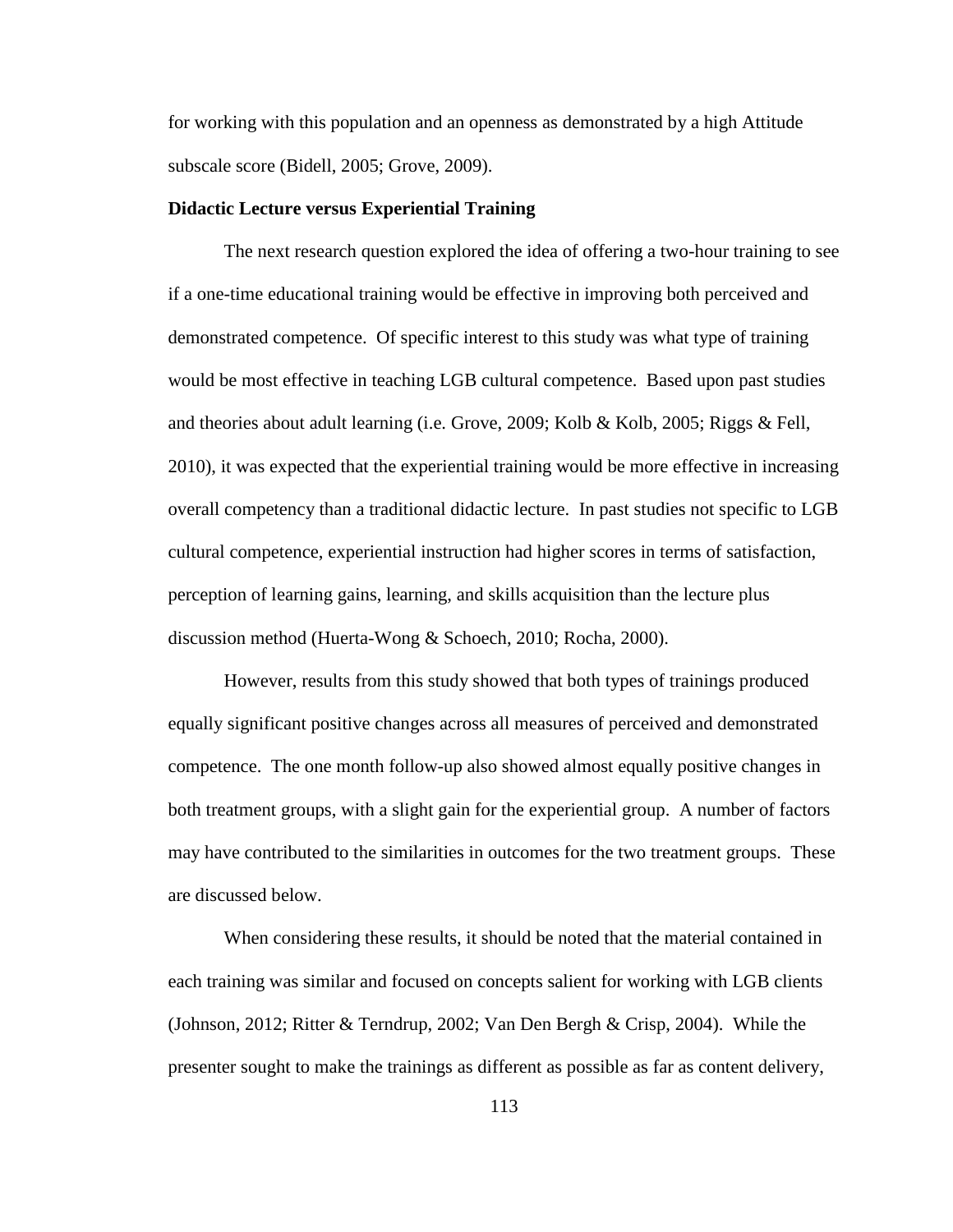there were some unavoidable overlaps in the trainings. Both trainings were "information plus exposure" in the sense that both groups were aware of the trainer's gay sexual orientation. As noted earlier, this purposeful disclosure to both groups was part of the design to control for a possible confounding variable (instructor's sexual orientation). The disclosure equalized both groups on this variable.

Furthermore, students in the lecture group were not discouraged from discussing material as it was presented. Students, especially those interested in the topic, would supply case examples as topics such as minority stress or coming out were discussed. Another explanation for equal effects of the trainings might be explained by the fact that both groups had high Attitude scores at pretest. The experiential training, by its very design, would likely be effective in changing attitudes (Grove, 2009). This type of training would therefore likely be more effective with students with lower attitude scores concerning working with LGB clients (Hans, Kersey and Kimberly 2012). Even though the didactic lecture was specifically focused on factual information and discussion, the subscales of Knowledge and Skills were not significantly different between the two types of trainings.

### **Differences in qualitative responses between the treatment groups.**

Although the major themes that emerged from the treatment groups were mostly similar in content to those in the control group, there were some slight variations noted from pretest to posttest for each of the treatment groups. The most common theme identified by all three groups was that of having no specific challenges or concerns related to working with LGB clients. They also shared the theme of being concerned about the challenges the clients might face due to living in a rural area. However, the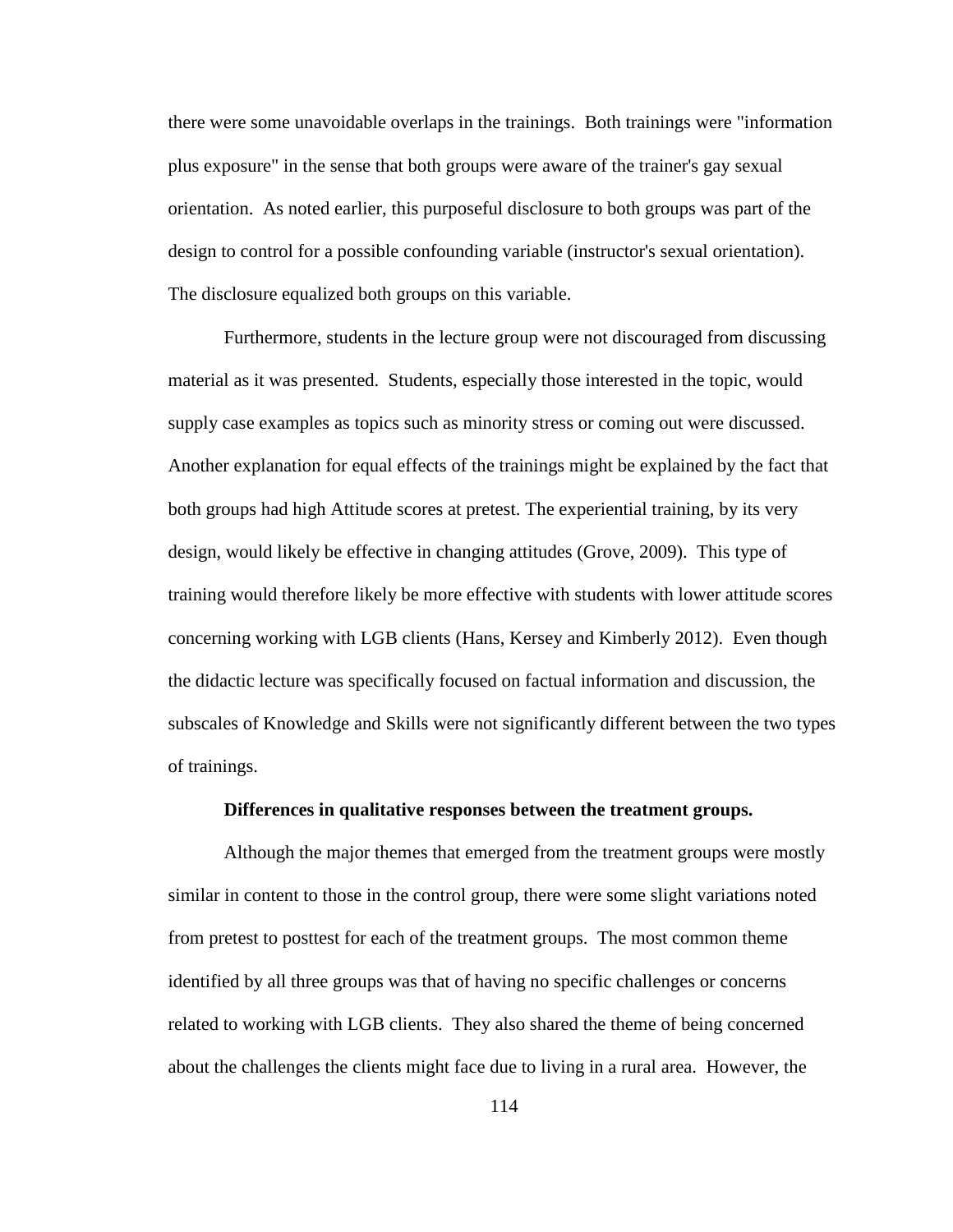didactic lecture group identified personal bias or religious conflict as a challenge. On posttest survey, students in the didactic lecture group mentioned religion challenges less often than they had at pretest. This slight change might be due in part to the didactic lecture that encouraged students to think about this population from a professional standpoint rather than a personal perspective.

The experiential training group also had a slight change in their posttest responses. A new theme that emerged was feeling that they were unable to relate to Karen. While this theme was somewhat similar to addressing a personal bias, the responses were more focused on recognizing unique differences in this population and about possibly not being able to relate in a professional way to the client. In other words, it appears that students may have gained insight from the experiential training that caused them to be concerned about their ability to relate to a unique population with unique challenges. The responses were less focused on personal concerns or biases and more focused on ability to relate to LGB clients (Grove, 2009; Riggs and Fell, 2010).

#### **One month follow-up results.**

The follow-up survey offered evidence that the experiential training had a more lasting change effect. This is consistent with Grove (2009) and Mohr's (2002) argument based on contact theory that an experience creates a lasting change in overall attitude and behavior. While the didactic lecture disseminated more information in a concentrated form compared to the experiential training, the experiential group had more sustained positive change at the one month follow-up assessment. According to McClintock (1992), " the core of experiential education is the experiential learning cycle: having an experience, reflecting on the experience, analyzing the experience and then using that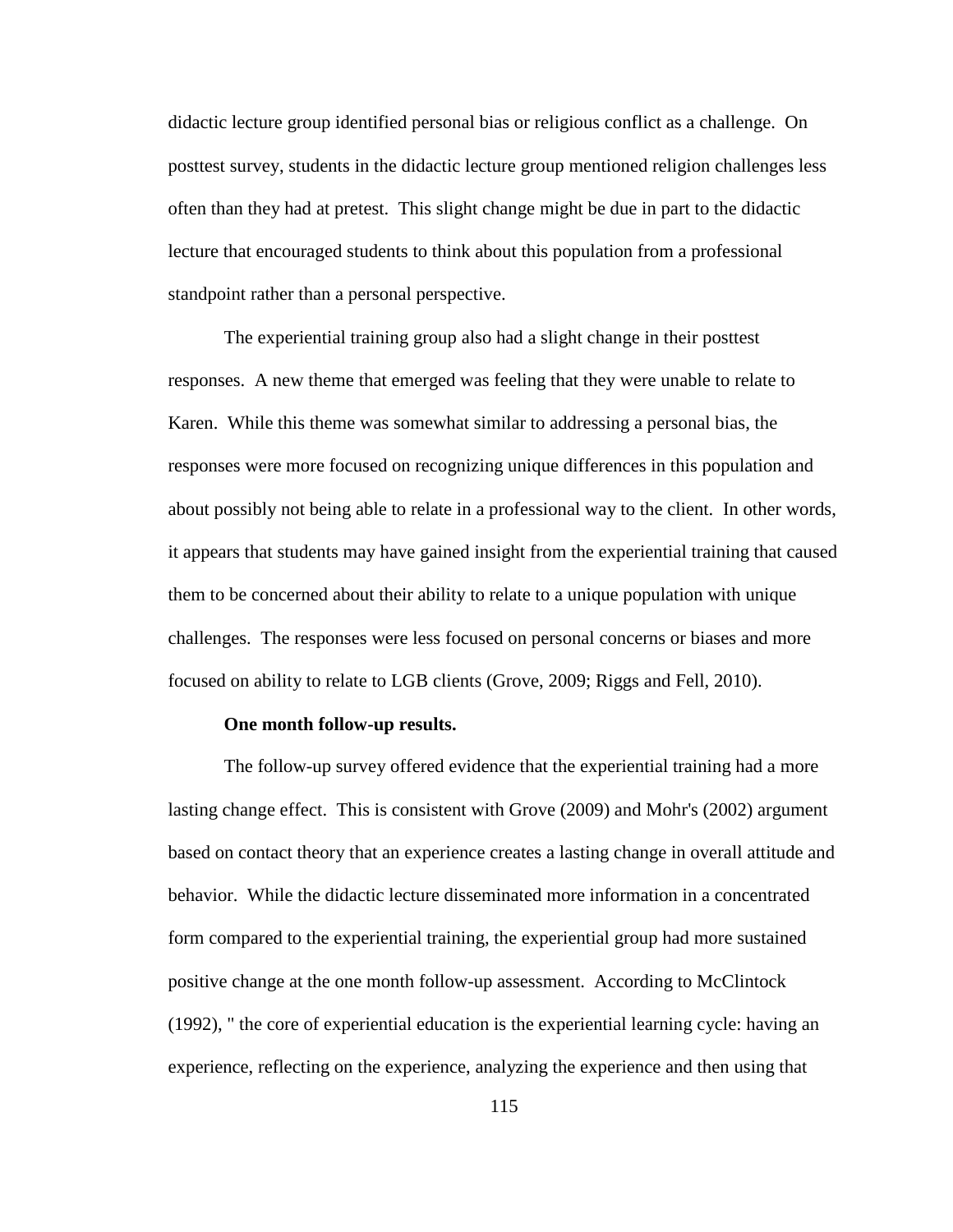analysis to generalize learning to future situations" (p. 54). Using McClintock's premise, students in the experiential group should continue to apply the experience of the training to future practice situations.

Studies have shown that one instructional class on working with LGB clients can be effective in improving cultural competence (Dongvillo & Ligon, 2001; Israel, 1998). This study supports these finding with both types of trainings conducted. Both trainings were executed in a way that could also be easily replicated while yielding significant results from a brief, two-hour training. Both trainings could be executed in a single class session and could be facilitated by an instructor with minimal personal experience working with the LGB population. Because the didactic PowerPoint is available online, it is accessible to instructors at no cost. The experiential training, which used YouTube videos, is also easily reproduced at no cost and with little training or extra preparation. Both training models have the potential to translate to hybrid or online course models and could be utilized with BlackBoard or similar educational platforms. However, this study did not assess the effectiveness of the trainings using these types of presentations.

In comparing the brief educational trainings (both didactic lecture and experiential) to the current method of infusion (control group) there were significant differences identified. First, in comparing the control group to the didactic lecture group, students in the lecture group scored significantly higher on the Knowledge subscale and total SOCCS scale. This suggests that students who completed the didactic lecture training had a higher self-perception of knowledge and overall self-efficacy about working with LGB clients than the control group. Considering that the lecture group is comprised of beginning MSW students, this result is notable. Based upon these findings,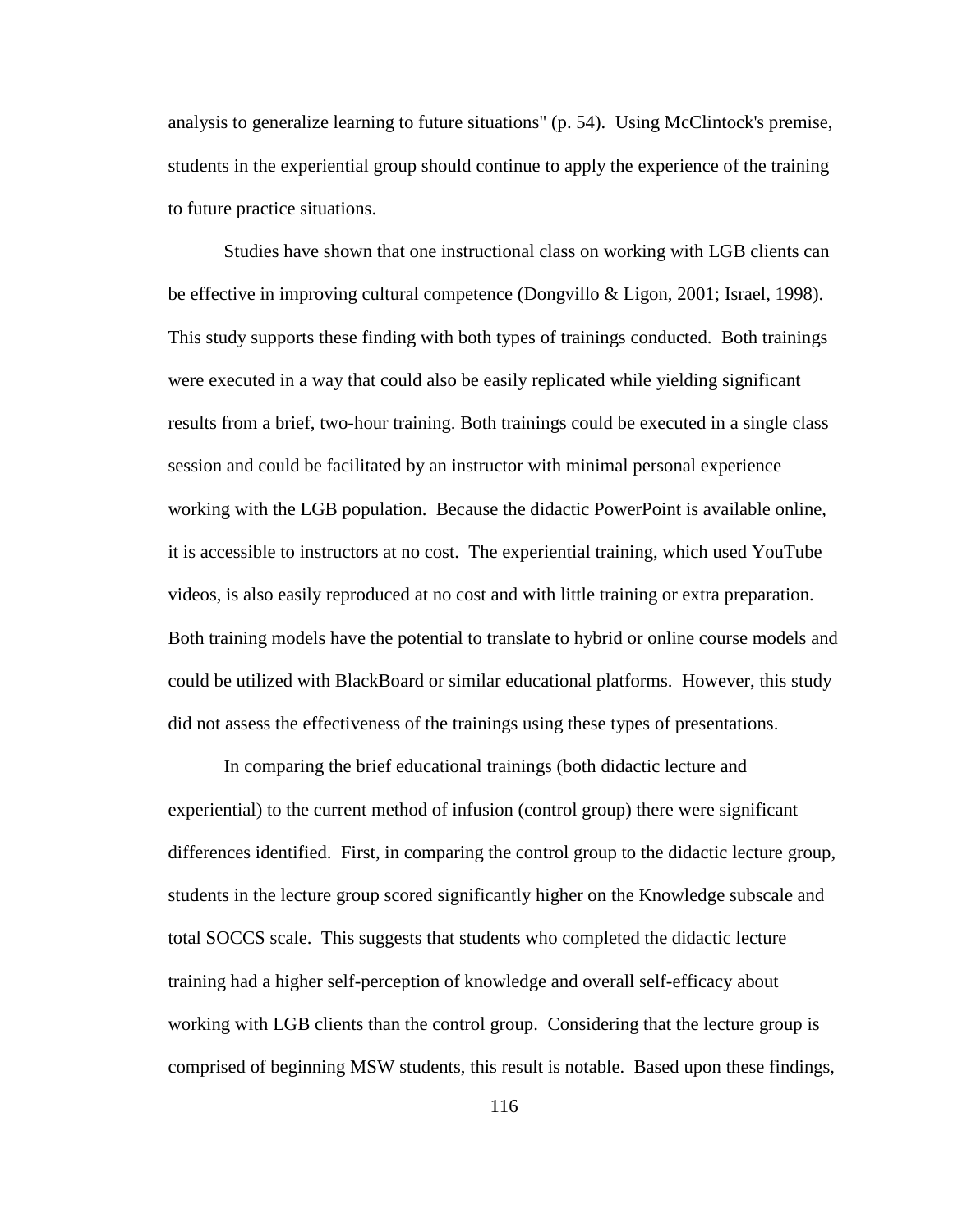one could argue that by adding either of the brief training models from this study into a MSW curriculum, an increase in student self-efficacy for working with LGB clients would occur.

Also of note were the significant differences in demonstrated competence between the treatment groups and the control group. Students who received the didactic lecture training performed significantly better on demonstrated competence as evidenced by higher scores on the LGB case assessment question, LGB case treatment question, and multiple choice questions about the case (i.e. both subjective measure and objective measure) than the control group. The experiential group was also significantly higher on demonstrated competence on LGB case treatment and multiple choice questions about the case than the control group. These results suggest that the brief training was effective in increasing student's demonstrated competence in working with LGB clients. Some have argued that demonstrated competence is a better predictor of future practice ability than perceived competency (Constantine  $&$  Ladany, 2000). If so, the fact that beginning MSW students (who have not yet had any formal direct-practice experience) show higher demonstrated competence following a brief training than the control group could support the idea of using a brief training to improve cultural competence with LGB clients for students.

#### **Relationship between Perceived and Demonstrated Competence**

In previous studies, (Constantine, 2001; O'Shaughnessy, 2010), case conceptualization responses were not significantly related to measures of self-efficacy of cultural competence. In other words, students' perceptions of their ability did not match their actual case conceptualization ability. Similar to past studies, there was no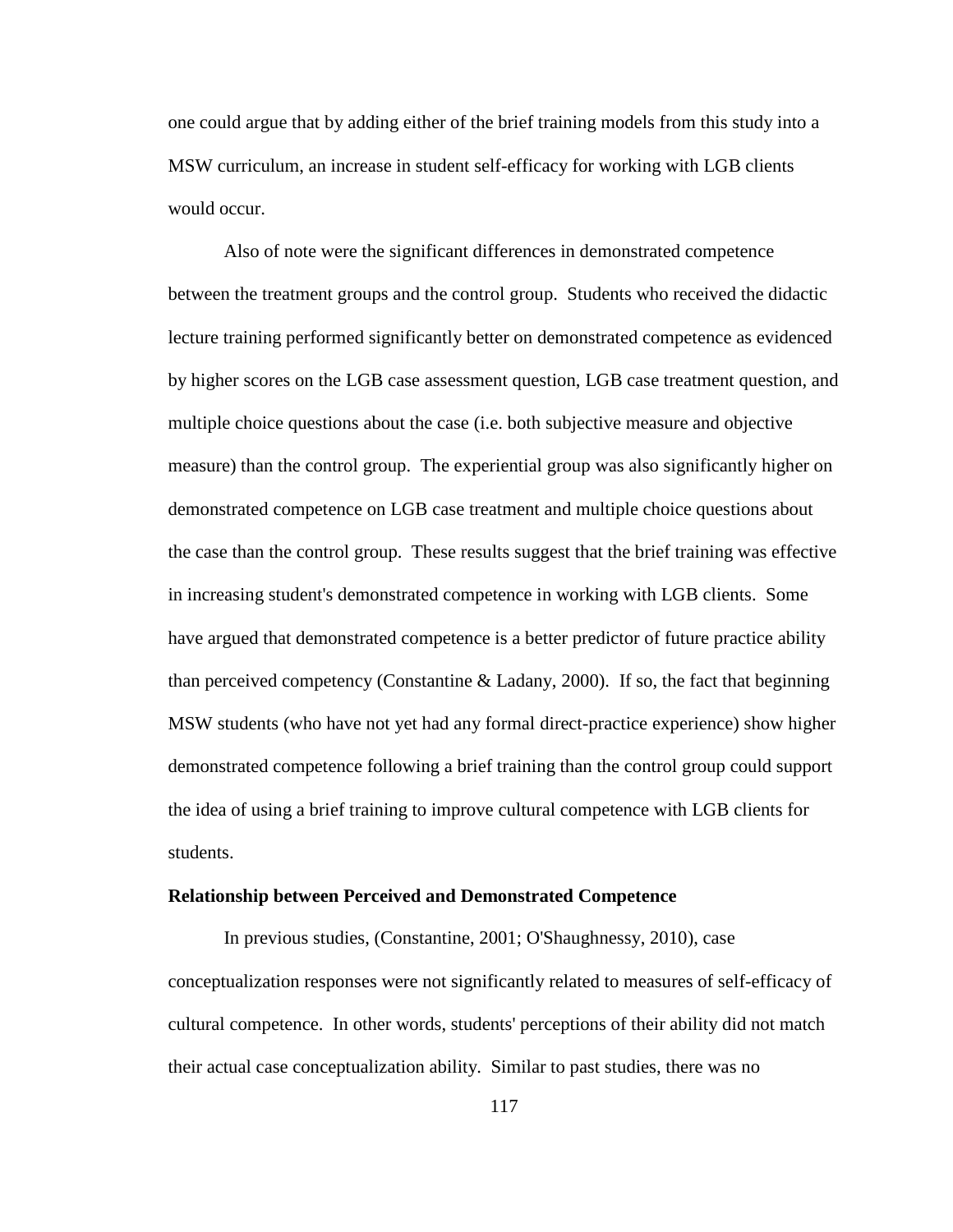significant correlation between case conceptualization and perceived competence from the self-efficacy scale (SOCCS) for either the treatment groups or the control group. This appears to suggest that there is no relationship between perceived and demonstrated competence. These results may indicate that while knowledge about LGB issues, as well as awareness of biases, are increasing in students, scores on these measures do not necessarily relate to an increase in skill level. That is, simply having the knowledge and awareness required to respond in a positive way to self-report measures may not necessarily translate to applying these ideas to case conceptualization work. The discrepancy between perceived and demonstrated competency might also be due in part to how each of these constructs is measured. Future studies could further explore this relationship by closely examining other measures of demonstrated competence such as actual client interaction. While both self-efficacy and demonstrated competence of a LGB case vignette offer insight into a student's overall cultural competence, no one measure is a sole predictor for competence. Each appears to offer different measures of a student's likely future competence (Bidell, 2005; Constantine, 2001).

#### **Student's Ideas of How to Improve Their Competency**

This mixed-methods study included two qualitative questions that sought to ascertain a deeper understanding of student's perception of their cultural competence with LGB clients. The second open-ended question included in the survey asked students what they thought would help them work more effectively with LGB clients. As expected, many students responded that more education or training with this particular population would be helpful. This supports the idea that students might prefer a more intentional pedagogical approach for this type of material. The second theme that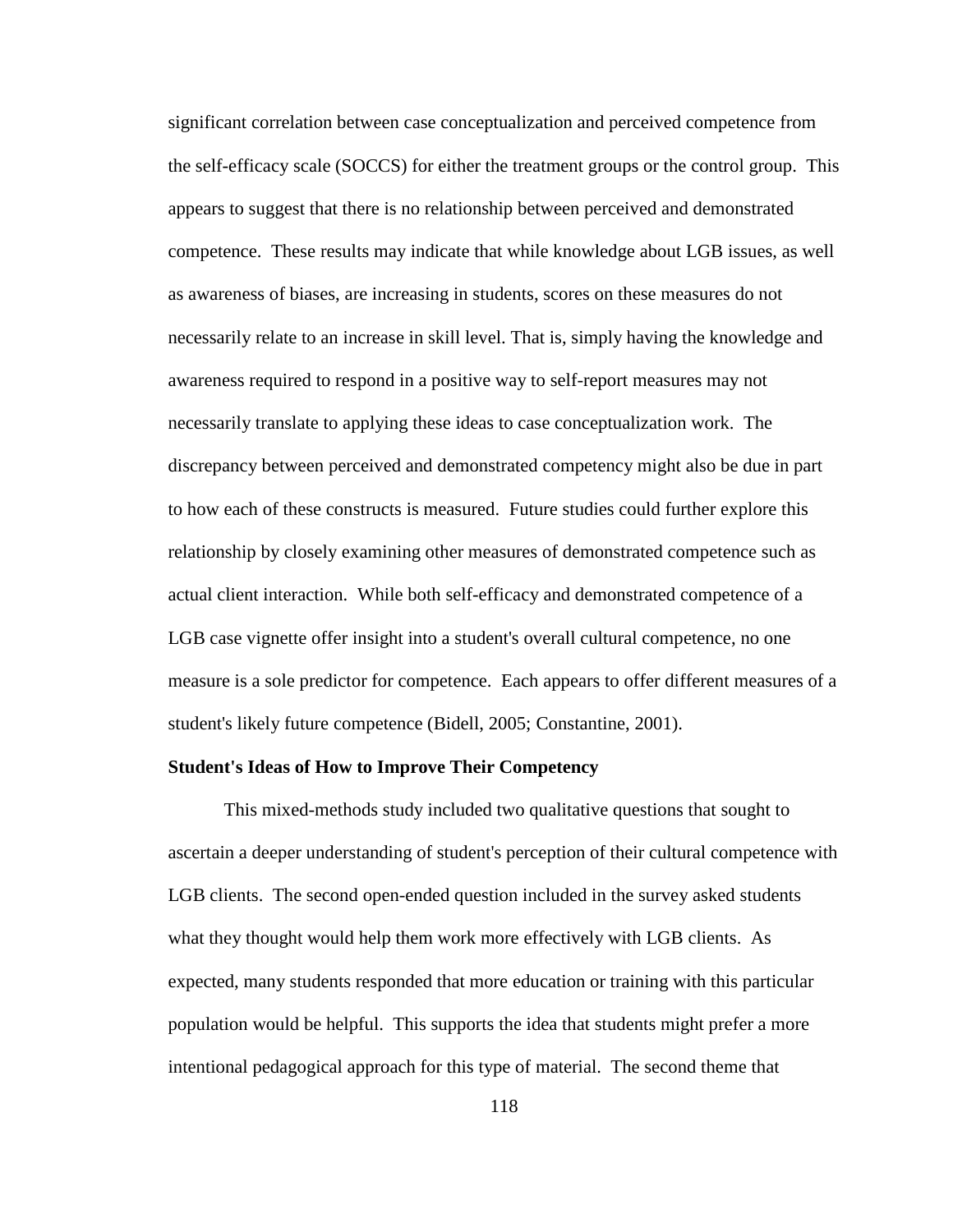emerged was the desire for more experience working with LGB clients. Understandably, students report that if they were able to work with more LGB clients, they would likely feel more confident and competent. Perhaps continuing to develop practicum experiences that offer exposure to this client population would be helpful. If training sites that have identified LGB clients could be made available to more student (perhaps through a mid-semester rotation schedule so students are exposed to different agencies), this would increase feelings of competency (Grove, 2009).

Finally, students identified needing more contact with the LGB community both professionally and personally. Several students felt they needed more personal interaction with LGB individuals to better be able to understand the unique challenges that LGB individuals face. This was particularly true in posttest responses where students perhaps gained insight into unique challenges faced by the LGB community.

### **Limitations of the Study**

The results of the present study, in addition to their presumed implications, must be considered in light of limitations associated with the research design. First, the convenience sample from one social work program will preclude generalizability of the findings. Second, it is possible that because of the repeated measure of the same survey items completed by the treatment group that some participants may have become familiar, fatigued, or disinterested, and thus, did not answer as accurately. This re-testing, also known as testing effect, is a threat to internal validity. Third, it is possible that responding to the case conceptualization measure prior to completing the self-report competence scale (SOCCS) may have cued some students to the research intent. That is, if participants were aware that their responses on the self-report instruments were being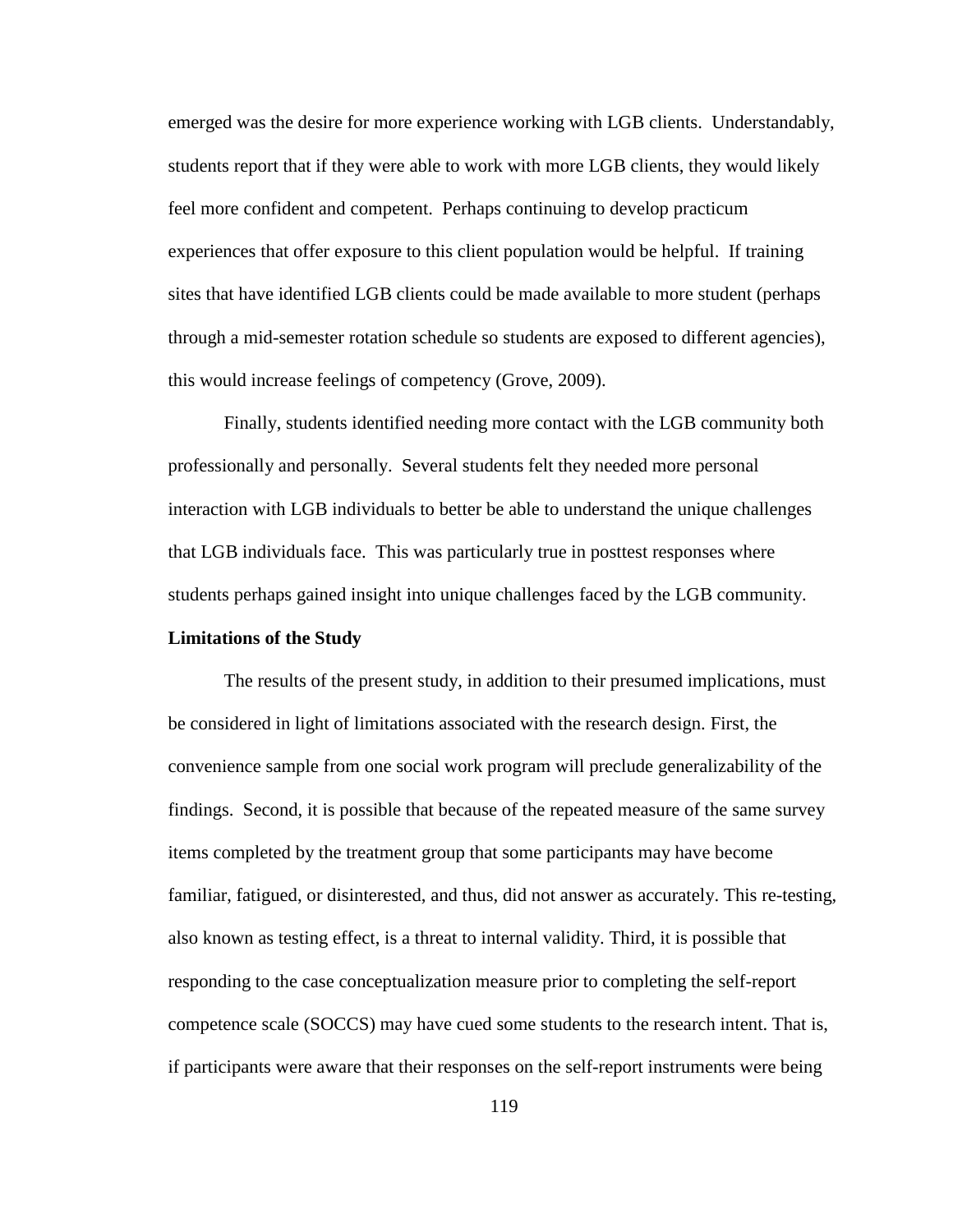compared with their performance on the case conceptualization task, they may have responded differently to the self-report instruments on the basis of their experience of completing the case conceptualization task.

Another limitation of this study was the fact that only the researcher presented the educational trainings. While this is advantageous in that it allowed for greater reliability in how the trainings were conducted, it also might affect the results as an unintended mediator variable. In other words, the effects of the trainings (independent variable) may have been influenced in some way by the instructor. Because the instructor was known to some of the students (as a past social work instructor), it is possible that some students tried to answer the survey in a manner they felt would be helpful to the researcher. While a social desirability measure did not show significant socially desirable responses, because of the nature of a self-report survey, this still could be of some minor concern (Hays, Hayashi, & Stewart,1989).

The researcher did disclose to both groups that he is a gay man. Because some students would know this fact and others would likely speculate this as a possibility, the researcher's status as a gay man was intentionally acknowledged to both treatment groups. Since the disclosure was made to both groups, this should equalize the effect of having a gay instructor.

#### **Implications for Education, Practice and Future Research**

This exploratory study sought to add to the pedagogical understanding of how to effectively teach cultural competence with LGB clients to graduate social work students. With social work programs continually striving to meet educational goals, effective and efficient education continues to be a priority. This study supports previous findings that a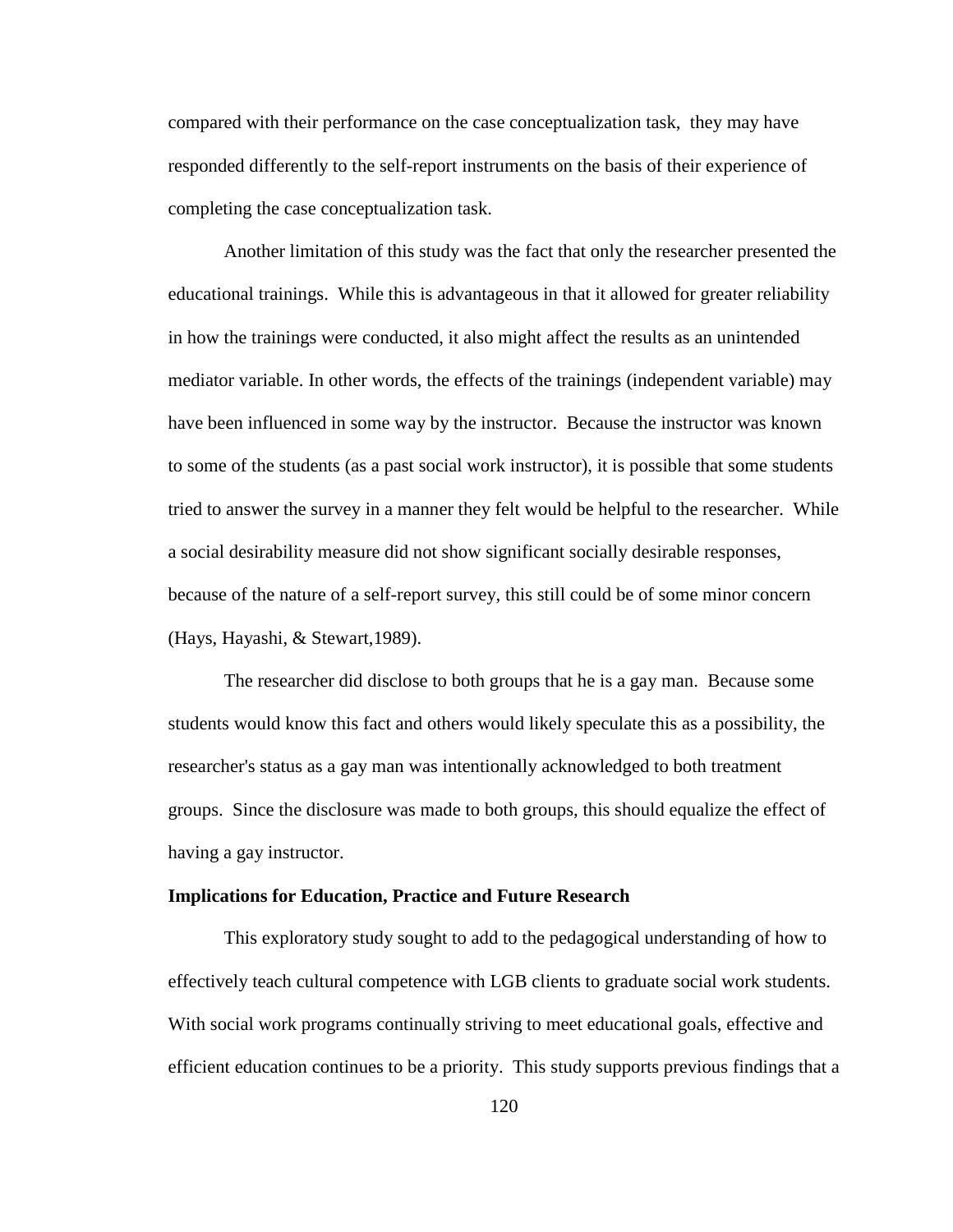single class on working with LGB clients can be effective in improving competence (Dongvillo & Ligon, 2001; Israel, 1998). By adding a one-time, two-hour education session to current methods of infusion, there could be significant gains in self-efficacy of cultural competence with MSW students.

Being the first study to look at self-efficacy of MSW students' cultural competence to work with LGB clients, this study found that students reported having positive attitudes toward LGB clients. This appears to be a change from older studies that assessed attitudes of social work students and found their attitudes to be homophobic (Black, Oles, Cramer, & Bennett, 1999; Cramer, 1997) and heterosexist (Berkman & Zinberg, 1997). The results of this study, however, support more recent findings that social work students have a positive attitude toward LGB clients, but feel they lack knowledge and skills to work with this population (Crisp, 2006; Logie, Bridge & Bridge, 2007).

This apparent shift in attitude for social work students might be representative of a broader cultural shift of society (Valelly, 2012). In this last few years, these students, along with society as a whole, have witnessed the repeal of "Don't Ask, Don't Tell" and an affirmative stance of the military in regards to military personnel serving openly. Increasing numbers of individual states have adopted marriage equality for same-sex partners, fostering a growing acceptance of same-sex marriage. These gay affirmative advancements may have contributed to the high scores on the Attitude subscale (Hans, Kersey, & Kimberly, 2012). With more confirmation that research need not focus on changing attitudes as much as building knowledge and skills, future studies may look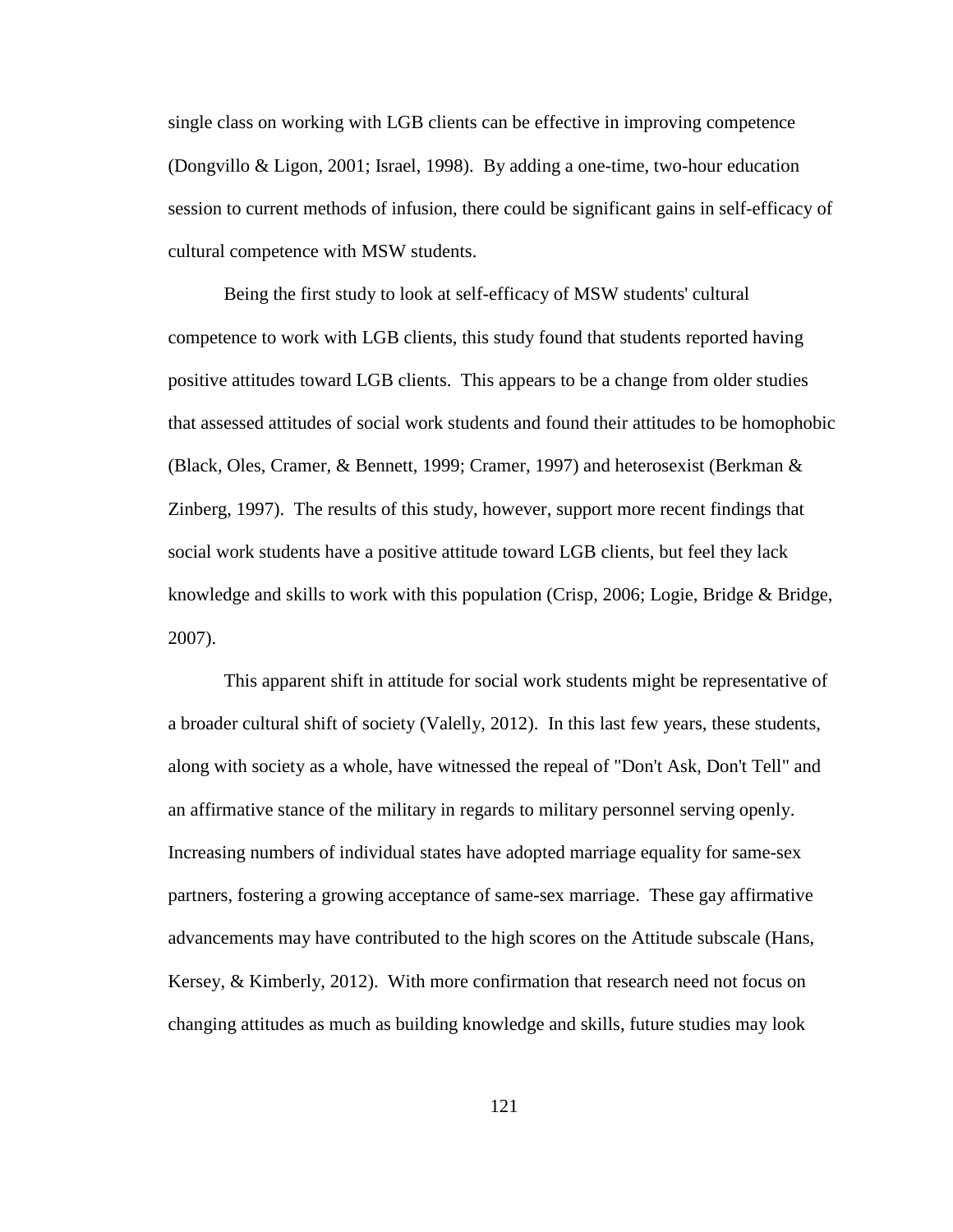toward combining other elements of competency, such as relationship development with clients (Lee 2010).

Both types of trainings used in this study offered significant positive change in perceived and demonstrated competence, with the experiential training having slightly better one month follow-up results, suggesting that perhaps this training method had stronger lasting effects. Future longitudinal studies are needed to see if this effect is sustained over time. Also, a random sample that includes MSW students from other parts of the country is needed to see if these findings can be replicated, and thus be generalizable to other programs. However, these results support Grove's (2009) premise that an interaction or event (as in an experiential video or role play) can cause a change in understanding and behavior.

Both educational trainings are easily replicated and could be delivered with minimal effort and training by most social work instructors. Because of the simplicity of the trainings, more instructors may be willing to incorporate this teaching strategy into existing courses. This type of pedagogical approach may also have implications for how to effectively teach students to work with other identified minority groups. For example, this brief, two-hour training that focused on unique challenges experienced by LGB clients could be developed for other minority groups such as the senior citizens, persons with disabilities, or certain immigrant populations. Including accurate information with experiential accounts through videos or role plays could be an effective way to increase competency for students with a variety of populations. This approach could be developed into part of a semester course on overall cultural competence, which would offer a more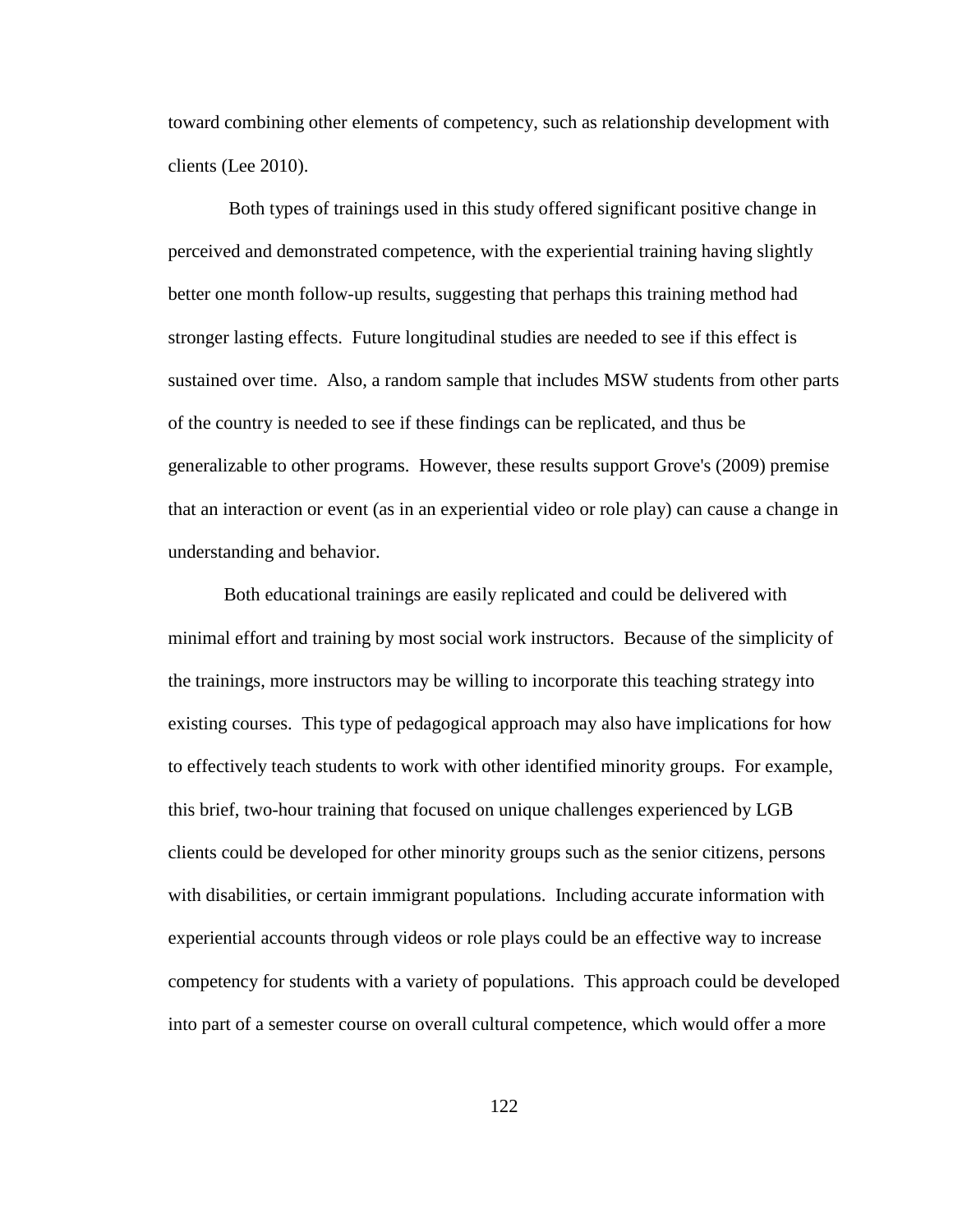specific and intentional pedagogical approach than the infusion method currently practiced by many institutions.

Finally, studies have shown that the vast majority of all social work practitioners will be seeing LGB clients in their practices (Burckell & Goldfried, 2006). To not effectively address how to best work with this population seems a disservice to many. Having social workers who are culturally competent and willing to work with LGB clients will fulfill priorities set by the profession (CSWE, 2008; NASW, 2007). From an educational standpoint, actually providing effective training to increase cultural competency moves the academy from merely acknowledging the importance of being able to work with LGB clients to providing true ways to accomplish that goal.

Copyright © Steven D. Johnson 2013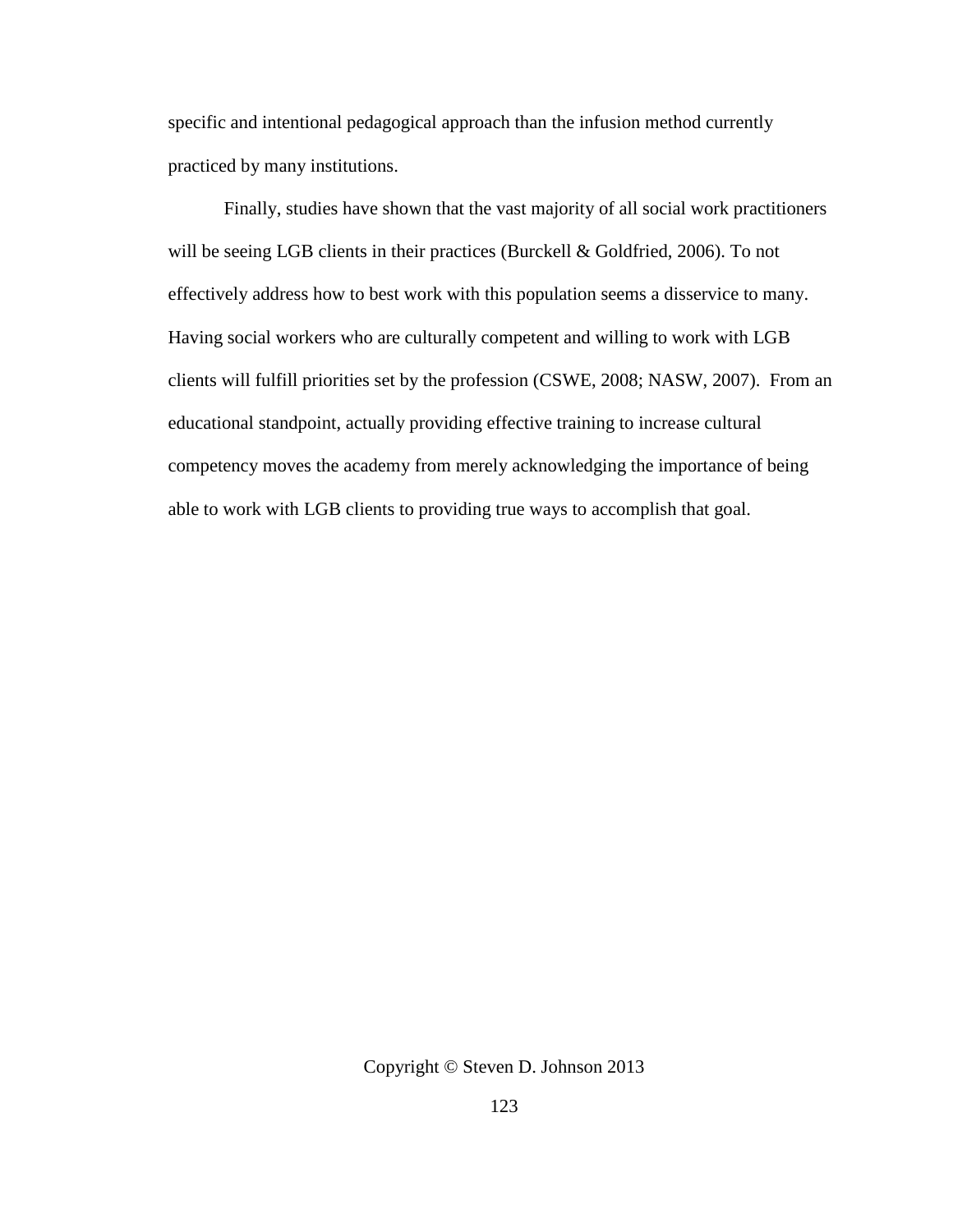# Appendix A

Dear MSW Student:

Thank you for considering participating in this survey. Below is information about the research study.

**TITLE OF STUDY:** Assessing Self-Efficacy of Cultural Competence with Lesbian, Gay, and Bisexual Clients by master of social work students.

# **WHY ARE YOU BEING INVITED TO TAKE PART IN THIS RESEARCH?**

You are being invited to take part in a research study about graduate social work students' perception of their ability (also called self-efficacy) to work with lesbian, gay and bisexual (LGB) clients. You are being invited to take part in this research study because you are a student in a graduate social work program. If you volunteer to take part in this study, you will be one of about 95 people to do so.

# **WHO IS DOING THE STUDY?**

The person in charge of this study is Steve Johnson, LCSW of the University of Kentucky Department of Social Work. He is being guided in this research by Melanie Otis, PhD. There may be other people on the research team assisting at different times during the study.

# **WHAT IS THE PURPOSE OF THIS STUDY?**

The purpose of the study is to measure students' self-efficacy (your perceived ability) to work with lesbian, gay, and bisexual (LGB) clients.

By doing this study, we hope to learn if the current method of infusing LGB material across the curriculum is effective in preparing you to work with LGB clients based upon your perception of your ability (self-efficacy).

# **ARE THERE REASONS WHY YOU SHOULD NOT TAKE PART IN THIS STUDY?**

There are no reasons to not take part in the study other than if you choose to do so.

# **WHERE IS THE STUDY GOING TO TAKE PLACE AND HOW LONG WILL IT LAST?**

Your part of the study will take place today. It will take about 15 minutes to complete**.**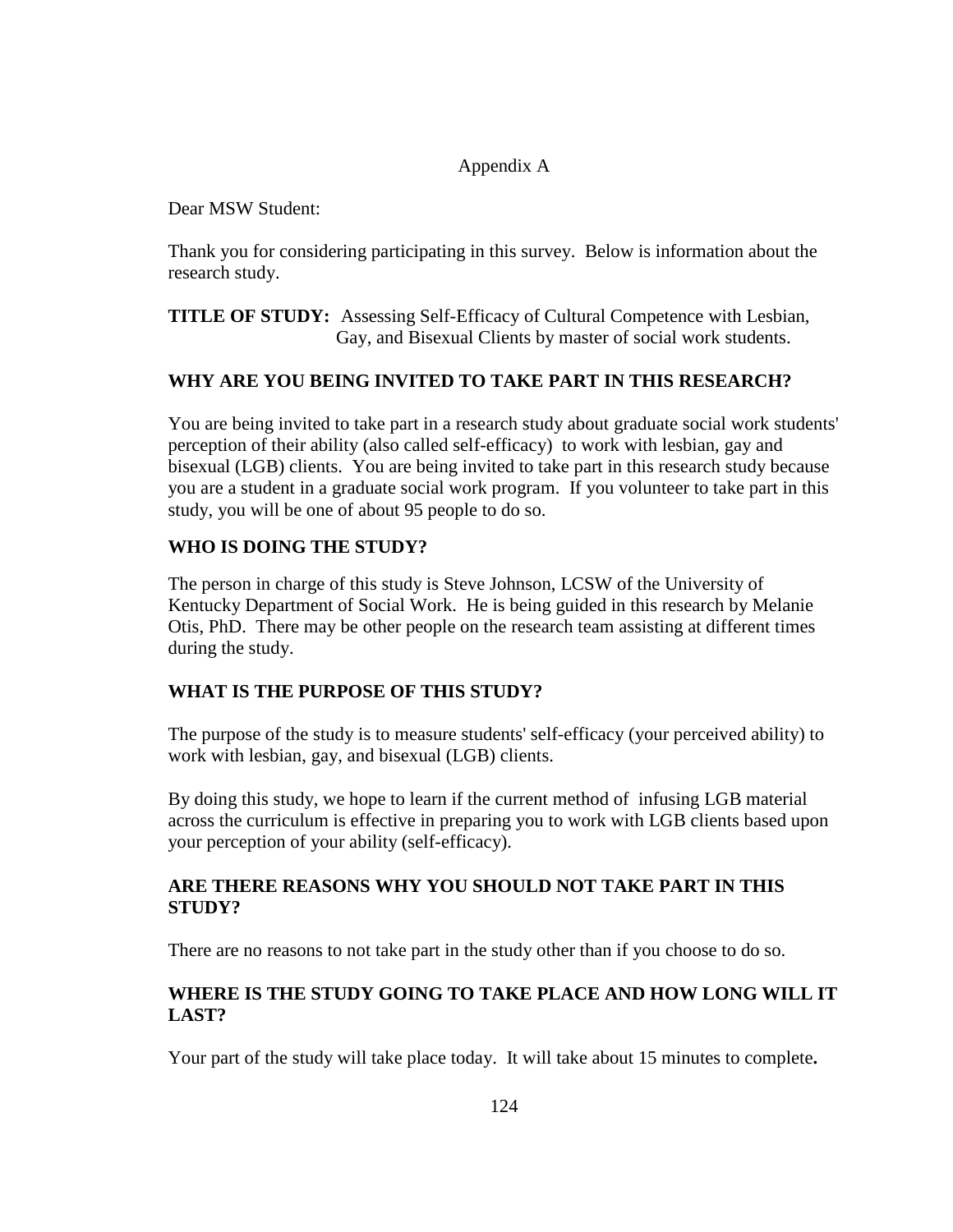# **WHAT WILL YOU BE ASKED TO DO?**

If you choose to participate in the study, you will be asked to fill out a questionnaire concerning your perceptions about working with LGB clients. There will also be a case vignette to read and 8 questions to answer. There will be some questions to answer about your demographics (age, gender, sexual orientation, etc.). The survey will be totally confidential. You are free to skip any questions or discontinue at any time.

# **WHAT ARE THE POSSIBLE RISKS AND DISCOMFORTS?**

To the best of our knowledge, the things you will be doing have no more risk of harm than you would experience in everyday life.

# **WILL YOU BENEFIT FROM TAKING PART IN THIS STUDY?**

There is no guarantee that you will get any benefit from taking part in this study. However, your willingness to take part may help society as a whole better understand this research topic.

# **DO YOU HAVE TO TAKE PART IN THE STUDY?**

If you decide to take part in the study, it should be because you really want to volunteer. You will not lose any benefits or rights you would normally have if you choose not to volunteer. You can stop at any time during the study and still keep the benefits and rights you had before volunteering. As a student, if you decide not to take part in this study, your choice will have no effect on you academic status or grade in the class.

# **IF YOU DON'T WANT TO TAKE PART IN THE STUDY, ARE THERE OTHER CHOICES?**

If you do not want to take part in the study, you may return your survey without completing it, or you may simply not return it when they are being collected.

# **WHAT WILL IT COST YOU TO PARTICIPATE?**

There are no costs associated with taking part in the study.

# **WILL YOU RECEIVE ANY REWARDS FOR TAKING PART IN THIS STUDY?**

You will not receive any rewards or payment for taking part in the study.

# **WHO WILL SEE THE INFORMATION THAT YOU GIVE?**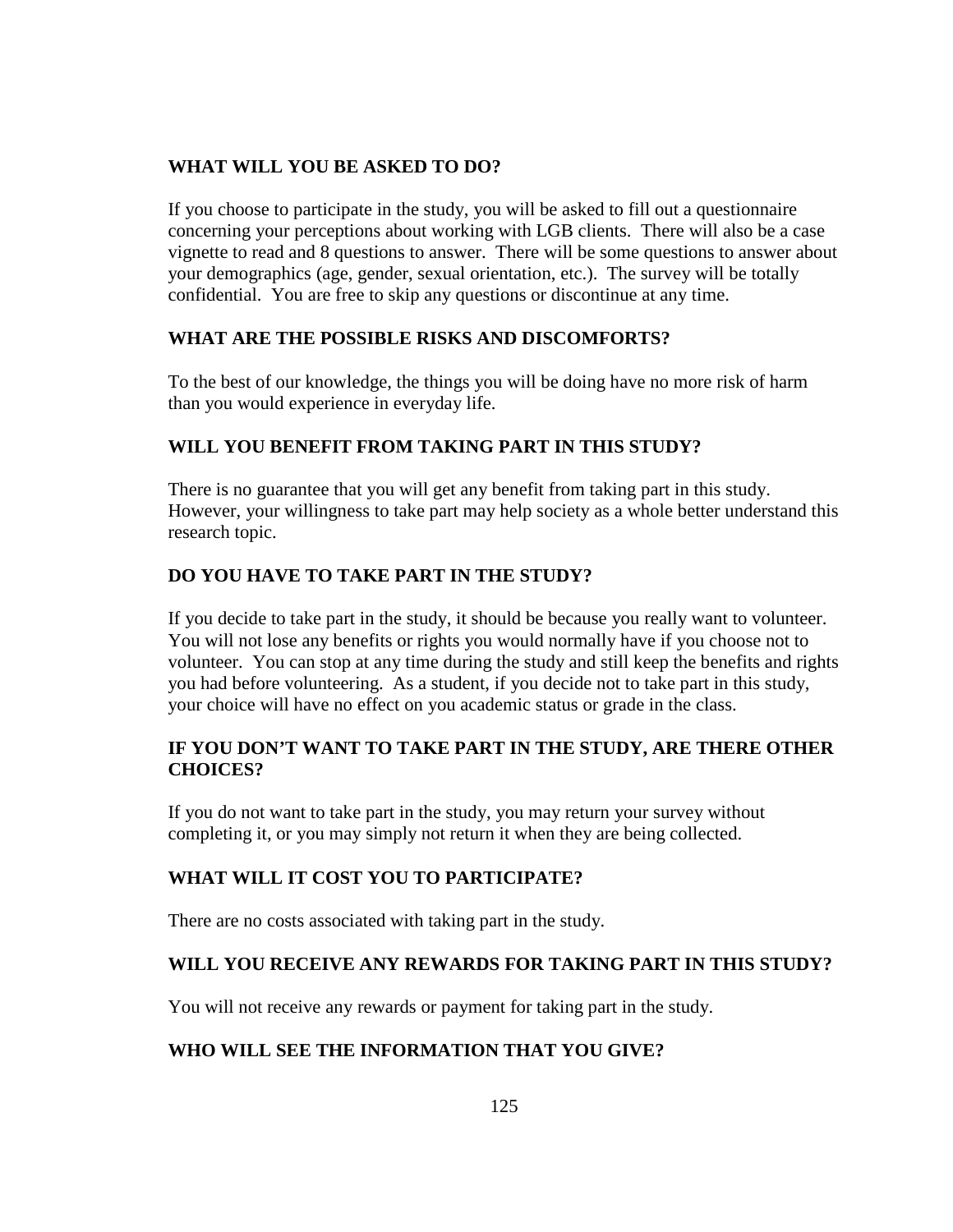We will make every effort to keep private all research records that identify you to the extent allowed by law.

Your information will be combined with information from other people taking part in the study. When we write about the study to share it with other researchers, we will write about the combined information we have gathered. Your name will not be collected, and you will not be personally identified in these written materials. We may publish the results of this study; however, we will keep any identifying information private.

We will make every effort to prevent anyone who is not on the research team from knowing that you gave us information, or what that information is. All the data collected from this study will be kept on password protected computers. Only research personnel will have access to this information.

If there are questions about how this study was conducted, we may be required to show information which identifies you to people who need to be sure we have done the research correctly. These would be people from the University of Kentucky Office of Research Integrity.

### **WHAT IF YOU HAVE QUESTIONS, SUGGESTIONS, CONCERNS, OR COMPLAINTS?**

Before you decide whether to accept this invitation to take part in the study, please ask any questions that might come to mind now. Later, if you have questions, suggestions, concerns, or complaints about the study, you can contact the investigator, Steven Johnson, LCSW at 859-323-6021 or [sjohn5@uky.edu.](mailto:sjohn5@uky.edu) If you have any questions about your rights as a volunteer in this research, contact the staff in the Office of Research Integrity at the University of Kentucky at 859-257-9428 or toll free at 1-866-400-9428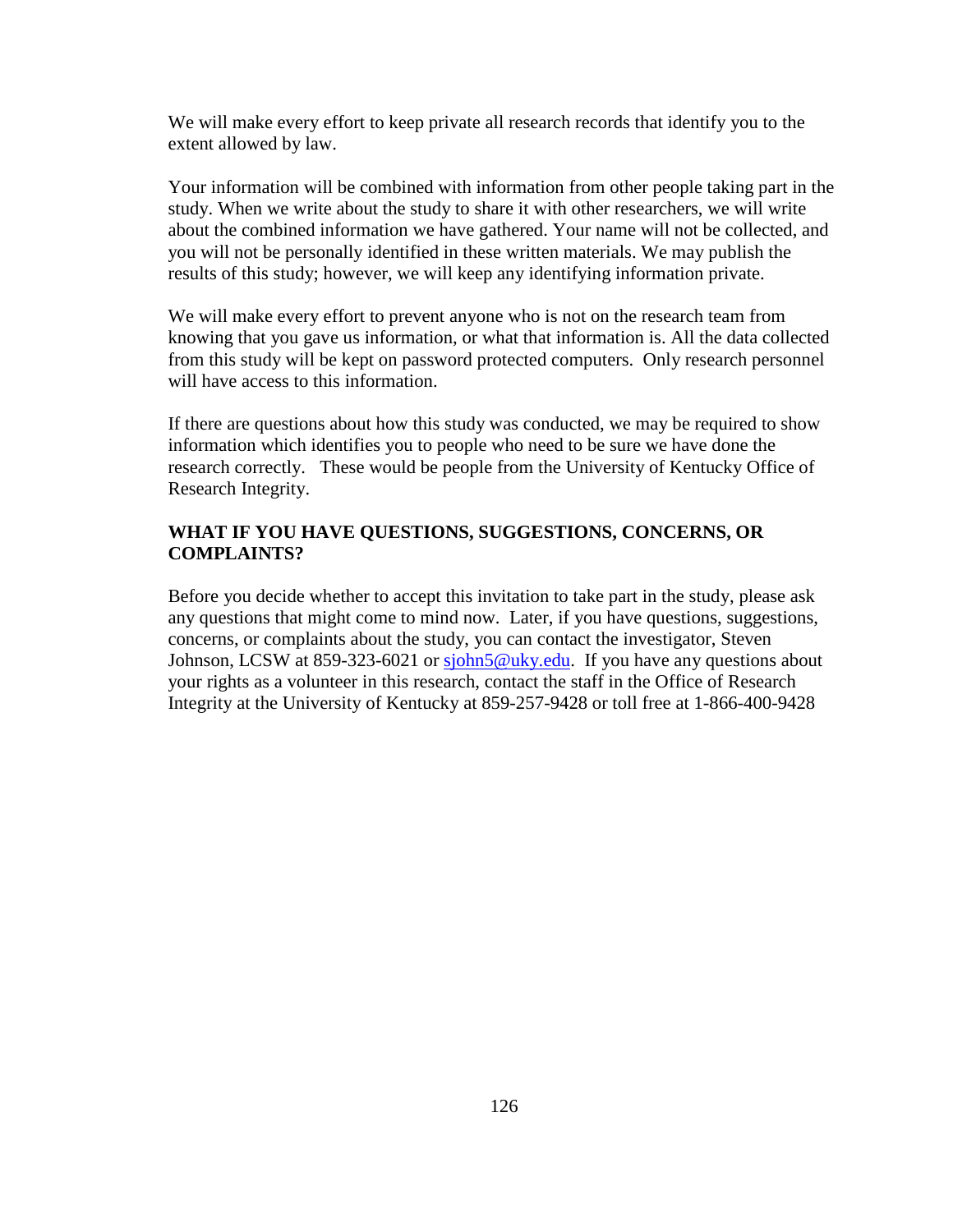# Appendix B

| 1. I identify as a:                                                                                                                                                                                                                                                                                        |  |
|------------------------------------------------------------------------------------------------------------------------------------------------------------------------------------------------------------------------------------------------------------------------------------------------------------|--|
| $\Box$ female<br>$\Box$ male<br>$\Box$ . The contract of $\Box$ and $\Box$ and $\Box$ and $\Box$ and $\Box$ and $\Box$ and $\Box$ and $\Box$ and $\Box$ and $\Box$ and $\Box$ and $\Box$ and $\Box$ and $\Box$ and $\Box$ and $\Box$ and $\Box$ and $\Box$ and $\Box$ and $\Box$ and $\Box$ and $\Box$ and |  |
| 2.                                                                                                                                                                                                                                                                                                         |  |
| Please specify your race:<br>3.                                                                                                                                                                                                                                                                            |  |
| $\Box$ American Indian or Alaska Native<br>$\Box$ Asian<br>$\Box$ Black or African American<br>$\Box$ Native Hawaiian or Other Pacific Islander<br>$\Box$ Latino<br>$\Box$ White                                                                                                                           |  |
| I identify as:<br>4.                                                                                                                                                                                                                                                                                       |  |
| $\Box$ gay/lesbian<br>$\Box$ bisexual $\Box$ heterosexual<br>$\Box$ other                                                                                                                                                                                                                                  |  |
| I have worked with LGB clients:<br>5.                                                                                                                                                                                                                                                                      |  |
| $\Box$ Not at all<br>$\Box$ a little<br>$\Box$ more than a little, but not a lot<br>$\Box$ a lot                                                                                                                                                                                                           |  |
| Working with LGB clients is difficult because of my religious beliefs:<br>6.                                                                                                                                                                                                                               |  |
| $\Box$ yes<br>$\Box$ no                                                                                                                                                                                                                                                                                    |  |
| I have had previous specific training (workshop, diversity course, sexuality course, multicultural<br>7.<br>course) for working with LGB clients:                                                                                                                                                          |  |
| If yes, how many? $\frac{1}{\sqrt{2}}$<br>$\Box$ yes<br>$\Box$ no                                                                                                                                                                                                                                          |  |
| Relationships with LGB individuals: (check all that apply)<br>8.                                                                                                                                                                                                                                           |  |
| $\Box$ no personal relationships $\Box$ acquaintances or distant friends<br>$\Box$ relatives<br>$\square$ immediate family or close relatives<br>$\Box$ close friends                                                                                                                                      |  |
| I have an undergraduate degree in social work<br>9.                                                                                                                                                                                                                                                        |  |
| $\Box$ yes<br>$\Box$ no                                                                                                                                                                                                                                                                                    |  |
| 10. I have had ________________ years of direct social work experience.                                                                                                                                                                                                                                    |  |
|                                                                                                                                                                                                                                                                                                            |  |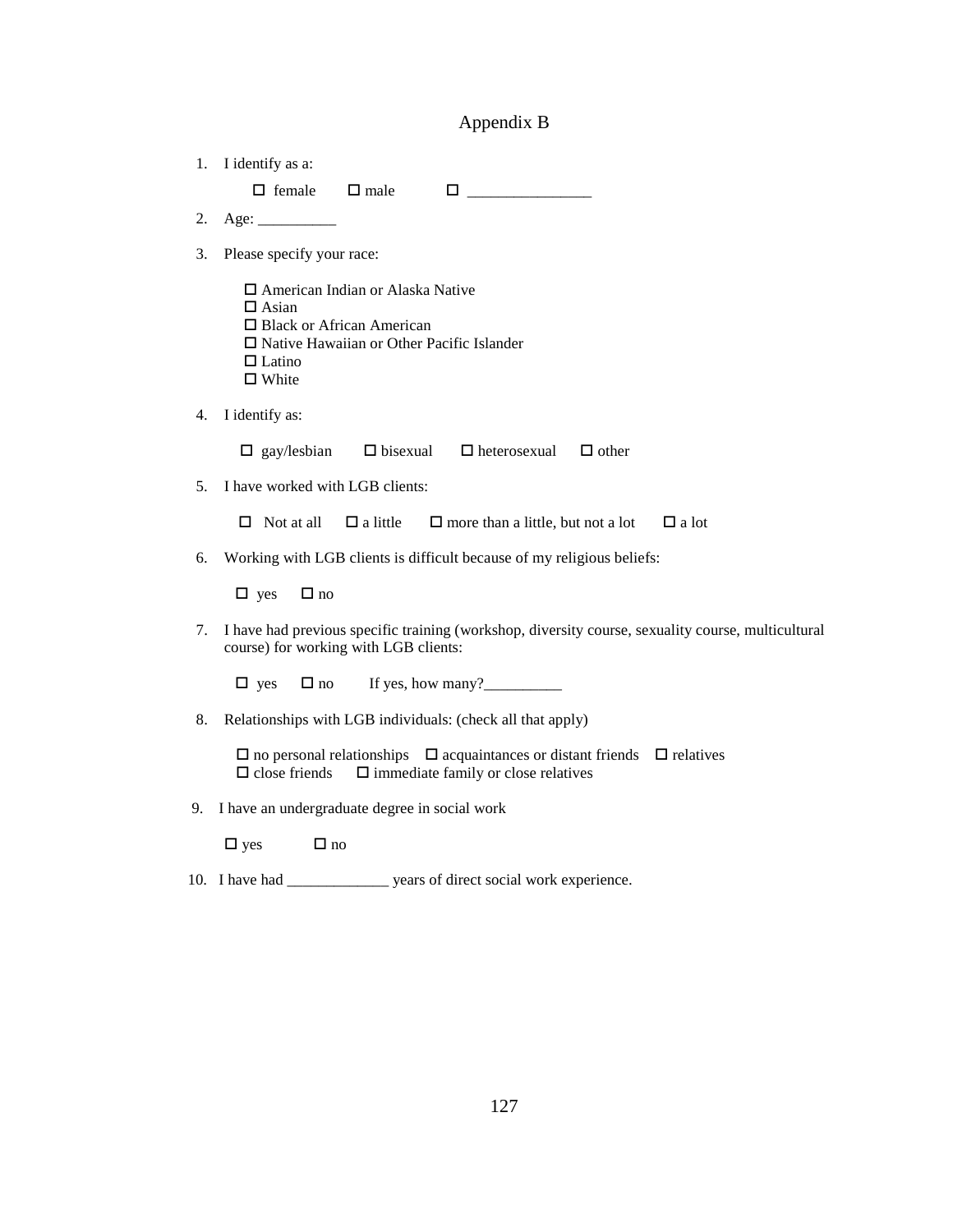#### **Circle the best answer**

|                                                                 | Definitely |      | Neither<br>Mostly | Mostly         |       |
|-----------------------------------------------------------------|------------|------|-------------------|----------------|-------|
| Definitely<br>How much is each statement TRUE or FALSE for you? | True       | True | True nor False    | False          | False |
| 1. I am always courteous even to people who are disagreeable.   |            | 2    | 3                 | $\overline{4}$ | 5     |
| 2. There have been occasions when I took advantage of someone.  |            | 2    | 3                 | $\overline{4}$ | 5     |
| 3. I sometimes try to get even rather than forgive and forget.  |            | 2    | 3                 | $\overline{4}$ | 5     |
| 4. I sometimes feel resent ful when I don't get my way.         |            | 2    | 3                 | $\overline{4}$ | 5     |
| 5. No matter who I am talking to, I'm always a good listener.   |            |      | 3                 | 4              | 5     |

#### **Read the following scenario and answer the questions that follow.**

Karen is a 23-year-old female who recently graduated from college with a degree in nursing. She has moved to a small town and is working in a community hospital. Lately, she reports that she has been feeling unmotivated and is having trouble focusing at work. Additionally, she noted that is has been hard for her to make new friends or to find dates in the new town. She thinks this is because she has moved from a larger urban city to a more rural area where people do not seem to share her interests. She identifies as lesbian, but not many of the new people she has met know about her sexual orientation. It has not come up at work, so none of her co-workers know that she is a lesbian. She is not sure what their reaction would be. She is seeking your assistance before her lack of focus at work translates into a problem for her career.

- 1. Identify and describe the most important issues in working with Karen.
- 2. Describe your goals for working with Karen.
- 3. Describe any concerns/challenges that you might have as a social worker for working with Karen.
- 4. Rate your level of competency to work with Karen (circle one number)

 **1 2 3 4 5 6 7**  not at all somewhat totally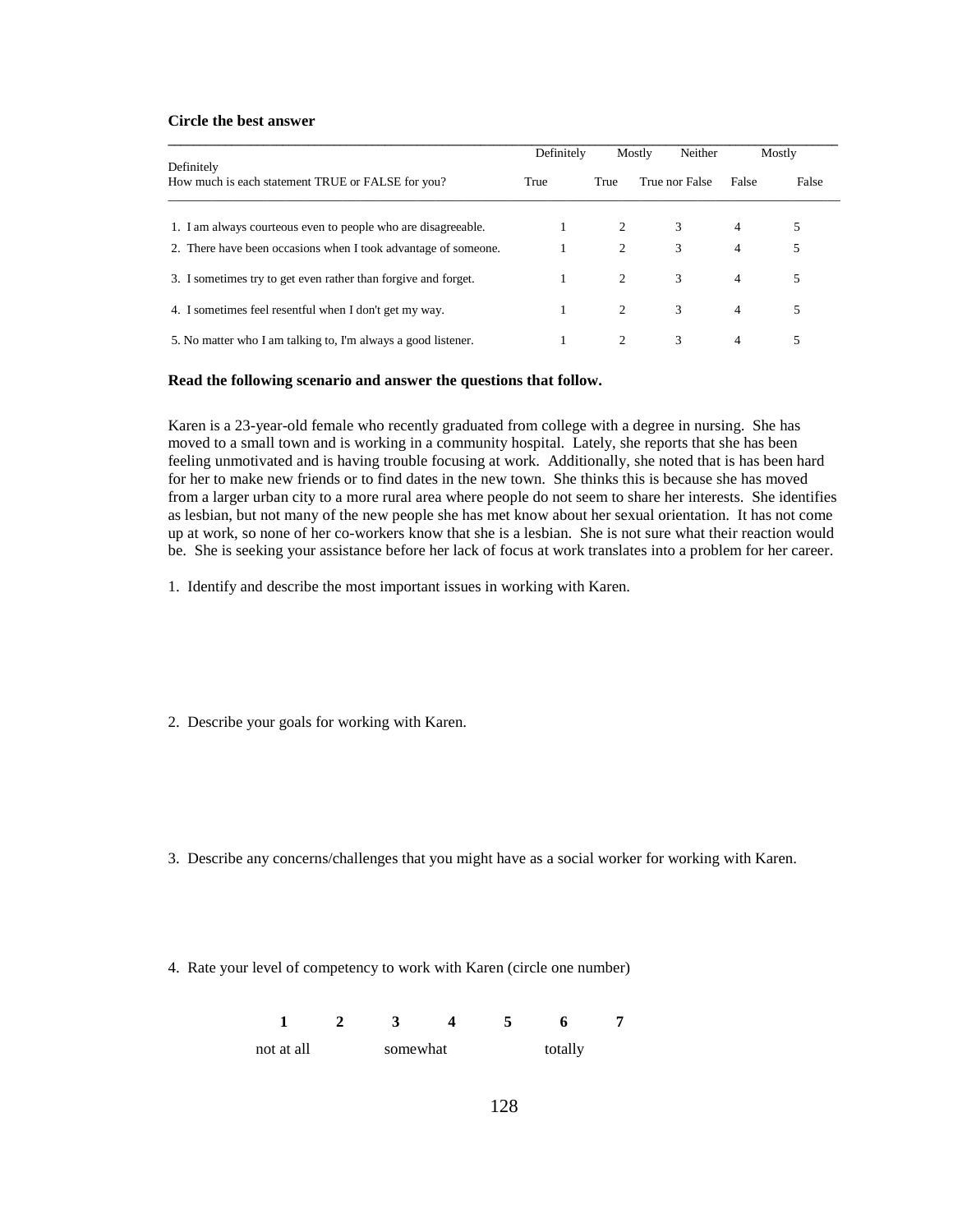5. What would help you to work more effectively with Karen and other LGB clients?

#### **Circle the letter of the best answer.**

- 1. Karen's conscious and unconscious concern that co-workers might discover she is a lesbian is:
	- a. very unusual for someone her age
	- b. probably something that will pass in a few months
	- c. an example of sexual minority stress
	- d. a sign of unwarranted paranoia
- 2. One thing the social worker should discuss first with Karen is:
	- a. her relationship with her mother
	- b. her coming out experience thus far
	- c. how she knows for sure she is a lesbian
	- d. how to meet women in a small town
- 3. The fact that most people in the small town likely assume Karen is straight is:
	- a. unusual in this day and age
	- b. not an important issue in this case
	- c. an example of internal homophobia
	- d. an example of heteronormativity
- 4. In this case, it is important for the social worker to:
	- a. not make Karen uncomfortable by talking about her sexuality
	- b. point out appropriate sexual boundaries for future sessions
	- c. talk openly and frankly about Karen's sexuality in context with her issues
	- d. refer her to a sex therapist skilled in LGB issues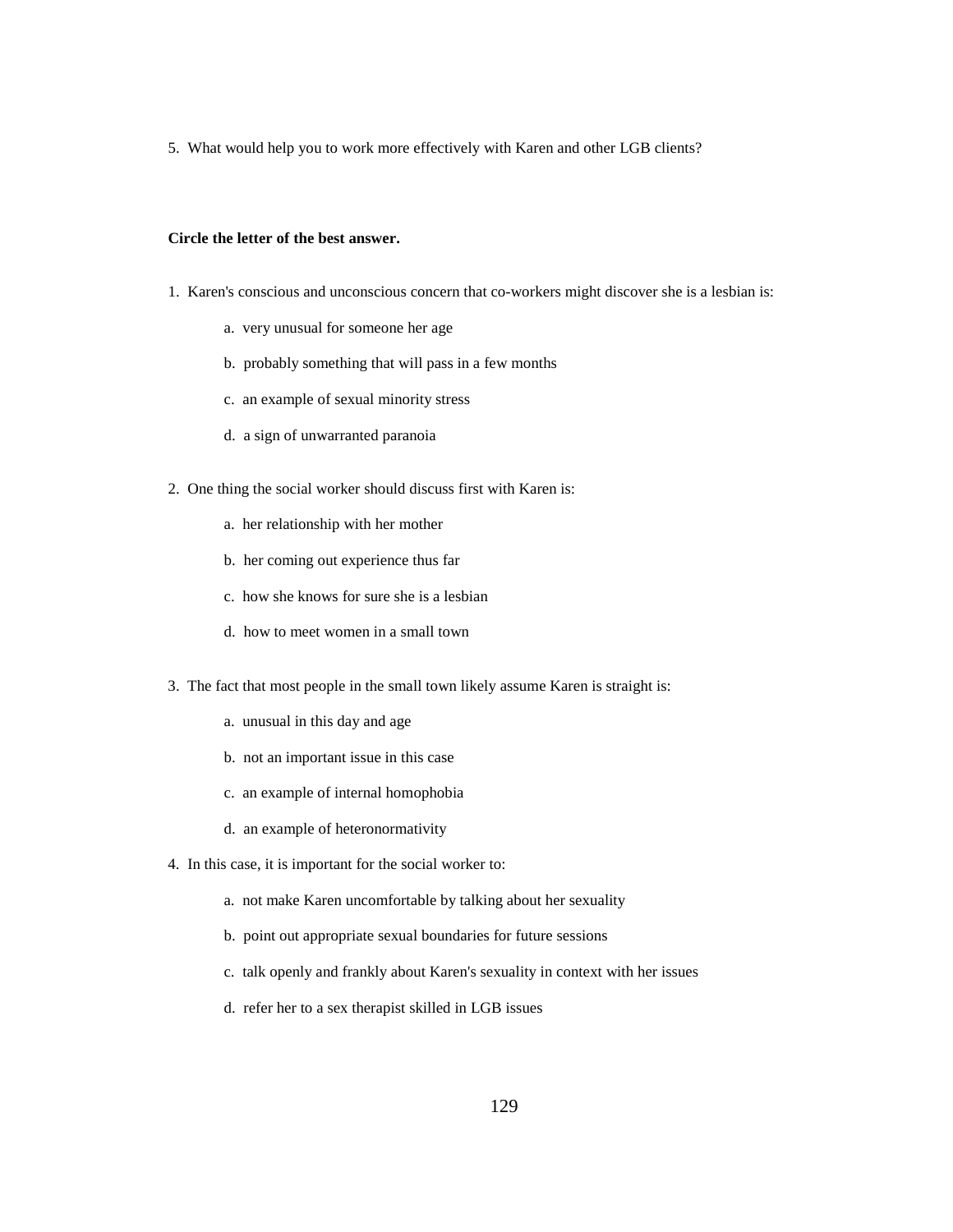|                | Read each sentence and put an $X$ in the<br>box that best describes how you feel.                                                                                                  | Not At All<br>True<br>1 | Only A<br>Little<br>True<br>$\overline{2}$ | Slightly<br>True<br>3 | Somewhat<br>True<br>4 | Moderately<br>True<br>5 | Very<br>True<br>6 | Totally<br>True<br>7 |
|----------------|------------------------------------------------------------------------------------------------------------------------------------------------------------------------------------|-------------------------|--------------------------------------------|-----------------------|-----------------------|-------------------------|-------------------|----------------------|
| 1              | I have received adequate clinical training and<br>supervision to work with lesbian, gay and bisexual<br>(LGB) clients.                                                             |                         |                                            |                       |                       |                         |                   |                      |
| 2              | The lifestyle of a LGB client is unnatural and<br>immoral.                                                                                                                         |                         |                                            |                       |                       |                         |                   |                      |
| 3              | I try to develop my skills for working with LGB clients<br>by monitoring my functioning/competency through<br>consultation, supervision and self-education.                        |                         |                                            |                       |                       |                         |                   |                      |
| 4              | I am willing and able to work with gay male clients.                                                                                                                               |                         |                                            |                       |                       |                         |                   |                      |
| 5              | I am aware of both the initial barriers and benefits<br>related to the cross-cultural working relationship.                                                                        |                         |                                            |                       |                       |                         |                   |                      |
| 6              | At this point in my professional development, I feel<br>competent, skilled and qualified to work with LGB<br>clients.                                                              |                         |                                            |                       |                       |                         |                   |                      |
| $\overline{7}$ | I am willing and able to work with lesbian or gay<br>couples.                                                                                                                      |                         |                                            |                       |                       |                         |                   |                      |
| 8              | I think that clients should perceive the nuclear family<br>as the ideal social unit.                                                                                               |                         |                                            |                       |                       |                         |                   |                      |
| 9              | I am aware some research indicates that LGB clients<br>are more likely to be diagnosed with mental illnesses<br>that are heterosexual clients.                                     |                         |                                            |                       |                       |                         |                   |                      |
| 10             | It's obvious that a same sex relationship between two<br>men and two women is not as strong or as<br>committed as one between a man and a woman.                                   |                         |                                            |                       |                       |                         |                   |                      |
| 11             | I believe that LGB clients should work towards being<br>highly discreet about their sexual orientation.                                                                            |                         |                                            |                       |                       |                         |                   |                      |
| 12             | I have been taught how to work with LGB clients in<br>my social work classes.                                                                                                      |                         |                                            |                       |                       |                         |                   |                      |
| 13             | I am aware of the value assumptions inherent in<br>many human behavior theories and understand how<br>these assumptions may conflict with values of<br>culturally diverse clients. |                         |                                            |                       |                       |                         |                   |                      |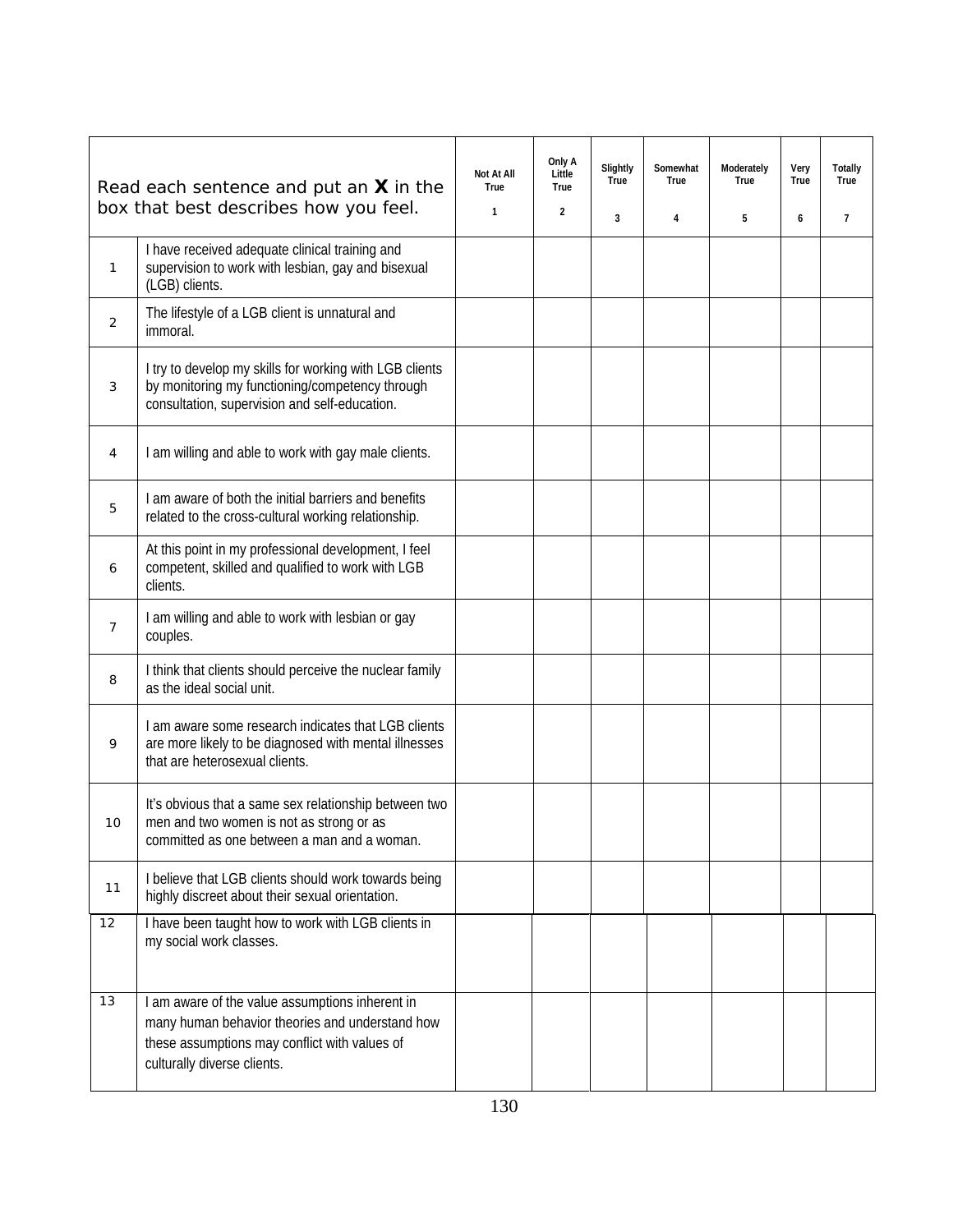|    | Read each sentence and put an X<br>in the box that best describes how<br>you feel.                                                                                                  | Not At All<br>True<br>$\mathbf{1}$ | Only A<br>Little<br>True<br>$\overline{2}$ | Slightly<br>True<br>3 | Somewhat<br>True<br>4 | Moderately<br>True<br>5 | Very<br>True<br>6 | <b>Totally</b><br>True<br>$\overline{7}$ |
|----|-------------------------------------------------------------------------------------------------------------------------------------------------------------------------------------|------------------------------------|--------------------------------------------|-----------------------|-----------------------|-------------------------|-------------------|------------------------------------------|
| 14 | I feel competent to assess the mental health needs<br>of a person who is LGB in a therapeutic setting.                                                                              |                                    |                                            |                       |                       |                         |                   |                                          |
| 15 | I believe that LGB couples don't need special rights<br>(domestic partner benefits, or the right to marry)<br>because that would undermine normal and traditional<br>family values. |                                    |                                            |                       |                       |                         |                   |                                          |
| 16 | There are different psychological/social issues<br>impacting gay men versus lesbian women.                                                                                          |                                    |                                            |                       |                       |                         |                   |                                          |
| 17 | It would be best if my clients viewed a heterosexual<br>lifestyle as ideal.                                                                                                         |                                    |                                            |                       |                       |                         |                   |                                          |
| 18 | I am able and willing to work with bisexual (male or<br>female) clients.                                                                                                            |                                    |                                            |                       |                       |                         |                   |                                          |
| 19 | I am aware of institutional barriers that may inhibit<br>LGB people from using social services.                                                                                     |                                    |                                            |                       |                       |                         |                   |                                          |
| 20 | I am aware that practitioners frequently impose their<br>values concerning sexuality upon LGB clients.                                                                              |                                    |                                            |                       |                       |                         |                   |                                          |
| 21 | I believe that it is important to emphasize objective<br>and rational thinking in minority clients.                                                                                 |                                    |                                            |                       |                       |                         |                   |                                          |
| 22 | Currently, I do not have the skills or training to work<br>with an LGB client.                                                                                                      |                                    |                                            |                       |                       |                         |                   |                                          |
| 23 | I believe that LGB clients will benefit most from<br>working with a heterosexual counselor who endorses<br>conventional values and norms.                                           |                                    |                                            |                       |                       |                         |                   |                                          |
| 25 | I feel that sexual orientation differences between<br>counselor and client may serve as an initial barrier to<br>effective treatment for LGB individuals.                           |                                    |                                            |                       |                       |                         |                   |                                          |
| 26 | I understand the impact and operations of<br>oppression and the racist concepts that have<br>permeated the mental health professions.                                               |                                    |                                            |                       |                       |                         |                   |                                          |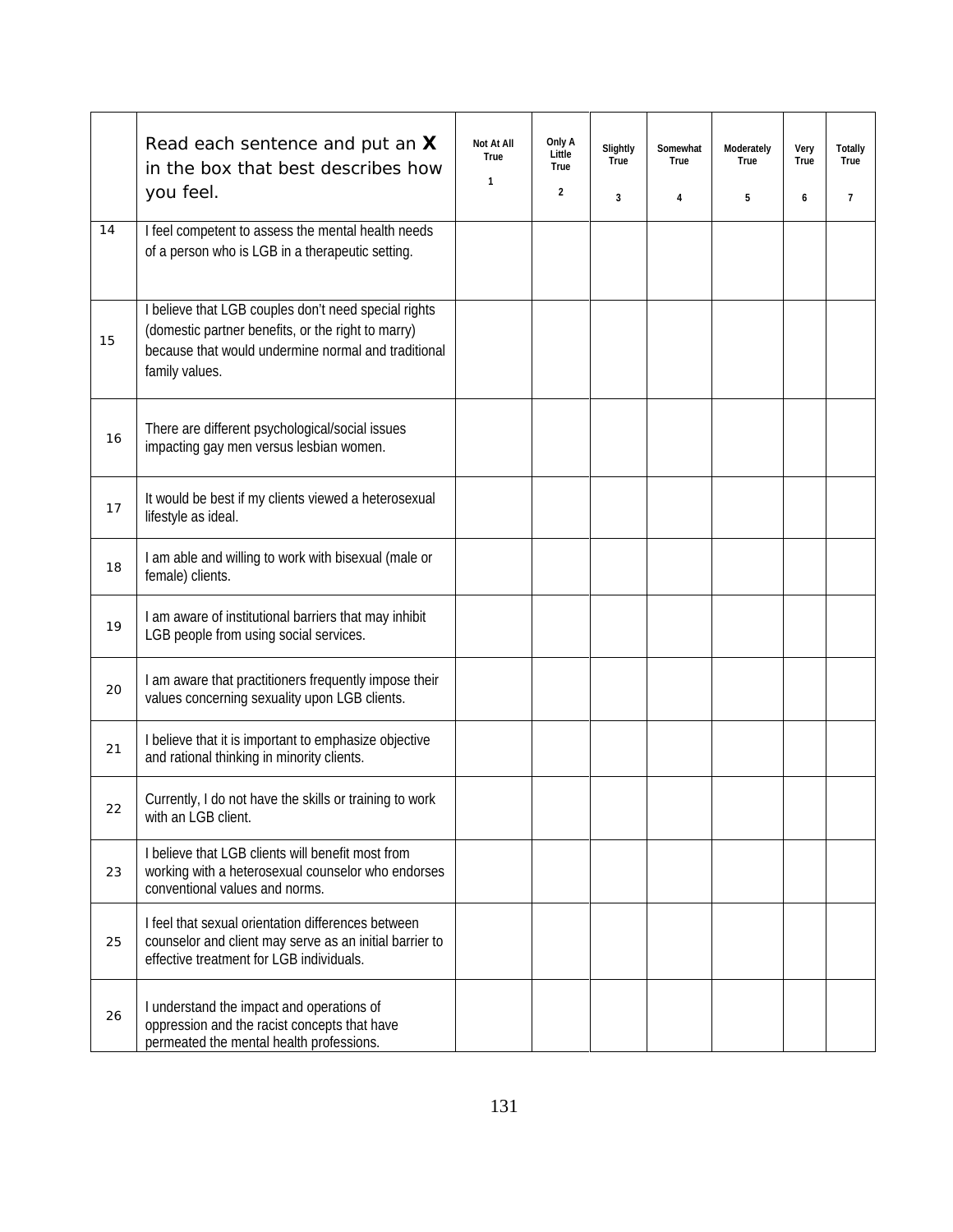|    | Read each sentence and put an X<br>in the box that best describes how<br>you feel.                                                      | Not At All<br>True<br>$\mathbf{1}$ | Only A<br>Little<br>True<br>$\overline{2}$ | Slightly<br>True<br>$\overline{3}$ | Somewhat<br>True<br>4 | Moderately<br>True<br>5 | Very<br>True<br>6 | Totally<br>True<br>$\overline{7}$ |
|----|-----------------------------------------------------------------------------------------------------------------------------------------|------------------------------------|--------------------------------------------|------------------------------------|-----------------------|-------------------------|-------------------|-----------------------------------|
| 27 | Personally, I think homosexuality is a mental disorder<br>or a sin and can be treated through counseling or<br>spiritual help.          |                                    |                                            |                                    |                       |                         |                   |                                   |
| 28 | I believe that all LGB clients must be discreet about<br>their sexual orientation around children.                                      |                                    |                                            |                                    |                       |                         |                   |                                   |
| 29 | When it comes to homosexuality, I agree with the<br>statement: "You should love the sinner but hate or<br>condemn the sin."             |                                    |                                            |                                    |                       |                         |                   |                                   |
| 30 | In my classes, I have done a role play as either the<br>client or counselor involving a LGB issue.                                      |                                    |                                            |                                    |                       |                         |                   |                                   |
| 31 | I think that being highly competitive and achievement<br>oriented are traits that all clients should work toward.                       |                                    |                                            |                                    |                       |                         |                   |                                   |
| 32 | I am willing and able to work with lesbian clients.                                                                                     |                                    |                                            |                                    |                       |                         |                   |                                   |
| 33 | Heterosexist and prejudicial concepts have<br>permeated the mental health profession.                                                   |                                    |                                            |                                    |                       |                         |                   |                                   |
| 34 | I have an understanding of the role culture and<br>racism play in the development of identity and world<br>views among minority groups. |                                    |                                            |                                    |                       |                         |                   |                                   |
| 35 | I think that my clients should accept some degree of<br>conformity to traditional sexual values.                                        |                                    |                                            |                                    |                       |                         |                   |                                   |
| 36 | I am aware of institutional barriers which may inhibit<br>minorities from using social work services.                                   |                                    |                                            |                                    |                       |                         |                   |                                   |
| 37 | LGB clients receive "less preferred" forms of<br>treatment than heterosexual clients.                                                   |                                    |                                            |                                    |                       |                         |                   |                                   |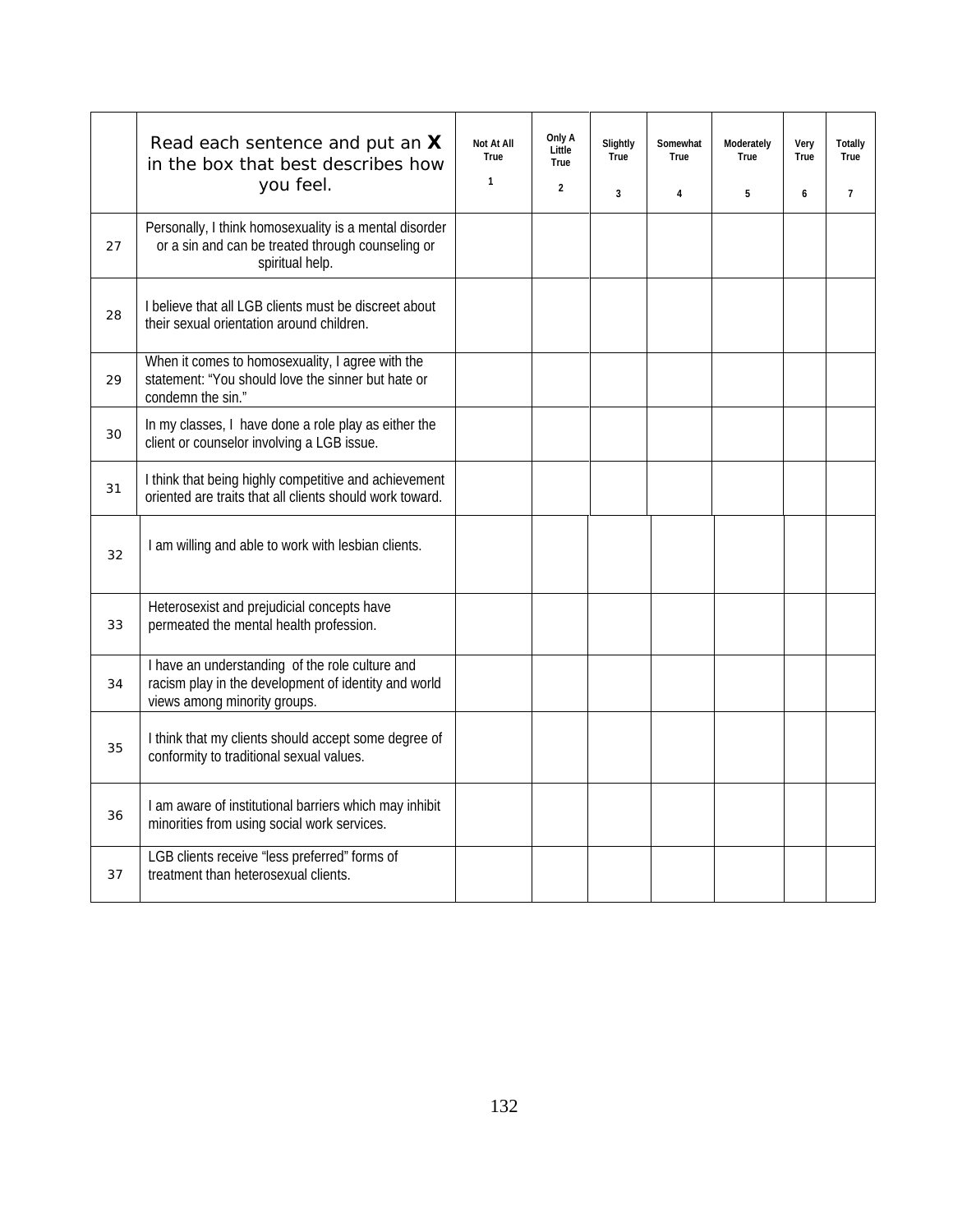Alderson, K.G. (2004). A different kind of outing: Training counselors to work with sexual minority clients. *Canadian Journal of Counseling, 38,*193-210.

Allport, G. (1954) *The nature of prejudice*. Reading, MA: Addison-Wesley.

- American Psychological Association. (2000). Guidelines for psychotherapy with lesbian, gay, and bisexual clients. *American Psychologist, 55,* 1440-1451.
- Bandura, A. (1991). Human agency: The rhetoric and the reality. *American Psychologist*, *46*, 157–162.
- Bandura, A. (1993). Perceived self-efficacy in cognitive development and functioning. *Educational Psychologist, 28,* 117–148.

Bandura, A. (1997). *Self-efficacy: The exercise of control.* New York: W H Freeman.

- Barth, J., & Overby, L.M. (2003). Are gay men and lesbians in the South the new "threat"?: Regional comparisons of the contact theory. *Politics and Policy, 31,*  452-470.
- Bassett, J. D., & Day, K. J. (2003). A test of the infusion method: Emphatic inclusion of material on gay men in a core course. *Journal of Teaching in Social Work*, *23*, 29- 41.
- Bayer, R. (1987). *Homosexuality and American psychiatry: The politics of diagnosis* (2nd Ed.). Princeton, NJ: Princeton University Press.
- Beckstead, L., & Israel, T. (2007). Affirmative counseling and psychotherapy focused on issues related to sexual orientation conflicts. In K. J. Bieschke, R. M. Perez, K. A. DeBord (Eds.) *Handbook of counseling and psychotherapy with lesbian,*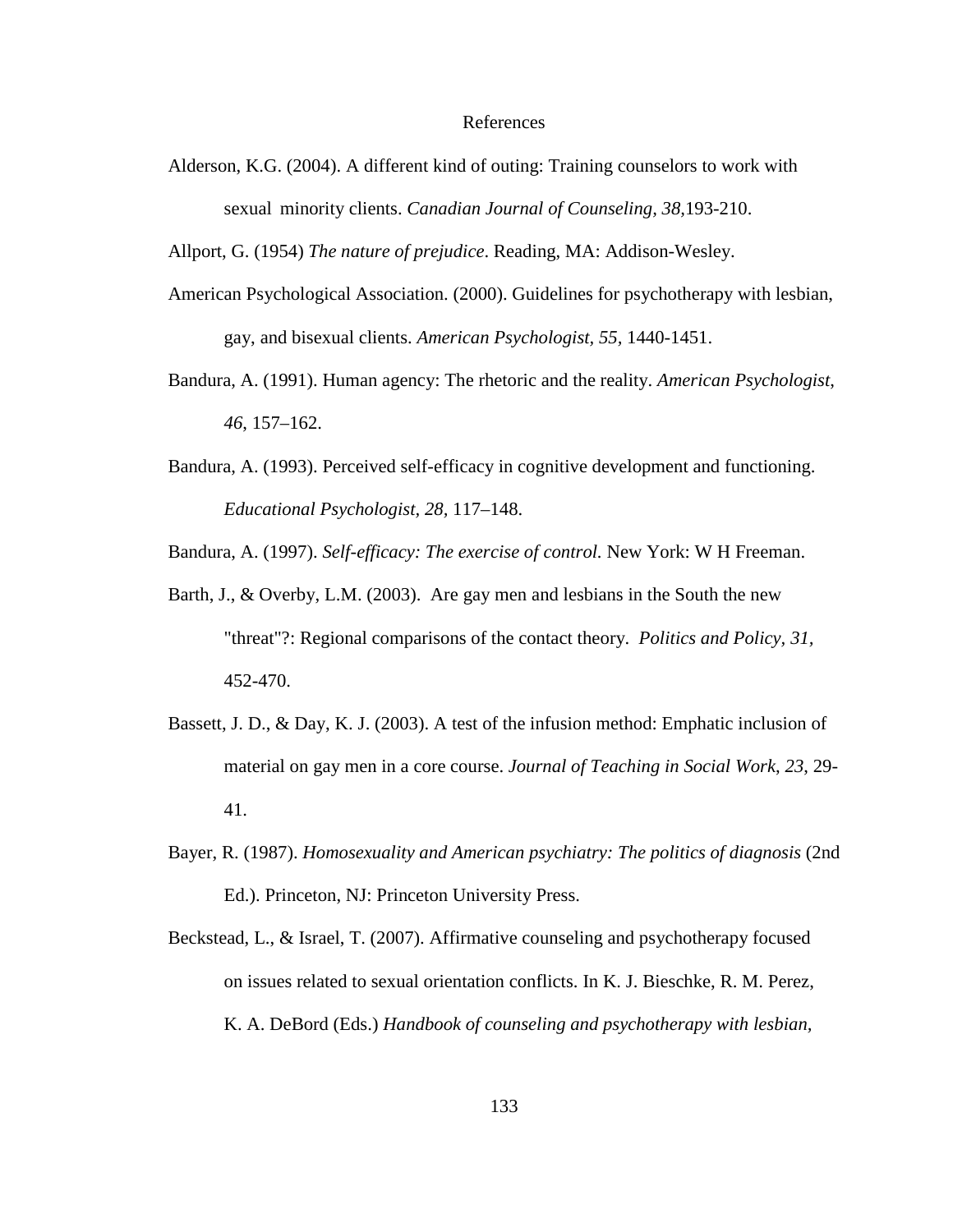*gay, bisexual, and transgender clients* (pp.221-245). Washington, DC: American Psychological Association.

- Ben-Ari, A. (1998). An Experiential Attitude Change: Social work students and homosexuality. *Journal of Homosexuality, 36 (2)*, 59-70.
- Ben-Ari, A. (2001). Homosexuality and heterosexism: Views from academics in the helping professions. *British Journal Of Social Work*, *31*(1), 119-131.
- Berkman, C. S., & Zinberg, G. (1997). Homophobia and Heterosexism in Social Workers. *Social Work*, *42*(4), 319-332.
- Biaggio, M., Orchard, S., Larson, J., Petrino, K., & Mihara, R. (2003). Guidelines for gay/lesbian/bisexual/-affirmative educational practices in graduate psychology programs. *Professional Psychology: Research and Practice, 34*(5)*,* 548-554.
- Bidell, M. P. (2005). The Sexual Orientation Counselor Competency Scale: Assessing attitudes, skills, and knowledge of counselors working with lesbian, gay, and bisexual clients. *Counselor Education & Supervision, 44,* 267-279.
- Black, B., Oles, T.P., Cramer, E.P., & Bennett, C.K. (1999). Attitudes and behaviors of social work students toward lesbian and gay male clients: Can panel presentations make a difference? *Journal of Gay & Lesbian Social Services, 9*(4), 47–68.
- Bowen, A.M. & Bourgeois, M. J. (2001). Attitudes towards lesbian, gay and bisexual college students: The contribution of pluralistic ignorance, dynamic social impact, and contact theories. *Journal of American College Health*, *50*(2), 91-96.
- Boyatzis, R.E. (1998). *Transforming qualitative information: Thematic analysis and code development.* Thousand Oaks, CA: SAGE Publications.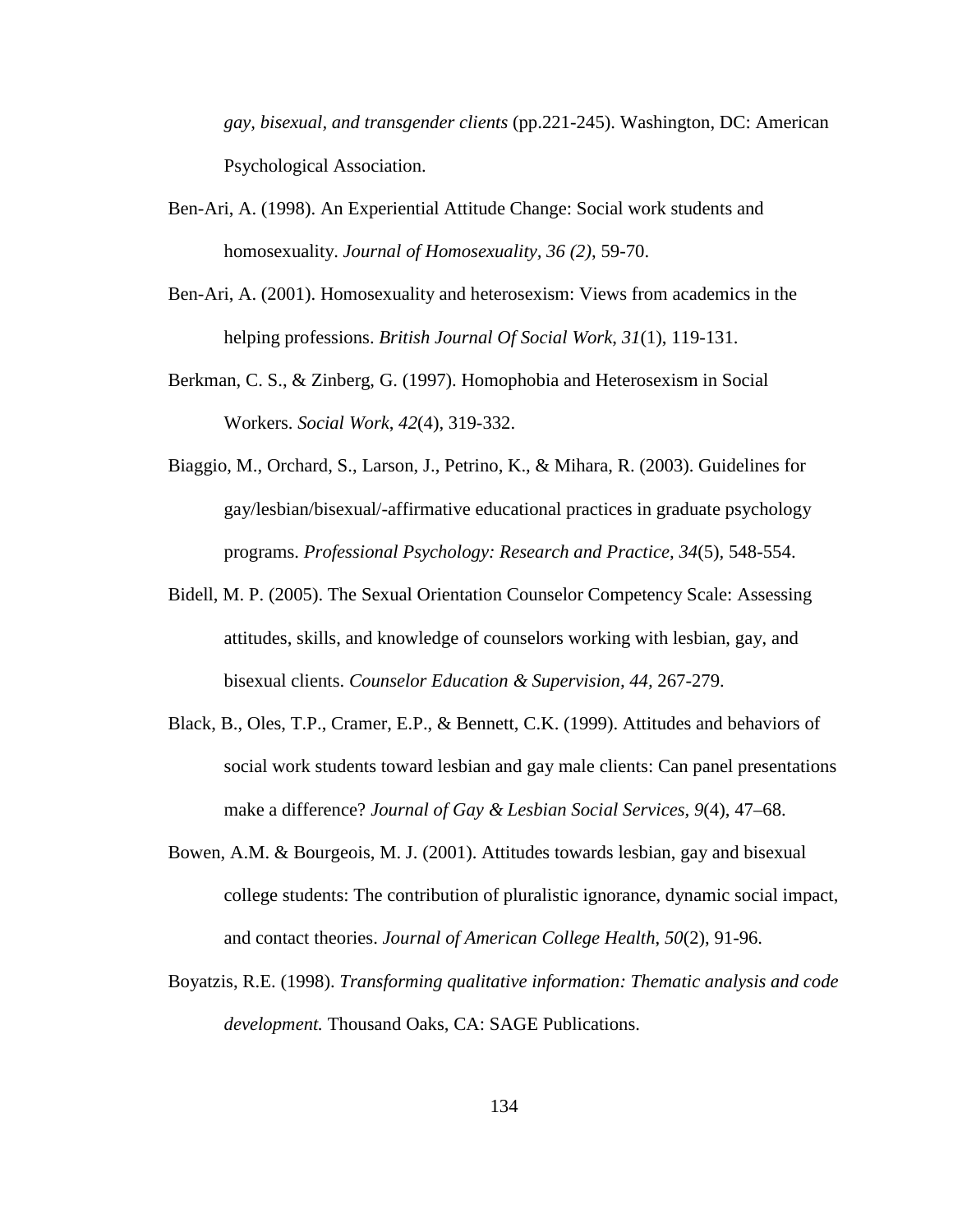- Brannon, L. (2008). *Gender psychological perspective* (5<sup>th</sup> ed.). Boston, MA: Person Education, Inc.
- Brigham, J. C. (1993). College students' racial attitudes. *Journal of Applied Social Psychology, 23,* 1933–1967.
- Burckell, L. A., & Goldfried, M. R. (2006). Therapist qualities preferred by sexualminority individuals. *Psychotherapy: Theory, Research, Practice, Training*, *43*(1), 32-49.
- Burkard, A., Pruitt, N., Medler, B., & Stark-Booth, A. (2009). Validity and Reliability for the lesbian, gay, bisexual working alliance self-efficacy scales. *Training and Education in Professional Psychology. 3*(1), 37-46.
- Chavez-Korell, S., & Johnson, L.T. (2010). Informing counselor training and competent counseling services through transgender narratives and the transgender community. *Journal of LGBT Issues in Counseling, 4*, 202-213.
- Chonody, J. M., Siebert, D., & Rutledge, S. (2009). College students' attitudes toward gays and lesbians. *Journal Of Social Work Education*, *45*(3), 499-512.
- Chng, C. L., & Moore, A. (1991). Can attitudes of college students towards AIDS and homosexuality be changed in six weeks? The effects of a gay panel. *Health Values, 15,* 41-49.
- Cochran, S., Sullivan, J., & Mays, V. (2003). Prevalence of mental disorders, psychological distress, and mental health services use among lesbian, gay, and bisexual adults in the united states. *Journal of Consulting and Clinical Psychology,* 71(1) 53-61.

Constantine, M. G. (2001). Multicultural training, theoretical orientation, empathy, and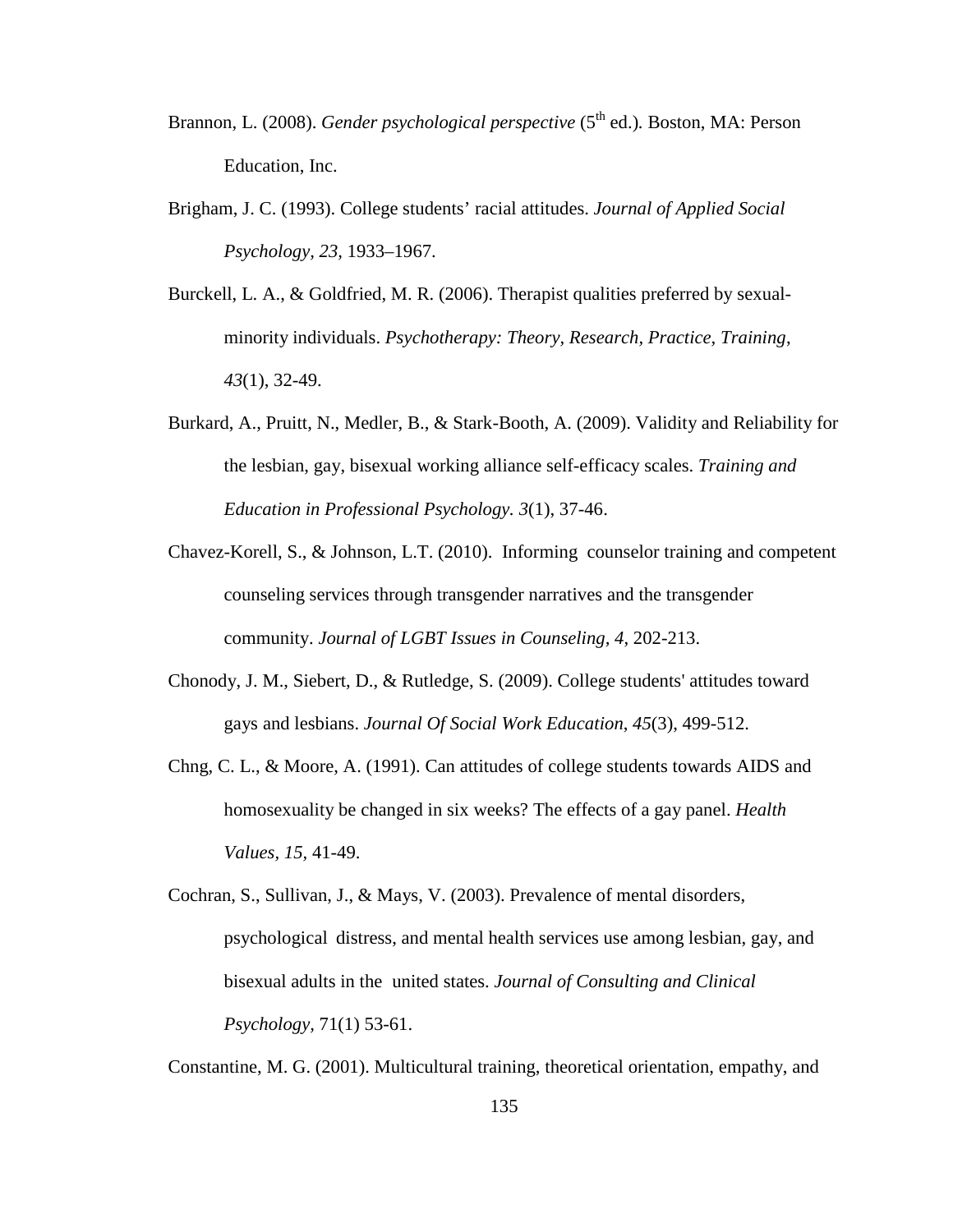multicultural case conceptualization ability in counselors. *Journal of Mental Health Counseling, 23,* 357-372.

- Constantine, M. G., & Ladany, N. (2000). Self-report multicultural counseling competence scales: Their relation to social desirability attitudes and multicultural case conceptualization ability. *Journal of Counseling Psychology, 47,* 155-164.
- Cotten-Huston, A.L., and B.M. Waite. (2000). Anti-homosexual attitudes in college students: predictors and classroom interventions. *Journal Of Homosexuality 38*(3)*,*117-133.
- Council on Social Work Education (2008). Educational Policy and Accreditation Standards (EPAS) Alexandria, VA.
- Council on Social Work Education (2009). *Sexual Orientation and Gender Expression in Social Work Education.* Alexandria, VA.
- Cramer, E. P. (1997). Effects of an educational unit about lesbian identity development and disclosure in a social work methods course. *Journal Of Social Work Education*, *33*(3), 461-472.
- Cramer, E.P., Oles, T. P., & Black, B. M. (1997). Reducing social work students' homophobia: An evaluation of teaching strategies. *Arete, 21*(2), 36-49.
- Crisp, C. (2006). The Gay Affirmative Practice Scale (GAP): A New Measure for Assessing Cultural Competence with Gay and Lesbian Clients. *Social Work*, *51*(2), 115-126.
- Crowne, D. P. & Marlowe, D. (1960). A new scale of social desirability independent of psychopathology. *Journal of Consulting Psychology, 24*, 349-354.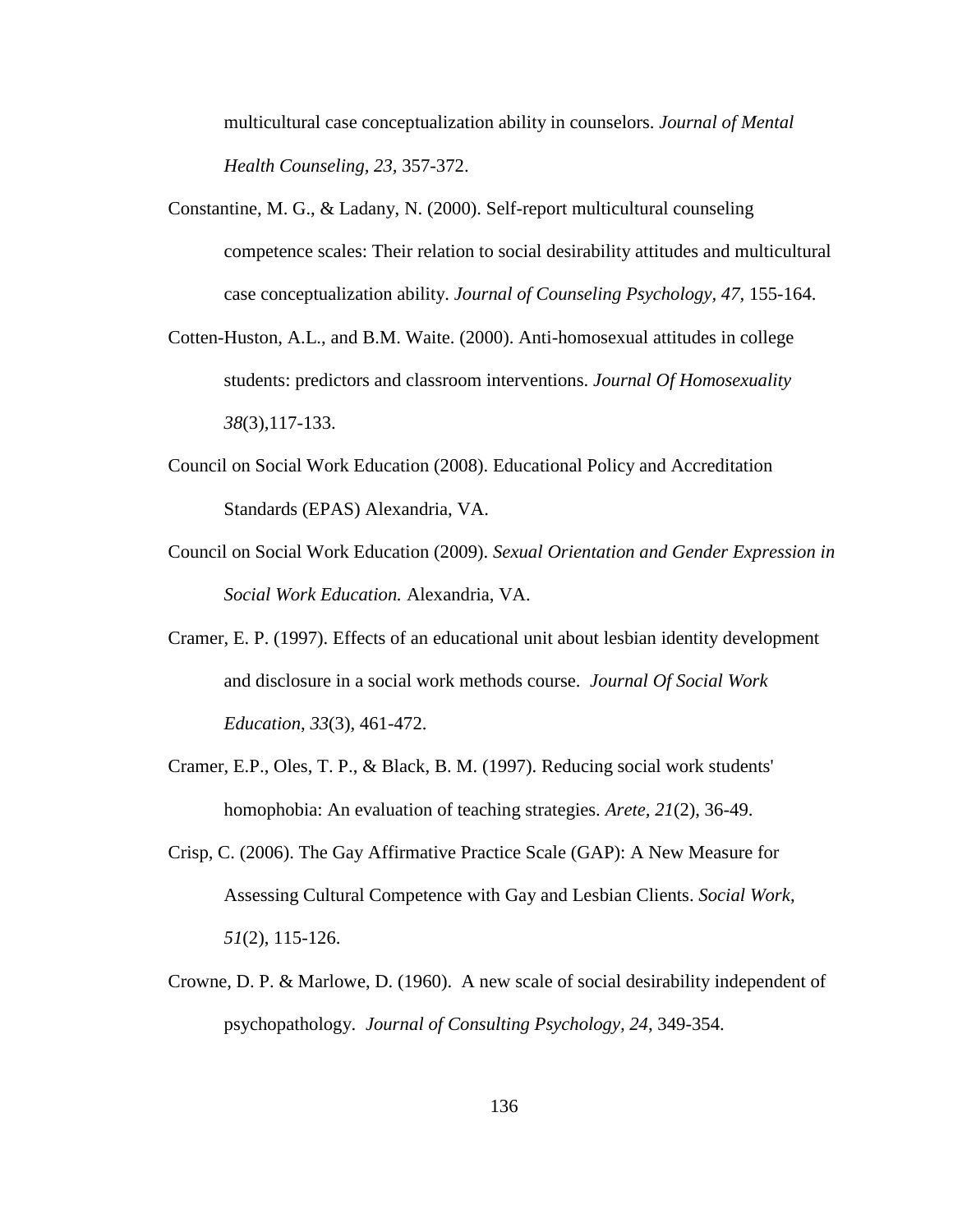- Czopp, A. M., Monteith, M. J., & Mark, A. Y. (2006). Standing up for a change: Reducing bias through interpersonal confrontation. *Journal of Personality and Social Psychology, 90,* 784-803.
- D'Andrea, M., Daniels, J., & Heck, R. (1991). Evaluating the impact of multicultural counseling training. *Journal of Counseling and Development, 70,* 143-150.
- D'Emilio, J., & Freedman, E.B. (1988). *Intimate matters: A history of sexuality in America*. New York: Harper & Row.
- Davison, G. C. (1976). Homosexuality: The ethical challenge. *Journal of Consulting and Clinical Psychology, 44*, 157–162.
- Day, S. (2008). College counselors' self-perceived competency in counseling lesbian, gay male, and bisexual college students. *Dissertation Abstracts International Section A*, *69*.
- Dewey, J. (1938). *Experience and education*. New York: Macmillan Co.
- Dillon, F. R., & Worthington, R. L. (2003). The Lesbian, Gay, and Bisexual Affirmative Counseling Self-Efficacy Inventory (LGB-CSI): Development, validation, and training implications. *Journal of Counseling Psychology, 50,* 235–251.
- Dongvillo, J. J., & Ligon, J. J. (2001). Exploring the effectiveness of teaching techniques with lesbian and gay content in the social work curriculum. *The Journal Of Baccalaureate Social Work*, *6*(2), 115-124.
- Duberman, M.B., Vicinus, M., & Chauncey, G., Jr. (1989). *Hidden from history: Reclaiming the gay and lesbian past.* New York: New American Library.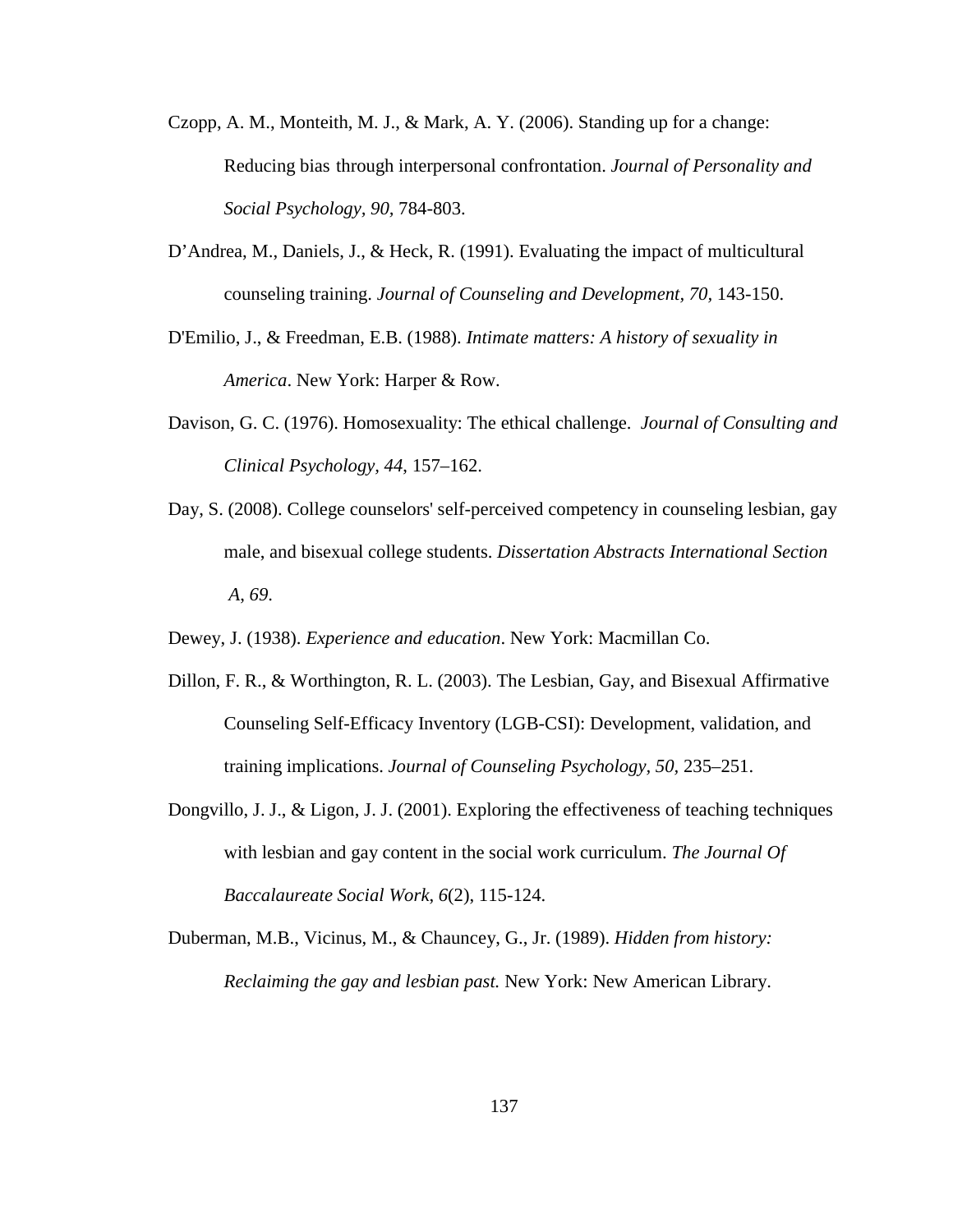- Eubanks-Carter, C., Burckell, L. A., & Goldfried, M. R. (2005). Enhancing therapeutic effectiveness with lesbian, gay, and bisexual clients. *Clinical Psychology: Science And Practice*, *12*(1), 1-18.
- Fell, G., Maattiske, J., & Riggs, D., (2008). Challenging heteronormativity in psychological practice with lesbian, gay and bisexual clients. *Gay & Lesbian Issues and Psychology Review, 4,* 127-140.
- Fassinger, R. E. (1991). The hidden minority: Issues and challenges in working with lesbian women and gay men. *The Counseling Psychologist, 19,* 157-176.
- Fisher, R. D., Derison, D., Polley, C. F., & Cadman, J. (1994). Religiousness, religious orientation, and attitudes towards gays and lesbians. *Journal Of Applied Social Psychology*, *24*(7), 614-630.
- Fong, R., & Furoto, S. (2001). *Culturally competent practice.* Boston: Allyn & Bacon.
- Ford, M.P., & Hendrick, S.S. (2003). Therapists' sexual values for self and client: Implications for practice and training. *Professional Psychology: Research and Practice, 34*(1), 80-87.
- Foreman, M., & Quinlan, M. (2008). Increasing social work students' awareness of heterosexism and homophobia - A partnership between a community gay health project and a school of social work. *Social Work Education, 27*(2), 152-158.
- Freud, S. (1962). *Three Essays on the Theory of Sexuality*, trans. James Strachey. New York: Basic Books.
- Friedlander, M. L., Keller, K. E., Peca-Baker, T. A., & Olk, M. E. (1986). Effects of role conflict on counselor-trainees' self-statements, anxiety level, and performance. *Journal of Counseling Psychology, 33,* 73–77.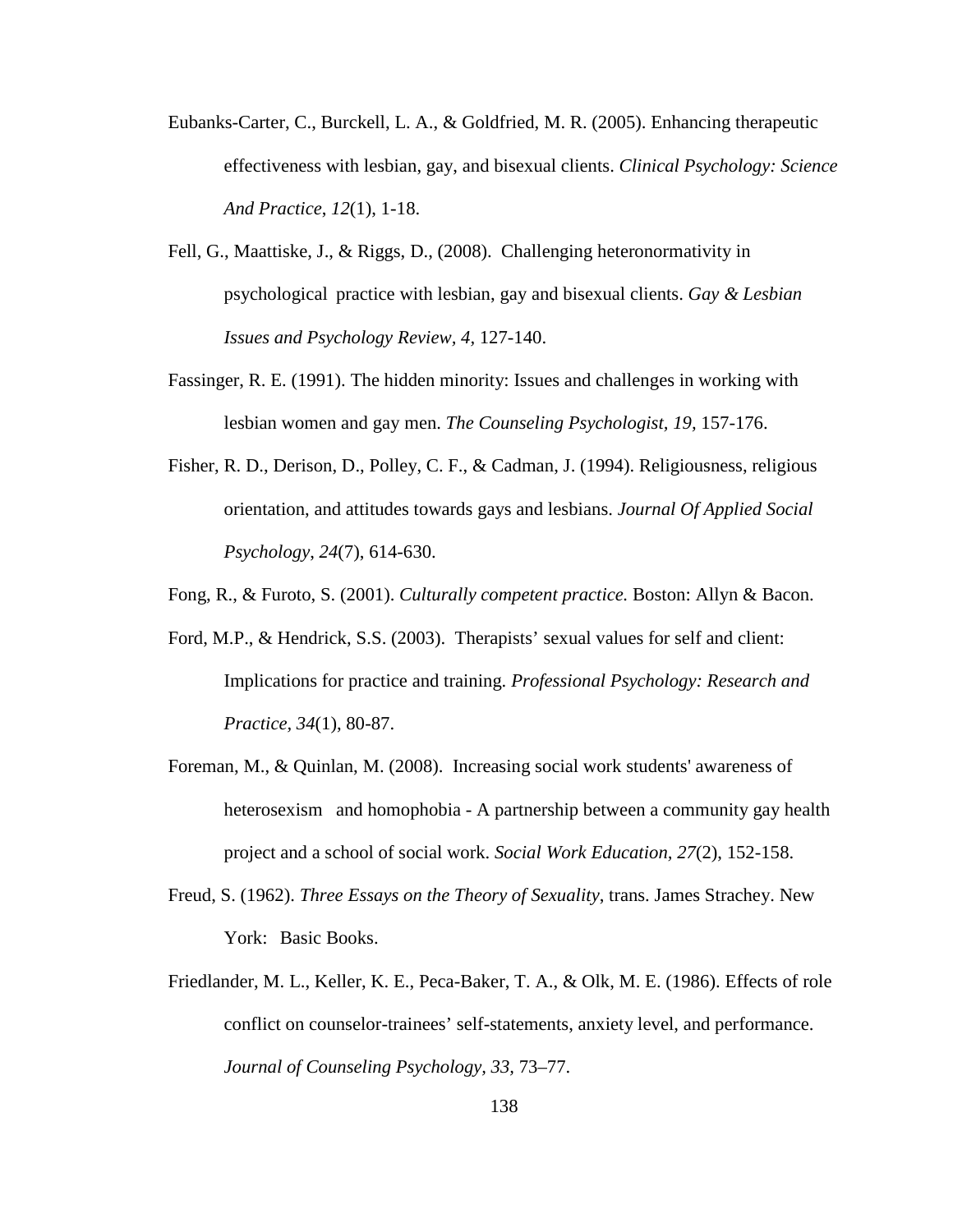Garnets, L. (2007). Forward. In K.J. Bieschke, R.M. Perez, K.A. DeBord (Eds.). *Handbook of counseling and psychotherapy with lesbian, gay, bisexual, and transgender clients* (pp.xi-xvi).Washington, DC: American Psychological Association.

Goldstein, H. (2001). *Experiential learning: A foundation for social work education and practice.* Alexandria, VA: Council on Social Work Education.

Gonsiorek, J. (1988). Mental health issues of gay and lesbian adolescents. *Journal of Adolescent Health Care*, *9*, 114–122.

- Grove, J. (2009). How competent are trainee and newly qualified counselors to work with lesbian, gay, and bisexual clients and what do they perceive as their most effective learning experiences?. *Counseling & Psychotherapy Research*, *9*(2), 78- 85.
- Grace, J. (1992). Affirming gay and lesbian adulthood. In N.J. Woodman (Ed.), *Lesbian and gay-lifestyles: A guide for counseling education* (pp. 33-47). New York: Irvington.
- Graham, S. R. (2010). Counseling competency with lesbian, gay, and bisexual clients: Perceptions of counseling graduate students. *Dissertation Abstracts International:* Section B. Sciences and Engineering, *70*(12), 7877.
- Guth, L. J., Lopez, D. F., Clements, K. D., & Rojas, J. (2001). Student attitudes toward lesbian, gay, and bisexual issues: Analysis of self-talk categories. *Journal Of Homosexuality*, *41*(1), 137-156.
- Hans, J. D., Kersey, M., & Kimberly, C. (2012). Self-Perceived Origins of Attitudes Toward Homosexuality. *Journal Of Homosexuality*, *59*(1), 4-17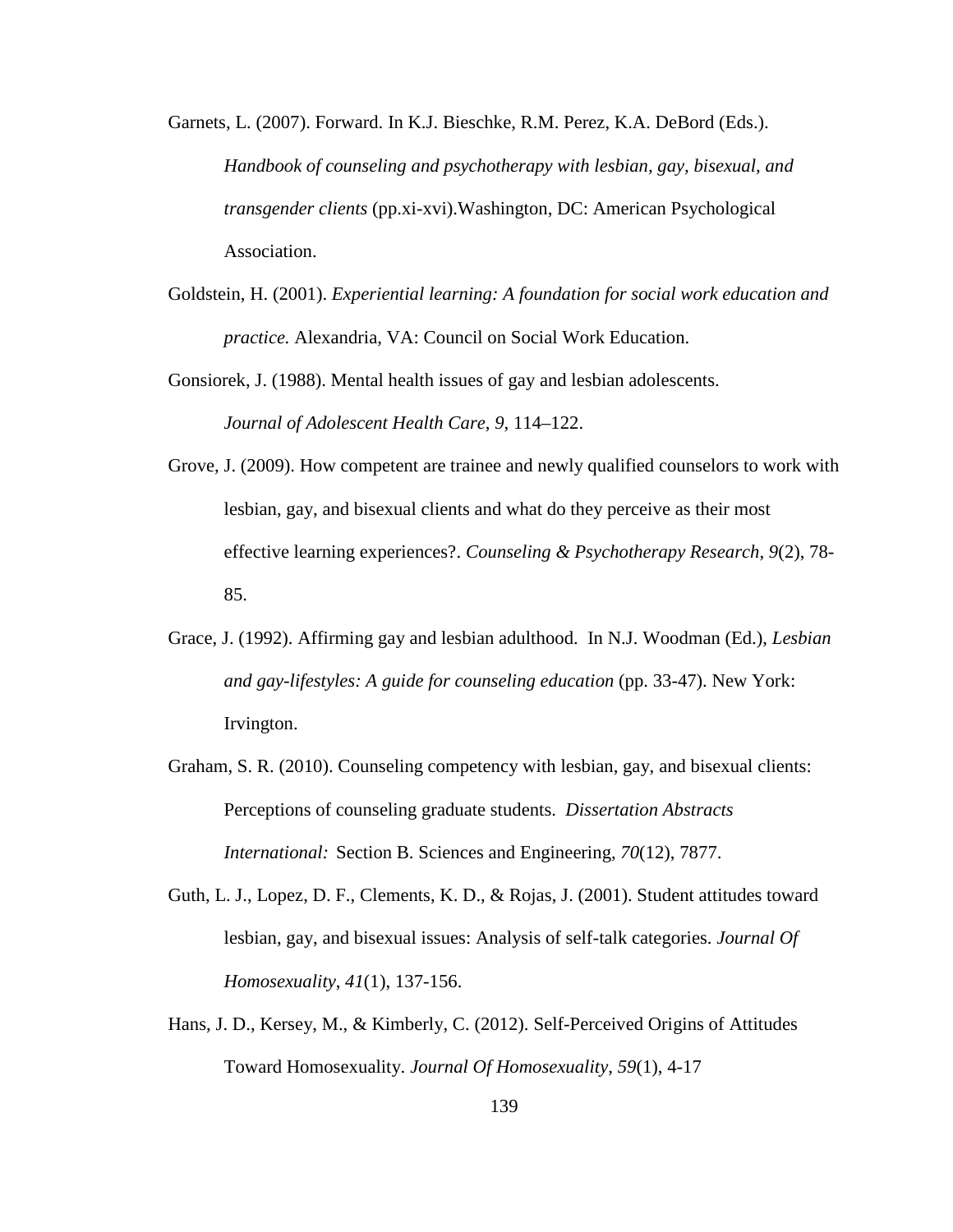- Hansen, N., Pepitone-Arreola-Rockwell, F., & Greene, A. F. (2000). Multicultural competence: Criteria and case examples. *Professional Psychology: Research And Practice*, *31*(6), 652- 660.
- Harper, K., & Lantz, J. (1996). *Cross cultural practice: Social work with diverse populations.*Chicago: Lyceum Press.
- Harris, M. B., Nightengale, J., & Owen, N. (1995). Health care professionals' experience, knowledge and attitudes concerning homosexuality. *Journal of Gay and Lesbian Social Services, 2,* 91-107.
- Hays, R. D., Hayashi, T., & Stewart, A. L. (1989). A five-item measure of socially desirable response set. *Educational and Psychological Measurement, 49,* 629- 636.
- Herek, G.M. (1984). Beyond "homophobia": A social psychological perspective on attitudes toward lesbians and gay men. *Journal of Homosexuality, 10*, 1-21.
- Herek, G. M. (1998). The Attitudes Toward Lesbians and Gay Men (ATLG) scale. In C. M. Davis, W. L. Yarber, R. Bauserman, G. Schreer, & S. L. Davis (Eds.), *Handbook of sexuality-related measures* (pp. 392-394). Thousand Oaks, CA: Sage.
- Herek, G. M. (2000). Sexual prejudice and gender: Do heterosexuals' attitudes toward lesbians and gay men differ?. *Journal Of Social Issues*, *56*(2), 251-266.
- Herek, G. M., & Capitanio, J. P. (1999). Sex differences in how heterosexuals think about lesbians and gay men: Evidence from survey context effects. *Journal Of Sex Research*, *36*(4), 348-360.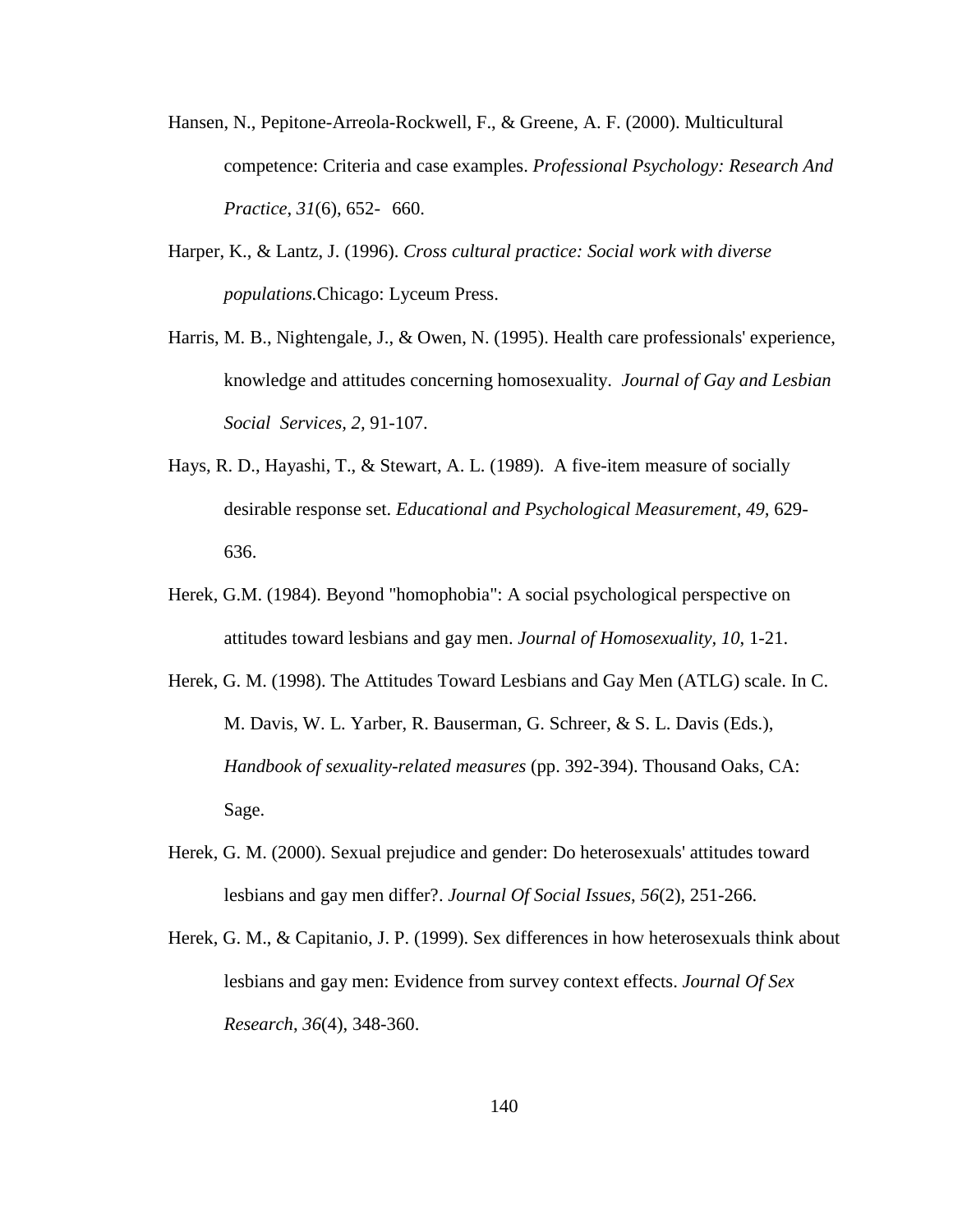- Hickcox, L. K. (1991, November). An historical review of Kolb's formulation of experiential learning theory. *Dissertation Abstracts International*, *52*, 1654.
- Hill, D. B., & Willoughby, B. B. (2005). The development and validation of the Genderism and Transphobia Scale. *Sex Roles*, *53*(7-8), 531-544.
- Hinrichs, D. W., & Rosenberg, P. J. (2002). Attitudes toward gay, lesbian and bisexual persons among heterosexual liberal arts college students. *Journal Of Homosexuality*, *43*(1), 61-84.
- Hooker, E. (1957). The adjustment of the male overt homosexual. *Journal of Projective Techniques,* 21, 18-31.
- Hudson, W. W. , & Ricketts, W. A. (1980). A strategy for the measurement of homophobia. *Journal of Homosexuality, 5,* 357-372.
- Huerta-Wong, J. E., & Schoech, R. (2010). Experiential learning and learning environments: The case of active listening skills. *Journal of Social Work Education, 46,* 85-101.
- Igartua, K. J., Gill, K., & Montoro, R. (2003). Internalized homophobia: A factor in depression, anxiety, and suicide in the gay and lesbian population. *Canadian Journal Of Community Mental Health*, *22*(2), 15-30.
- Inman, A. (2006). Supervisor multicultural competence and its relation to supervisory process and outcome. *Journal of Marital and Family Therapy, 32*, 73-85.
- Iliff, C. (1994). Kolb learning style inventory: A meta-analysis. *Dissertation Abstracts International Section A*, *55*.
- Israel, T. (1998). Comparing counselor education training models for working with lesbian, gay, and bisexual clients. *Dissertation Abstracts International, 59*(3).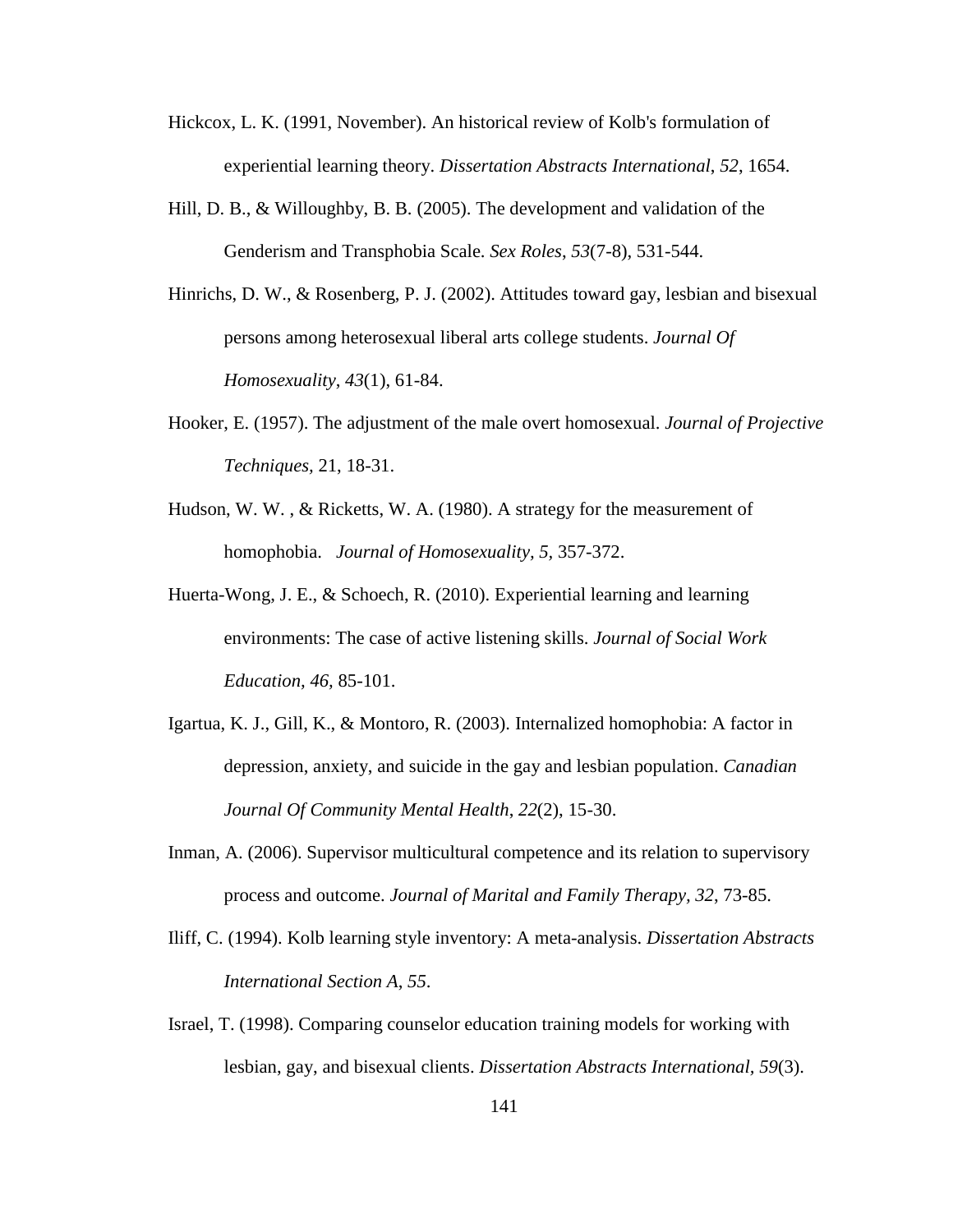- Israel, T., Ketz, K., Detrie, P. M., Burke, M. C., & Shulman, J. L. (2003). Identifying counselor competencies for working with lesbian, gay, and bisexual clients. *Journal of Gay & Lesbian Psychotherapy, 7,* 3-21.
- Israel, T. & Mohr, J.J. (2004). Attitudes toward bisexual women and men: Current research, future directions. *Journal of Bisexuality, 4,* 117-134.

Israel, T. & Selvidge, M.M. D. (2003) Contributions of multicultural counseling to counselor competence with lesbian, gay and bisexual clients. *Journal of Multicultural Counseling and Development, 31*, 84-98.

- Johnson, S. D. (2012). Gay affirmative psychotherapy with lesbian, gay, and bisexual individuals: Implications for contemporary psychotherapy research. *American Journal of Orthopsychiatry, 82*, 516–522.
- Johnson, Y. M., & Munch, S. (2009). Fundamental contradictions in cultural competence. *Social Work*, *54*(3), 220-231.
- Jones, M. A. & Gabriel, M.A., (1999). Utilization of psychotherapy by lesbians, gay men, and bisexuals: Findings from a nationwide survey. *American Journal of*

*Orthopsychiatry, 69*(2), 209-219.

- Kinsey, A., Pomeroy, W., & Martin, C. (1948). *Sexual behavior in the human male.*  Philadelphia: Saunders.
- Knowles, M., Holton, E., & Swanson, R. A. (2005). *The Adult Learner, Sixth Edition.* New York: Butterworth-Heinemann.
- Kocarek, C. E., & Pelling, N.J. (2003). Beyond knowledge and awareness: Enhancing counselor skills for work with gay, lesbian, and bisexual clients. *Journal of Multicultural Counseling and Development, 31*, 99-112.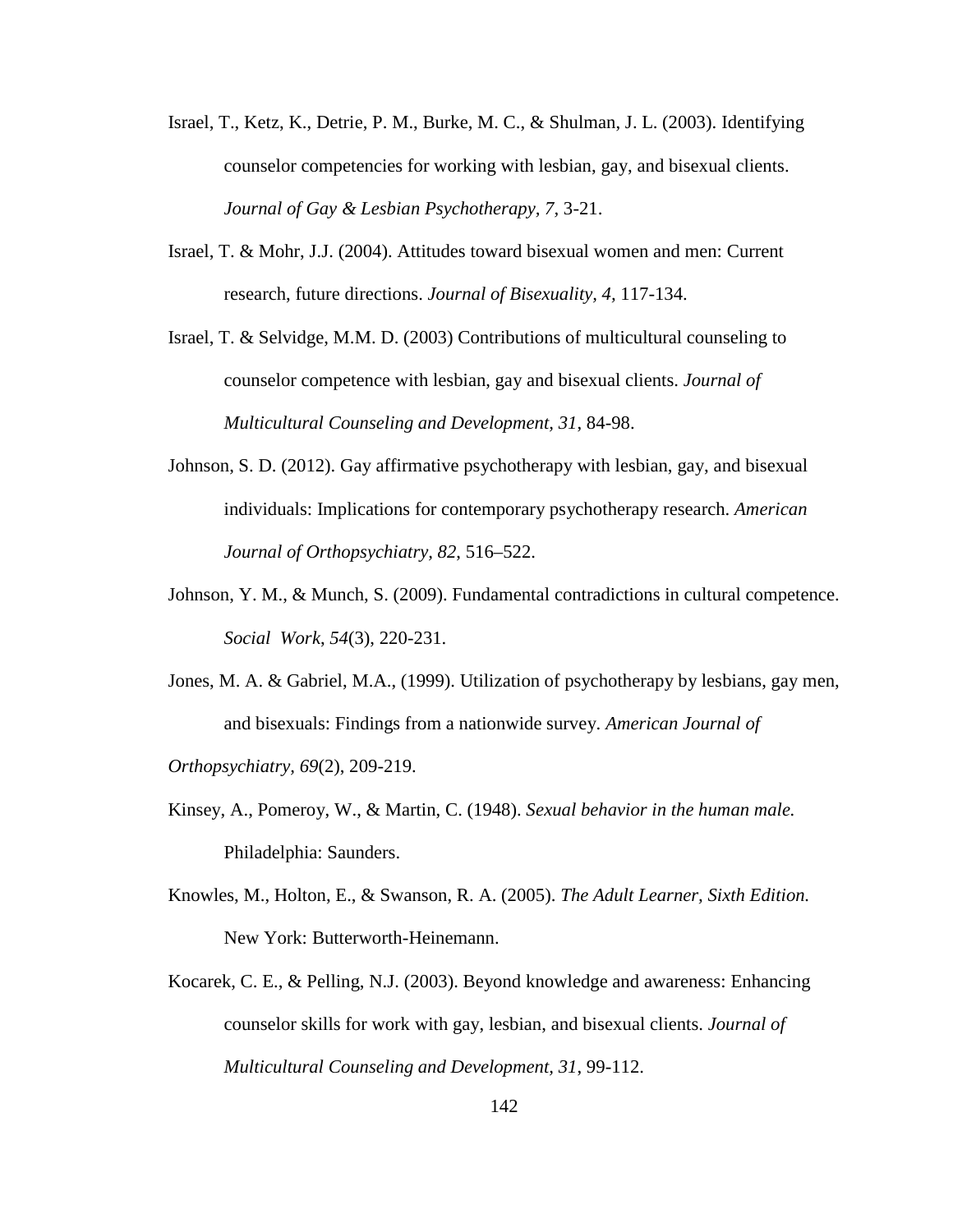- Kolb, D. A. (1984). *Experiential learning: Experience as the source of learning and development.* New Jersey: Prentice-Hall.
- Kolb, A. Y. & Kolb, D. A. (2005). Learning styles and learning spaces: Enhancing experiential learning in higher education. *Academy of Management Learning & Education, 4*(2), 193- 212.
- Krajeski, J. (1996). Homosexuality and the mental health professions: A contemporary history. In R.P. Cabaj & T.S. Stein (Eds.), *Textbook of homosexuality and mental health.* pp. 17-32. Washington, DC: American Psychiatric Press.
- Lance, Larry M. (1994). Do reductions in homophobia from heterosexual interactions with gay persons continue?: A study of social contact theory of intergroup tensions. International Journal of Group Tensions, 24 (Winter). 423-434.
- Larson, L.M. & Daniels, J. A. (1988). Review of the counseling self-efficacy literature. *The Counseling Psychologist, 26,* 179-218.
- Larson, L. M., Suzuki, L. A., Gillespie, K. N., Potenza, M. T., Bechtel, M. A., & Toulouse, A. L. (1992). Development and validation of the Counseling Self-Estimate Inventory. *Journal of Counseling Psychology, 39*, 105–120.
- Lebolt, J. (1999). Gay affirmative psychotherapy: a phenomenological study. *Clinical Social Work Journal 27*(4), 355-370.
- Lee, E. (2010). Revisioning cultural competence in clinical social work practice. *Families in Society: The Journal of Contemporary Social Services, 91*(3), 272-279.
- Lent, R. W., Hill, C. E., & Hoffman, M. A. (2003). Development and validation of the Counselor Activity Self-Efficacy Scales. *Journal of Counseling Psychology, 50,*  97–108.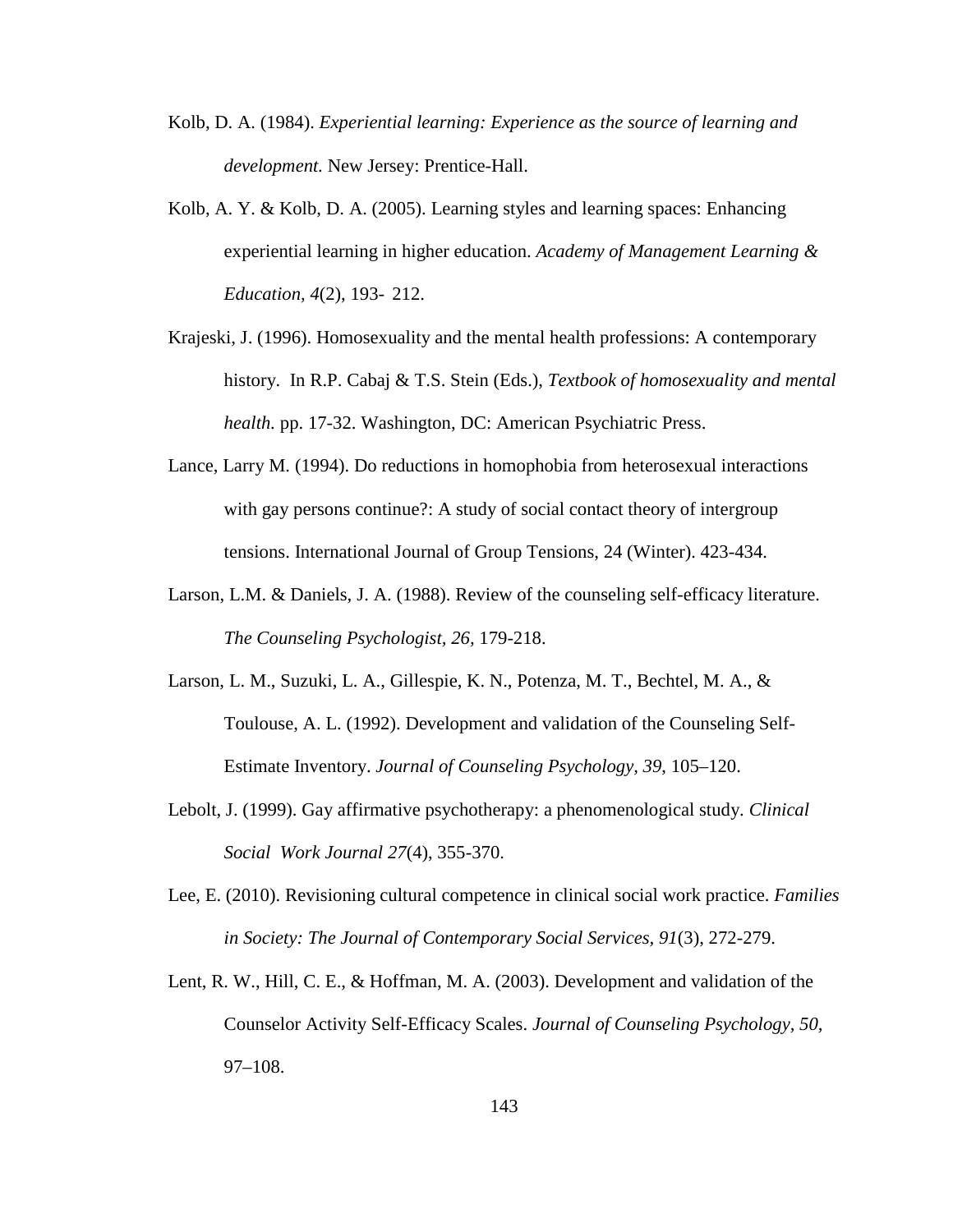- Liddle, B. J. (1997). Gay and lesbian clients' selection of therapists and utilization of therapy. *Psychotherapy* 34(1), 11-18.
- Logie, C., Bridge, T.J., Bridge, P.D., (2007). Evaluating the phobias, attitudes, and cultural competence of master of social work students toward LGBT populations. *Journal of Homosexuality, 53*(4), 201-221.
- Loya, M.A. & Cuevas, M., (2010). Teaching racism: Using experiential learning to challenge the status quo. *Journal of Teaching in Social Work, 30,* 288-299.
- Lyons, H. (2010). Psychologists' competence to treat lesbian, gay and bisexual clients: State of the field and strategies for improvement. *Professional Psychology: Research And Practice*, *41*(5), 424-434.
- Lum, D. (1999). *Culturally competent practice. A framework for growth and action.* Monterey, CA. Brooks/Cole.
- McClintock, M. (1992). Sharing lesbian, gay, and bisexual life experiences face to face. *The Journal of Experiential Learning, 15*(3), 51-55.
- Melchert, T. P., Hays, V. L., Wiljanen, L. M., & Kolocek, A. K. (1996). Testing models of counselor development with a measure of counseling self-efficacy. *Journal of Counseling & Development, 74,* 640-644.
- Meyer, I. H. (1995). Minority stress and mental health in gay men. *Journal of Health and Social Behavior*, *36*, 38–56.
- Meyer, I. H., (2003). Prejudice, social stress and mental health in lesbian, gay, and bisexual populations: Conceptual issues and research evidence. *Psychological Bulletin, 129,* 674-697.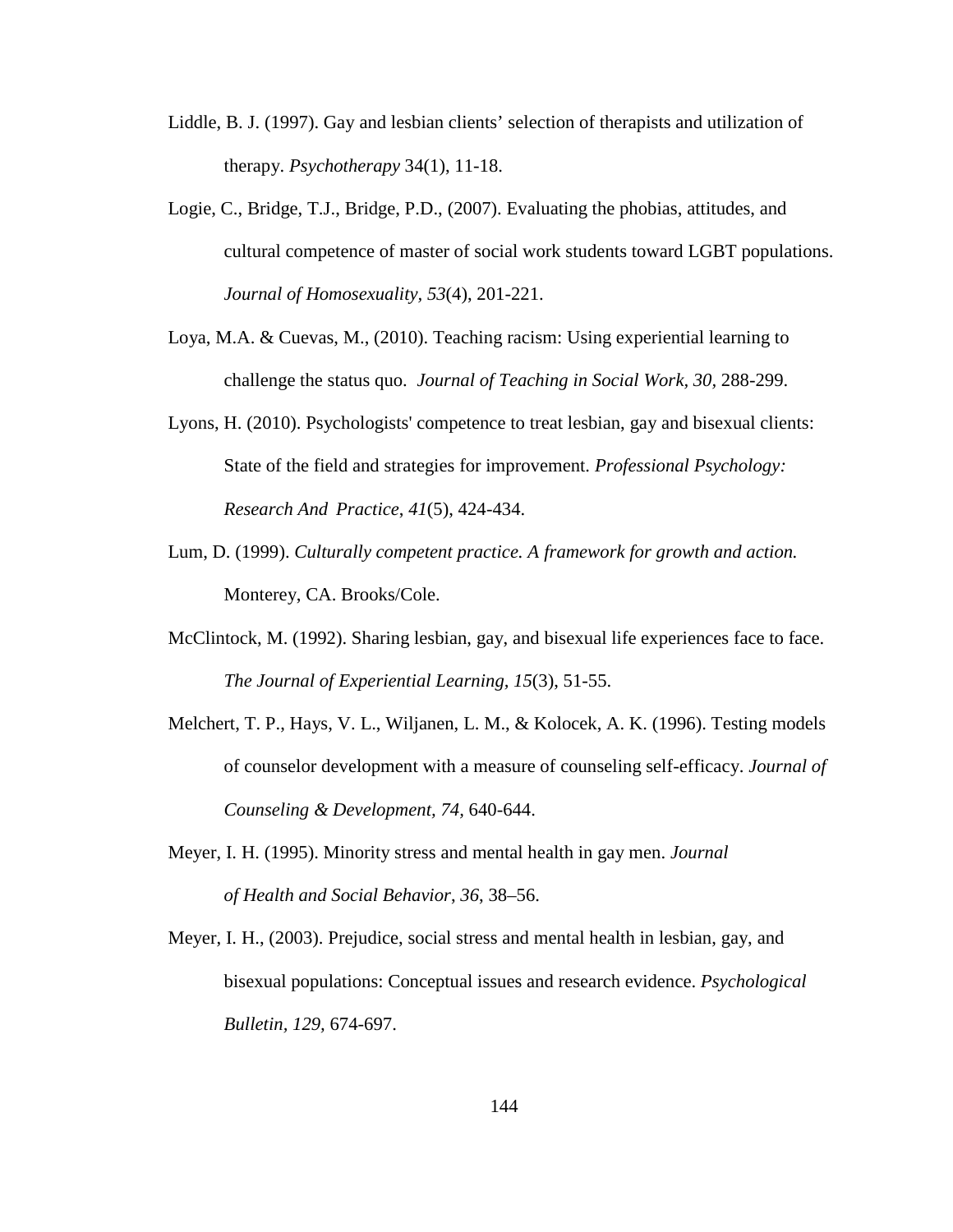- Meyer, I. H., & Dean, L. (1998). Internalized homophobia, intimacy and sexual behavior among gay and bisexual men. In G. Herek (Ed.), *Stigma and sexual orientation* (pp. 160–186). Thousand Oaks, CA: Sage Publications.
- Miller, D. A., Smith, E. R., & Mackie, D. M. (2004). Effects of intergroup contact and political predispositions on prejudice: Role of intergroup emotions. *Group Processes and Intergroup Relations, 7*, 221-237.
- Mohr, J. J. (2002). Heterosexual identity and the heterosexual therapist: An identity perspective on sexual orientation dynamics in psychotherapy. *The Counseling Psychologist*, 30(4), 532-566.
- Murphy, J., Rawlings, E., & Howe, S. (2003). A survey of clinical psychologists on treating lesbian, gay, and bisexual clients. *Professional Psychology: Research and Practice, 33*(2), 183-189.
- Nagda, B. A., Gurin, P., & Lopez, G. E. (2003) Transformative pedagogy for democracy and social justice. *Race Ethnicity & Education, 6(2),* 165-191.
- National Association of Social Workers. (1996). *NASW Code of ethics.* Washington, DC: National Association of Social Workers.
- National Association of Social Workers. (2000). *Code of ethics for the national association of social workers.* Washington, DC: National Association of Social Workers.
- National Association of Social Workers. (2001) *NASW standards for cultural competence in social work practice.* Washington, DC: National Association of Social Workers.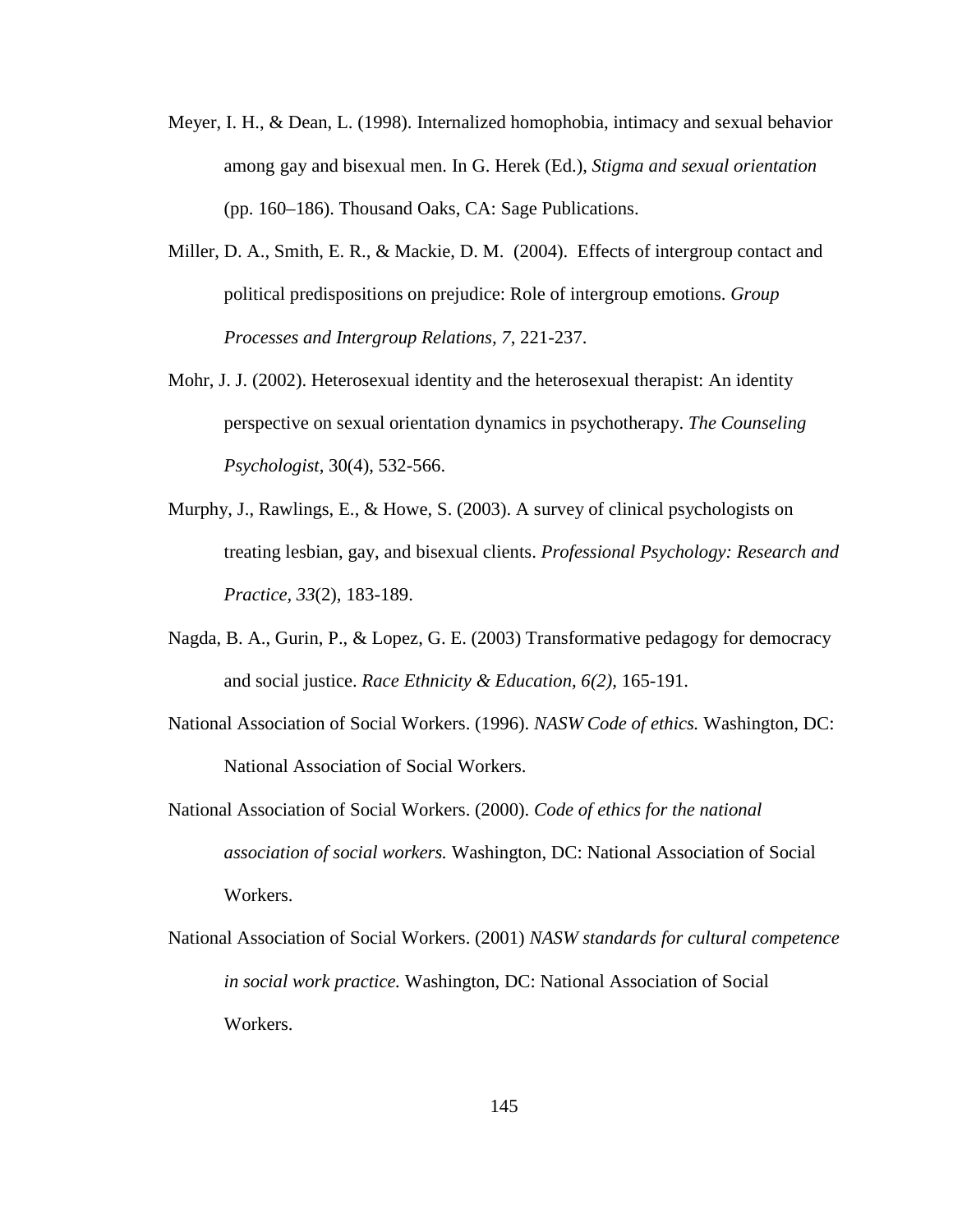- National Association of Social Workers. (2007). *Indicators for the achievement of NASW standards for cultural competence in social work practice.* Washington, DC: National Association of Social Workers.
- National Center for Education Statistics. *Nontraditional Undergraduates,* 2002. http://nces.ed.gov/programs/coe/2002/analyses/nontraditional/index.asp. Accessed Oct. 15, 2012.
- Nelson, E. S., & Krieger, S. L. (1997). Changes in attitudes toward homosexuality in college students: Implementation of a gay men and lesbian peer panel. *Journal Of Homosexuality*, *33*(2), 63-81.
- Newcomb, M. E., & Mustanski, B. (2011). Moderators of the relationship between internalized homophobia and risky sexual behavior in men who have sex with men: A meta-analysis. *Archives Of Sexual Behavior*, *40*(1), 189-199.
- Newcomb, M. E., & Mustanski, B. (2010). Internalized homophobia and internalizing mental health problems: A meta-analytic review. *Clinical Psychology Review*, *30*(8), 1019-1029.
- Nunnally, J.C. (1978). *Psychometric theory, 2nd ed.* New York: McGraw-Hill. O'Shaughnessy, T. (2010). Lesbian and gay affirmative therapy competency, selfefficacy and personality: An online analogue study. (Doctoral dissertation) *Dissertation Abstracts International*.
- Pachankis, J. E., & Goldfried, M. R. (2004). Clinical issues in working with gay, lesbian, and bisexual clients. *Psychotherapy: Theory, Research, Practice and Training, 41,* 227-246.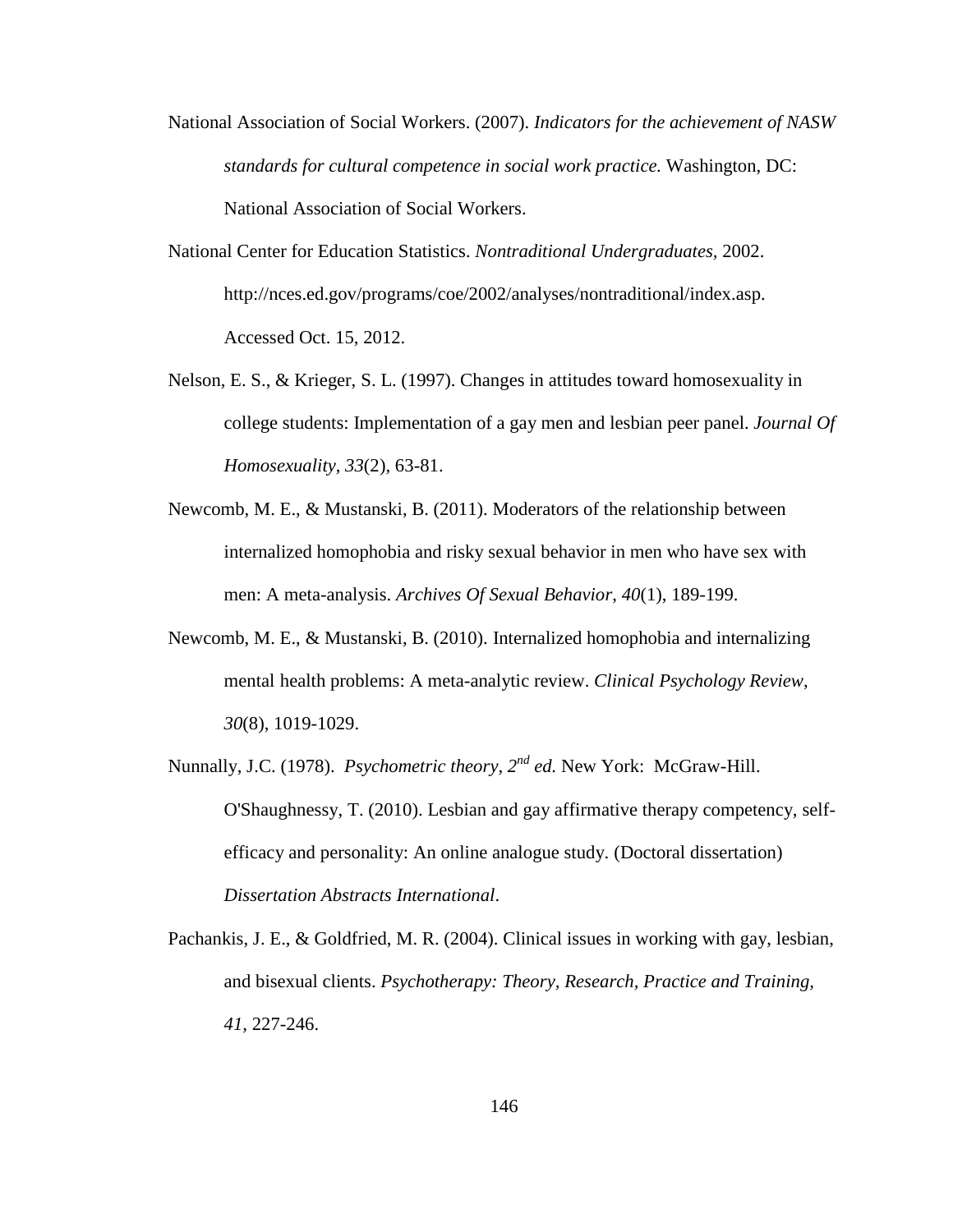- Ponterotto, J. G., Gretchen, D., Utsey, S. O., Riefer, B. P., & Austin, R. (2002). A revision of the Multicultural Counseling Awareness Scale. *Journal of Multicultural Counseling and Development, 30,* 153-180.
- Queen, M., Farrell, K., & Gupta, N. (2004). Interrupting heteronormativity. *The Graduate School of Syracuse University.* Training resource for teaching assistants.
- Reynolds, W. M. (1982). Development of reliable and valid short forms of the Marlowe-Crowne social desirability scale. *Journal of Clinical Psychology, 38, 119-125.*
- Riggs, D., & Fell, G., (2010). Teaching cultural competency for working with lesbian, gay, bisexual and trans clients, *Psychology Learning & Teaching*, 9(1), 30-38.
- Riggle, E. & Rostosky, S. (2012). *A positive view of LGBTQ Embracing identity and cultivating well being.* Lanham, Maryland: Rowman & Littlefield Publishing Group.
- Ritter, K.Y, & Terndrup, A.I. (2002). *Handbook of affirmative psychotherapy with lesbians and gay men.* New York: The Guilford Press.
- Rocha, C.J. (2000). Evaluating experiential teaching methods in a policy practice course: The case for service learning to increase political participation. *Journal of Social Work Education, 36,* 53-63.
- Rock, M., Carlson, T., & McGeorge, C. R. (2010). *Does affirmative training matter? Assessing CFT students' beliefs about sexual orientation and their level of affirmative training. Journal Of Marital And Family Therapy, 36(2), 171-184.*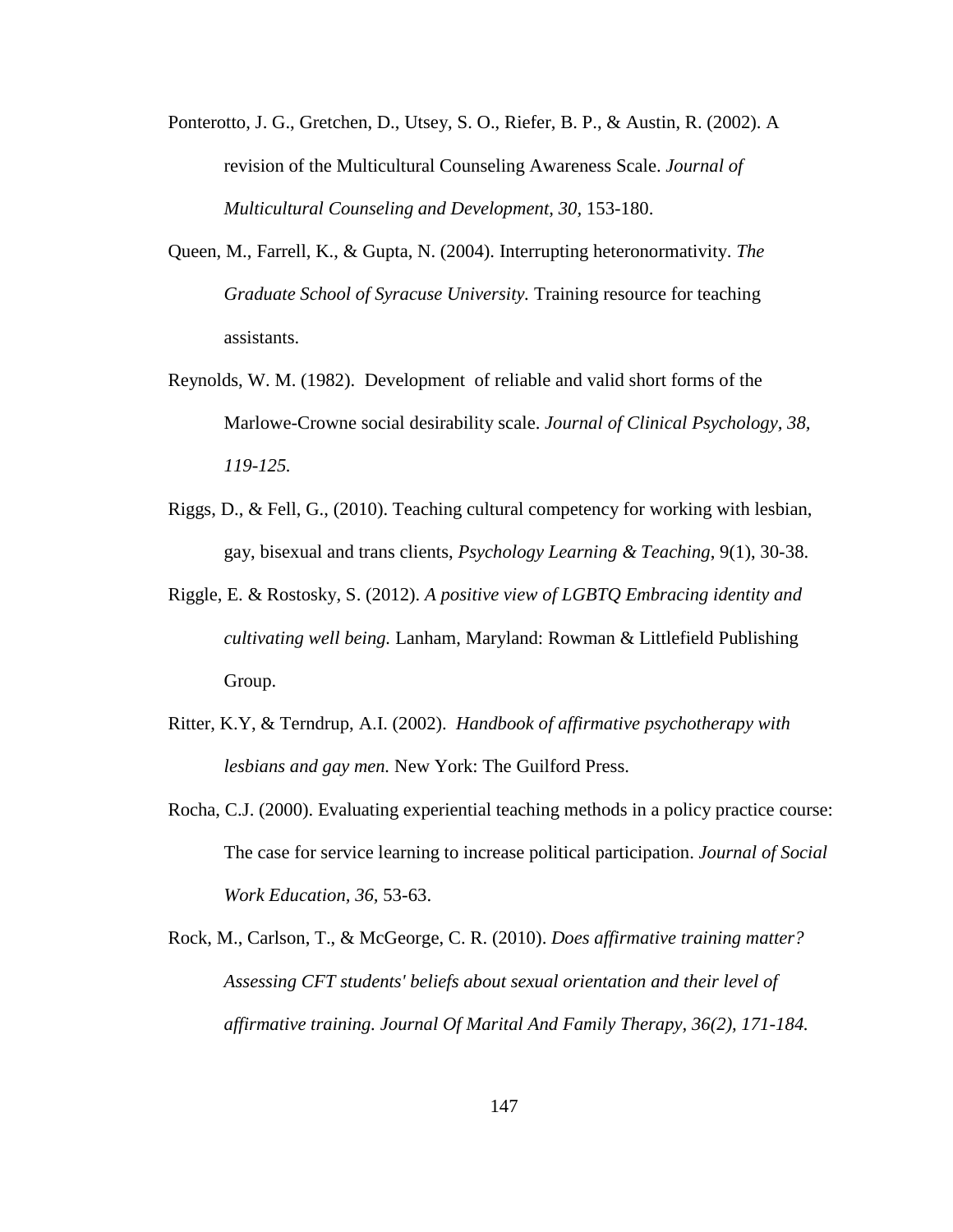- Rutter, P., Estrada, D,. Ferguson, L., & Diggs, G., (2008). Sexual orientation and counselor competency: The impact of training on Enhancing Awareness, Knowledge and Skills. *Journal of LGBT Issues in Counseling, 2*(2), 109-125.
- Sehgal, R., Saules, K., Young, A., Grey, M. J., Gillem, A. R., Nabors, N. A., Byrd, M.R., & Jefferson, S. (2011). Practicing what we know: Multicultural counseling competence among clinical psychology trainees and experienced multicultural psychologists. *Cultural Diversity and Ethnic Minority Psychology*, 17(1), 1-10.
- Shadish, W., Cook, T., & Campbell, D. (2001). *Experimental and Quasi-experimental Design for Generalized Causal Inference.* New York: Houghton Mifflin.
- Sherer, P., & Shea, T. (2011). Using Online Video to Support Student Learning and Engagement. *College Teaching*, *59*(2), 56-59.
- Substance Abuse and Mental Health Services Administration (2001). *A provider's introduction to substance abuse treatment for lesbian, gay, bisexual and transgender individuals.* Rockville, MD: SAMHSA.
- Sue, D. W., Arredondo, P., & McDavis, R. J. (1992). Multicultural counseling competencies and standards: A call to the profession. *Journal of Multicultural Counseling and Development, 20,* 64-68.
- Sue, D.W., Bernier, J.E., Durran, A., Feinber, L., Pedersen, P., Smith, E.J., & Vasquez-Nuttal, E. (1982). Position paper: Cross-cultural counseling competencies. *Counseling Psychologist, 10,* 45-52.
- Szymanski, D. M. (2005). A feminist approach to working with internalized heterosexism in lesbians. *Journal of College Counseling, 8,* 74–85.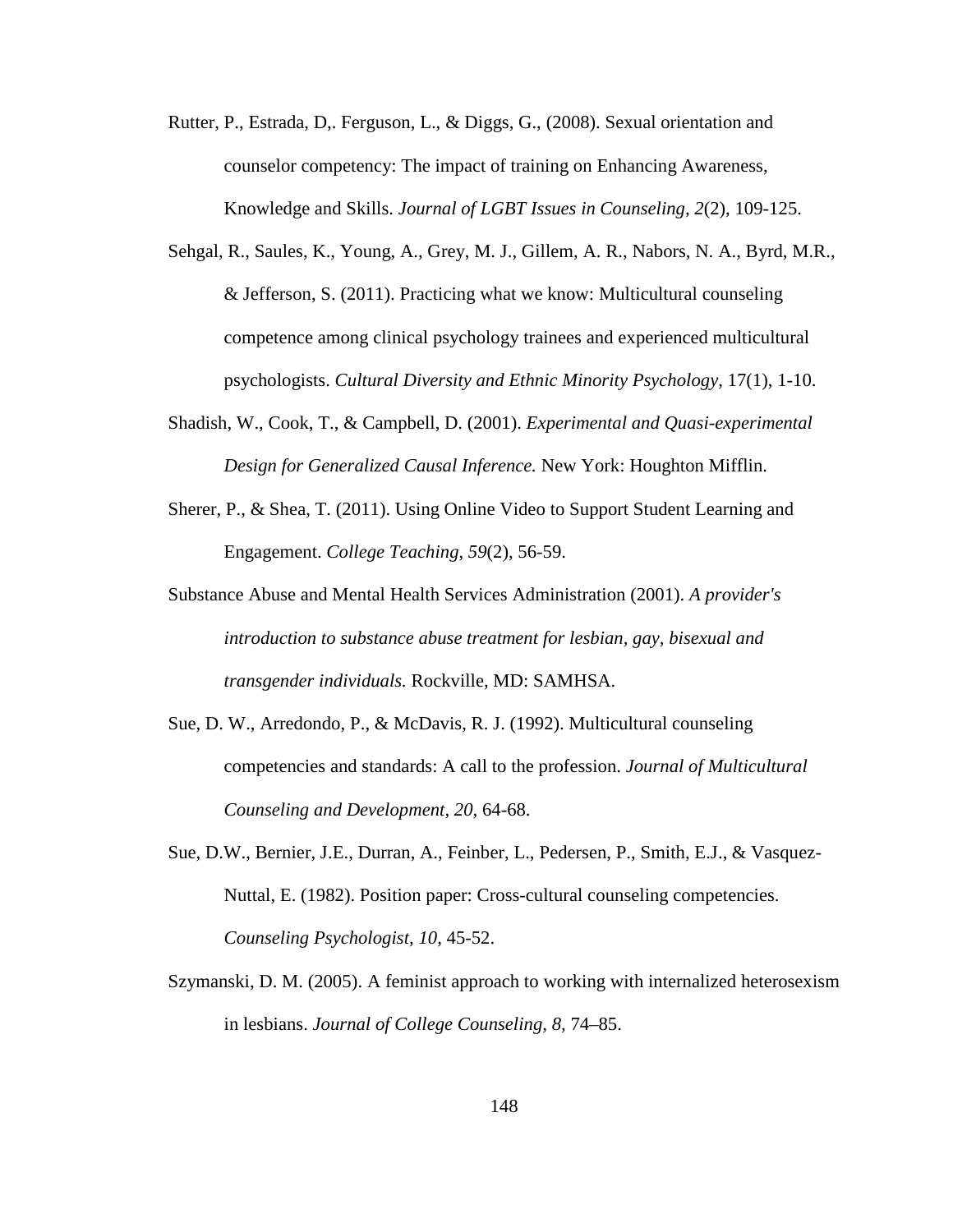- Szymanski, D., Kashubeck-West, S., & Meyer, J. (2008). Internalized heterosexism. *The Counseling Psychologist, 36,* 510-524.
- Taylor, S.J. and Bogdan, R. (1998). Introduction to Qualitative Research Methods. Wiley and Sons: Hoboken, NJ.
- Valelly, R. M. (2012). LGBT Politics and American Political Development. *Annual Review Of Political Science*, *15*313-332.
- Van Den Bergh, N., & Crisp, C. (2004). Defining culturally competent practice with sexual minorities: Implications for social work education and practice. *Journal of Social Work Education, 40*, 221–238.
- van de Ven, P., Bornholt, L., & Bailey, M. (1996). Measuring cognitive, affective, and behavioural components of homophobic reaction. *Archives of Sexual Behavior, 25,* 155-179.
- Waldo, C. R., & Kemp, J. L. (1997). Should I come out to my students? An empirical investigation. *Journal Of Homosexuality*, *34*(2), 79-94.
- Wong, D., & Lam, D. (2007). Problem-based learning in social work: A study of student learning outcomes. *Research On Social Work Practice*, *17*(1), 55-65.
- Worthington, R. L., & Mohr, J. J. (2002). Theorizing heterosexual identity development. *The Counseling Psychologist*, 30(4), 491-495.
- Worthington, R. L., Savoy, H., Dillon, F. R., & Vernaglia, E. R. (2002). Heterosexual identity development: A multidimensional model of individual and social identity. *The Counseling Psychologist*, 30(4), 496-531.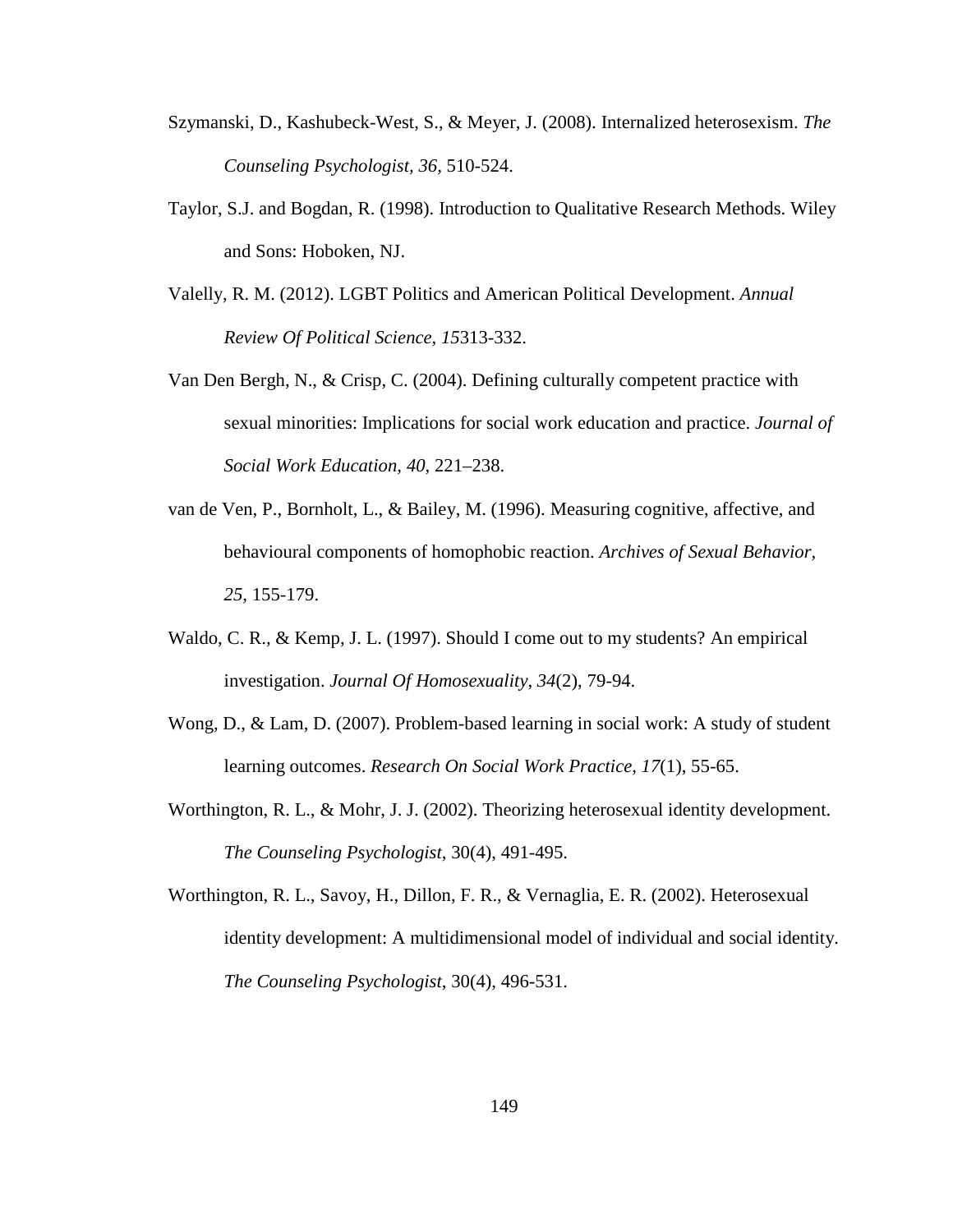Worthington, R. L., Soth-McNett, A. M., & Moreno, M. V. (2007). Multicultural counseling competencies research: A 20-year content analysis. *Journal of Counseling Psychology*, 54(4), 351-361.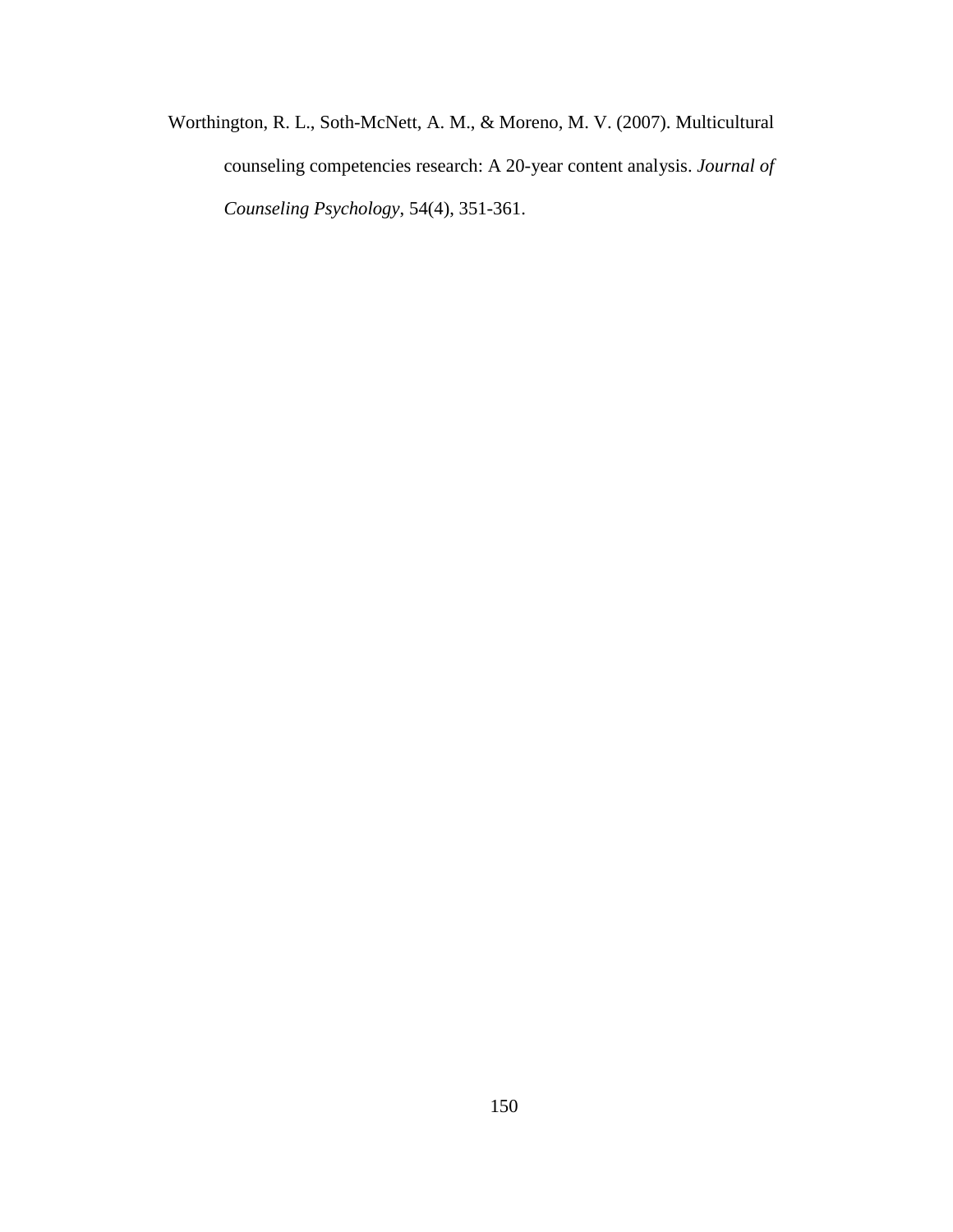# **VITA**

## Steven Doyle Johnson

# Place of Birth: Tullahoma, Tennessee

#### EDUCATION:

- Bachelor of Science in Technical Communication Tennessee Technological University, 12/1988
- Master of Social Work University of Kentucky, 05/1995

## PROFESSIONAL POSITIONS:

- 2003 present *Assistant Professor,* Department of Psychiatry University of Kentucky
- 2000 2003 *Psychiatric Social Worker,* Department of Psychiatry University of Kentucky
- 1998 2000 *Clinical Director,* Bluegrass Physicians Management Group Charter Ridge, Lexington, KY
- 1996 1998 *Social Worker –* Adult Treatment Unit, Charter Ridge BHS
- 1997 1998 *Psychotherapist,* Solutions EAP Lexington, KY
- 1995 1996 *Psychotherapist,* Pathways, Mt. Sterling, KY

## SCHOLASTIC AND PROFESSIONAL HONORS:

- 2008 present University of Kentucky College of Medicine, Lexington, KY. Department of Psychiatry, Educational Coordinator for Residency Education
- 2012 present University of Kentucky College of Social Work, Lexington, KY. Joint faculty appointment to the College of Social Work, Assistant Professor
- 2007 Residents' Outstanding Supervisor Award, University of Kentucky, Department of Psychiatry